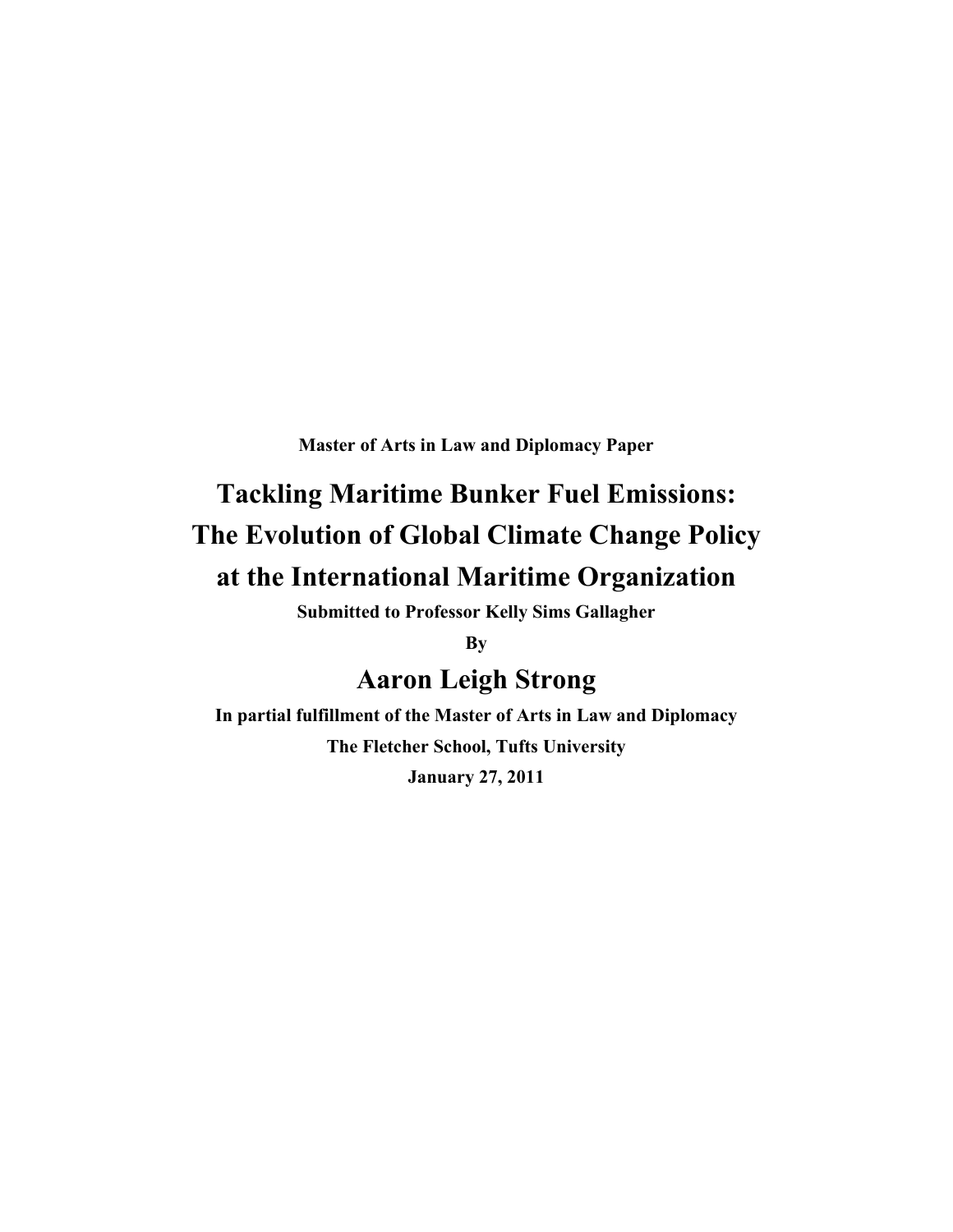#### **ABSTRACT**

Few industries are as global in nature as the maritime shipping industry and few environmental problems are as global in scope as anthropogenic climate change. Given the international nature of the maritime industry, in which goods owned by a company based in one country may be transported between two more countries by a ship flagged to a fourth country, carbon dioxide emissions from shipping have not been easily assigned to individual countries, and have instead been classified as "international emissions" and excluded from any emissions inventories. This problem of attribution has also confounded international environmental institutions' attempts to develop regulations for reducing emissions from international transport.

This paper adopts an institutionalist analytical framework to examine the problem of greenhouse gas emissions from the international maritime industry and response from the international community to this problem, which has played out over the last two decades. By exploring the responses to this complex problem by both the global climate change regime and the International Maritime Organization, a UN specialized agency based in London which develops guidelines, protocols, and regulations for the maritime industry, as well as the interactions between these institutions, this paper sheds light on the mechanisms that underlie the failure of international agreements to tackle global climate change.

Specifically, the paper asks why it has taken two decades for the International Maritime Organization (IMO), the United Nations agency charged with regulating the maritime industry, to develop the first regulatory responses to emissions from the industry. By tracing the process by which emissions from the maritime industry have been treated over time, this paper argues that a) there were several identifiable political opportunities available to the IMO during the mid-1990s to act on carbon dioxide emissions, but a combination of the institutional schedule of environmental issues within the IMO, anti-regulatory interests within the shipping industry, and the lack of a political champion of the issue within the IMO torpedoed any chance of action, and b) the UNFCCC has always acted to trigger debate on climate change in the IMO, but has also acted as a force that has changed the institutional behavior and norms of the IMO itself due to competition between conflicting principles between the two institutions. The paper concludes that institutional interaction on this issue has evolved over time, and is continuing to evolve, and that future policies that might successfully address this problem should seek to understand the controls that institutional behavior exert on state action.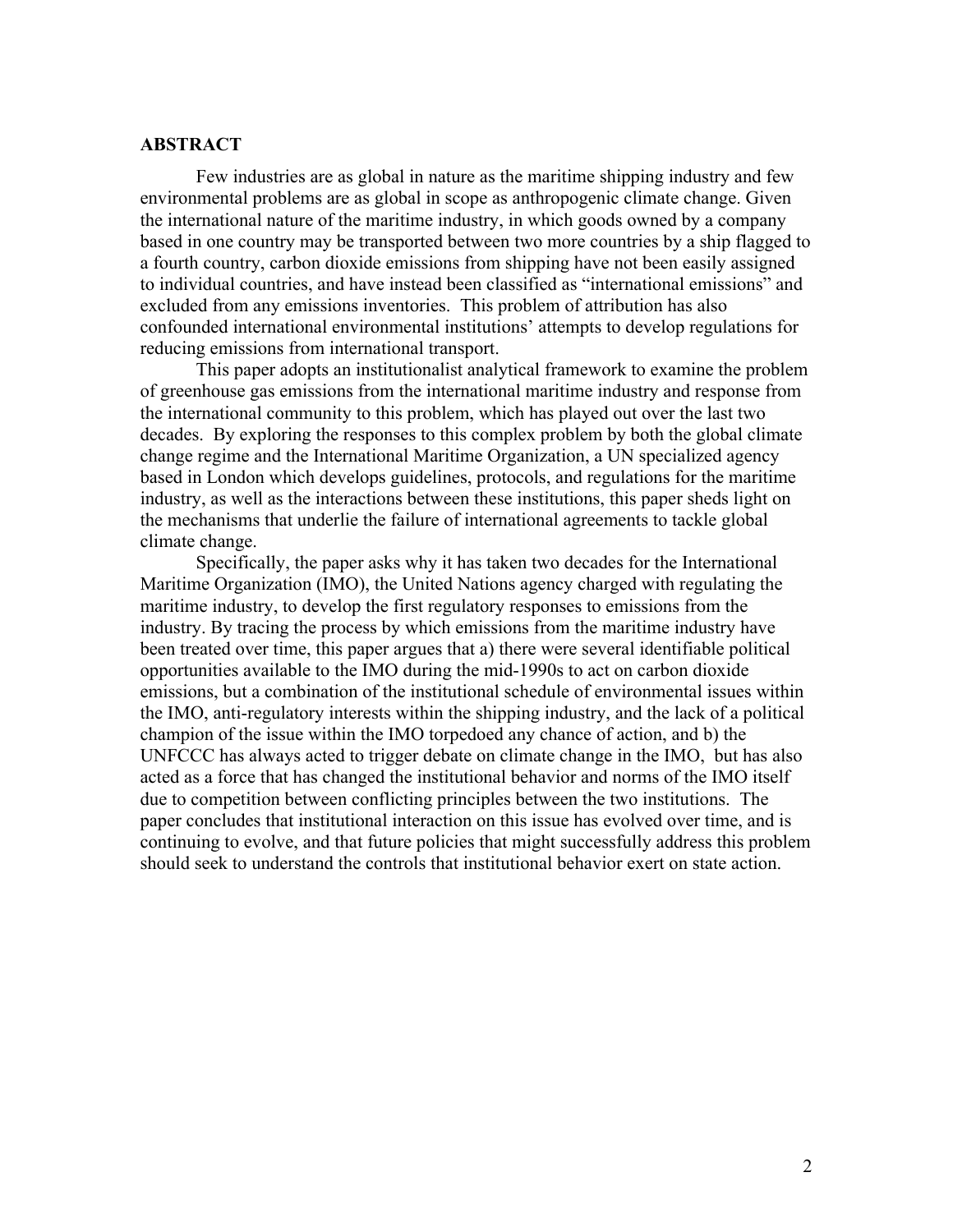The international maritime shipping industry is both a unique and a uniquely important economic sector. It is unique because there is a *single* international shipping industry for the entire global economic system. While each country may have its own domestic shipping fleet, and while each ship is registered under a sovereign-state flag, the intrinsic nature of the act of international shipping, of transporting goods produced in any number of countries from one port of export to another port of import, on a ship often flying a third country's flag, inherently involves multiple sovereign identities. The industry is unique further in that it transports goods in large part across physical space that is territorially in the global commons: international waters. Thus, not only are the interested economic parties intrinsically multinational, but *all* of the potential environmental impacts of the industrial activity of the industry, including even the localized pollution impacts of oil spills, regional air pollution or the transmission of invasive species in ballast water are also intrinsically global. The international maritime shipping industry is also uniquely important. The industry is the transport engine of the global economy: 90% of international trade moves by ship (Stopford, 2003).

For over two decades the international community has been aware of the problem of climate change and its causes. This paper examines the problem of greenhouse gas emissions from the international maritime industry and the response from the international community to this problem. Specifically, the paper asks why it has taken two decades for the International Maritime Organization (IMO), the United Nations agency charged with regulating the maritime industry, to develop the first regulatory responses to emissions from the industry. In particular, the paper analyzes institutional interactions between the IMO and the global climate change regime, including the Framework Convention on Climate Change (UNFCCC). By tracing the process by which emissions from the maritime industry have been treated over time, this paper argues that a) there were several identifiable political opportunities available to the IMO during the mid-1990s to act on carbon dioxide emissions, but a combination of the institutional schedule of environmental issues within the IMO, anti-regulatory interests within the shipping industry, and the lack of a political champion of the issue within the IMO torpedoed any chance of action, and b) the UNFCCC has always acted to trigger debate on climate change in the IMO, but has also acted as a force that has changed the

3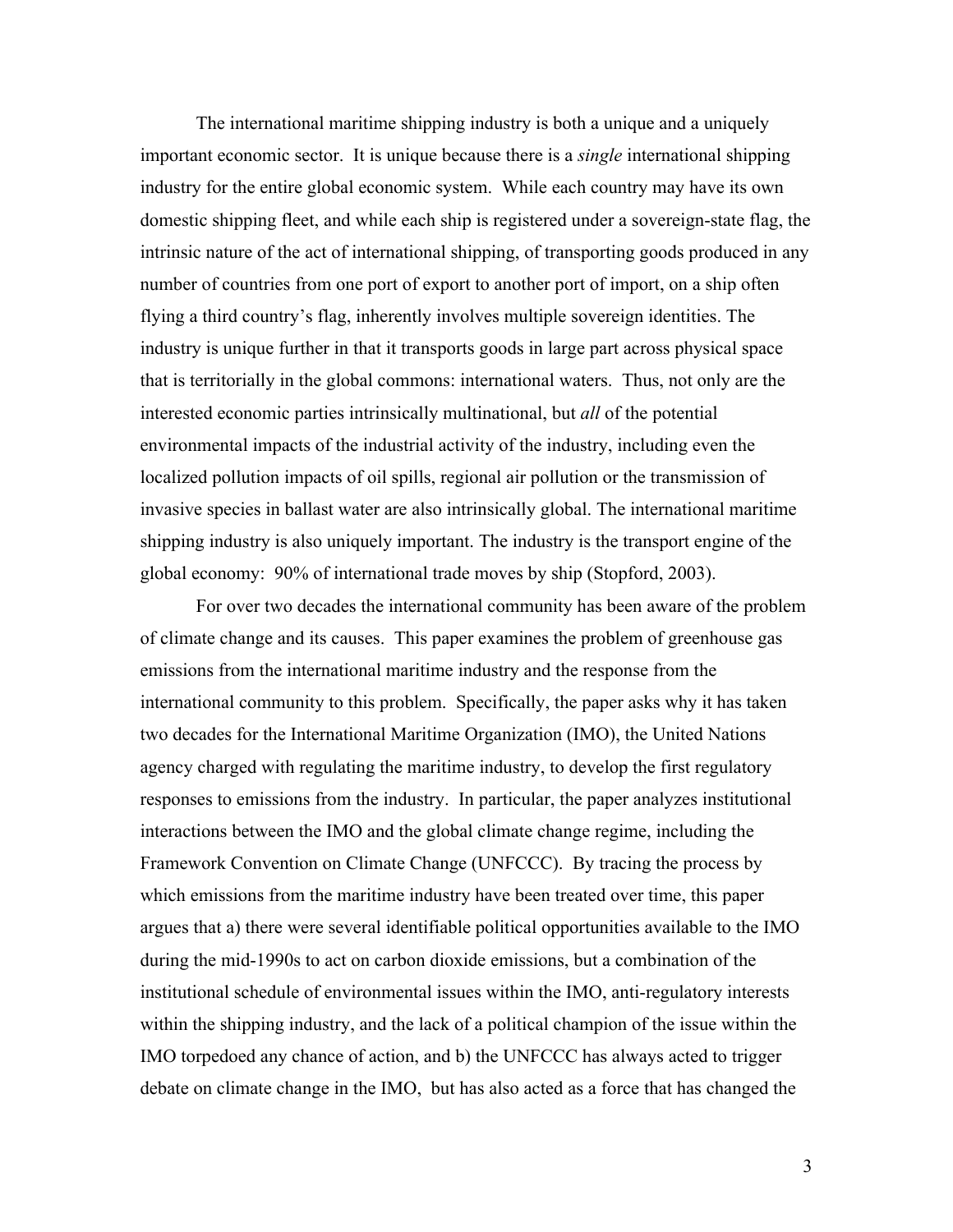institutional behavior and norms of the IMO itself due to competition between conflicting principles between the two institutions.

#### **INTRODUCTION**

In order to understand how and why the International Maritime Organization has addressed the issue of climate change, it is important first briefly to lay out the regulatory framework and economic realities in which the maritime industry and the IMO operate, and secondly to place the IMO as an international organization in the *institutional* context in which it operates.

#### **An Introduction to the Regulatory Framework of the IMO**

The International Maritime Organization  $(MO)^{1}$  is a specialized agency of the United Nations tasked with developing regulations for the shipping industry. Their mission statement is to ensure "safe, efficient shipping on clean oceans," reflecting a commitment to safety of life at sea, to working with the industry to ensure it can carry out its work, and to the protection of the marine environment.<sup>2</sup> Founded in 1959 originally as an inter-governmental organization, the Intergovernmental Maritime Consultative Organization (IMCO), the IMO changed its name in 1982, reflecting a stronger commitment to a vibrant international institution.

The IMO is headquartered in London, UK (the only UN agency currently located in London), and has a Secretary-General and Secretariat comprised of several hundred full-time employees. An Assembly of national delegations from its currently 169 member states<sup>3</sup> is the governing body of the IMO, and the negotiating work is assigned to several Committees, separated by topic (e.g. Safety, Environment, Legal, Technical Co-Operation), and this work is further delegated to Sub-Committees (egg Safety of

 $\frac{1}{1}$ <sup>1</sup> Please note that I will refer throughout this paper to "the IMO" rather than simply "IMO," which is the more common convention within IMO documents. Thus, for example, I will refer to actions "within the IMO" rather than actions "within IMO."

 $2$  The IMO has extended its own remit from simply the protection of the "marine" environment to the prevention of pollution from ships, including air pollution. This change took place during the initial discussions of regulations of sulfur dioxide and nitrogen oxide emissions during the 1980s. It was concluded that air pollution did have an impact on the marine environment itself and, more fundamentally, that no other institution was in a position to regulate such emissions from the shipping industry. The importance of this change to the debate on climate change regulation is discussed later in the paper.

 $3<sup>3</sup>$  The majority of sovereign states that are not IMO members are land-locked nations from Sub-Saharan Africa and Central Asia, as well as several small island Pacific states. Notably the Cook Islands, which is not a UN-member state, is a member of the IMO (and an active one at that).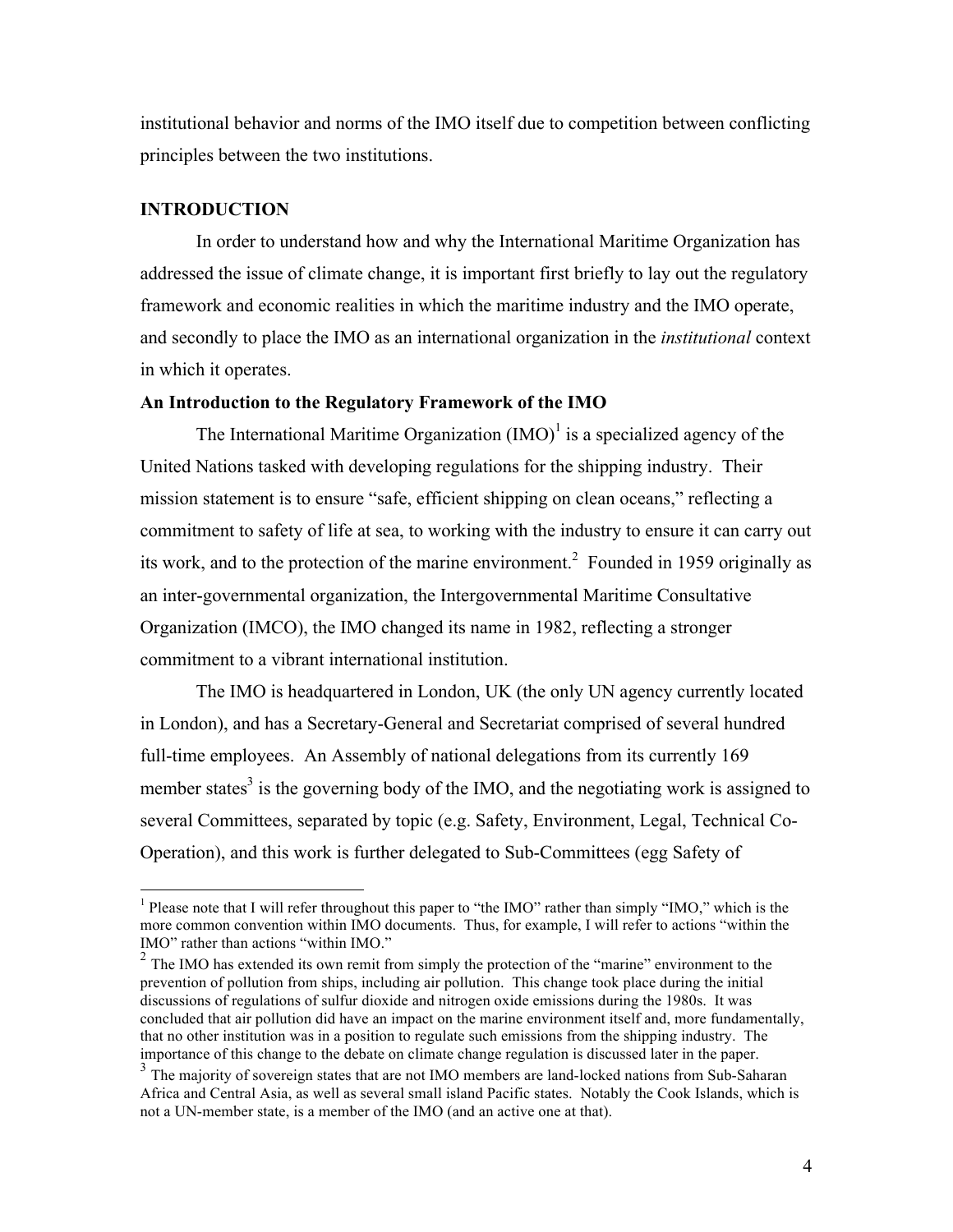Navigation, Bulk Liquid and Gases, Standards of Training/Watch-Keeping). These Committees and Sub-Committees generally meet once or twice per year, depending on the work-load of the committee and will frequently and regularly use less formal working groups, expert groups, and correspondence groups to tackle difficult issues outside the framework of the committee plenary (IMO negotiations, Summer 2010, Personal Observation).

#### **Equal Treatment for All Ships**

The IMO has an institutional tradition of working closely with the shipping industry, in part perhaps because of the complexity of the industry, and the Secretariat makes frequent reference to this spirit of cooperation in negotiations. Perhaps most importantly, the International Maritime Organization relies on a principle of equal treatment for all ships regardless of national flag which is legally enshrined as "No more favourable treatment of ships" in the Convention on Pollution From Ships (MARPOL), the Convention on Safety of Life at Sea (SOLAS), and other IMO Conventions and is also known as the "non-discrimination" principle. According to this principle, all regulations shall be blind to the sovereign flag flying on any given ship.

#### **Flag State Implementation**

The regulatory logic of such a non-discrimination requirement is linked to the privileged position of the maritime industry in global trade flows. While nondiscrimination principles are common in other UN organizations and institutions, including the World Trade Organization, the principle within the IMO is deeply linked to what is often termed (though not be the IMO) as the use of "flags of convenience." An individual ship-owner is free to register his/her ship under any sovereign flag offering a ship registry. As DeSombre (2006) argues, the relatively lax regulations within some countries and the anonymity and relative freedom from liability led many ship-owners to register their ships outside of their home country because under admiralty law, a ship operates under the laws of the state of the flag that it flies. Indeed, a ship in international waters acts legally as a slice of sovereign territory of the flag state (Ferrell, 2005).

The International Maritime Organization's remit extends to the creation of standards for all ships, but does not extend to enforcement of these regulations, which is left to the flag state and is referred to as "flag state implementation." Thus, the IMO

5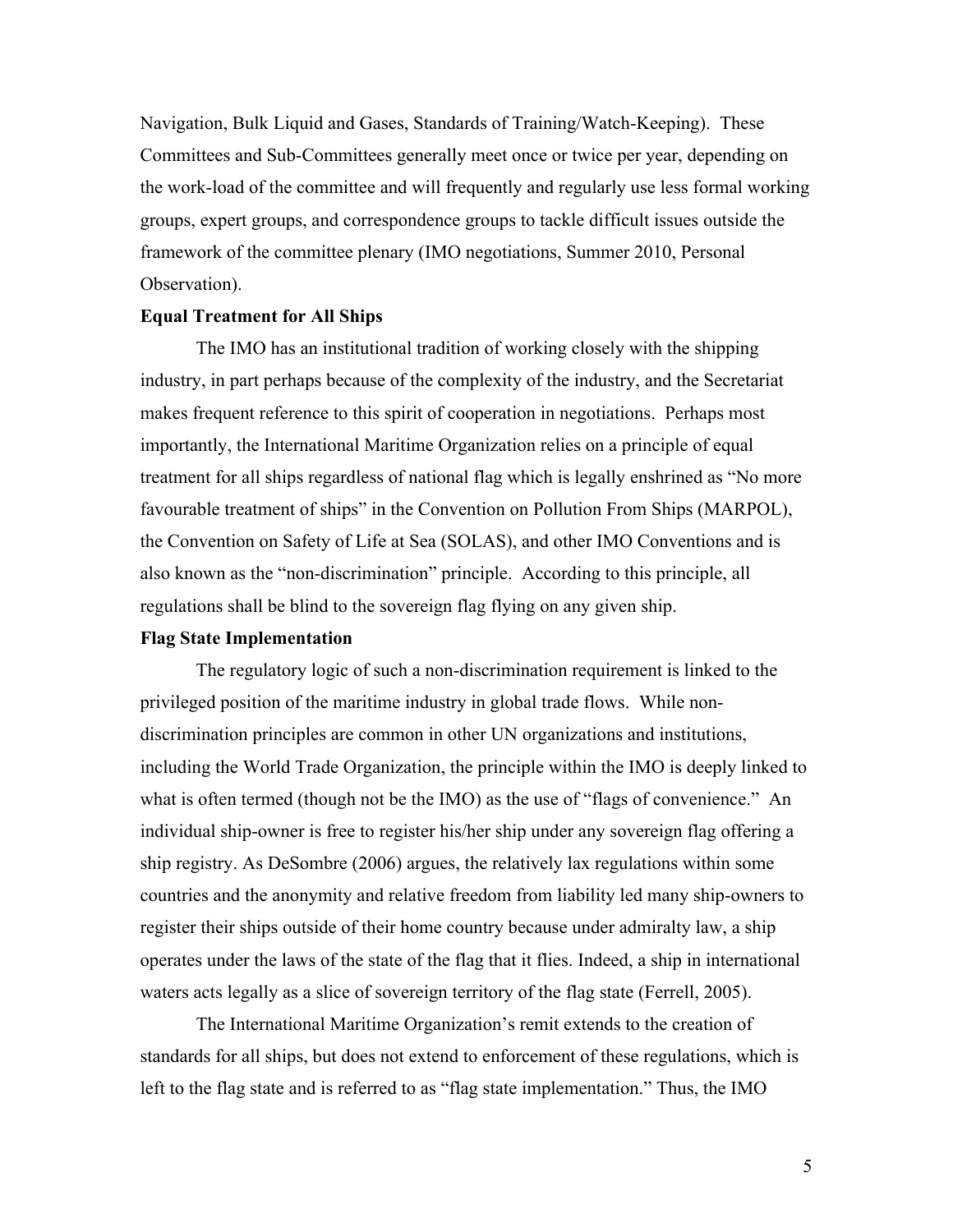cannot force flag states to implement regulations. However, the IMO has recently established a voluntary member state audit scheme, in which third-party registered organizations, which are private consulting entities registered with the IMO, audit the implementation of IMO standards by flag states. There is a proposal under consideration by the Flag State Implementation (FSI) Sub-Committee at the IMO to make the voluntary audit scheme *mandatory*. This would be a first step towards the creation of an enforcement role for the International Maritime Organization (FSI Sub-Committee debate, July 2010, Personal Observation).

The use of flag state implementation and the existence of flags of convenience decouples the maritime industry from national sovereignty and the system of states. A complex web of companies, charterers, registries and crews serves to operate this industry essential to the global economy horizontally rather in vertical compartments of individual states. This decoupling impacts the negotiation positions of countries, whose interests are shaped by economic dynamics, but also by the structure of the flag states. The largest ships' registries in the world belong to Panama, Liberia, the Marshall Islands and the Bahamas, and 75% of ships in the international fleet fly the flag of developing nations.

#### **Port State Control**

Flag states, however, may not operate without any checks on their enforcement of standards on the ships flying their flags. Port states, that is states the ports of which receive merchant ships, may also impose regulatory checks on ships to ensure that they are operating at a sufficient level of safety, environmental, and labor standards and may delay ships until they come into compliance, a process which sometimes can detain ships by days, weeks, or even months, depending on the nature of the violation. Regional organizations of port states, known as regional MOUs (memoranda of understanding) that share information, resources, and protocols relating to the control of ships visiting their ports have been established outside the framework of the IMO, and representatives from these organizations participate as observers in IMO negotiations. Thus, regulations of the shipping industry operate on a system of IMO-negotiated standards, flag state implementation and port state control.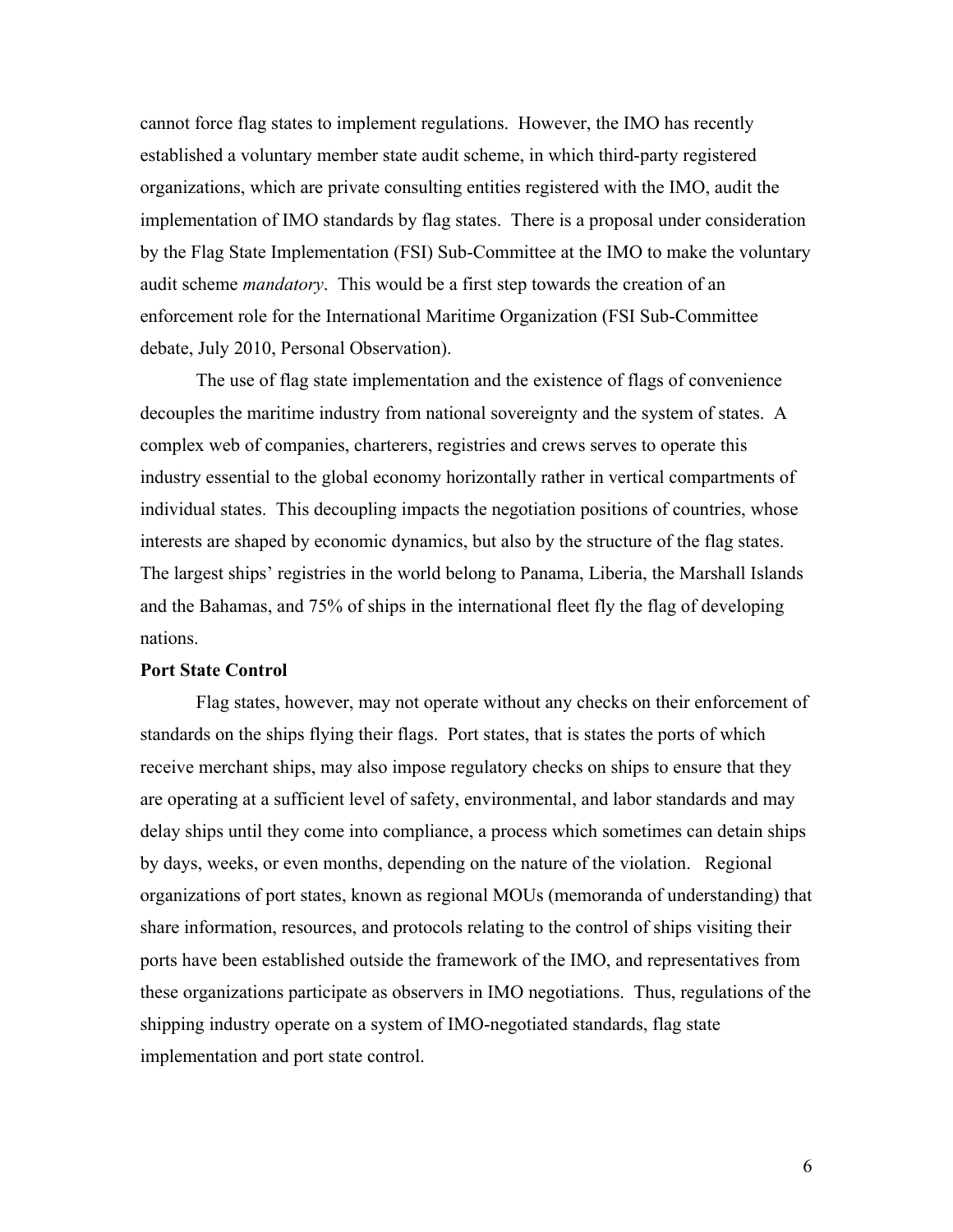#### **The Challenge of Greenhouse Gas Emissions from the Maritime Industry**

It is within this regulatory landscape, of IMO-negotiated regulations, of flag state implementation and port state control, that the issue of greenhouse gas emissions from ships is situated. Ever since the conversion of the global merchant marine from sail power to coal engine power in the mid-19<sup>th</sup> century, international shipping has used fossil fuels (coal and then later fuel oil) as the primary fuel source for propulsion. While engine designs have changed, the combustion of any hydrocarbon will produce carbon dioxide, and thus  $CO<sub>2</sub>$  emissions. Maritime fuel oil is often referred to as "bunker fuel" because it is transported and carried in containers referred to as "bunkers" and the act of fueling a ship is referred to as "bunkering" a ship. The current fuel oil that is most widely used is the residue of the petroleum distillation process that is used to make Heavy Fuel Oil (HFO) (Notteboom and Verminnen, 2009).<sup>4</sup>

Just as few industries are as global in nature as the international maritime transport industry, few contemporary issues are as global in scope as climate change. Unlike many issues relating to environmental protection, neither the causes nor the impacts of climate change are localized. While bunker fuel carbon dioxide emissions from international shipping represent only 2.7% of overall global greenhouse gas emissions (IMO GHG Study, 2009), they are predicted to grow rapidly as the shipping industry continues to expand. This is because, given its intrinsically privileged place in international trade, any growth in the global economy that is linked to a growth in international trade will lead to a de facto increase in international shipping. In the absence of major changes to the fuel-source or method of propulsion of most ships, this means an increase in greenhouse gas emissions from international shipping.

Given this international nature of the maritime industry, in which goods owned by a company based in one country may be transported between two more countries by a ship flagged to a fourth country, carbon dioxide emissions from shipping are not easily or clearly assignable to individual countries. Furthermore, 75% of international maritime

<sup>&</sup>lt;sup>4</sup> Although recent regulations of sulfur emissions in areas around Western Europe have led to requirements for the use of low-sulfur distillate fuel and these requirements will ramp-up over time.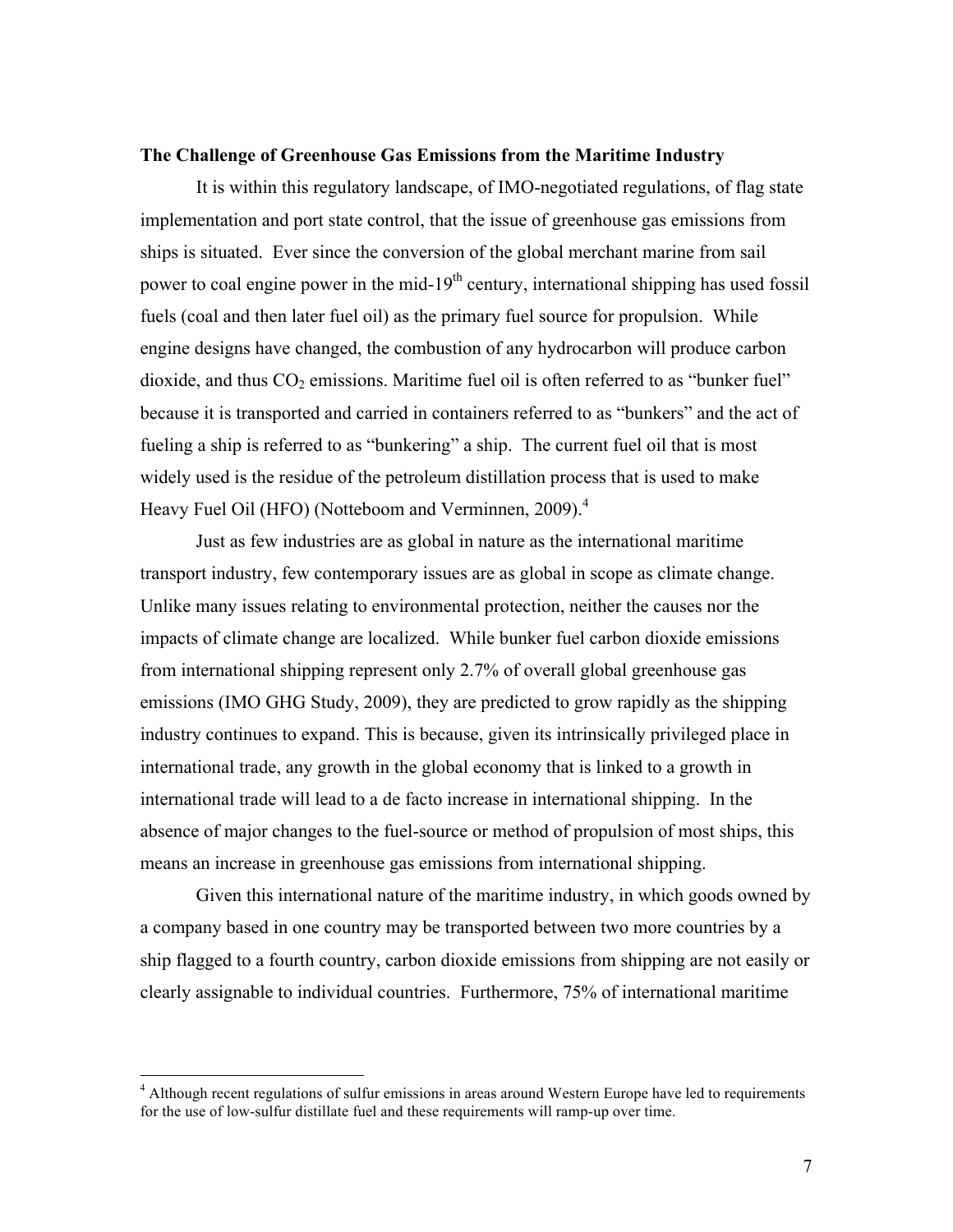bunker fuel emissions are physically emitted from ships flying the flag of sovereign states that are considered to be *developing* rather than *developed* countries.

The challenge of reducing greenhouse gas emissions from the shipping industry is complicated by the structure of the industry's mechanisms for assigning sovereignty using a flag-state and port-state system and greenhouse gas emissions from international maritime bunker fuels thus present a difficult set of nested challenges for environmental governance. The most elaborate challenge is how to regulate, or otherwise control, carbon dioxide and greenhouse gas emissions from *international* shipping, and specifically how to allocate responsibility for these controls across countries or other actors, including industry. This challenge is nested in the more fundamental challenge of how simply to attribute or assign emissions from the combustion of maritime bunker fuels to particular sovereign states or other entities, even before elaboration of a mechanism assigning responsibility for controlling them. These linked, nested challenges have been facing the International Maritime Organization for twenty years, as the challenge was first raised within IMO negotiations in 1991.

The challenge of tackling greenhouse gas emissions from the shipping industry is also nested in the greater challenge of tackling global climate change, and throughout the two decades of IMO negotiations, the *global climate change regime,* comprised of the United Nations Framework Convention on Climate Change (UNFCCC), other intergovernmental institutions like the Intergovernmental Panel on Climate Change (IPCC), and national policies specifically aimed at curbing climate change, has also been actively working on both the allocation of responsibility and the attribution of emissions from all sectors of the global economy.

The unique challenge presented by climate change regulation of maritime bunker fuel emissions is thus itself nested in a unique context of institutional interaction between the International Maritime Organization and the rest of the global climate change regime, including the United Nations Framework Convention on Climate Change. One institution was created to regulate an industry, and, by extension, the impacts of that industry on the environment and on human beings including climate change. The other institution was created to address a complex global problem, including its causes and effects, viz. climate change. In order to understand the processes and mechanisms by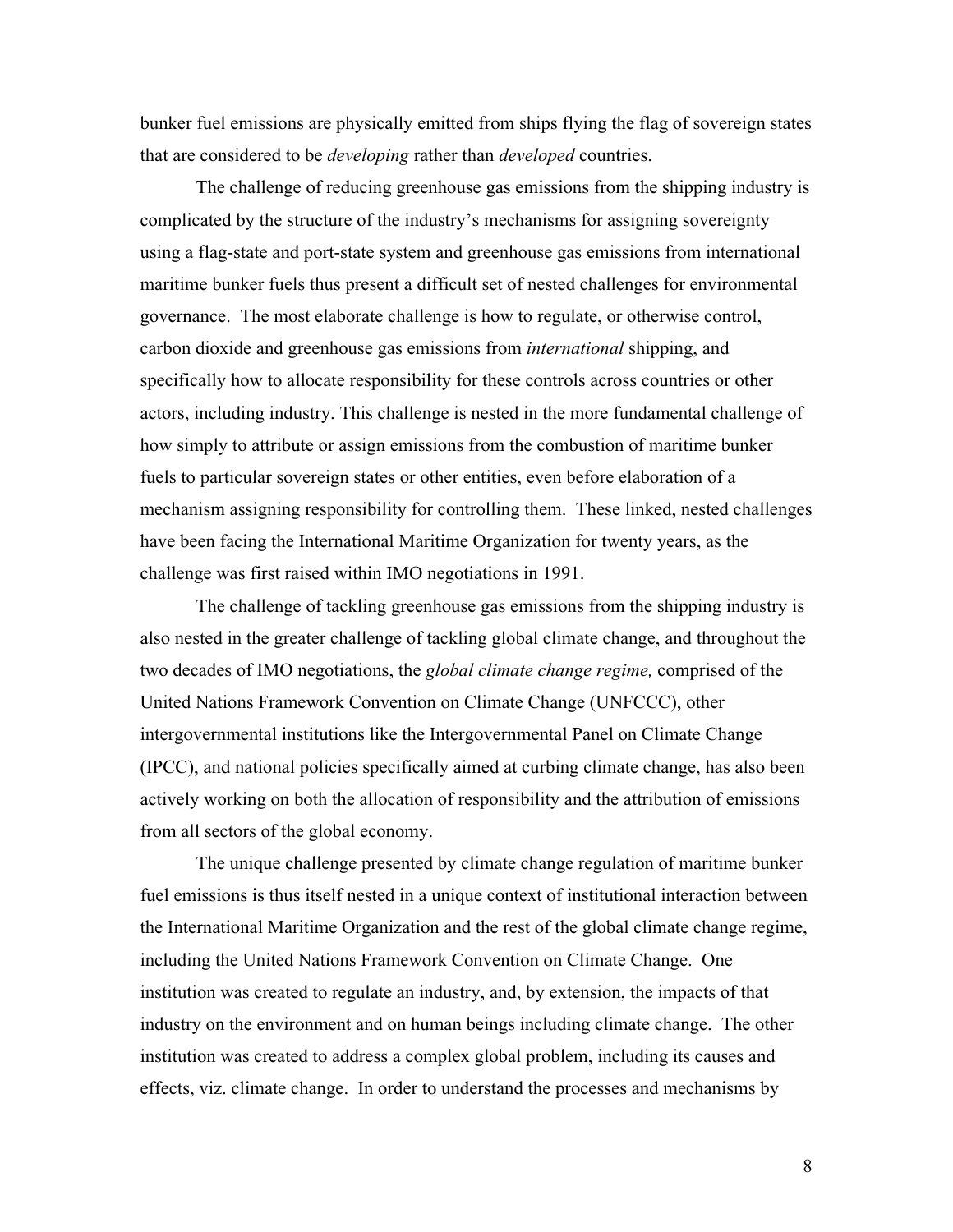which the international community is addressing climate change, we must understand the institutions involved in addressing one of its most complex challenges.

#### **Understanding Global Environmental Governance**

A brief theoretical consideration of institutional behavior, issue framing, coalition formation, and processes politicization of environmental issues is merited, if we are to understand the IMO and UNFCCC as actors in global environmental governance.

#### **Environmental Institutions and Institutional Interaction**

This paper adopts an institutionalist perspective, which argues that international institutions, while created by states, can affect state behavior (Keohane and Martin, 1995). Because institutions are created by states and can "provide information, reduce transaction costs, make commitments more credible, establish focal points for coordination, and in general facilitate the operation of reciprocity," (Keohane and Martin, 1995) their objective existence is important to understanding political behavior, and in this way is more all consuming than a realist approach:

By seeking to specify the conditions under which institutions can have an impact and cooperation can occur, institutionalist theory shows under what conditions realist propositions are valid. It is in this sense that institutionalism claims to subsume realism (Keohane and Martin, 1995)

The institutionalist perspective offers a lens through which to understand state behavior in a cyclical and iterative system. States create institutions for the coordinationbenefits to resolve problems that cannot be solved on their own, yet institutions develop traditions, modes of operating and structures that exist beyond the control of the state and influence the policy-options and political outcomes of policy-making.

Because environmental problems are complex, localized across scales, and involve many interests and actors, not only can no state solve them alone (Neumayer, 2001), but there is no single international institution to address international environmental issues (DeSombre 2006, 19). Institutions are created to address specific governance needs, and thus are tasked with particular sets of international problems on which they seek to coordinate the actions of member states. They offer benefits of coordination and interest seeking by individual states. In the maritime sphere, as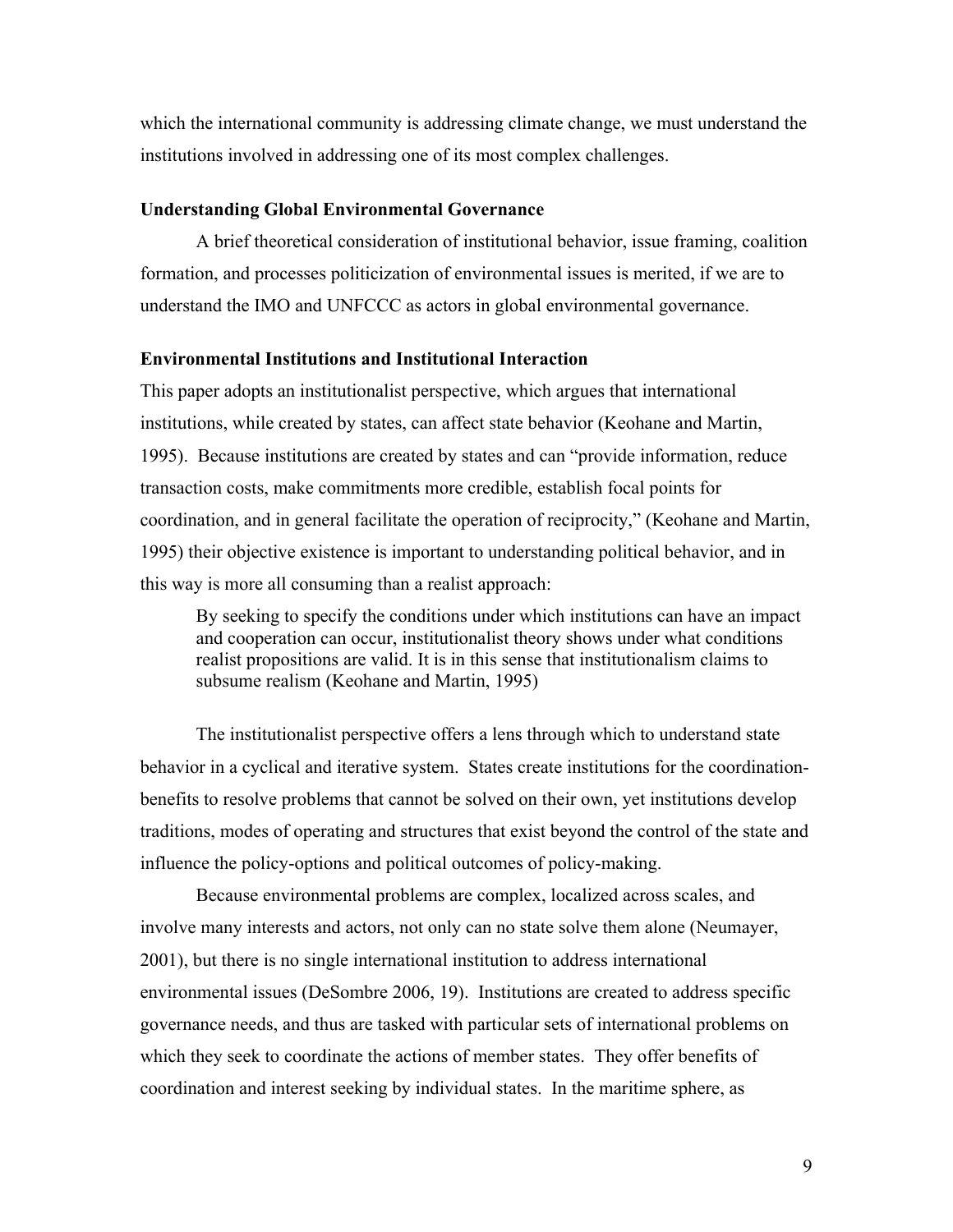DeSombre points out, "Global governance by maritime institutions has taken two different tacks over the past century" (DeSombre 2006, 69). The first is the International Maritime Organization, which was created to address the legal issues related to shipping, and has gradually imported environmental issues into its areas of consideration, always with a primary focus on the maritime industry. The second is a resource-oriented approach to marine space, embodied primarily in the UN Convention on the Law of the Sea.

From this perspective, DeSombre argues that the IMO acts as a weak environmental institution because it lacks an institutional history of strong-enforcement and has an institutional history of close alignment with industry interests because it was created to coordinate, rather than to restrict industry practices. (DeSombre 2006, 76-78). Power structures within the IMO thus are perhaps unique to the industry and strongly influence its policy-outcomes:

Governance difficulties in the IMO come from the distribution of various types of power and influence across member states. The traditional European and North American maritime states (who are, not coincidentally, the most powerful states in the international system generally) have less influence in the IMO than originally envisioned, because of the growth in flag-of-convenience ship registration, most of which takes place in developing states. A tension thus exists in the system between states generally powerful internationally that do not have as much structural influence and those states that are centrally important in determining international ship standards but do not otherwise have much international influence (DeSombre 2006, 79).

Not only do institutions exist as agents of consideration, but their policy-outcomes are also products of interaction *between* institutions. Dimitrov (2006), who adopts an institutionalist perspective arguing that it is the "post-realist consensus that international institutions matter and that policy agreements affect state behavior," contends that international environmental policy is characterized by 'regimes' and 'non-regimes,' that is the institutions that both have and have not emerged to address particular issues (Dimitrov 2006, 6-8). This analysis is particular interesting from a perspective of institutional interaction, because in a formal sense, adopting Dimitrov's conception of the definition of regime, following Krasner (1983), that is "implicit or explicit principles, norms, rules and decision-making procedures around which expectations converge in a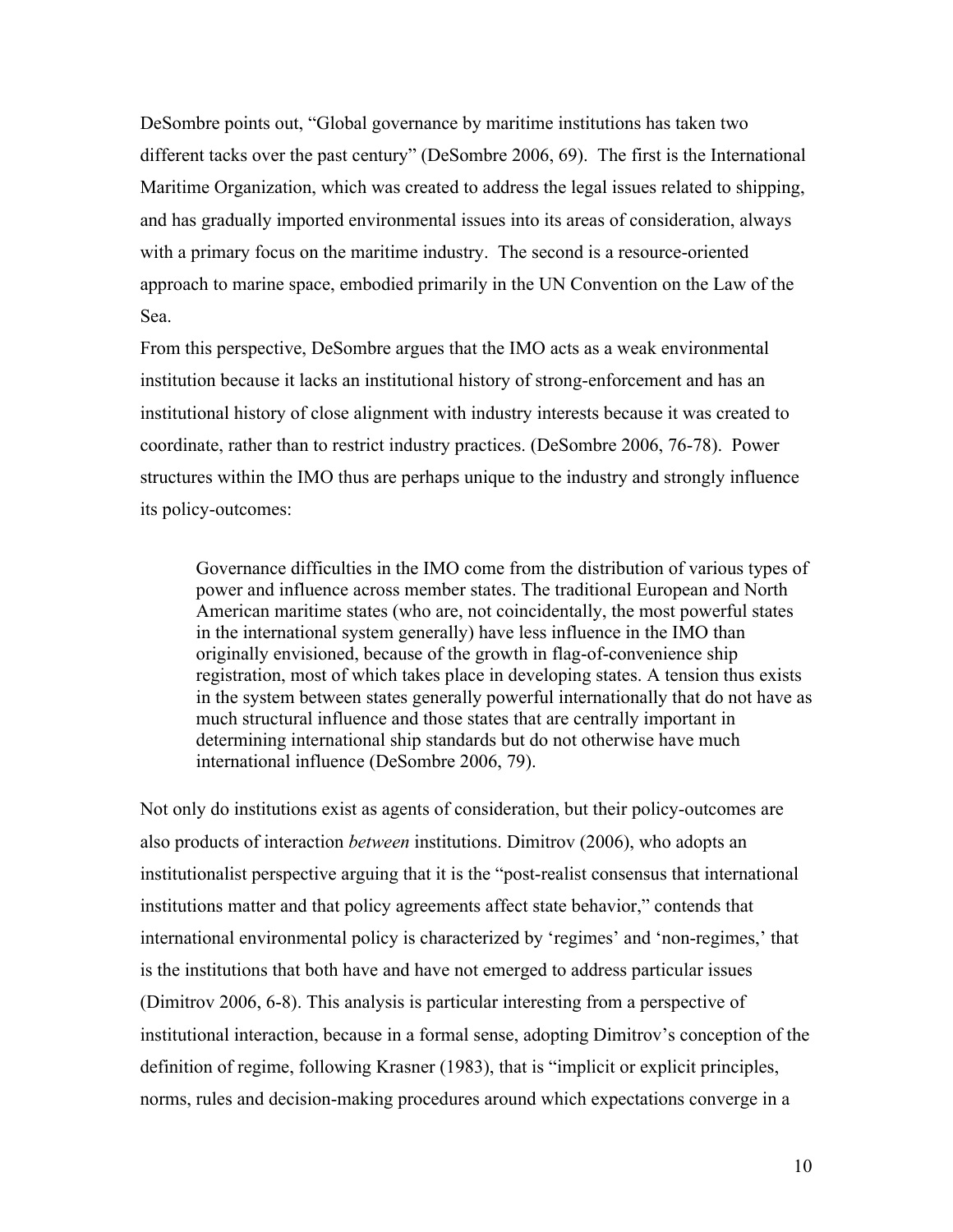given area," then the IMO cannot properly be understood to be part of the global climate change regime.

In their chapter, "Conceptual Foundations of Institutional Interaction," Oberthür and Gehring (2006) follow Oran Young (1996)'s approach to institutional interaction, arguing for a taxonomy of four types of institutional interaction: *embededness,* which refers to practices of sovereignty or hierarchy of principles, *nestedness*, which refers to a functional relationship of a smaller institution inside a larger institution (a Protocol within a Convention can operate this way), *clustering* refers to issues linked in a singular institution which combines the activities of other institutions such as the Law of the Sea Convention, and *overlap* which results from simply de facto intersection, in which the activities of one institution produce "substantial impacts on each other" without a formal relationship (Oberthür and Gehring 2006, 20-21). In the case of the climate change regime and the IMO, these interact through *overlap* that has become formalized over time. There is no formal embedness or nestedness, although, as we will see, at times various actors have claimed that the UNFCCC's institutional principles should be carried into other institutions in cases of overlap.

#### **Environmental Coalition Formation**

While this paper adopts an institutionalist perspective, state actors, operating within institutional spaces, will also form coalitions for action when subsets of states have aligned interests and when joining forces is required to advance a particular agenda. Susskind (1994) depicts coalitions in environmental negotiations which take both positive and negative formulations. "Blocking coalitions" often develop in opposition to action and use both procedural maneuvering and persuasive arguments to prevent action which they perceive as in opposition to their interest. (Susskind, 1994). Of particular interest are coalitions which involve non-governmental entities including industries, which oppose environmental regulations, and environmental organizations which favor it. As discussed above by DeSombre, the IMO is in many ways a unique institution governed by the powers and structures of a single economic entity. In this way, the structure of the IMO shapes opportunities for coalition building within its institutional space in a way that is profoundly different from the structure of the climate change regime. Importantly, Ecchia and Mariotti (1998) use game-theory models to suggest that institutions

11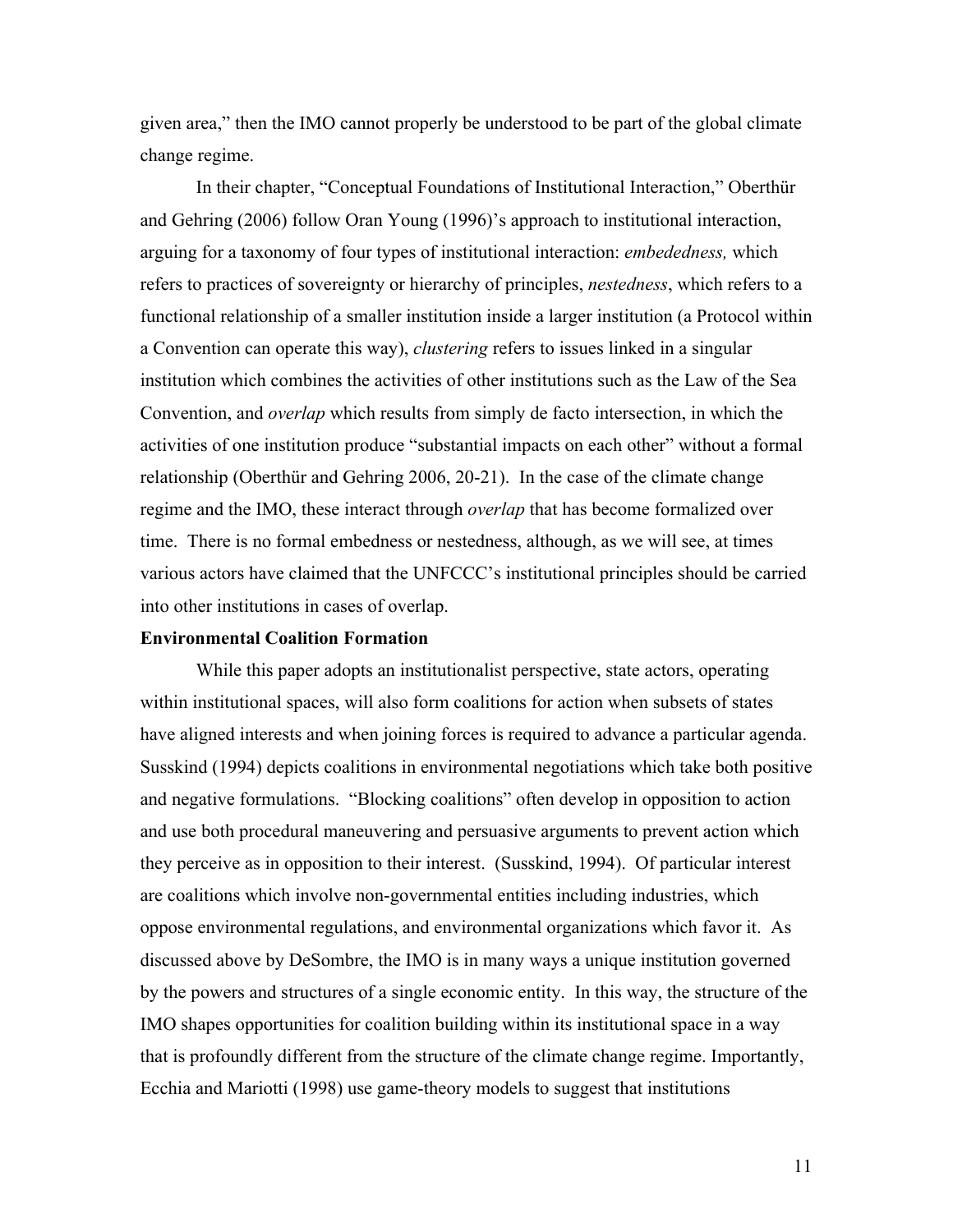themselves are capable of "intervening in the framing of strategic interactions between countries," (Ecchia and Mariotti, 1998). This is something which evidence suggests may occur frequently on the question of bunker fuels, as the Secretariat frequently participates actively in issue framing.

Finally, the IMO, as a unique institution, offers tremendous opportunity for issue linkage, as environmental decisions on issues ranging from acid rain, to climate change, to invasive species are made by a single Committee composed of the very same negotiators for all issues. At several junctures in the climate change debates, linkages between environmental issues have been highlighted. $5$ 

#### **Non-State Actors, Social Constructions, and the Politicization of Science**

Finally, understanding an institution's approach to climate change requires a consideration of non-state actors in shaping the processes of policy development. Issues are raised out of a complex web of scientific information and NGO pressure. Keller (2009) argues that agenda setting is in many ways driven not by states as rational actors, but by states and other agents of governance responding in an *ad hoc* manner to perceived environmental and scientific issues that are products of social constructions.

Understanding these constructions is a subject of wide discussion in sociology. Chatterjee and Finger (1994) argue that the ultimate approach taken is generally steered by economic interests of those who hold power (Chatterjee and Finger, 1994), while Faber (1992) sees a more *ad hoc* approach referred to as "eco-pragmatism" in which issues are able to penetrate to the level of governance when the understanding of their impact and uncertainty does not prevent action, in other words when scientific information aligns with practical governance considerations.

When it comes to climate change, the issue must be understood as a both a scientific issue that has been raised, but after this as a social construction (Pettenger et al., 2007). This is particularly true when it comes to the assignment and allocation of

<sup>&</sup>lt;sup>5</sup> Anecdotally, this can spread even beyond environmental issues: I witnessed at least one negotiator argue against a navigational measure to separate ship traffic by contending that moving the traffic lane into a different current would force ships to increase their emissions and reduce their efficiency.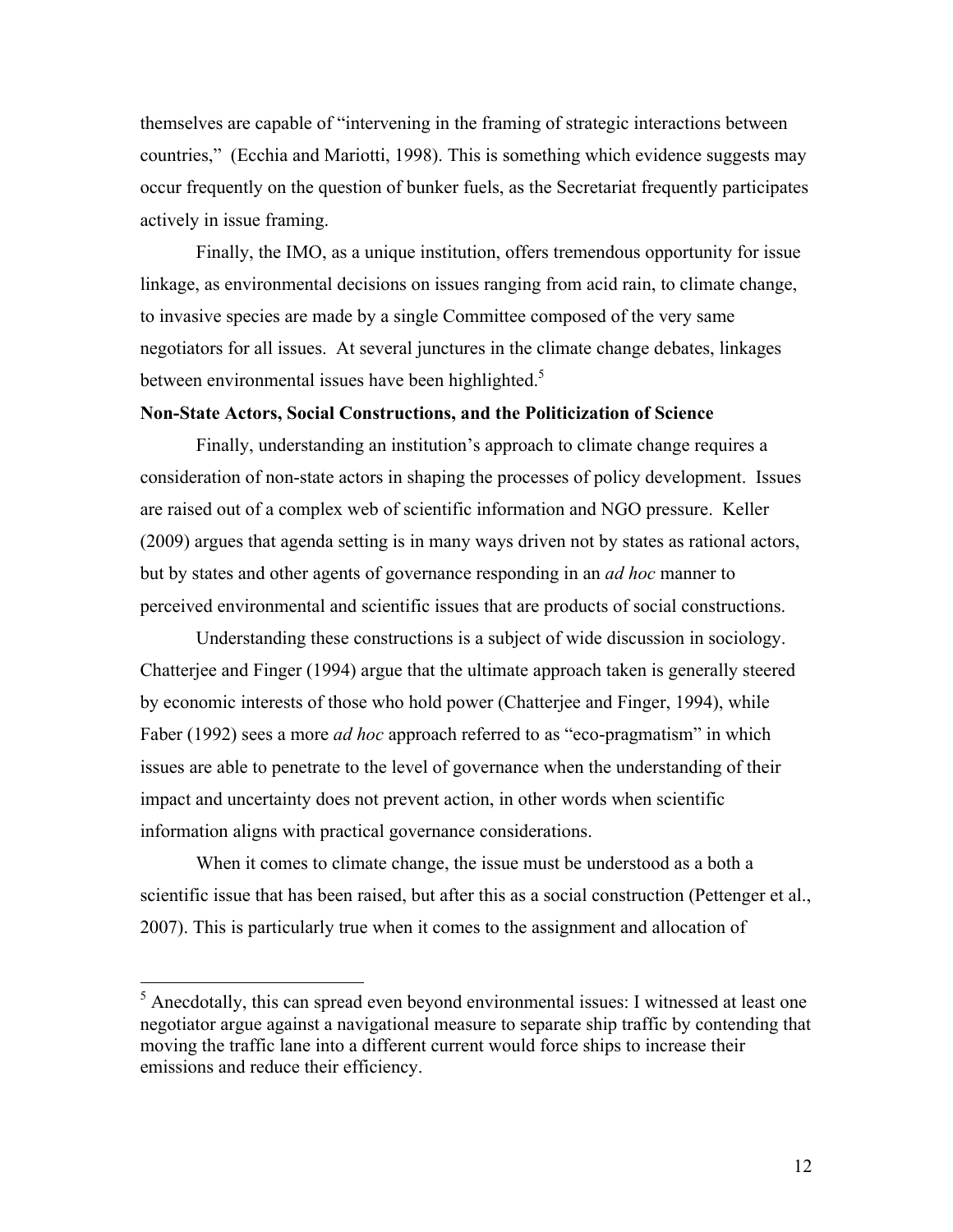greenhouse gas emissions, a particularly thorny issue for international transport emissions. Lovbrand and Stripple (2006)'s analysis argues that the carbon cycle is bounded for political reasons, not scientific reasons and that this tends to politicize decisions that would otherwise seem purely scientific. (Lovbrand and Stripple) Karen Litfin (1998) regards this as a larger trend of the 'greening of sovereignty' in which state borders actually harden in response to environmental concerns, and territorialization becomes more, not less relevant in the face of environmental crisis (Litfin, 1998). Harriet Bulkeley argues that, for climate change, there is an increasing importance of networks of information exchange in constructing debates, rather than simply perceived country interest and coalition building (Bulkeley, 2005). This is not just true for emissions and climate change, but for understanding transport in geographic space in general (Knowles, Shaw, and Docherty, 2008). Thus, once the issue is framed and contextualized, territorialization of environmental problems becomes politicized, and this politicization feeds into the on-going institutional life of the problem.

#### **The IMO and the Global Climate Change Regime: A Rationale for Investigation**

The case presented by the International Maritime Organization's regulation of climate change is interesting to us as theorists of environmental governance for two distinct reasons. First, the IMO's principle of equal treatment for all ships lies in direct contradistinction to a principle that has become enshrined in the global climate regime and is included in Article 2 of the 1992 UNFCCC, which is that climate change should be addressed by countries according to their "common but differentiated responsibilities and respective capabilities." This principle, which I will refer to as CBDR, has been widely interpreted in the 1997 Kyoto Protocol to the UNFCCC to assign initial commitments for reducing greenhouse gas emissions to developed, but not to developing countries. Thus, the two principles within the two separate institutions are in apparent contradiction, creating an inherent institutional tension (Wang, 2010).

The second reason the case of the IMO is particularly interesting is the broader notion of co-equal international institutional interaction. Sovereign member states agreed the UNFCCC and its Kyoto Protocol as *the* international response to the problem of climate change. For most sectors of the economy, there may be other relevant international agreements, but there is no specific institution or specialized agency that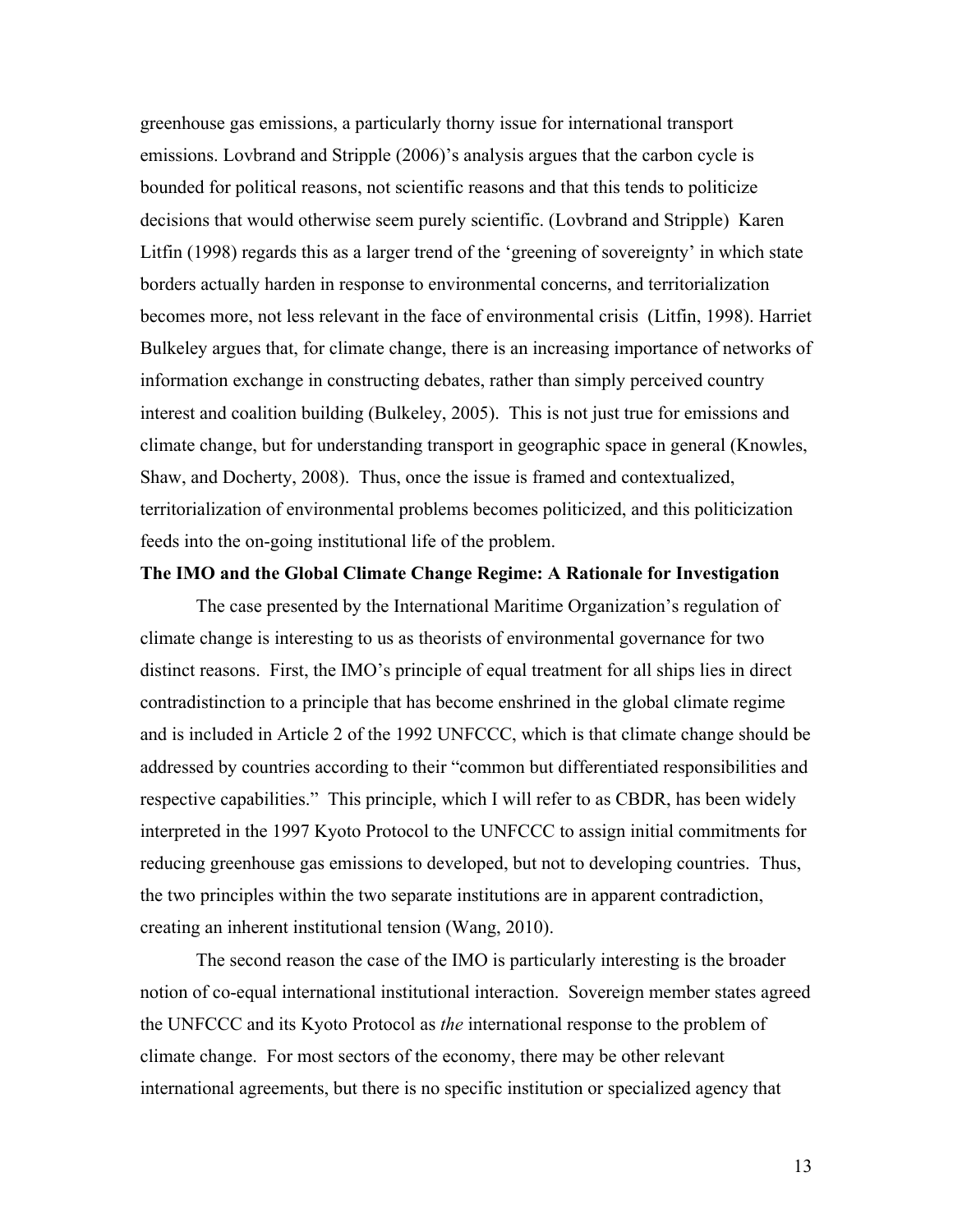might challenge the UNFCCC for "institutional" ownership over international climaterelated agreements on that issue. In the case of agriculture, the Food and Agriculture Organization provides information and statistical support on questions related to climate change, but because emissions from the agricultural sector are methodologically assigned to individual countries, these emissions are included in the UNFCCC's country-bycountry approach to emission attribution. There was some delay in including land-use change emissions within the global climate change regime owing to their technical complexity, but no other institution is tasked with the development of policies to reduce these emissions. Other UN agencies address climate change from an adaptation, rather than a mitigation perspective, such as the UN Convention on Biological Diversity, which seeks to both document and limit the impacts of climate change on ecosystems across the globe.

The 'uniqueness' factor of the international maritime industry is only shared by the international aviation industry, and these two industries, whose emissions are often referred to simply as "international emissions" have been segregated from greenhouse gas emissions from other sectors of the economy in the UNFCCC process. Under current UNFCCC methodologies, for example, national inventories of emissions are required to report international emissions on the basis of the total amount of fuel oil bunkered in that territory, but are instructed *not* to include these emissions in their national totals. Thus, despite the fact that fuel oil burned for domestic shipping is included in transport emissions totals, despite the fact that there is no other distinguishing characteristic of international shipping emissions in a physical or chemical sense, and despite the fact that these emissions are no more or less likely to influence the global climate than any other combustion of fossil fuels, they have been treated separately in the regulatory process.

For these reasons, I argue, the case of the IMO and its regulations merits attention and further investigation. Because of its unique nature, the case of the IMO casts a critical light on both the role of institutions in global climate policy, and the salience of the question of attribution of emissions in the climate regime. The role of the IMO in global climate policy and international environmental governance has received relatively little attention in the literature (Oberthür 2003,2006).

14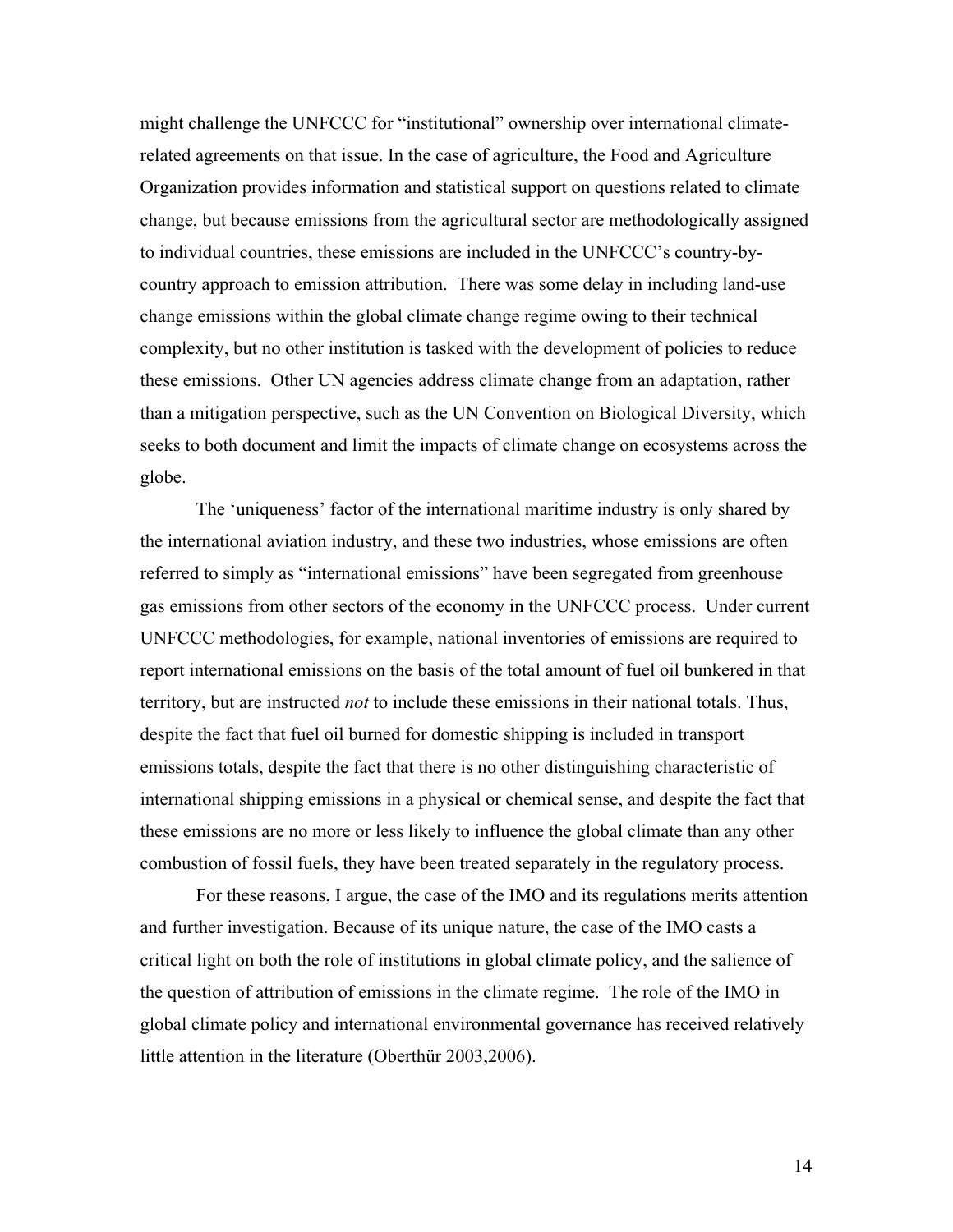Beyond theoretical considerations, the problem of climate change has been on the table for two decades, and during this time the magnitude of the current and projected impacts has only gotten worse and annual anthropogenic emissions have continued to rise globally (Copenhagen Diagnosis, 2009; IPCC 2007). The current regulatory approach has been insufficient to achieve the universally agreed international objective of "avoiding dangerous anthropogenic interference with the climate system," and numerous observers have questioned whether the current approach may be 'broken,' although there is no obvious alternative to it (e.g. Bodansky, 2010). By studying the case of maritime bunker fuel emissions in which no meaningful action has been taken by the international community, this paper contributes to a thorough unpacking of all aspects of the current approach to climate policy – an unpacking of which we are in poignant need if we can hope to confront this problem in the near future. Achieving the goal of avoiding dangerous anthropogenic climate change requires near-immediate action, and dramatic changes to the energy system powering the global economy. Understanding not just the political, but the structural and institutional reasons why action on climate change has been slow is thus an important contribution to the process of confronting the challenge of climate change.

#### **RESEARCH QUESTIONS, METHODOLOGY, AND HYPOTHESES**

How has the IMO as an institution addressed climate change regulation? More specifically, why has it taken nearly two decades (18 years since the UNFCCC was signed and ratified) for the IMO to develop its first substantive responses to reducing emissions from the maritime sector? What factors within the IMO influenced the course of development of the IMO's approach to climate change? What factors outside the IMO influenced the course of development of the IMO's approach to climate change? How have these outside and inside factors interacted? How has the relationship with the UNFCCC evolved over time and how has this shaped IMO's approach to climate change?

#### **Overview of Methodology**

In order to investigate these questions, I have adopted a process-tracing methodology, following George and Bennett (2005), in which documentary sources and elite interviews are used to trace a series of causal factors to explain an observed political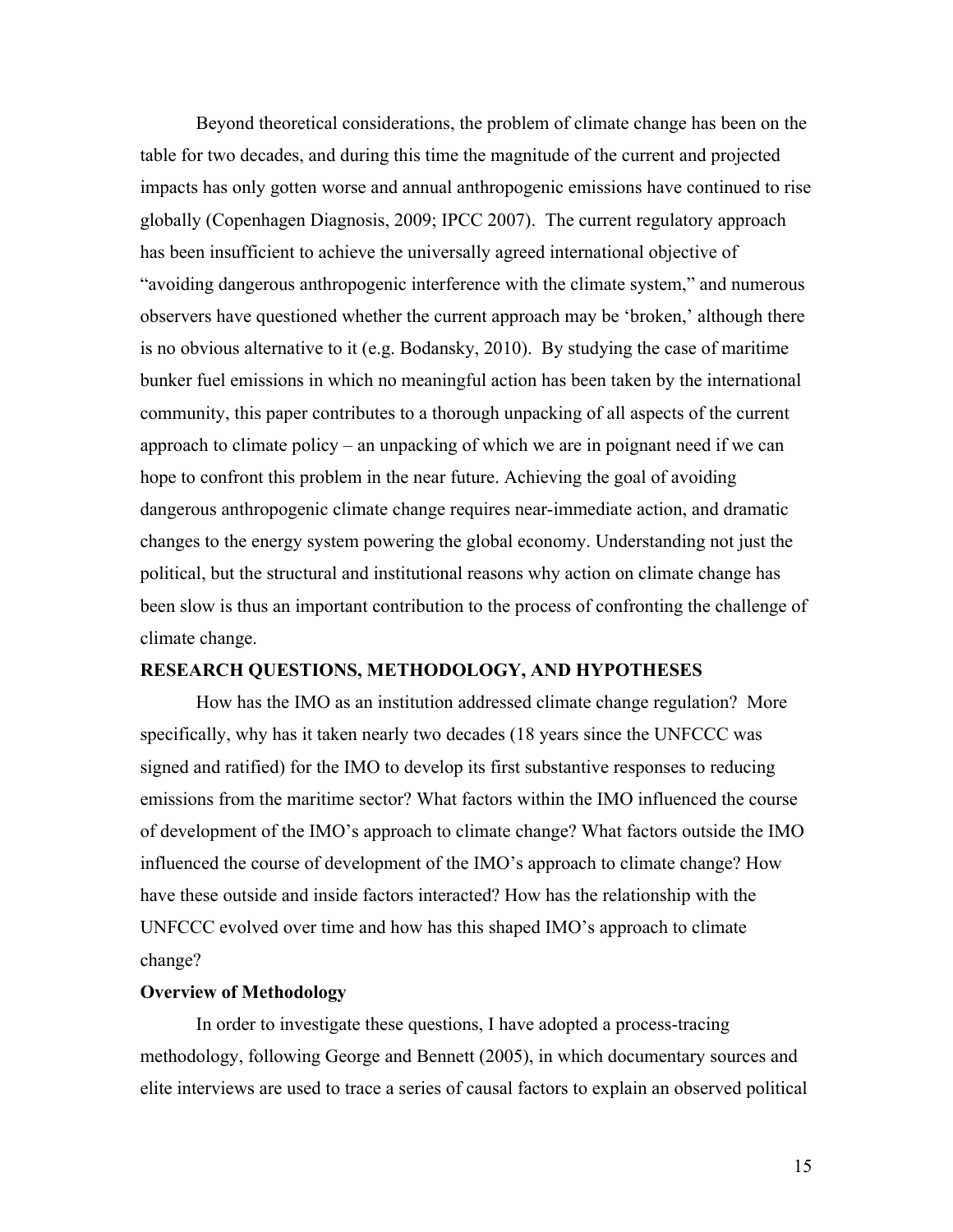outcome. When key junctures are identified, possible hypothetical counterfactuals that may have led to an alternative policy-outcome are considered in order to "test" the strength causality of the proposed factor. This process-tracing methodology is appropriate to the task at hand, in part because the uniqueness of the case of the IMO does not present itself for easy comparative analysis (George and Bennet 2005). While a comparison of the IMO with its "sister" agency that regulates the international aviation industry, the ICAO might be fruitful, a process-tracing methodology allows us to understand how institutional factors within and outside the IMO have influenced the *evolution* of global climate change policy over time. As George and Bennett (2005) highlight, this methodology is particularly useful for exploring the development of new theories of politics.

The primary evidence used in this methodology is taken from a combination of intensive document review, observation of IMO Sub-Committee, Working Group, and Expert Group negotiations, and semi-structured elite interviews with relevant experts. Documents reviewed were found in the Maritime Knowledge Centre at the International Maritime Organization between June and August 2010. Documentary sources cited are included in the separate section of the reference list.

#### **Background: The Process of Institutional Interaction**

The institutional response of the IMO to the problem of climate change cannot be viewed in isolation from the larger global environmental climate regime, comprising the UNFCCC and domestic climate change policy-making. Sebastian Oberthür, in his 2003 review in *Climate Policy* entitled "Institutional interaction to address greenhouse gas emissions from international transport: ICAO, IMO and the Kyoto Protocol," argued that action on maritime bunker fuel GHG emissions in the IMO was slow because, while regulatory competition was a motivating factor for IMO action, it was not strong enough or forceful enough to lead to real change because of a lack of political will within the IMO. At the time, he suggested that increasing the credibility of the threat of UNFCCC action or unilateral EU action might spur action within the IMO (Oberthür 2003). While acknowledging there were references to climate change in the IMO before the Kyoto Protocol, Oberthür highlights the Kyoto Protocol's Article 2.2 as the "trigger" of IMO negotiation on the issue (Oberthür 2003).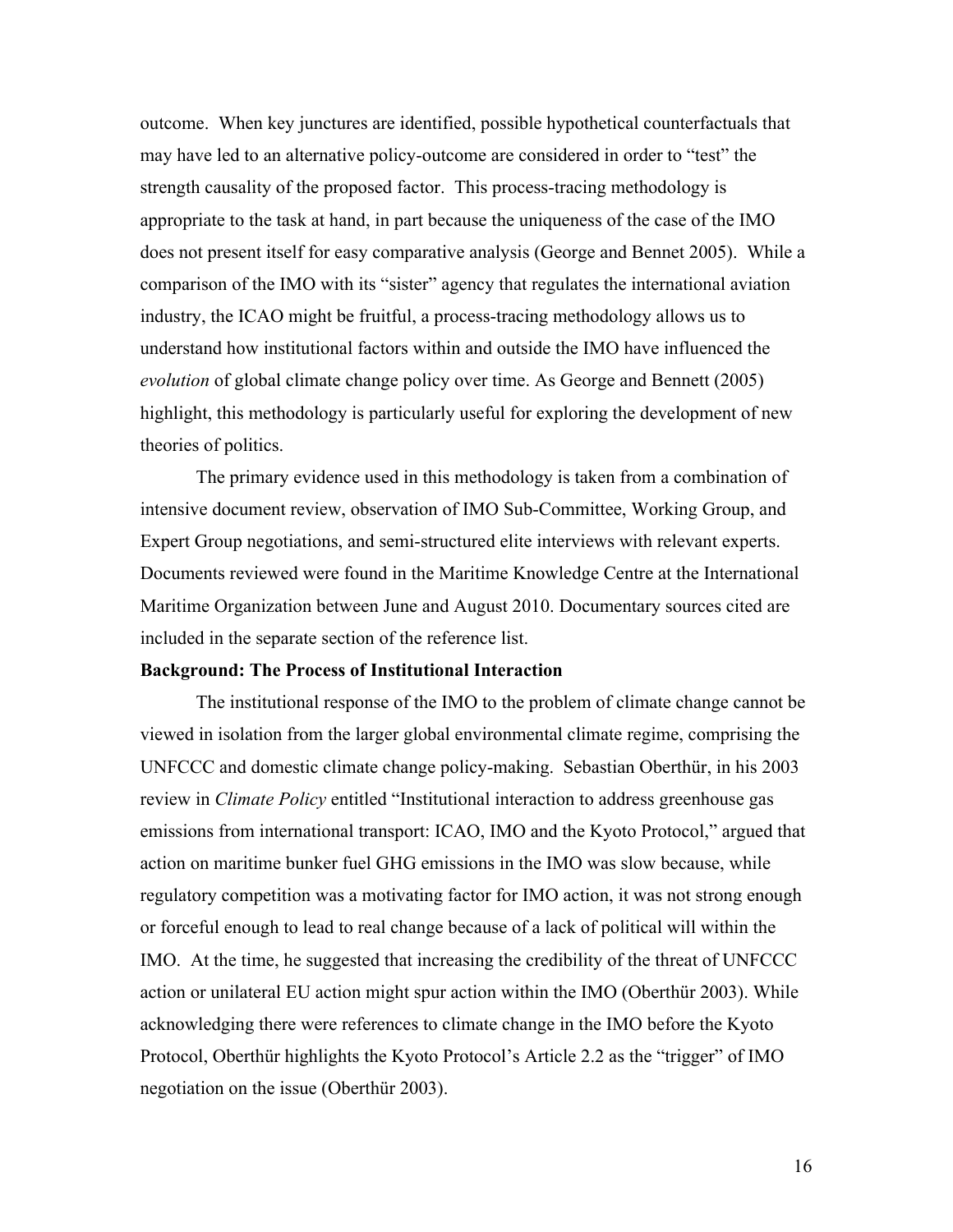While agreeing with Oberthür's overall assessment, this work seeks to expand the temporal scope of Oberthür's analysis in both directions. First, it includes analysis of pre-1997 IMO negotiations on possible climate change responses in order to highlight several key junctures that shaped the process of eventual action on climate change prior to the Kyoto Protocol and its Article 2.2 provisions. Secondly, in order to understand why current threats of extra-IMO action have been insufficient to move the issue forward within the IMO, the paper provides an analysis of institutional interaction between the IMO and the UNFCCC through the 2010 COP16 meeting in Cancun. By expanding the scope of analysis, we can more fully understand how the IMO has addressed climate change, and, in particular, understand the evolving role of UNFCCC-forcing on IMO action *over time*. Without challenging Oberthür's overall conclusion that the IMO has acted in climate change primarily in reaction to outside pressure, the temporal expansion of my analysis provides support for two related hypotheses. These hypotheses will be considered in separate analyses:

#### **IMO Institutional Claim 1:**

Before Article 2.2 in the Kyoto Protocol directed Annex I countries to act "through the IMO," to reduce maritime bunker fuel emissions, there were several identifiable political opportunities available to the MEPC and IMO during the mid-1990s to act on carbon dioxide emissions, but a combination of the institutional schedule of environmental issues within the IMO, anti-regulatory interests within the shipping industry, and the lack of a political champion of the issue within the IMO torpedoed any chance of action.

#### **IMO Institutional Claim 2:**

While outside pressure from the UNFCCC and European Union has increased the rate of progress on this issue within the IMO from 2007-2010, it has not altered any fundamental dynamics of IMO negotiations. The structure of the IMO's MEPC and its own institutional history have been a contributing factor to the IMO's slowness of action. Furthermore, the UNFCCC does not only act as a motivational source for IMO action, but also as a force that changes the institutional behavior and norms of the IMO itself. Once the UNFCCC principle of common but differentiated responsibilities coalesced after the Kyoto Protocol, a battle of institutional principles (equal treatment of all ships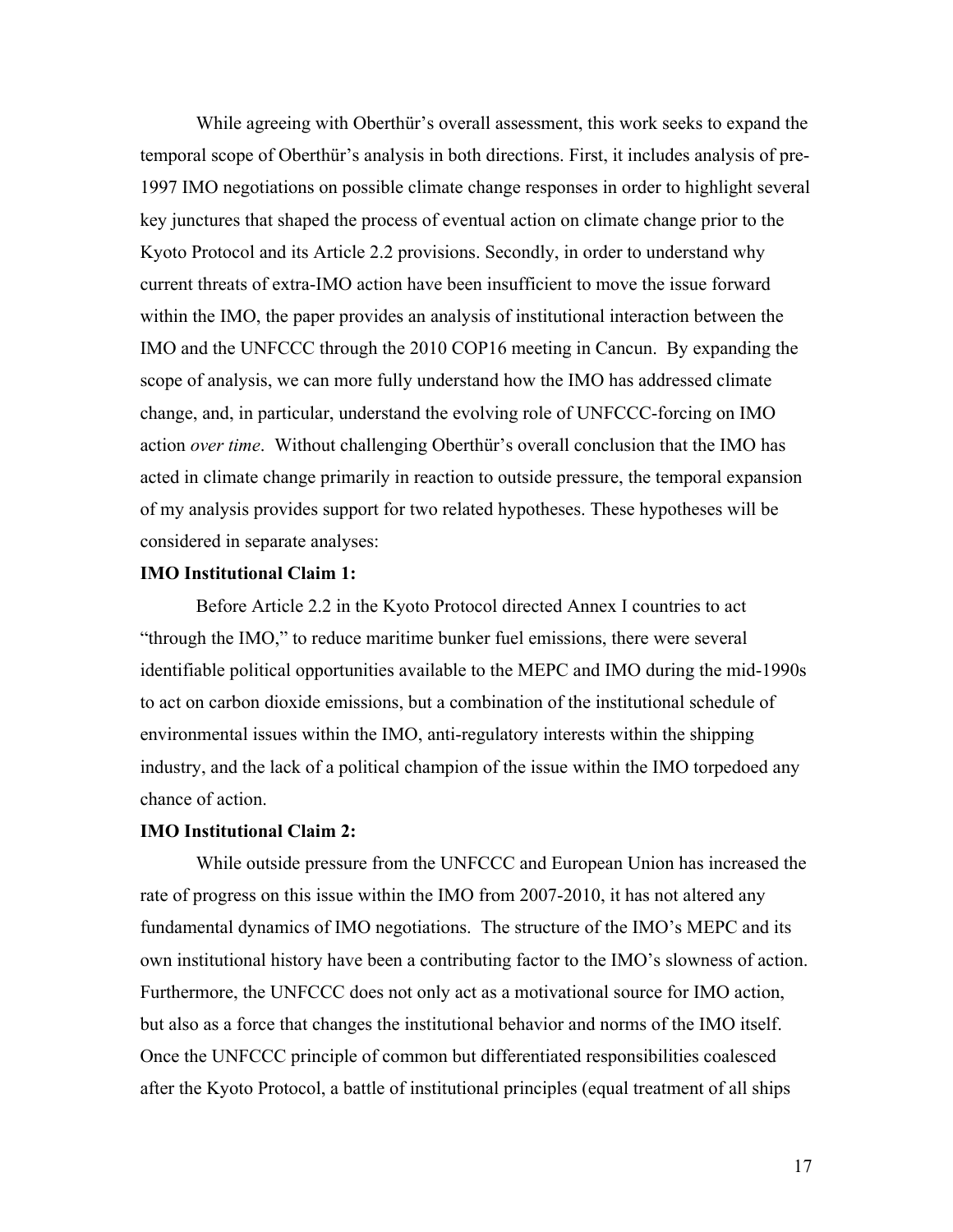vs. CBDR) ensued which itself stagnated the possibility of action. Discussions aimed at advancing universal market-based measures covering GHG emissions from ships have been marked by significant and frequent reference to the CBDR principle within IMO negotiations.

## **EXAMINING CLAIM 1: THE IMPORTANCE OF THE TREATMENT OF CLIMATE CHANGE IN THE IMO BEFORE THE KYOTO PROTOCOL**

#### **The Structure of the IMO's Decision Making Process**

I will present evidence for Claim 1 chronologically and conclude this section with a summary analysis. The primary source of evidence is IMO documents, which were obtained from June-August 2010 at the Maritime Knowledge Centre at the International Maritime Organization headquarters in London.<sup>6</sup> Before presenting these documents, I will briefly review the structure of the IMO's decision-making processes.

The International Maritime Organization is organized into primary committees, which are annual or semi-annual meetings of national delegates and NGO-representatives designed to facilitate discussion and decision-making on subject matter relating to particular topics: maritime safety, protection of the marine environment, legal matters, or technical cooperation. All decisions by each of these committees are submitted as recommendations to the full IMO Assembly, which meets once a year and has the power to adopt proposals from the committees.

In order to facilitate the work of the committees, standing sub-committees on particular topics, ranging from recommendations for helping to implement requirements and recommendations by flag states to safety of navigation at sea, are established by the committees. Issues requiring finer, more focused-study are assigned to sub-committees by the committees, which will then consider the sub-committee report. In some cases sub-committees may report to two different overseeing committees, if the work on a particular issue overlaps the topical remits of more than one committee.

The process of how regulatory issues are raised within the IMO also merits attention. Any new issues are generally brought to the attention of the committee by

 $\frac{1}{6}$  $6$  Documents presented here are referred to by the acronymic code for each committee and sub-committee: the Marine Environment Protection Committee (MEPC), the Sub-Committee on Bulk Chemicals (BCH), which was a sub-committee under MEPC, until it was dissolved during a re-organization in 1994, and the Sub-Committee on Bulk Liquids and Gases (BLG) which replaced the BCH sub-committee in 1996.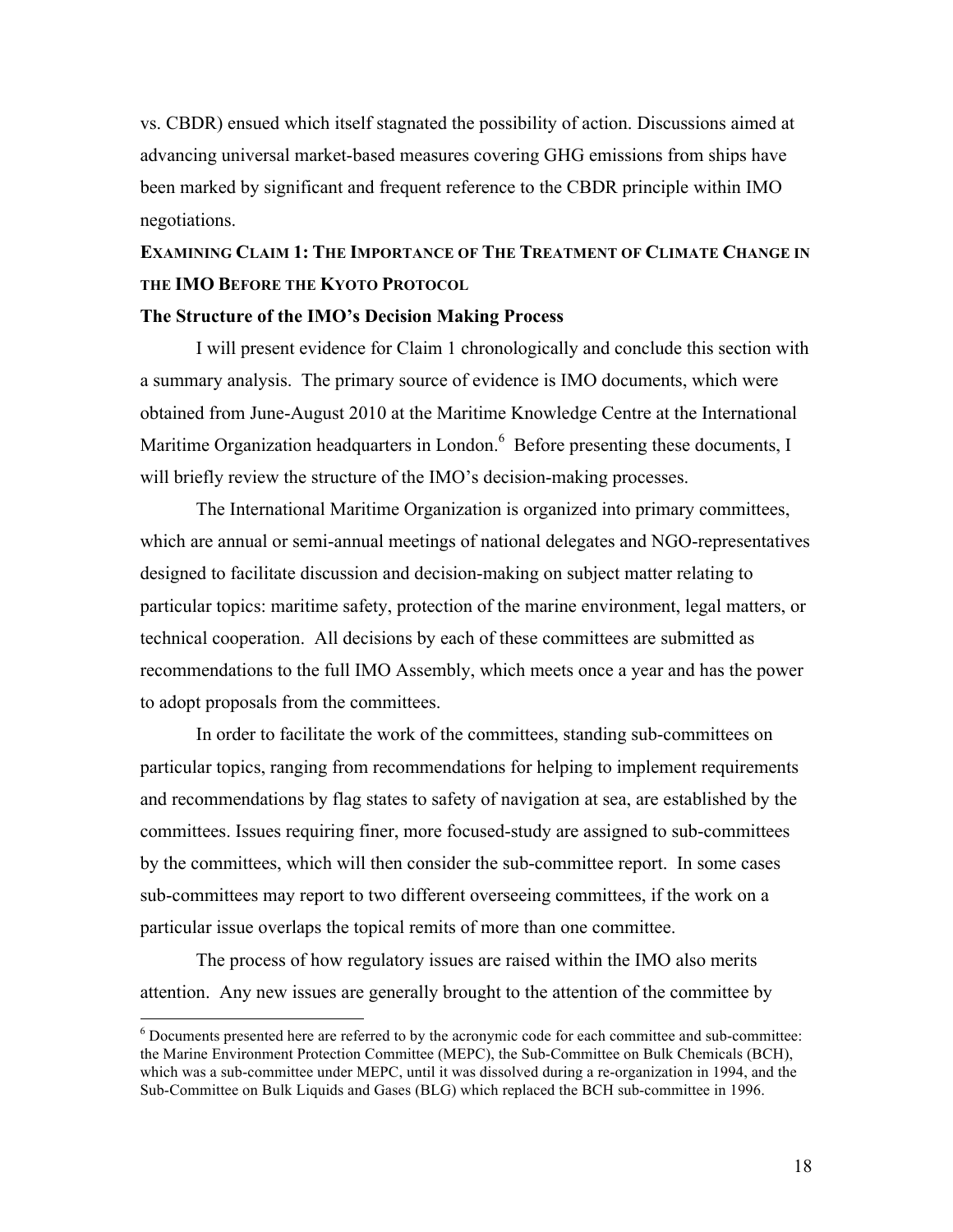interested parties (i.e. member states and/or registered NGOs or industry associations), in general through a process of documentary submission. Parties may raise a particular issue in the course of plenary, but if it has not been identified as an agenda item, this will result in an invitation for that party to submit information or a proposed action to the next meeting of the committee. The adoption of the agenda for a subsequent committee meeting is arranged as the final agenda item for the current meeting. This requires that sufficient interest in addressing an issue exist in order for an agenda item on the topic to be established. If few or no documents are submitted under a specific agenda item, the chair will not have the remit to structure debate around that issue and no progress will be made.

This structure has an advantage, namely that it focuses attention on a particular issue, allowing for numerous checks and frequent, iterative debate across working groups and sub-committees and at the committee level. Issues cannot simply "slide" through, but must be deliberately raised and debated with full knowledge of all parties. It has a disadvantage, however, in being somewhat cumbersome and slow. For example the issue of the transmission of invasive species in ballast water was first raised in the MEPC in 1990. The new IMO Convention on Ballast Water Management was finally agreed and opened for signature and ratification in 2005. (IMO). It still has not entered into force as of January 2011, although it is just a few countries shy of reaching the 30 required (George Backwell, January 24, 2011).

Because the agenda of the MEPC may be overloaded with competing issues, any particular issue is often assigned a time-line for action by the Assembly. Committee and sub-committee chairmen use this timeline for action, often calculated in years, to help advance debate at key moments, in other words as a way to spur consensus. However, if no consensus can be reached, the timeline for action can be (and is) frequently revised.

The IMO also has a strong tradition of making decisions by consensus, but has no requirement for consensus. Decisions can be taken by majority, without full agreement, though this is rarely done and is avoided whenever possible. This option is frequently highlighted when debate stagnates, and is itself a factor in attempts to break gridlock.

Finally, industry representatives and NGO representatives sit in sub-committee meetings and working groups as observers, but participate *de facto* as nearly full equals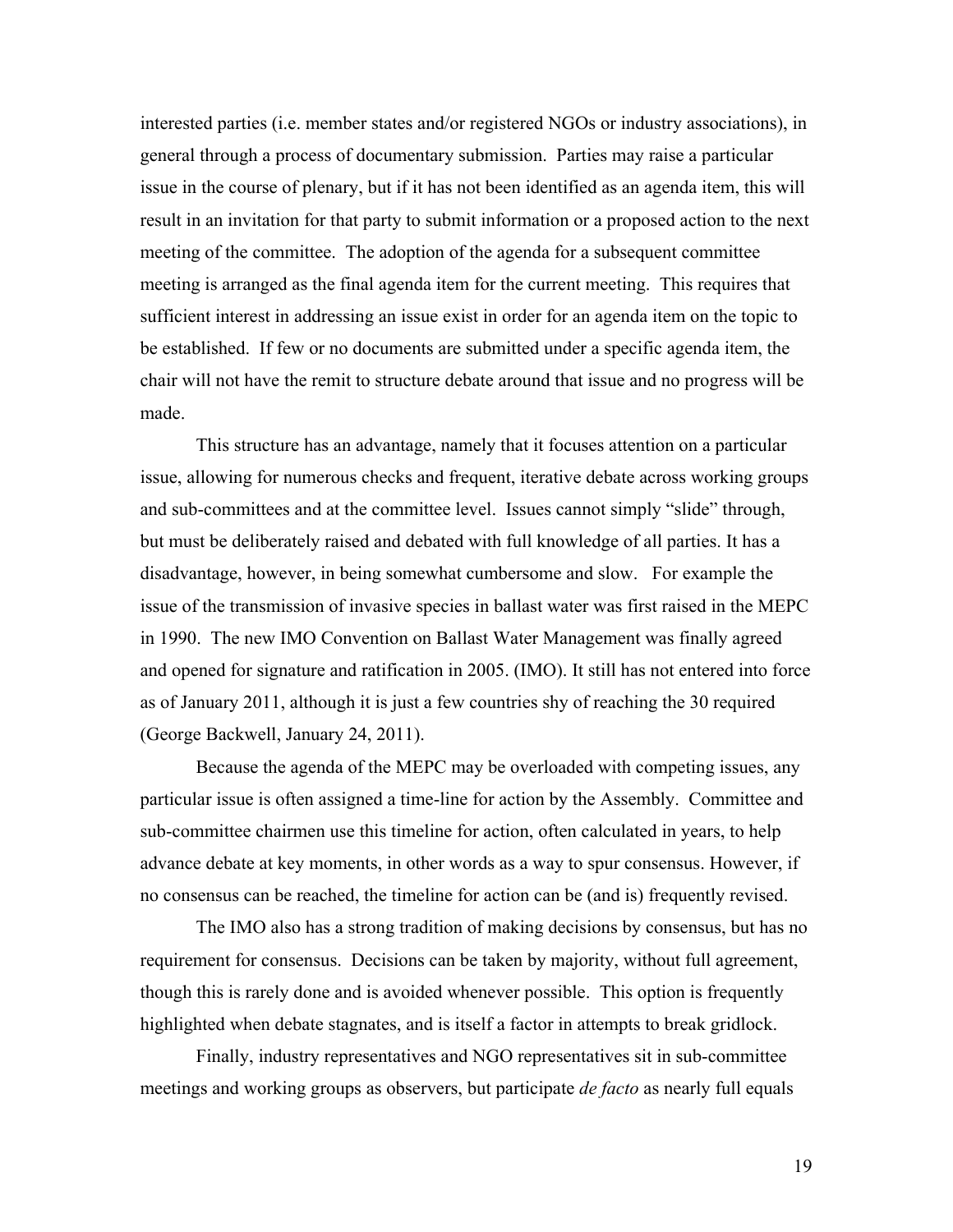in negotiation and debate and may chair sections of working groups (personal observation). They are often called upon for their expertise and lines between country party delegates and non-governmental observers are very difficult to distinguish at these levels. Industry groups and interested NGOs, including environmental NGOs, are entitled to and regularly submit documents for consideration by the committee. While they do not have formal voting rights in establishing consensus, their active participation and frequent interventions in sub-committee and committee meetings have strong influence over the course of decision-making.

What I have attempted to portray in this description of the IMO is a decisionmaking process that is at once conservative, and transparent. There is tremendous opportunity for individual party championing of issues and coalition building. There is tremendous influence of industry group representatives on the decision-making process, owing to both their level of participation in the process and a culture that seeks directly to involve industry in the regulatory process (Oberthür, 2003; personal observation). Finally, the decision-making process is inherently *ad hoc.* All of these attributes have had significant influence on how the IMO has sought to regulate greenhouse gas emissions from ships. The IMO may appear, and is genuinely, reactionary to external pressures, but its own internal mechanisms have greatly shaped how these reactions have proceeded.

#### **How Reduction of GHG Emissions Was First Raised in the IMO**

The general environmental issue of air pollution from ships was controversial when it was first raised within the IMO because addressing it was seen as expanding the remit of environmental protection from strictly preventing marine pollution from ships (as in the MARPOL Convention), to *pollution from ships in general* (IMO, 1991). The initial interest in reducing air pollution from ships was established in the late 1980s by the MEPC, which decided to pursue an "Air Pollution Annex" to MARPOL both to regulate sulfur dioxide and nitrogen oxide emissions from ships which were contributing to reduced air quality in ports, as well as to acid rain, and to regulate CFC and halon emissions from ships which were contributing to ozone depletion. (Annex to MEPC 32/12). Efforts to establish a framework for an "Air Pollution Annex" were fully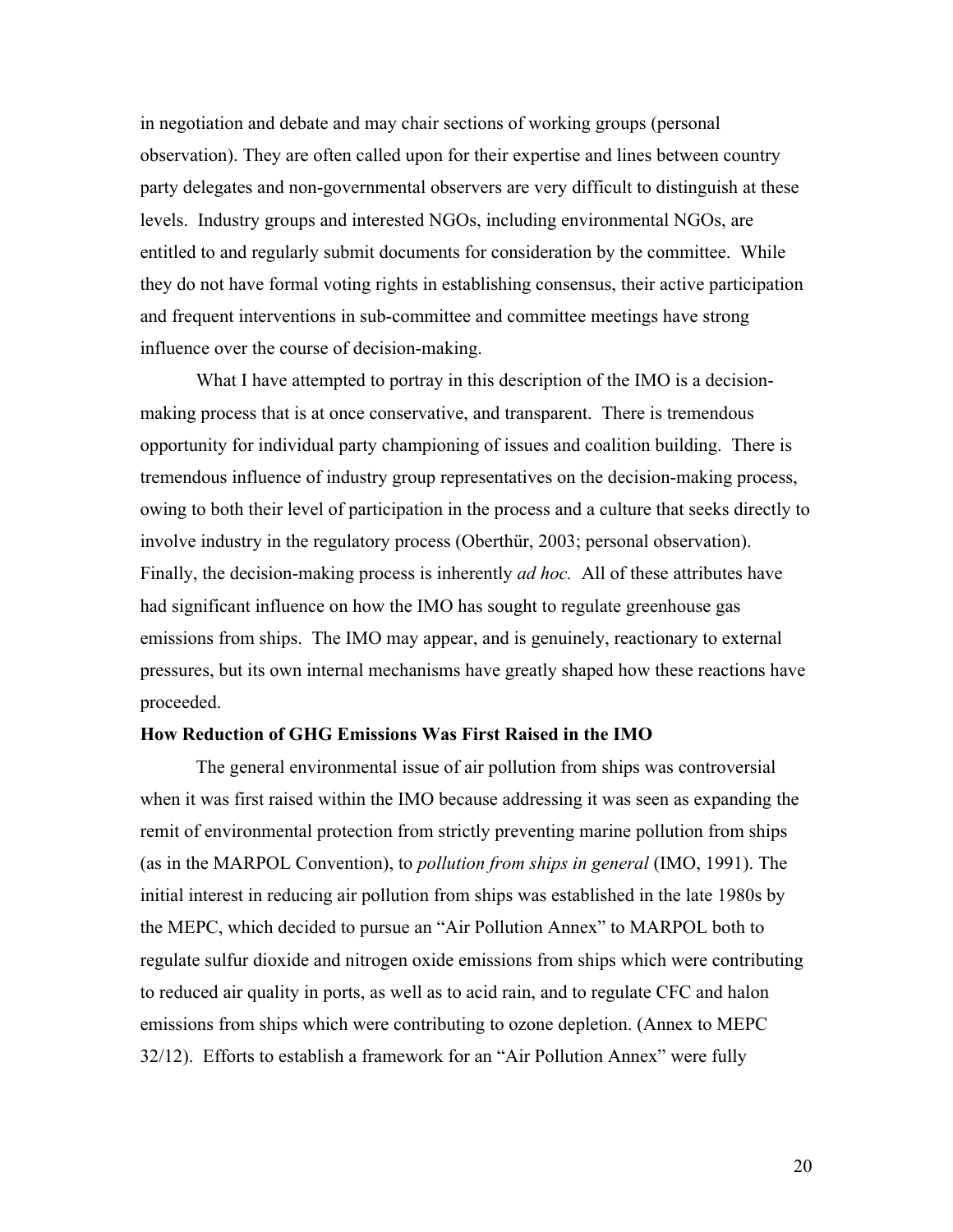underway at MEPC 31 in July 1991, after initial resistance from industry groups to the inclusion of air pollution provisions under the remit of the IMO.

At its  $21<sup>st</sup>$  meeting in September 1991, the Bulk Chemicals Sub-Committee considered an agenda item on the prevention of air pollution from ships, having been given terms of reference to this effect. Among other things, the BCH was tasked by the MEPC with considering the requirements for achieving emissions reduction goals for numerous air pollutants: CFC emission reduction (elimination by 2000), halon emission reduction (elimination by 2000), sulfur oxide emission reduction (50% from reference level by 2000), nitrogen oxide emission reduction and VOC emission reduction (70% of reference level by 2000) as well as the incineration of garbage on ships. (BCH 21/14) The "Action Plan" at the time dictated that BCH 21 should report to MEPC 32 in March 1992, which would further refine and instruct BCH 22 to draft the new air pollution annex to MARPOL in September 1992. (BCH 21/14) This would allow MEPC 34 in 1993 to consider the draft Annex and ultimately Adopt in 1994 for entry into force in 1995 (MEPC 32/12). Even at this stage, the BCH report already indicated that the 1992 completion date for its work was unrealistic, and it proposed a two-year extension (BCH  $21/7$ ).<sup>7</sup>

While no documentary submissions were submitted to BCH 21 in 1991 related to carbon dioxide or greenhouse gas emissions, the United Kingdom first raised the issue of carbon dioxide emissions during the Sub-Committee's plenary. As the report from the BCH Sub-Committee to the MEPC reads:

"The United Kingdom delegation brought to the attention of the Sub-Committee their concern regarding carbon dioxide, stating that shipping is a significant source of carbon dioxide and an IMO policy which encouraged greater fuel efficiency might be helpful. The UK delegation further stated that consideration should be given to accurate monitoring and forecasting of carbon dioxide emissions from shipping and to the difficulty of allocating responsibilities to individual states." (MEPC 32/12, 1992).

What is immediately noteworthy about the UK's intervention is its recognition that shipping is a "significant" source of  $CO<sub>2</sub>$  emissions and its foreshadowing that

 <sup>7</sup> Ultimately, Annex VI of MARPOL would be adopted in 1997 and enter into force in 2005, ten years behind the original schedule.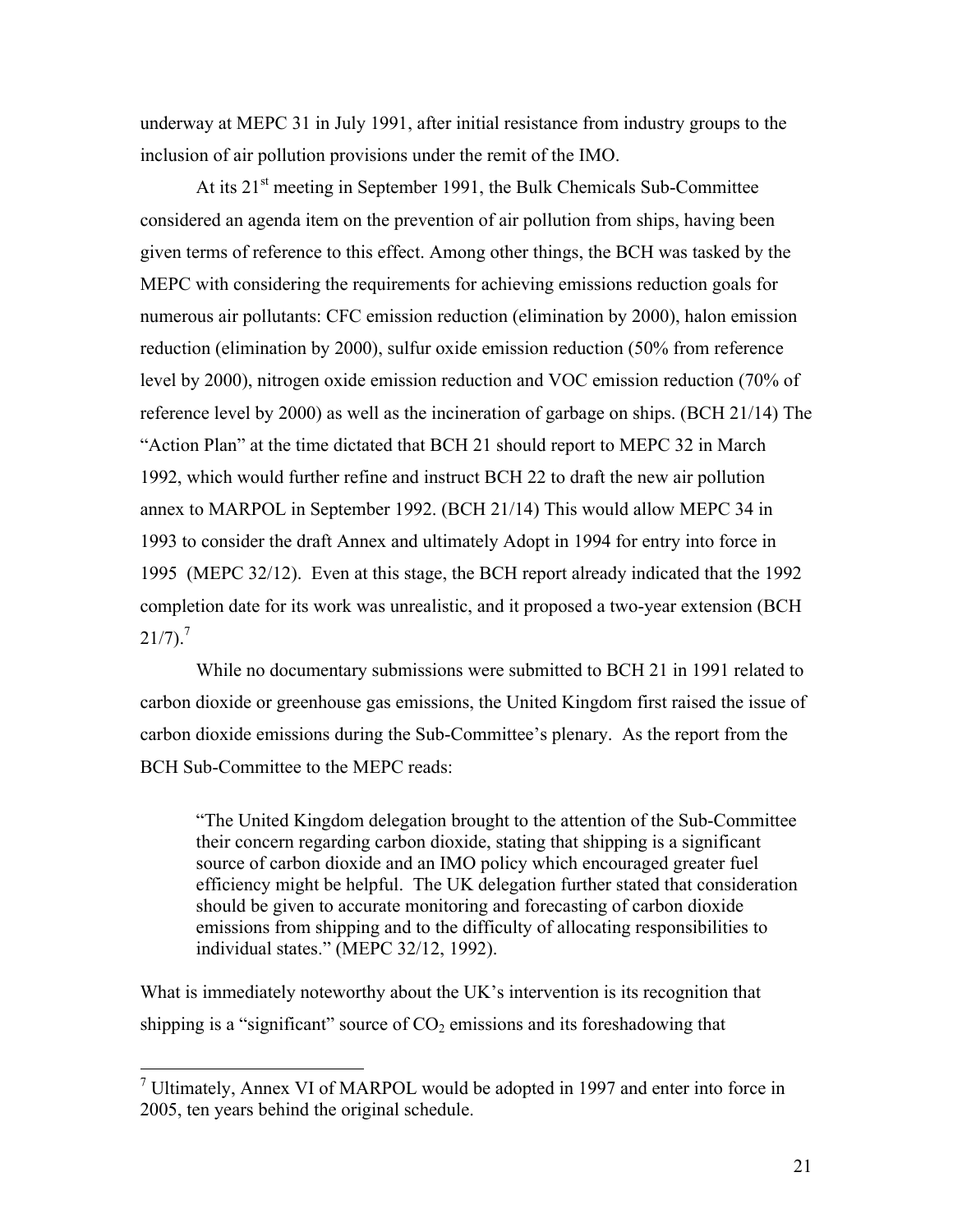monitoring, modeling, and accounting would be challenges that the IMO would have to face. The representative from Germany also offered an intervention "flagging" the issue for further, deeper consideration. The BCH Sub-Committee welcomed these interventions, but the Chairman "pointed out that the question of carbon dioxide emissions was not included in the terms of reference of the Sub-Committee regarding work on prevention of air pollution from ships." (MEPC 32/12). After discussion and interventions by Norway, the UK and Sweden which suggested expanding the scope of air pollution under consideration, the representative from the Oil Companies International Marine Forum (OCIMF) "expressed the view that the scope of discussion on air pollution should only be decided by the MEPC" and not the BCH Sub-Committee. The Sub-Committee then agreed that it would recommend the MEPC to include such aspects in future work, an appeal to a higher authority.

This exchange, in September 1991, represents the first discussion of greenhouse gas emissions from shipping within the International Maritime Organization. In order to make sense of this discussion, it must be understood in the larger context of environmental policy making at the time. The 1979 Long-Range Transboundary Air Pollution (LRTAP) Convention and its 1985 Helsinki Protocol on Sulfur Dioxide Emissions, and the 1985 Vienna Convention and its 1987 Montreal Protocol on Substances that Deplete the Ozone Layer had just recently addressed the issues of acid precipitation and ozone depletion respectively in international fora that had agreed on courses of action to address these issues.

Of perhaps most lasting importance was the use of the Convention/Protocol approach to environmental issues in which goals are established in an initial convention and specified targets and time-tables are developed in a subsequent Protocol. Initial IMO action on  $SO_x$  and  $NO_x$ , CFCs and halons came shortly after the two protocols (1985 and 1987), and reflected improvements the consensus that those agreements embodied: to reduce  $SO_x$  by 30% and to eventually eliminate CFCs. (Helsinki Protocol, 1985; Montreal Protocol, 1987) Thus, the target based systems that had been developed in institutions outside the IMO were directly imported into the IMO, which had before it the challenging task of developing regulations for these air pollutants that could apply to the complexities of the shipping industry.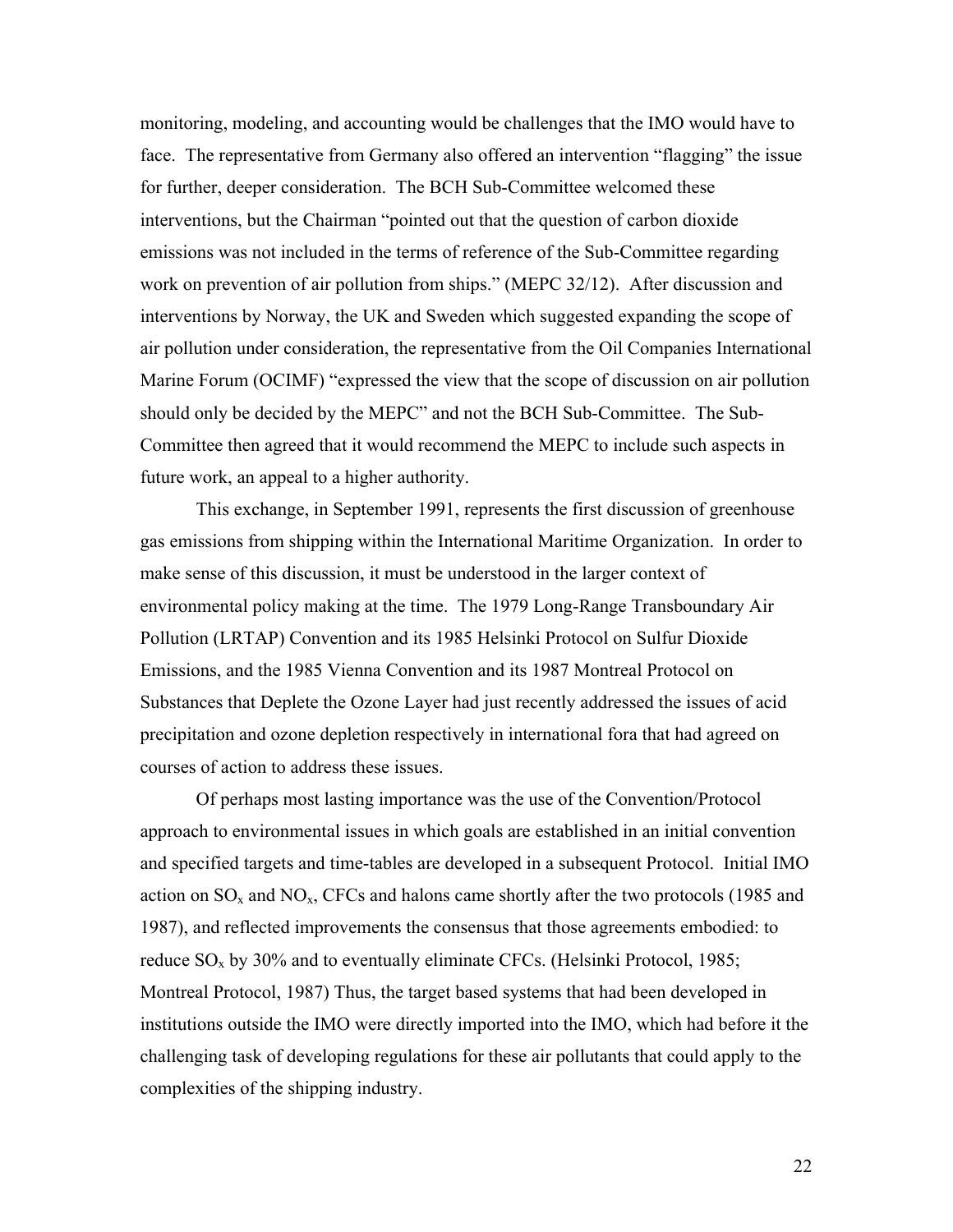The issue of climate change, however, has a different story. In 1988, the World Meteorological Organization convened the Toronto Conference on the Changing Atmosphere, sponsored by the WMO and UNEP, first discussed the issue of global warming in an international context, and the first Intergovernmental Panel on Climate Change (IPCC) assessment report on the issue was released in 1990, the same year that the UN General Assembly, as part of its lead up to UN Conference on Environment and Development (UNCED) and the Earth Summit in Rio de Janeiro in 1992, agreed to plans for two years of preparatory meetings to negotiate a framework convention on climate change at UNCED.

Thus, in 1991, the United Kingdom's IMO representative was seeing action moving towards a new agreement on climate change in 1992, and thus attempted to raise the issue of carbon dioxide emissions from shipping within the IMO, recognizing that attribution and monitoring and accounting of emissions would be important in any future climate regime that came out of the 1992 Earth Summit, regardless of the precise provisions of the agreement itself. In short, the UNFCCC was influencing the IMO's approach to climate change before it even existed as a convention. However, the structure of the IMO decision-making process left little room for direct action on the issue by the BCH Sub-Committee in September 1991.

In March 1992, the United Kingdom followed up on its intervention from the previous September by submitting a proposed course of action to the full Marine Environment Protection Committee in document MEPC 32/12/3 entitled "Greenhouse gas emissions from shipping." The proposal highlights the preparatory work for a Framework Convention on Climate Change, "being prepared for signature at the United Nations Conference on Environment and Development to be held in June 1992." In particular the UK delegation's submission highlighted preparations by the Organization for Economic Co-operation and Development (OECD), under the auspices of the IPCC, to develop a methodology applicable to all countries for estimating GHG emissions" from international shipping on a "nation-by-nation," basis. The United Kingdom went on to describe its own efforts to quantify its emissions from shipping and revealed that its official statistics only include emissions originating in its territorial waters within 12 miles of the United Kingdom coast. Highlighting that "many, if not most, of [maritime]

23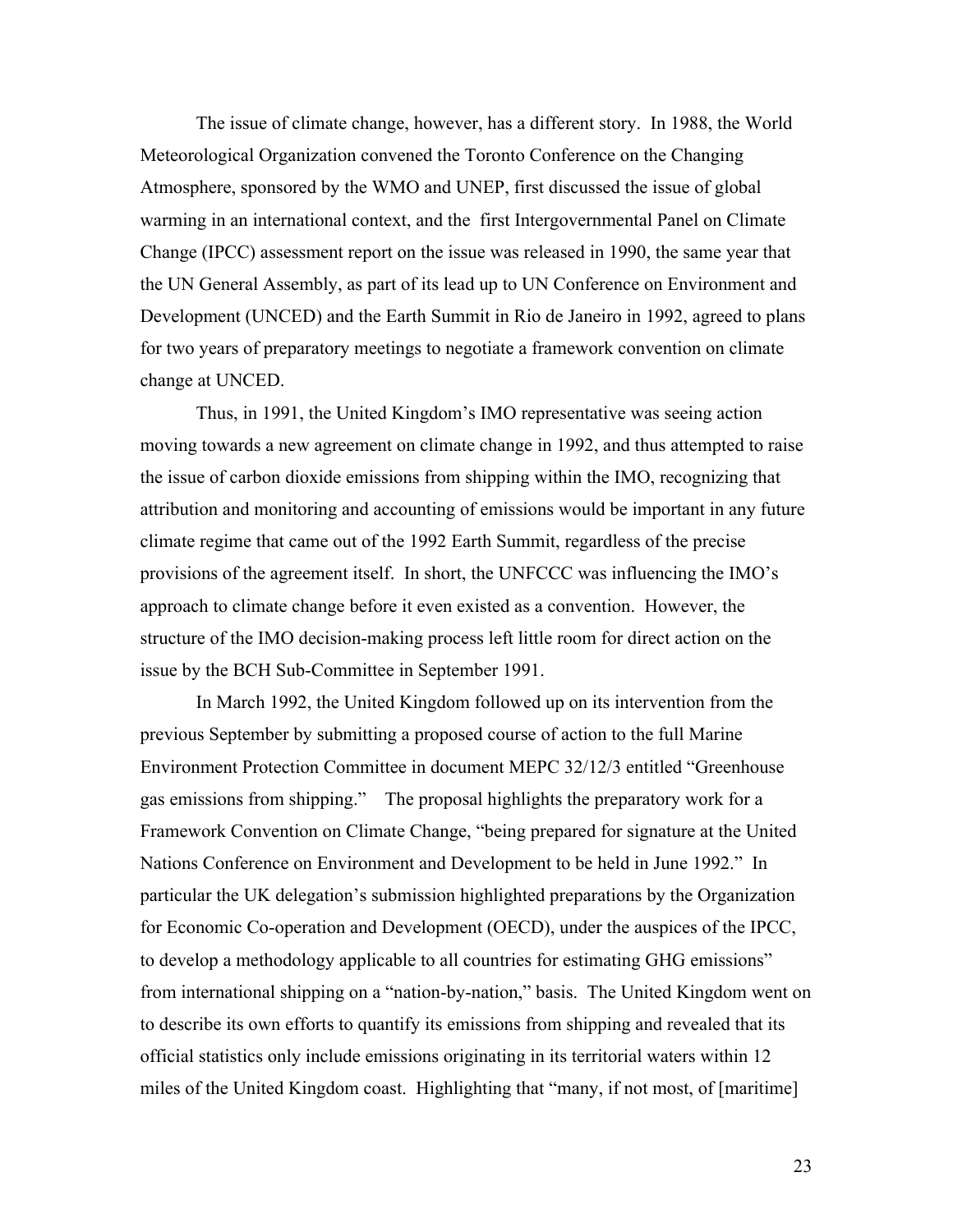emissions originate in international waters," the United Kingdom thus called for the IMO's "formal association" with the OECD/IPCC methodology development process

The first formal submission to the IMO relating to greenhouse gas emissions from shipping thus announced a "clear need to establish: first, reliable information on the total amount of greenhouse gas emissions from shipping; secondly, an equitable means of allocating responsibility for these emissions between the States involved." (MEPC 32/12/3). The United Kingdom concluded that responsibility allocation for these emissions "would seem to be very much a policy issue for IMO consideration," that it will "not be easy" and that "any action to control shipping greenhouse gas emission would need to be co-coordinated through IMO." They directly called on the MEPC to

note the significance of GHG emissions from shipping in the context of the international discussions on climate change issues; agree that IMO should be formally associated with the work in hand under the auspices of the IPCCC on developing a methodology for estimating GHG emissions; and agree that IMO should consider how responsibility for GHG emissions from shipping worldwide might be equitably shared between States and make recommendations by the end of 1992, if possible, in order to facilitate action to follow up the Framework Convention on Climate Change. (MEPC 32/12/3).

What is revealed most directly by the United Kingdom's submission is the appeal to the IMO to retain what can be termed "coordination control" over the issue. The United Kingdom was explicitly reacting to the UNFCCC prep-coms and the IPCC's very nascent work on the development of methodology for carbon emissions accounting. The United Kingdom did not seek to challenge these processes or institutions, but argued instead that the IMO must be associated and *involved* with the process. The difficulty in attributing emissions and assigning reduction commitments to international shipping was also apparent from the start, and has remained a salient challenge ever since.

Absent from the appeal is an urgent call to *reduce* emissions from shipping. The primary concerns voiced in the first calls for action within the IMO are a) the IMO's participation in a global governance regime in order to maintain coordination of the issue and b) the recognition of the fundamental challenge of equitable distribution of commitments in a complex international industry. While the United Kingdom's desire for an "equitable distribution" can be interpreted as a call for maintaining uniform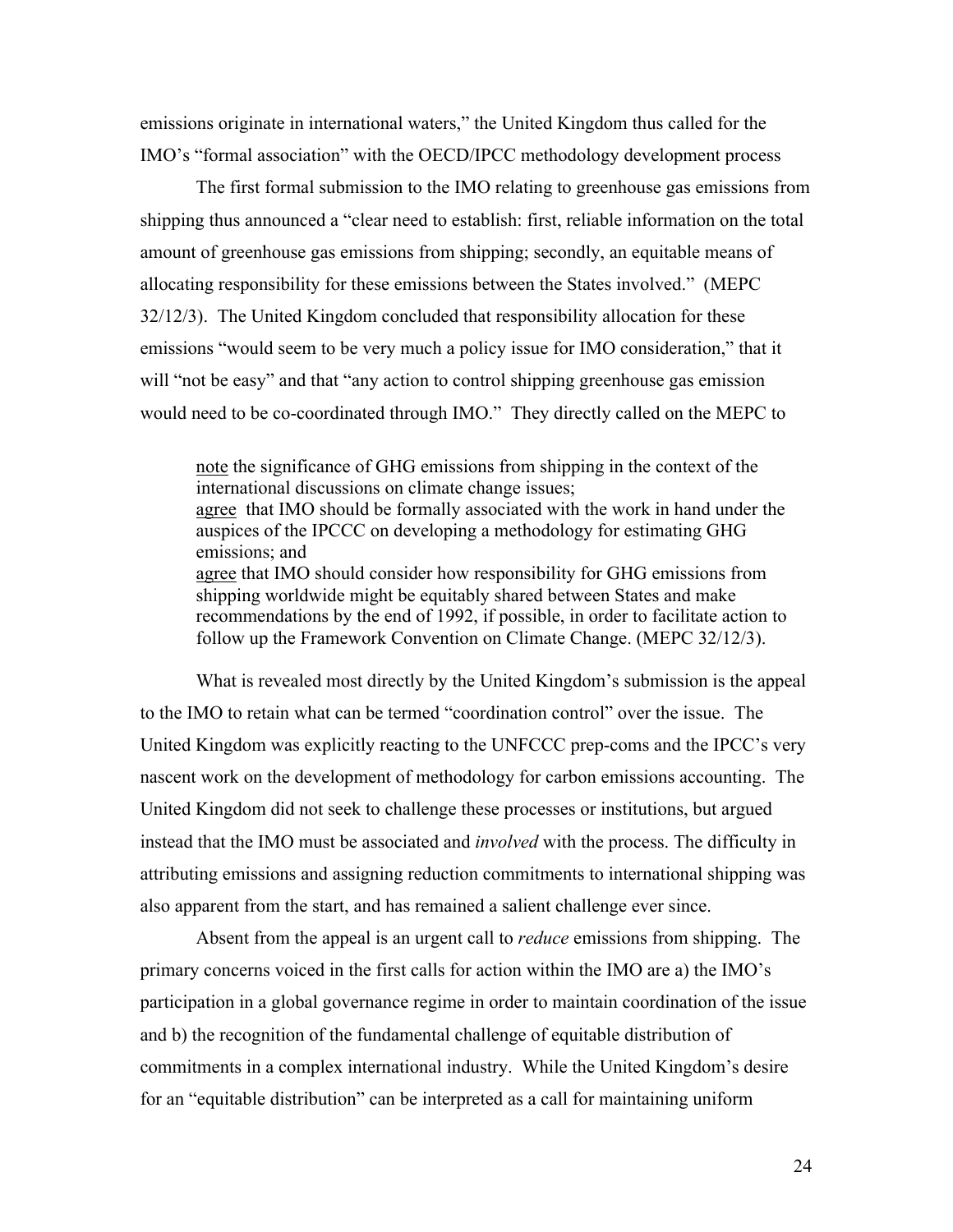standards across all countries for emission reductions (i.e. equal treatment of all ships), the main facet of the UK statement is not a forceful call for uniform emissions reductions, but a recognition that deciding on such reductions will itself be a major challenge for the IMO.

#### **Setting a Course of Action: The First Critical Juncture in March 1992**

The initial response to the UK proposal in the MEPC plenary is essential to discuss. Because the overall approach of the IMO to climate change is inherently path dependent, and the decision of MEPC 32 set the course for future action, this debate and decision represents the first critical juncture in the IMO's approach to climate change policy. Importantly, this juncture highlights the political stances taken *within* the IMO before the adoption of the FCCC at the Earth Summit.

During the plenary presentation of this initial proposed action, the delegation of Norway expressed concern with the UK proposal that responsibility be equally shared by all Member States, stating that Norway "felt that IMO's involvement should await the signing of the Climate Change Convention." Denmark, Sweden, the International Chamber of Shipping (ICS, the principal trade association for ship owners), Friends of the Earth International (FOEI) and Greenpeace International supported Norway's view that the IMO should *not* act before the FCCC was adopted. (MEPC 32/20). Japan echoed concerns related to responsibility sharing and agreed to await the outcome of the FCCC.

This "wait and see" stance should not be regarded as universally conservative in nature. The FOEI and Greenpeace clearly wanted action on climate change, but were perhaps concerned that pre-emptive action by the IMO would unhinge the progress at UNCED in some way or another, although this is speculation. Furthermore, equal distribution of responsibility, as the UK was proposing, ran counter to developing country and global South concerns about climate debt and climate justice, and thus an endorsement of action representing a potential commitment for action by the South would not be viewed favorably (see Chatterjee and Finger, 1994)

The ICS further clarified its own position: "The observer form the ICS believed there should be an objective evaluation as to whether there was a problem before making a decision on the UK proposal." (MEPC 32/20). Thus the industry representative group's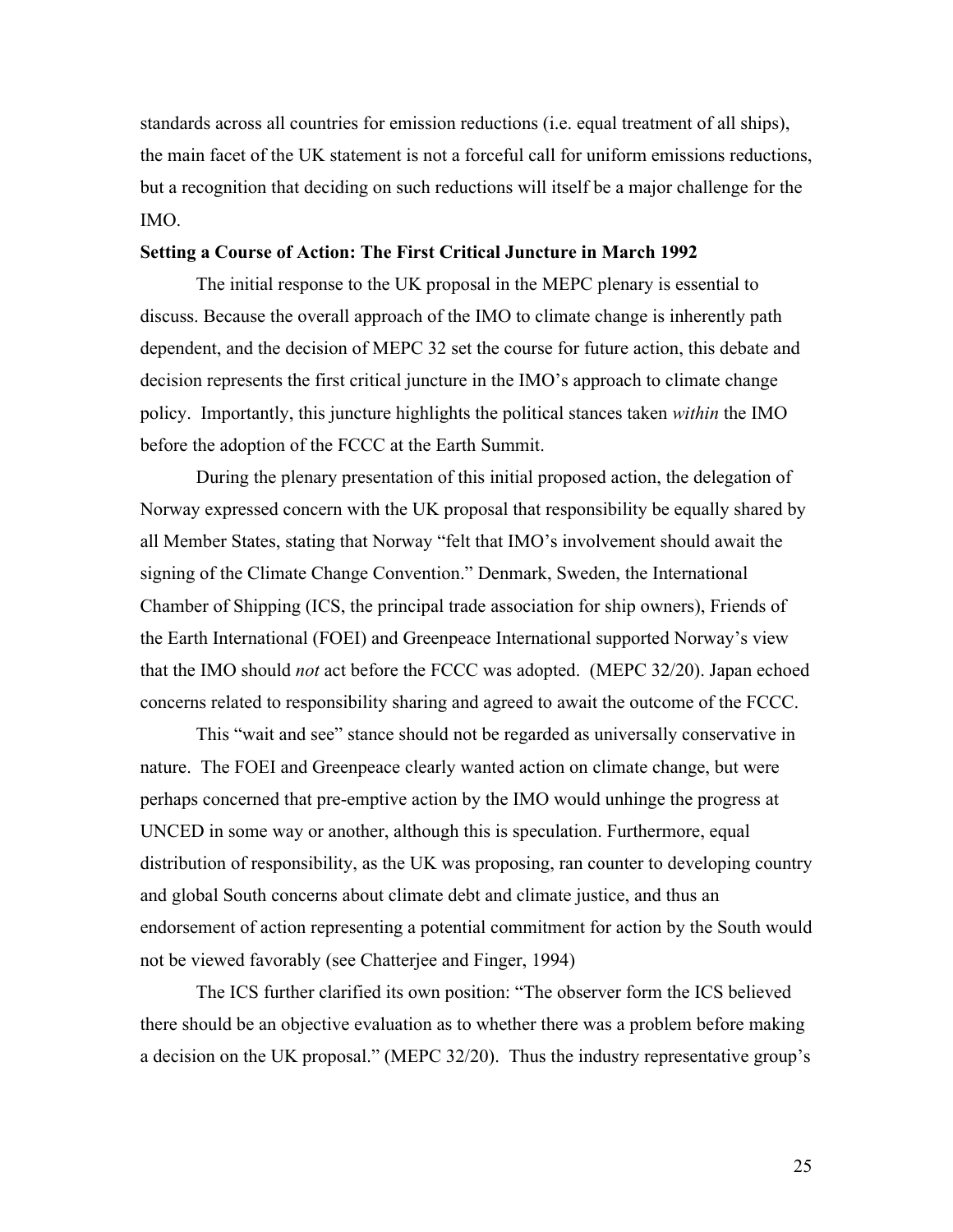position advocating "wait and see" was more closely linked with climate skepticism, at least at this juncture in 1992.

The path forward in debate was carved by the delegations from Germany and the United States. The German delegation "expressed the view that  $CO<sub>2</sub>$  emissions *should* be incorporated into the current annex on air pollution under preparation" while the United States suggested that more information was needed to determine the "scope of the problem of  $CO<sub>2</sub>$  emission from ships" and that, therefore, the chemical should not yet be included. The German delegation and the observer from ICS both highlighted an inherent and important link between efforts to reduce  $NO<sub>x</sub>$  emissions and  $CO<sub>2</sub>$  emissions. One of the principal ways to reduce  $NO<sub>x</sub>$  emissions from marine engines is, essentially, to make them less efficient and thus burn more fuel, emitting more carbon dioxide (Krishnamurthy et al., 2007), with Germany using this link between the discussion of  $NO<sub>x</sub>$  emissions under the air pollution remit and carbon dioxide as a justification for CO2's inclusion under IMO remit. After the debate, and repeated calls for more information on the extent of the problem from ICS and the United States, the collective compromise conclusion of the committee was that:

• the IMO Secretariat should associate itself with the OECD/IPCC methodologyestablishing process, and

 $\bullet$  that  $CO<sub>2</sub>$  emissions should be under the scope of consideration for the committee and the BCH Sub-Committee,

• that Members should submit data estimating  $CO<sub>2</sub>$  emissions from shipping, and • to wait for the outcome of UNCED before taking any decision on how to address emissions and,

• *to instruct the BCH Sub-Committee not to include*  $CO<sub>2</sub>$  *as an element of the new annex, for the time being."* (emphasis added) (MEPC 32/20).

This decision by the Marine Environment Protection Committee marks the first formal inclusion of carbon dioxide emissions under the regulatory remit of the International Maritime Organization. Most importantly, however, the Committee rejected the German delegation's view that  $CO<sub>2</sub>$  should be included in the development of the new air pollution MARPOL annex.

The result of this decision was to associate the IMO with the nascent global climate regime's methodological processes, to call on member states to submit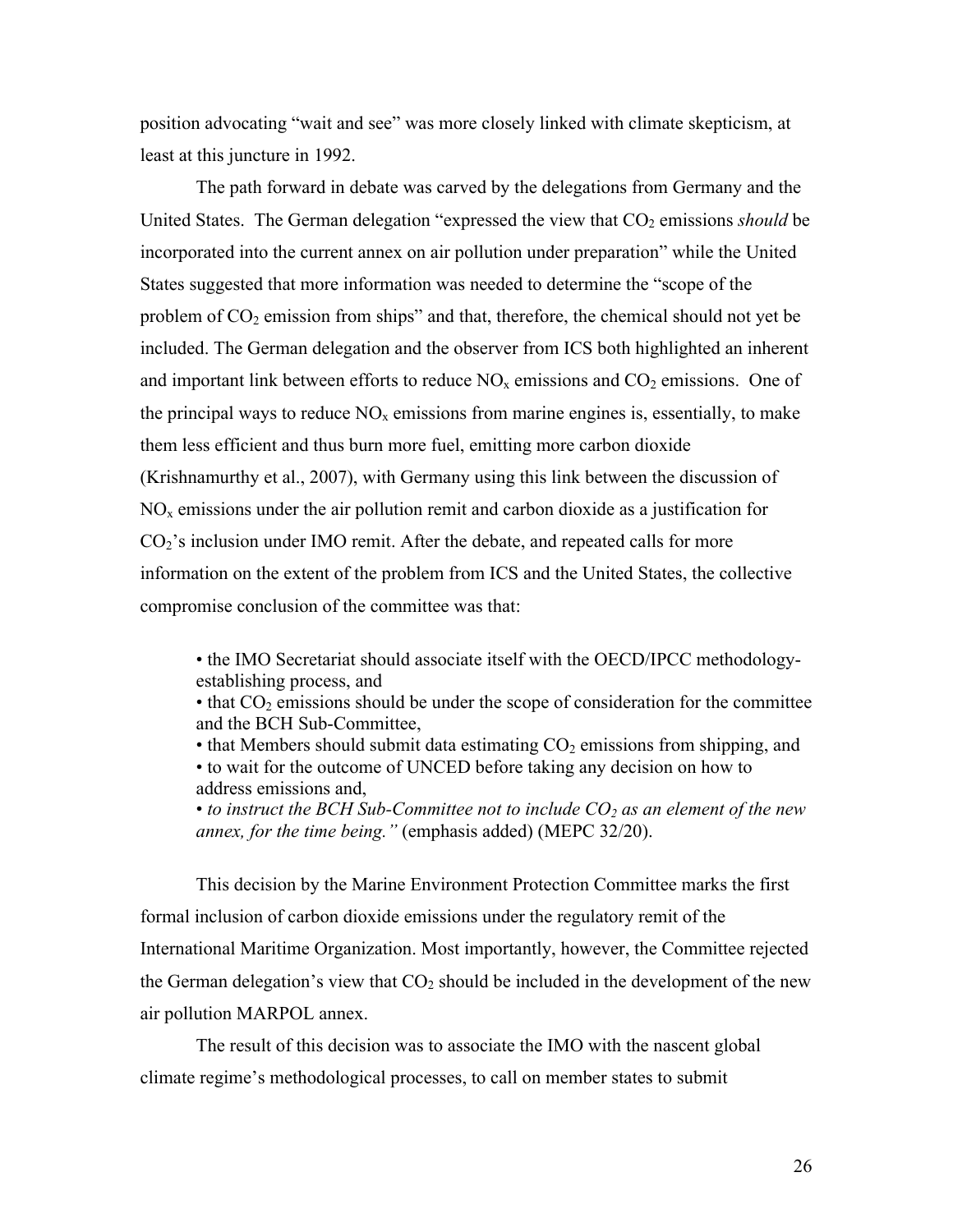information about GHG emissions, and to wait. A key opportunity to incorporate GHG reductions into the on-going process of establishing MARPOL Annex VI was missed, placing the air pollution (acid rain and ozone depletion) regulations on a forever separate track from carbon dioxide emissions (climate change). The phrase 'for the time being' indicated that this was not intended to be a permanent decision, but with an already delayed time-table for action on the new annex within the BCH Sub-Committee, this decision, made before the FCCC was negotiated and agreed in Rio, was effectively the death knell for concatenation of climate change to other air pollution issues within the IMO's regulatory processes.

In tracing this process, it is clear that the MEPC *could have* decided to include greenhouse gas emissions in the terms of reference for the new air pollution annex. The success of the proposal for such action was stymied by a fundamentally cautious approach, which had broad support. While the IMO is institutionally traditionally environmentally cautious (see discussion in DeSombre, 2006), the specific caution in this case was adopted in light of two kinds of *uncertainty:* uncertainty in the global climate regime governance process and UNCED, and uncertainty of the extent of "the problem," i.e. doubt either that GHG emissions from ships are a truly significant source of the problem, as the UK proposal had claimed, or that the science of global warming was itself credible.

#### **Attempts to Champion the Issue Fall Flat: The Aftermath of UNFCCC**

In response of the MEPC's request for information on  $CO<sub>2</sub>$  emissions to be submitted to the next meeting of the BCH Sub-Committee that took place September 1992, the delegation from Norway submitted an information paper, and was the only country to do so. The Norwegian submission reported that in 1980, emissions from the global international fleet totaled 372 megatonnes (Mt) of carbon dioxide, and that this figure had, owing to the economic crisis of the 1980s, declined by 1986 to 272 Mt  $CO<sub>2</sub>$ . They conclude that the 1986 figure represented 1.3% of global  $CO<sub>2</sub>$  emissions at that time (BCH 22/INF.34).

The only other submission to relating in any way to  $CO<sub>2</sub>$  emissions was from the delegation from Argentina. The Argentine delegation submitted an impassioned plea for action on global warming, referring to the undesirable effects of global warming as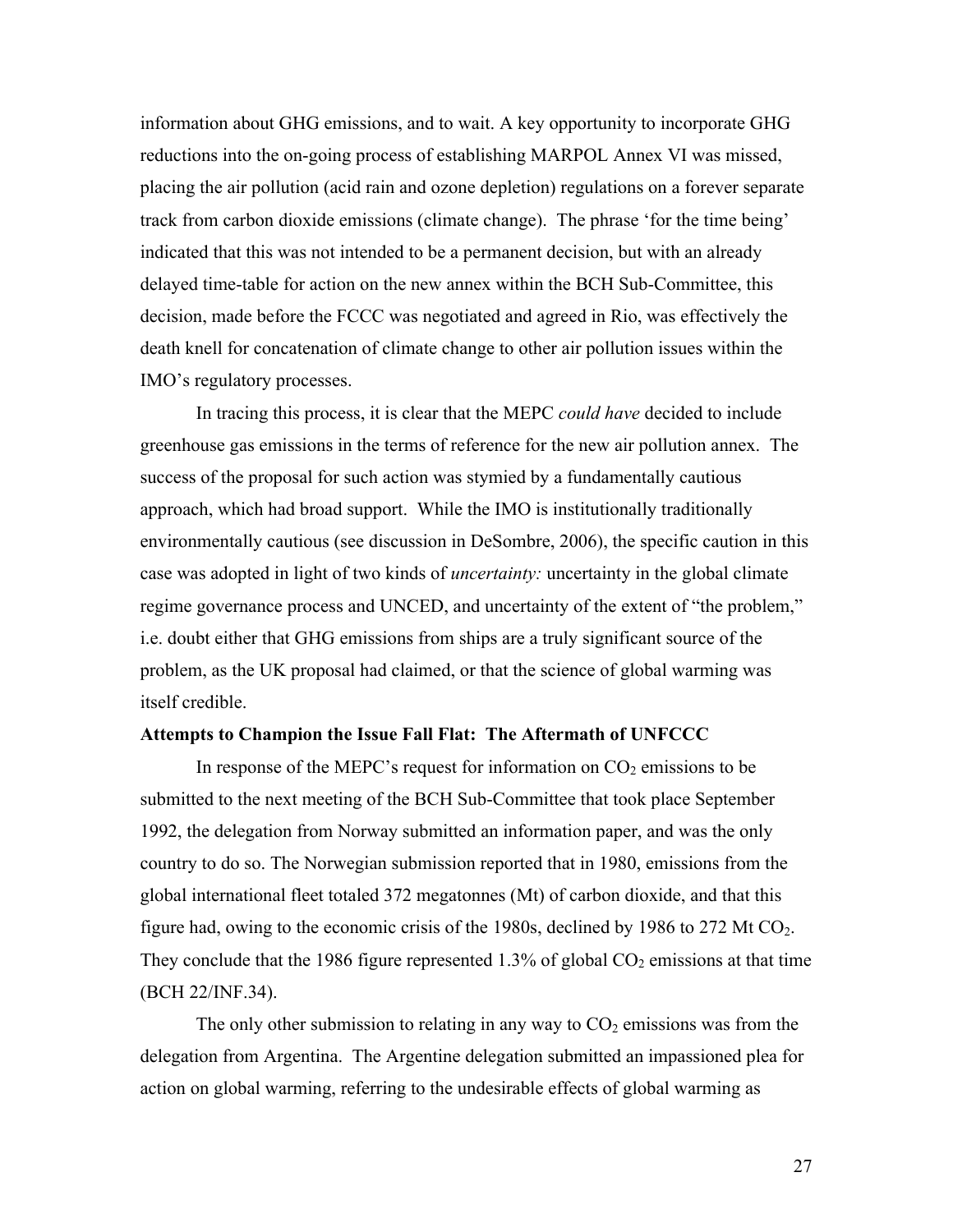proven facts and announcing conclusively that "the effects of global warming have already been accurately calculated and that an increase of  $1^{\circ}$ C in the average temperature of the land atmosphere means an increase of 60cm in the level of the ocean." (BCH 22/7/15). Notably, Argentina highlighted the potential negative impacts on the safety of navigation if Antarctic ice floes continue to break off and float northward. Argentina concluded its plea with a simple statement, "Argentina endorses the proposals of the United Kingdom and Germany to include the reduction of carbon dioxide emissions in the new annex to MARPOL" (BCH 22/7/15), which was simply too late to champion the issue or advance it forward, and the moralizing fell flat. The BCH Sub-Committee dispatched with the Argentine plea quickly:

"The Sub-Committee recalled that MEPC 32 instructed the Sub-Committee to include  $CO<sub>2</sub>$  emission from ships in the scope of discussions, but not to include  $CO<sub>2</sub>$  emission as an additional element of the new Annex at this stage. The delegation of Argentina briefly explained the situation of its country concerning the effect of greenhouse gases and stressed the importance of intensive consideration of this matter at the IMO." (BCH 22/14).

With that, the entire fervent discussion of MEPC 32 was reduced to a simple one-line statement. The September 1992 BCH report solidified the two-track consideration of  $CO<sub>2</sub>$ and other air pollutants, and no other delegation stepped forward to support the attempt by Argentina to re-open debate on the issue. The BCH Sub-Committee instead occupied itself with the busy and intensive work of developing regulations to combat ozone depletion, acid precipitation, and air pollution.

The fight by the United Kingdom to place  $CO<sub>2</sub>$  squarely in the MEPC's sights by including it in the discussions of the new MARPOL Annex was, however, not quite over. Because submissions to MEPC 33 (held in the Fall of 1992) required documents to be submitted in the summer during UNCED, no action on climate change was taken at this meeting, except that the IMO Secretariat reported that the formal link between the IMO Secretariat and the IPCC methodology group had been established (MEPC 33/20). In preparation for MEPC 34, which took place in July 1993, the United Kingdom submitted a proposal in light of the outcome of the UNFCCC, which, by that point, had attracted over 150 signatories including the United States: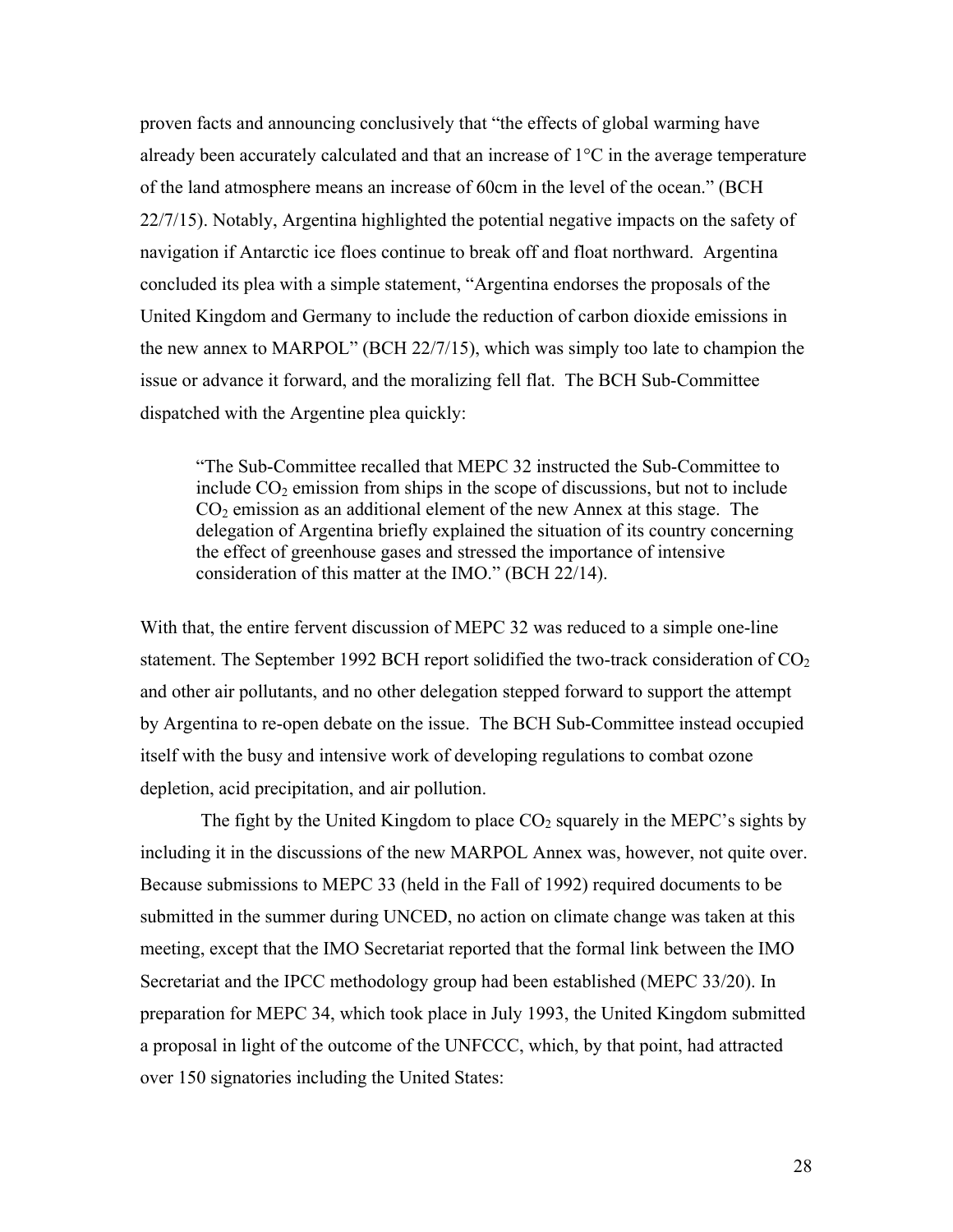The United Kingdom again invited the Committee to agree to the inclusion of  $CO<sub>2</sub>$  and (for the first time mentioned) other greenhouse gases in the air pollution annex. The United Kingdom argued along two lines of logic. First, the efforts currently under way to control NOx emissions could affect  $CO<sub>2</sub>$  emissions, and thus,  $CO<sub>2</sub>$  should naturally be included as "related" to the already included  $NO<sub>x</sub>$  emissions. This logic had already been advanced by Germany. Secondly, the United Kingdom pointed out that the new UNFCCC called on developed countries to draw up emissions reduction schedules aimed at reducing global emissions to 1990 levels. Because international shipping was part of these global emissions, the UK logic went, the IMO should by the end of 1993 come up with a recommendation of how responsibility for greenhouse gas emissions should be shared between States in direct and deliberate response to the UNFCCC's provisions. They admitted that there might be "an issue as to whether greenhouse gas emissions from shipping are large enough to cause concern" but argued that regardless of whether this were true or not, it was "essential that IMO should take a view on measures to be implemented on greenhouse gas emissions." (MEPC 34/3/2). Once again, this plea for the IMO to take full ownership of the issue, for the first time corroborated by evidence rather than simple speculation that other institutions may be acting separately from the IMO, did not result in advancing the issue in the IMO. The UK attempt at championing the issue could not seem to overcome the conservatism of the IMO as an institution, nor the arguments from the shipping industry and the United States. The MEPC, following the ICS/USA position from MEPC 32, agreed to instruct the BCH Sub-Committee at BCH 23 to consider  $CO_2$  in conjunction with  $NO_x$ , but *not* to include  $CO_2$ and other greenhouse gases in the new air pollution annex.

#### **The Role of the IMO's Decision-Making Process in Delaying Action**

The results of BCH 23 highlight the way in which the structure of IMO decisionmaking inherently led to conservative inaction on this issue. Despite the fact that the MEPC 32 had directed the BCH Sub-Committee to include  $CO<sub>2</sub>$  emissions in their scope of consideration, only Argentina responded with a submission and did not advance a particular proposal and thus the issue was delayed. Despite the fact that MEPC 34 (July 1993) had directed the BCH Sub-Committee to take up the (narrowly defined) issue of the interactions between  $NO<sub>x</sub>$  reductions and potential increases in  $CO<sub>2</sub>$  emissions, neither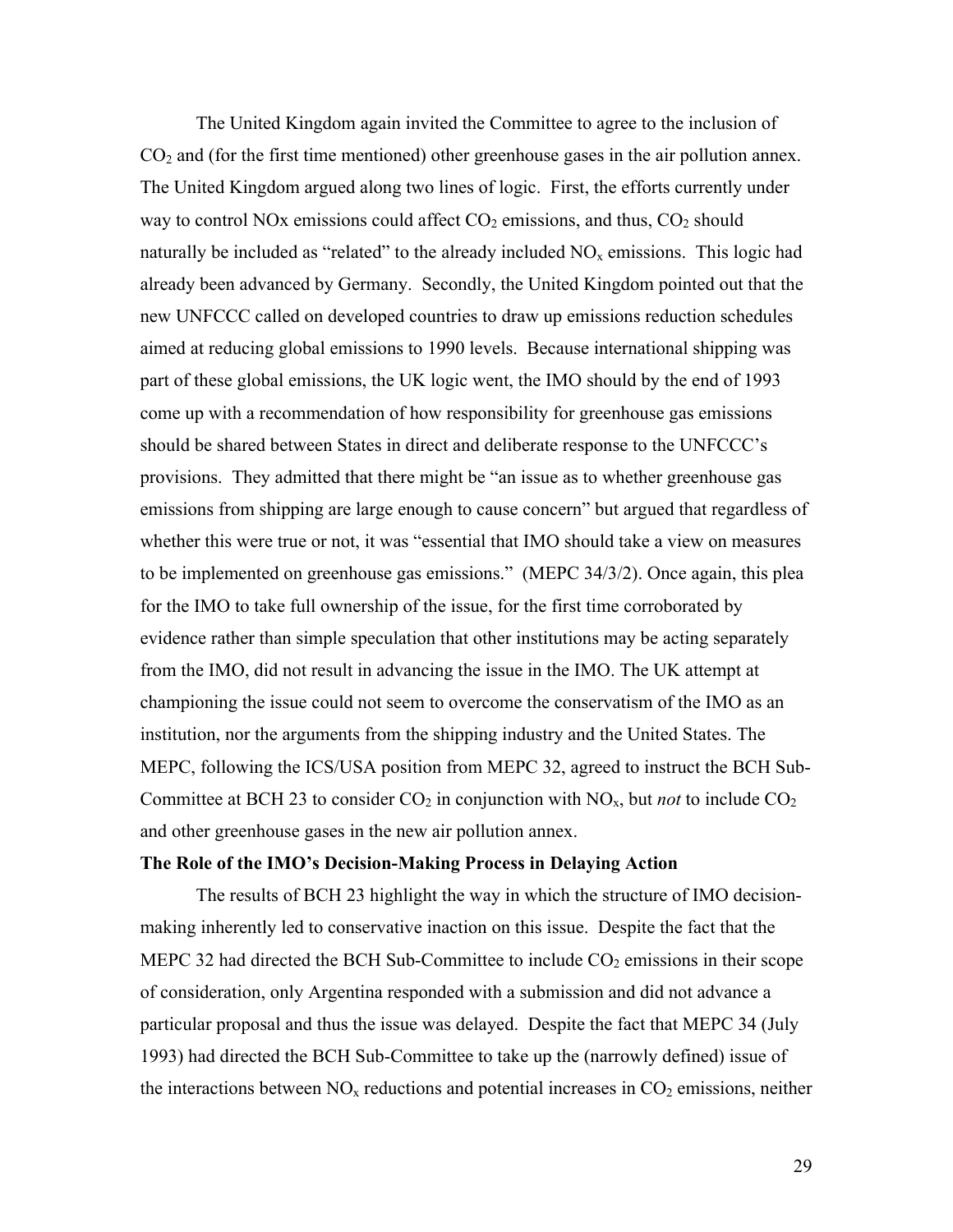the United Kingdom, nor any other country submitted a proposal for *how* this should be done. Thus, for two years from 1991 to 1993 debates on how to address  $CO<sub>2</sub>$  emissions made no progress within the IMO because each time a narrow window of an agenda item was opened, no country emerged to take the next step in advocating a particular approach beyond "inclusion" of the issue. The topic had been introduced, but solutions had not yet appeared and this meant that the IMO's regulatory framework would contribute to slow action.

While no formal documents were considered on the issue at BCH 23 (Fall 1993), Mr. A. P. Burgel of the Netherlands delegation did make a brief intervention, which is of note. Mr. Burgel, who had been chairing the correspondence groups actively working on  $SO<sub>x</sub>$  emission reduction matters stated that:

In the context of the climate convention an inventory of each country's  $CO<sub>2</sub>$ emissions (and emissions of other GHGs) will have to take place. The following question, in the opinion of the Netherlands, could be of interest and may be put before IMO in due course: Should the  $CO<sub>2</sub>$  resulting from the combustion of bunkers delivered in a certain country be counted as part of the  $CO<sub>2</sub>$  emission of that country, or should this be any other country, for instance the flag State of the ship to which the bunkers were delivered? This is obviously of great importance when the issue of reduction of these emissions should come up (BCH 23/13).

This intervention highlights the clearest formation of the fundamental problem that I outlined in the introductory section of this paper: how to attribute emissions from the international shipping industry? By suggesting this question to the IMO, Mr. Burgel attempted to separate the thorny question of responsibility for emissions reductions (thorny for industry because of its costliness and thorny to developing countries because of its distribution) from the "simple" question of accounting: allocating the known emissions to particular entities.

#### **The Role of the Secretariat**

An analysis of the processes that set the course of action for the treatment of climate change within the IMO must also include the IMO Secretariat, which became involved in the process in 1993-1994. In preparation for BCH 24 in September 1994, which had agreed to consider the matter of greenhouse gas emissions further, the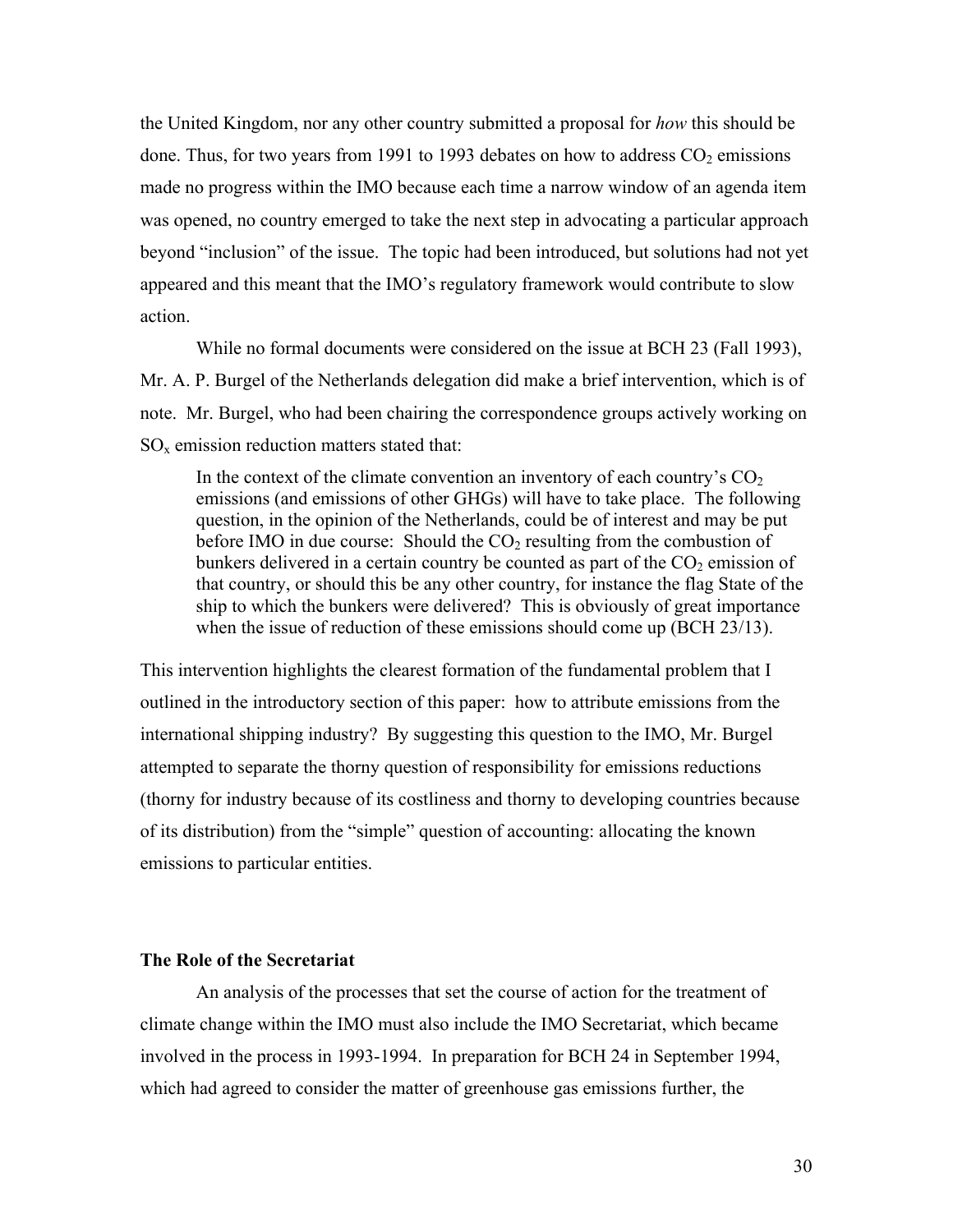Secretariat submitted an information document (BCH 24/INF.7) to the Sub-Committee which outlines the IMO Secretariat's understanding of work within the IPCC on maritime emissions accounting. Recognizing the difficulty in allocating quantities of bunker fuel emissions, the IMO Secretariat reported that "the treatment of data on bunkers in national energy statistics is inconsistent between countries and…to a large extent, bunkers are treated as separate categories outside the national accounts." (BCH 24/INF.7).

The IMO Secretariat's role as an intermediary between the IMO as an institution and the nascent institution of the UNFCCC has origins in both institutions. One of the first actions on climate change by the MEPC was to direct the Secretariat to associate itself with methodological planning taking place at the IPCC. In preparation for the first Conference of the Parties to the UNFCCC, the interim Climate Change Negotiating Committee, recognizing the expertise of the IMO, had requested the IMO to work with the new interim climate change secretariat to develop policy options for allocation (i.e. reporting) and control (i.e. reduction) of bunker fuel emissions. The back and forth reporting between the two institutions fell to the Secretariat.

As the IMO Secretariat reported to the BCH Sub-Committee in 1994, the Secretariat had informed the interim climate change secretariat that the allocation/control question had been raised within the IMO at MEPC 34 in July 1993 and at BCH 23 in September 1993 and also that it was scheduled to be discussed at BCH 24. The Secretariat also provided the IMO negotiators with the most recent information from the February 1994 meeting of the Intergovernmental Negotiating Committee for the Framework Convention on Climate Change and invited the Sub-Committee to take note.

This first submission reflects what has become the emergent role of the Secretariat on the climate change issue. The Secretariat cannot participate directly in the decision-making processes of the IMO. However, by interfacing with the other elements of the global climate regime, as it has over the past two decades, the Secretariat plays a unique role in this process. First, it has the power to shape the "outward" face of the IMO's action on climate change to the IPCC, UNFCCC, and international climate epistemic community. At the same time, it regularly reports to IMO decision-making bodies, allowing it to directly influence the course of debate. Thus the Secretariat occupies an outward presenting/inward looking "Janus-like" position on the issue of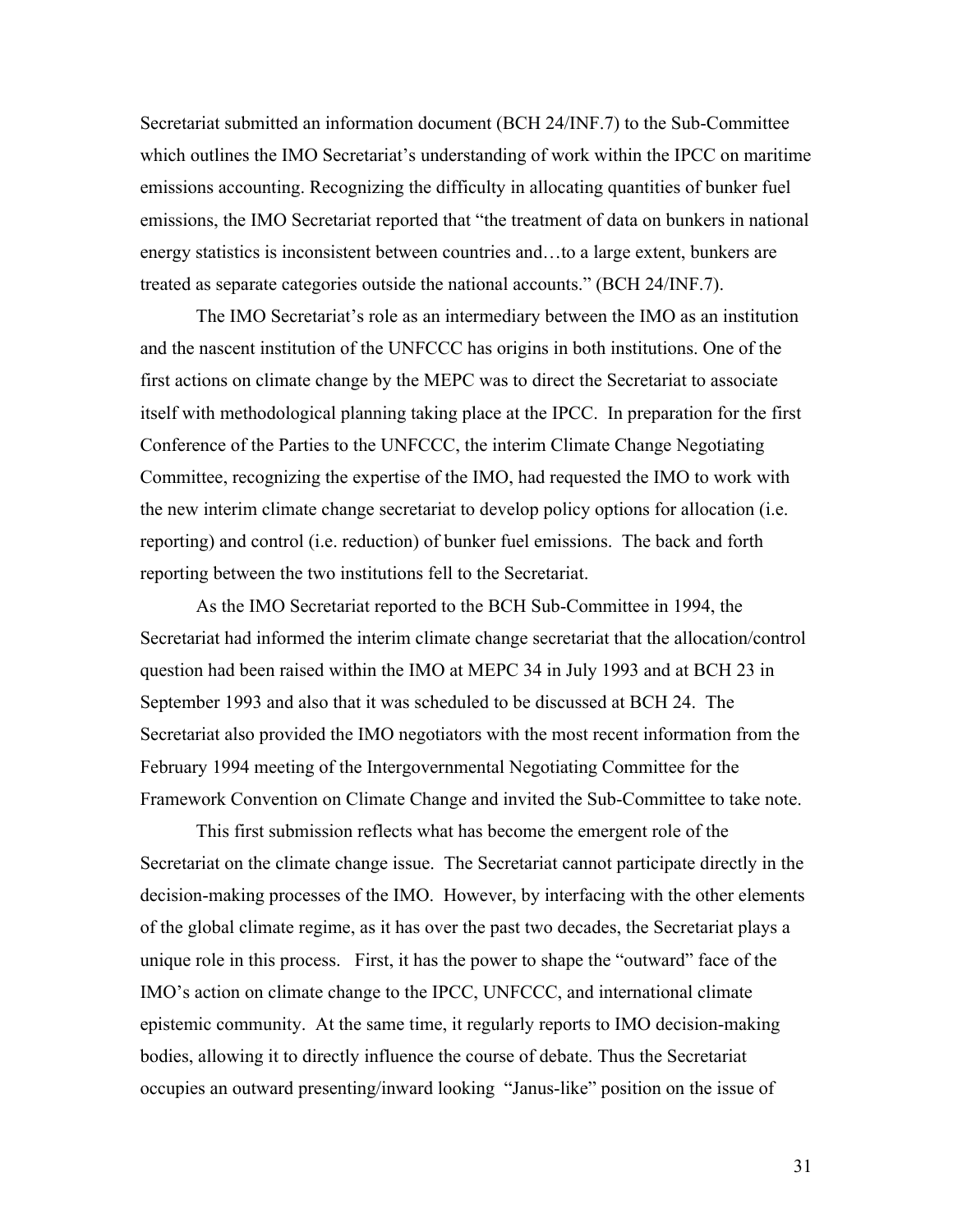climate change. This position has become significant in recent negotiations, but was became established through these early initial activities in the early 1990s.

#### **A Decision on How to Approach International Transport Emissions Emerges**

The report of the Secretariat to the 1994 meeting of the BCH sub-committee included the interim climate change negotiating committee's recommendation that the first UNFCCC COP take up the issue of allocation of bunkers, but that, at least initially, governments should be directed to report bunker emissions separately from the rest of their national inventories based on quantity of fuel sold, and should not include bunkers in their total national emissions. The INF-CCC also called for the "continuation and intensification" of the work of the IMO on emissions from bunker fuels. (MEPC 35/21).

 This preliminary reporting guideline, developed by the global climate regime process in conjunction with the IPCC, with association with the IMO Secretariat, but without formal input from the IMO regulatory processes, would go on to become the reporting norm and continues to be to this day. While the UNFCCC has not taken up the regulation of bunkers, the INF-CCC's recommendation in 1994, without any input from the IMO, determined that national communications of greenhouse gas emissions would not include emissions from international transport.

#### **Climate Change as a Ripe Issue**

At this point in 1994, all of the elements for action by the IMO were in place. The issue had had several initial "hearings" at the IMO at both the committee and subcommittee level. At this time, the Secretariat was meeting with the nascent UNFCCC secretariat, reporting its work back to the IMO and reporting progress within the IMO to the UNFCCC. Complexities of allocation had been raised and discussed by several parties, the United Kingdom had emerged as the primary champion of the issue, and the UNFCCC had been negotiated and signed by nearly all countries across the globe, and included a recommendation to address bunker fuel emissions at its first Conference of the Parties and to work closely with IMO. While an opportunity to combine the carbon dioxide issue with other elements of air pollution had not been seized, the issue of GHG emissions had been raised and placed squarely in front of the IMO MEPC which had decided that it was within the IMO's overall remit of action on air pollution. In short, the issue of climate change in the IMO was now *ripe for action.*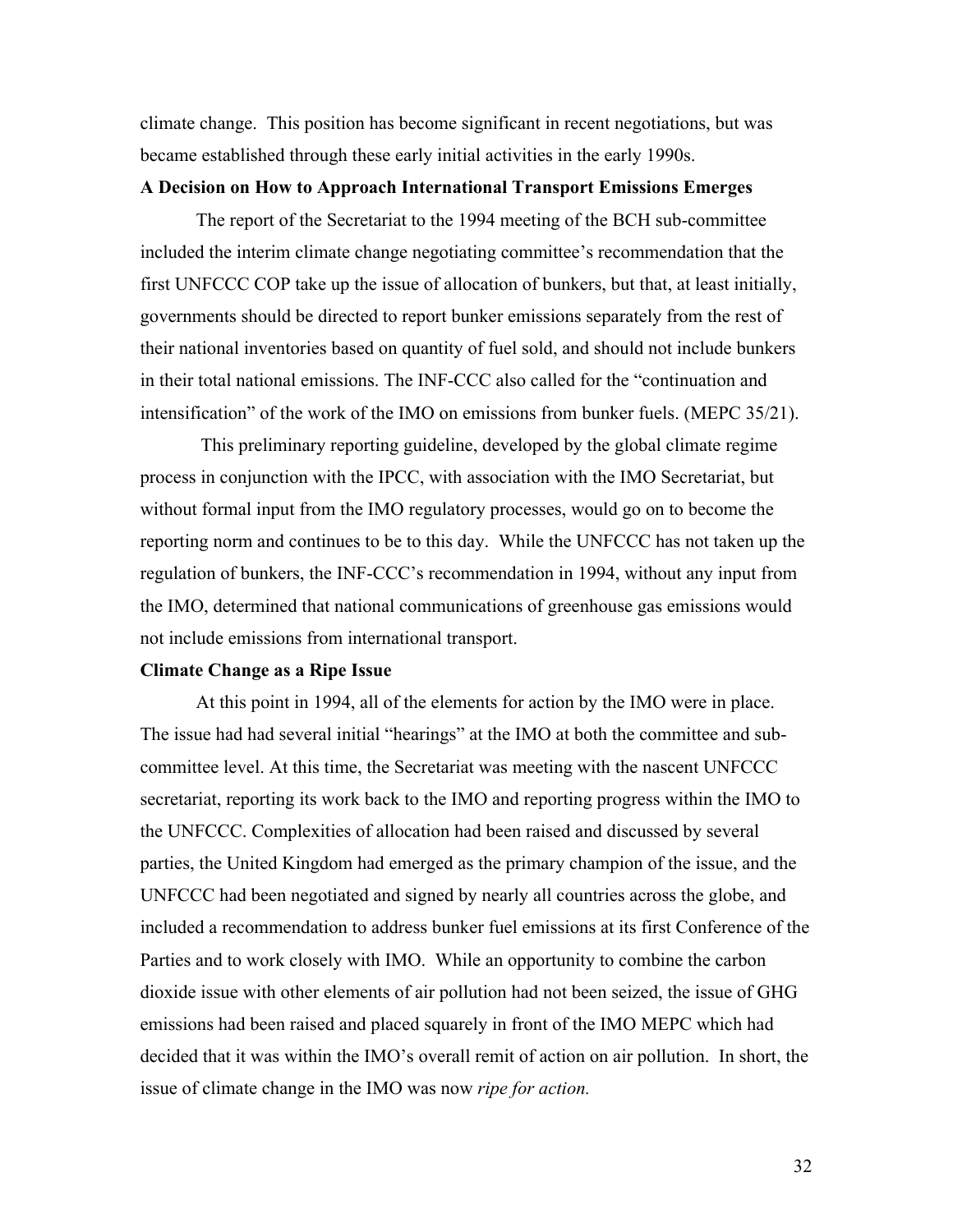### **The Second Critical Juncture: The Crowding of Issues at the IMO and the Importance of the Institutional Agenda**

1995 however, was an unusual year at the IMO, and this strongly shaped the future of climate change regulations. During that year, the BCH Sub-Committee was dissolved, in favor of creating a new Sub-Committee on Bulk Liquids and Gases" (BLG), which would first meet in February 1996 (IMO, 1995). Thus, the Sub-Committee that had been assigned the question of  $CO<sub>2</sub>$  emissions by the MEPC from 1991-1994 ceased to exist and no Sub-Committee met during 1995 that could ostensibly take up the issue.

In the meantime, the MEPC was extremely busy, primarily in preparation for a planned Air Pollution Conference that would finalize the provisions of the new Air Pollution Annex to MARPOL to be held in 1997.  $CO<sub>2</sub>$ , having been excluded from consideration in this annex, was not part of these discussions. To complicate matters, because of the fullness of the schedule of the IMO as a larger body, the MEPC met only once in 1995 (MEPC 37 took place in September) and once in 1996 (MEPC 38 took place in July) (MEPC 37/1/1; MEPC 38/1/1). Thus from 1994 to 1996, the issue of climate change was effectively excluded from consideration by the IMO. The overloading of the IMO schedule, and institutional concerns over funding and scheduling, created a situation that was not conducive to continued and intensified action on  $CO<sub>2</sub>$ emissions, despite the direct call from the Secretariat, from the new UNFCCC and from member states for exactly such action.

#### **The Third Critical Juncture: A Breakthrough?**

In March 1997, while the rest of the new air pollution annex was being drafted and codified for adoption, the delegation from the Netherlands submitted a document to the 39<sup>th</sup> Session of the MEPC on the subject of  $CO<sub>2</sub>$  emissions, breaking a nearly three year hiatus of formal discussion of the issue within the IMO. No longer was the idea of including  $CO<sub>2</sub>$  emissions in the new Annex possible, as it had been in 1993. Instead, the Netherlands reacted to "developments taking place with regard to these emissions outside the scope of the IMO," (MEPC 39/6/6) namely the impending  $3<sup>rd</sup>$  Conference of the Parties to the UNFCCC which, after agreement of the 1995 Berlin Mandate, was slated to decide new binding targets to meet the obligations of Annex I Parties laid out in the UNFCCC. This 3<sup>rd</sup> UNFCCC COP would take place in Kyoto in late 1997.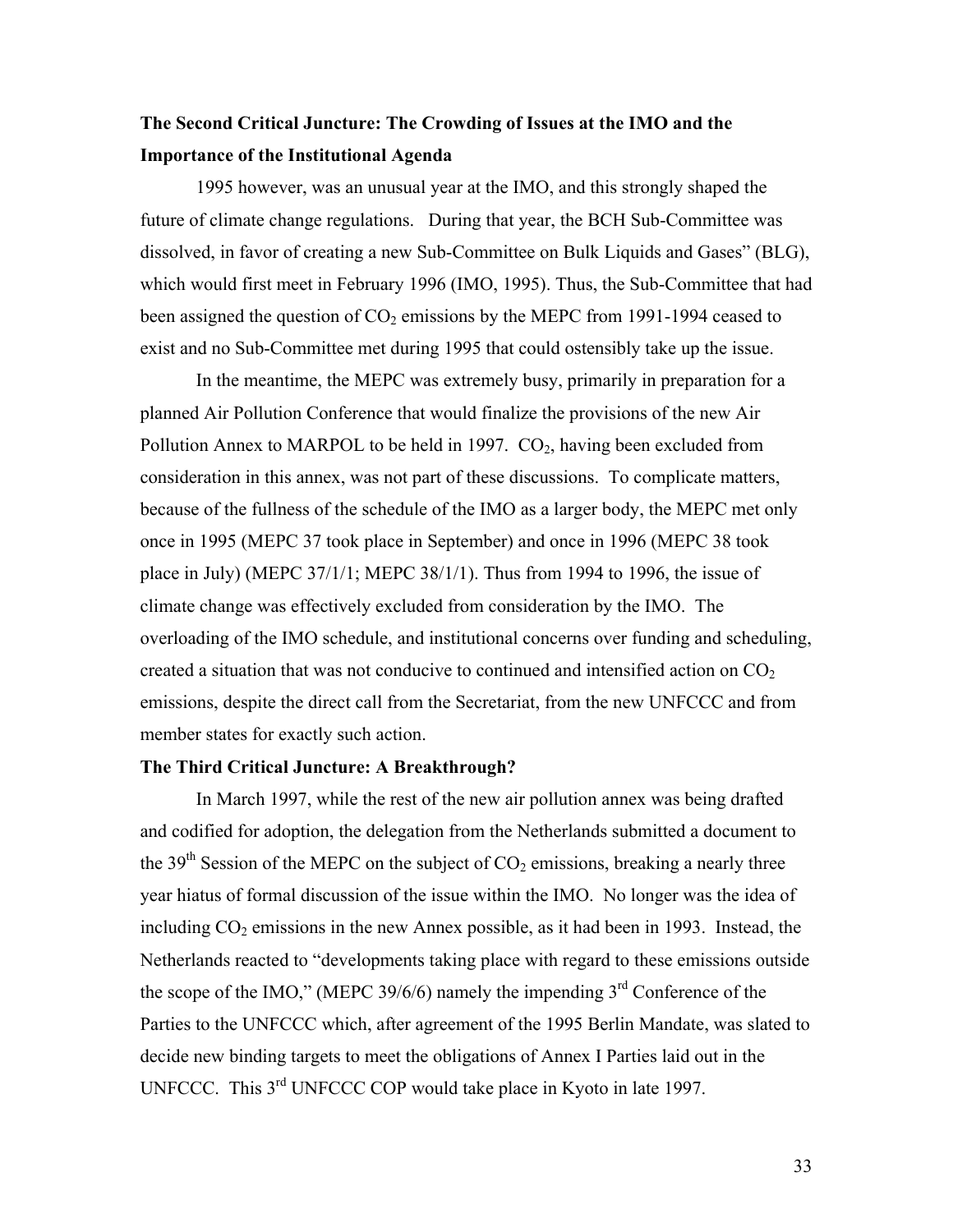At this juncture, the Netherlands referred to the "growing momentum" within the UNFCCC to set targets for the "so-called international emissions," cautioning that it "may be expected that the discussion on aviation will be brought to ICAO soon." (MEPC 39/6/6). Putting it rather bluntly, the Dutch delegation then argued that external pressure ought to force the IMO to take a stand on the issue:

It is therefore considered important that IMO addresses this issue in the near future, although it would be premature to require IMO to develop binding regulations on the issue at this stage. Nevertheless, IMO should show meaningful activity and put the issue on its agenda. The compelling need to address the issue in other fora and/or under the auspices of other international conventions cannot be ignored and will have to encompass shipping as a generator of  $CO<sub>2</sub>$  as well (MEPC 39/6/6).

The delegation of the Netherlands proposed a two-step plan of action. The first step of action for IMO was to make an inventory of possible methods to reduce  $CO<sub>2</sub>$  emissions from ships, including the cost-effectiveness of such measures, including experts from IMO and UNFCCC. The second step was to then figure out how to take the best of these methods and bring it to the attention of the shipping community. No mention of enforcement regulations, targets, timetables, or measures was given, and the statement largely pointed to technical, rather than political, means of controlling emissions. The institutional utility of action before the Kyoto Conference was also made bluntly clear: "This resolution should be considered and preferably accepted during the diplomatic conference in September 1997, thus showing the commitment of IMO Member States to address an issue not currently covered by the draft annex on air pollution, but considered sufficiently important to act upon."

The full MEPC agreed to this proposition by the Netherlands for a new resolution on the issue and the delegation of the Netherlands agreed to draft a resolution to be considered at the Conference. The Netherlands thus acted as a champion of the issue in a pragmatic manner by selecting to move in such a way as to not be overly ambitious and playing off of concerns for the IMO to maintain its ownership of the issue.

The text of the draft resolution submitted by the Netherlands in August 1997 as document MP/CONF.3/22 and the final adopted text of Conference Resolution 8 are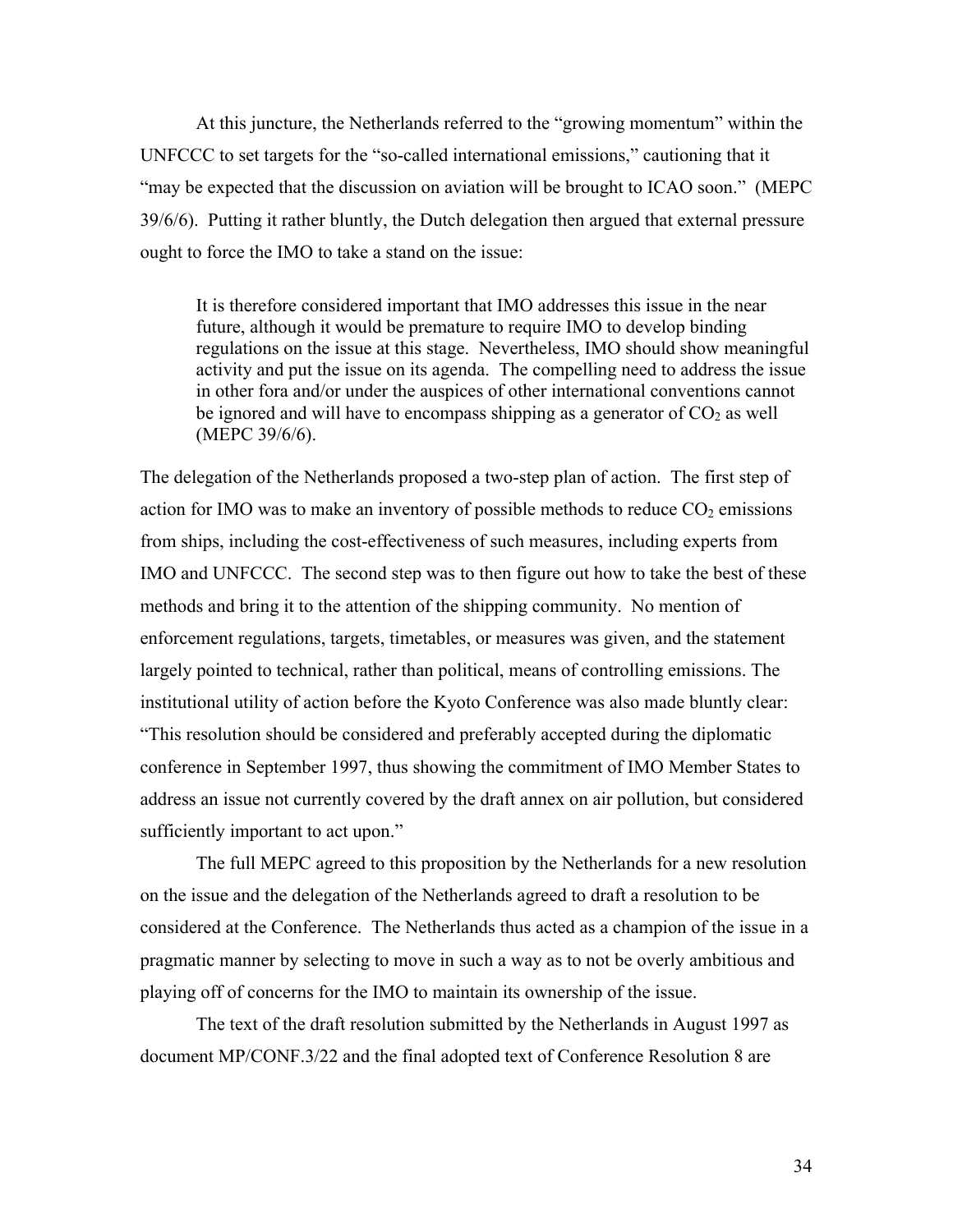attached as Appendix 2 and Appendix 3 to this paper, respectively. A quick comparison of the submitted draft and the final version that was adopted reveals two key changes:

• The call for a meeting of a joint expert group between the IMO and the UNFCCC in order to investigate potential controls of emissions was amended to a call for a joint study quantifying  $CO<sub>2</sub>$  emissions from ships and modeling how they may change in future years.

• The final resolution includes a reference to concerns regarding the relationship of CO2 reductions to strategies to reduce NOx emissions.

The result of Conference Resolution 8 was thus to put  $CO<sub>2</sub>$  emissions reductions back on the agenda of the IMO in light of UNFCCC actions and to commission a study, to be carried out jointly by the IMO and UNFCCC, to determine the levels of carbon dioxide emissions from the international shipping industry. This plan of action was agreed to in September 1997 by the IMO member states before the Kyoto Protocol was agreed, but in direct anticipation of the issue coming up in the UNFCCC negotiations. The agreed-tostudy would be come the IMO First Greenhouse Gas Study, which was completed in 2000.

#### **Analyzing the Results: A Process-Tracing of Claim 1**

Three distinct critical junctures have been identified that shaped the IMO's approach to climate change policy before the adoption of the Kyoto Protocol. These junctures can be used to identify the factors, both within and without the IMO, that have shaped the observed policy outcomes. The primary observed outcome of the pre-Kyoto period of negotiation in the IMO was Conference Resolution 8 and the 2000 First IMO GHG Study. While I will also contend that the pre-Kyoto negotiations have strongly shaped the IMO's more recent approaches to climate change regulation during 2007- 2011, these will be assessed in the consideration of claim 2.

The first critical juncture was the decision by the MEPC in 1992 not to include greenhouse gas emissions in the new air pollution annex. As discussed above, this decision was made out of a cautious uncertainty for what would come out of the 1992 UNCED negotiation. Thus external policy uncertainty led to a wait-and-see approach in the IMO. Internally, on-going shipping industry resistance to accepting the veracity of climate change also led to hesitation. Taking a broader view, the IMO decided to address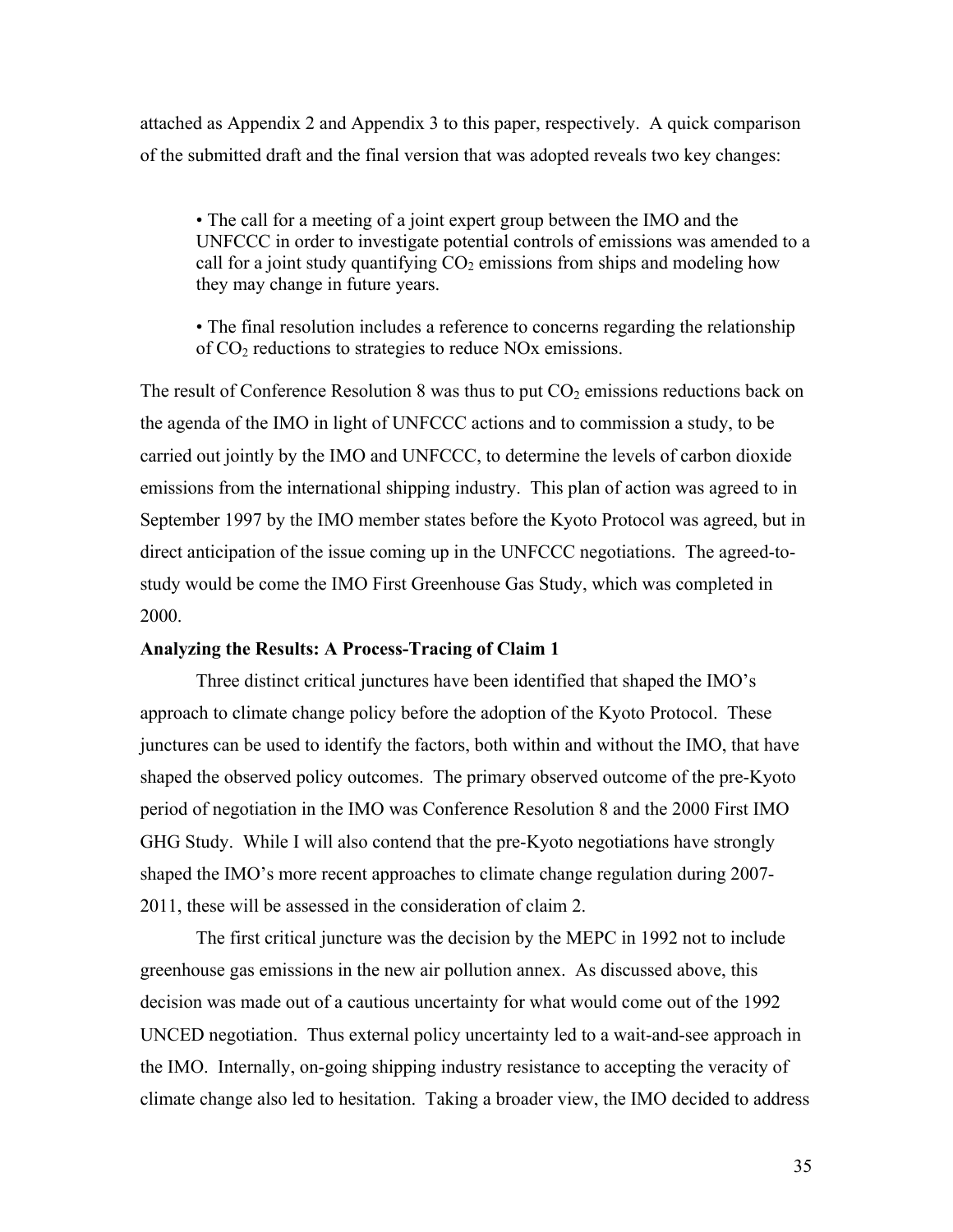acid precipitation and ozone depletion only in a separate annex only *after* the negotiation of concrete protocols in other fora. In this light, deciding to address climate change at this juncture would have been very progressive, as a framework convention still did not exist and the issue was not yet "ripe." What analysis of this juncture also indicates is that the IMO *qua* environmental organization is essentially *reactionary*; climate change was not raised in the IMO because it sought to be the vanguard of tackling the problem, but because the shipping industry was once again being brought into a discussion of international environmental governance.

The second critical juncture occurred in 1995. At this point, the issue of climate change was ripe for action because the UNFCCC had been signed and agreed, the Secretariat of the IMO had established links with it, and a call for proposals for how to address the problem had been cast open to the MEPC. External pressures were calling for further discussion of the issue within the IMO and the salient issue of developing a methodology for accounting for international emissions had been raised strongly within the IMO and within the UNFCCC process, but no decision had yet been made. Clearly, a window of opportunity for IMO-directed action existed. Two factors within the IMO prevented pronounced action from occurring or the IMO from taking the lead. First, the institutional structure of the IMO requires an issue-champion: a member state or organization to submit proposals for action in order to force the issue. While the United Kingdom had acted as this champion to put the issue of  $CO<sub>2</sub>$  emissions on the table, and the Netherlands had raised the level of debate by flagging the major problem of attribution of emissions, no country emerged at this juncture as a champion. This lack of a champion was compounded by a second factor: issue-competition within the IMO prevented any opportunity for debate or discussion on this issue. Thus, other issues relating to the institutional schedule at the IMO prevented movement.

The third critical juncture occurred in 1997. Once again, the external pressure of the UNFCCC debate forced discussion of the issue, as is clearly stated in the Dutch proposals. However, continued resistance to taking action watered down the Dutch proposal from a consideration of courses of action for reduction of emissions to a "full scoping" of the problem of emissions. Could the IMO have decided to follow the Dutch proposal? Yes. But industry calls for a full analysis of the problem made sure that only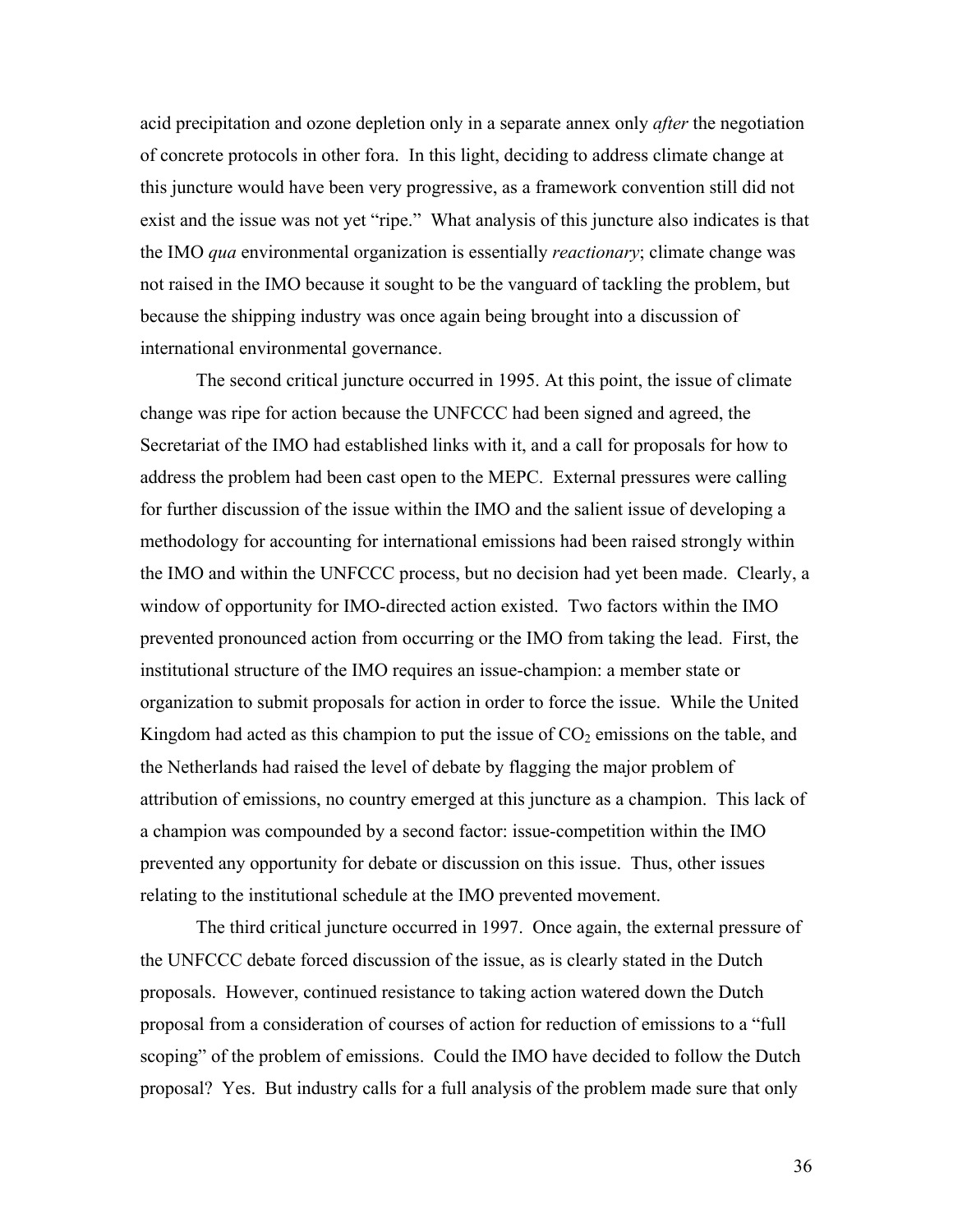the minimum amount of action required in order to demonstrate movement on the issue took place. Three windows of opportunity existed, but external and internal factors conspired to lead to a relatively modest outcome: the status quo of emissions reporting as "separate" from any accounts that required action and further studying of the issue in order to quantify the problem.

# **EXAMINING CLAIM 2: POST-KYOTO INACTION IN THE IMO AND THE IMPORTANCE OF CBDR**

Article 2.2 of the Kyoto Protocol states:

"The Parties included in Annex I shall pursue limitation or reduction of emissions of greenhouse gases not controlled by the Montreal Protocol from aviation and marine bunker fuels, working through the International Civil Aviation Organization and the International Maritime Organization, respectively." (KP, 1997).

Sebastian Oberthür and Hermann Ott (1999), in their book *The Kyoto Protocol: International Climate Policy for the 21st Century* on the negotiations of the Kyoto Protocol, argue that Article 2.2 was not the subject of intensive debate on the infamous last night of negotiations of the Kyoto Protocol, but rather that, "bunker fuels had a low profile on the agenda of COP3." (Oberthür and Ott 1999, 108).

They argue that, in part, this was due to the contentiousness of the issue of allocation, already raised above. The 1996 meeting of the Subsidiary Body for Science and Technical Advice (SBSTA) to the UNFCCC, had identified several potential alternative methodologies for allocating responsibility bunker fuel emissions, including to the country of registry, the country where the fuel was sold, the country of the shipoperator, the country of departure or destination of the goods or the vessel, rather than the status quo of reporting the emissions in a separate category excluded from national communications. As Oberthür and Ott point out under the UNFCCC, "different countries would have been disadvantaged depending on which option had been selected." (Oberthür and Ott 1999, 112). Because of the politicization of this selection and the contentiousness of the issue related to the initial selection of developed country (Annex I) reduction targets, they argue that within the UNFCCC this led to an adoption of the least contentious option for allocation: coordinated action on the issue within the IMO. In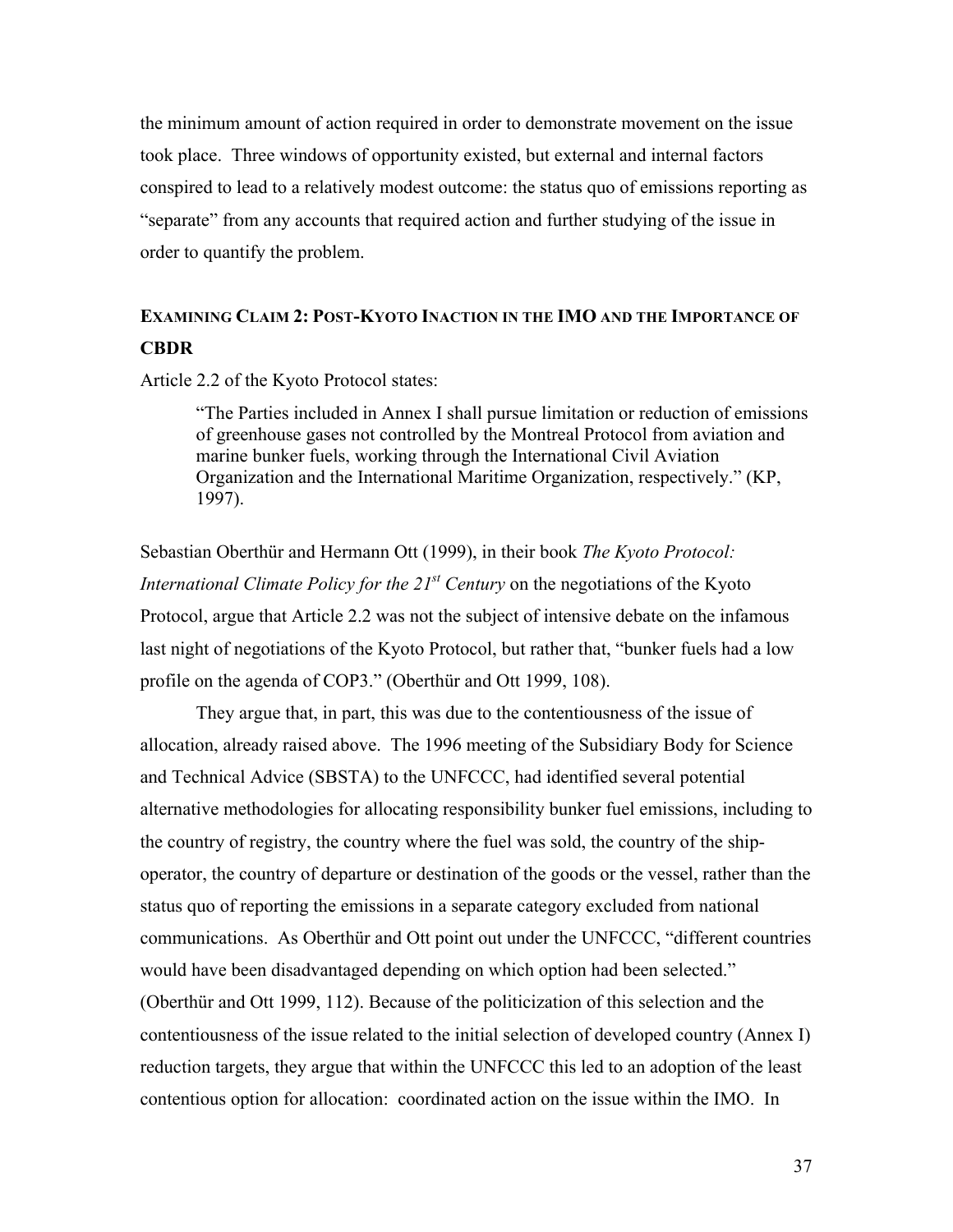other words, because the issue of allocation required international coordinated action and was already politicized, and because the IMO existed as a potential coordinating institution, the text of Article 2.2 (which remained unchanged in the draft text from the start to the end of COP3 in Kyoto) simply passed the problem along to somebody else.

While Oberthür and Ott explain the outcome within the UNFCCC, I will consider the processes that led to the observed policy outcomes from the IMO that are visible in 2011: the Energy Efficiency Design Index, the Ship Energy Efficiency Management Plan, the Energy Efficiency Operational Index, and a discussion of other market-based measures. How and why did these options emerge and what role did Article 2.2 play in shaping this story? I will consider the process of policy-development from 1998 to 2011, with special attention to key junctures and the formation of coalitions over time.

### **The First Reactions to Kyoto in the IMO**

The reaction to Article 2.2 in the IMO MEPC was immediate and merits consideration. The Organization, after all, had just been delegated primary responsibility for coordinating allocation of responsibility for emissions and developing a plan for reducing those emissions.

In keeping with its established role as intermediary, the IMO Secretariat submitted a document to MEPC 41, which was held in April 1998 at the IMO Headquarters in London. Document MEPC 41/8/2 relates to "information on cooperation between the Secretariat [of the IMO] and the Secretariat of the United Nations Framework Convention on Climate Change and report on the outcome of COP3 to the Framework Convention on Climate Change." This document first indicated that the results of the Air Pollution Conference were communicated to the Secretariat of the UNFCCC prior to the Kyoto Conference. The Secretariat then officially reported the results of the Kyoto Protocol to the IMO.

The MEPC responded to Article 2.2 by rejecting the differentiation between developed and developed countries. The report of the MEPC plenary debate stated three principles for IMO action on climate change, in light of Article 2.2:

• The requirements for  $CO<sub>2</sub>$  reduction should pertain to all ships without differentiation between Annex I and Annex II countries as adopted by the Kyoto Protocol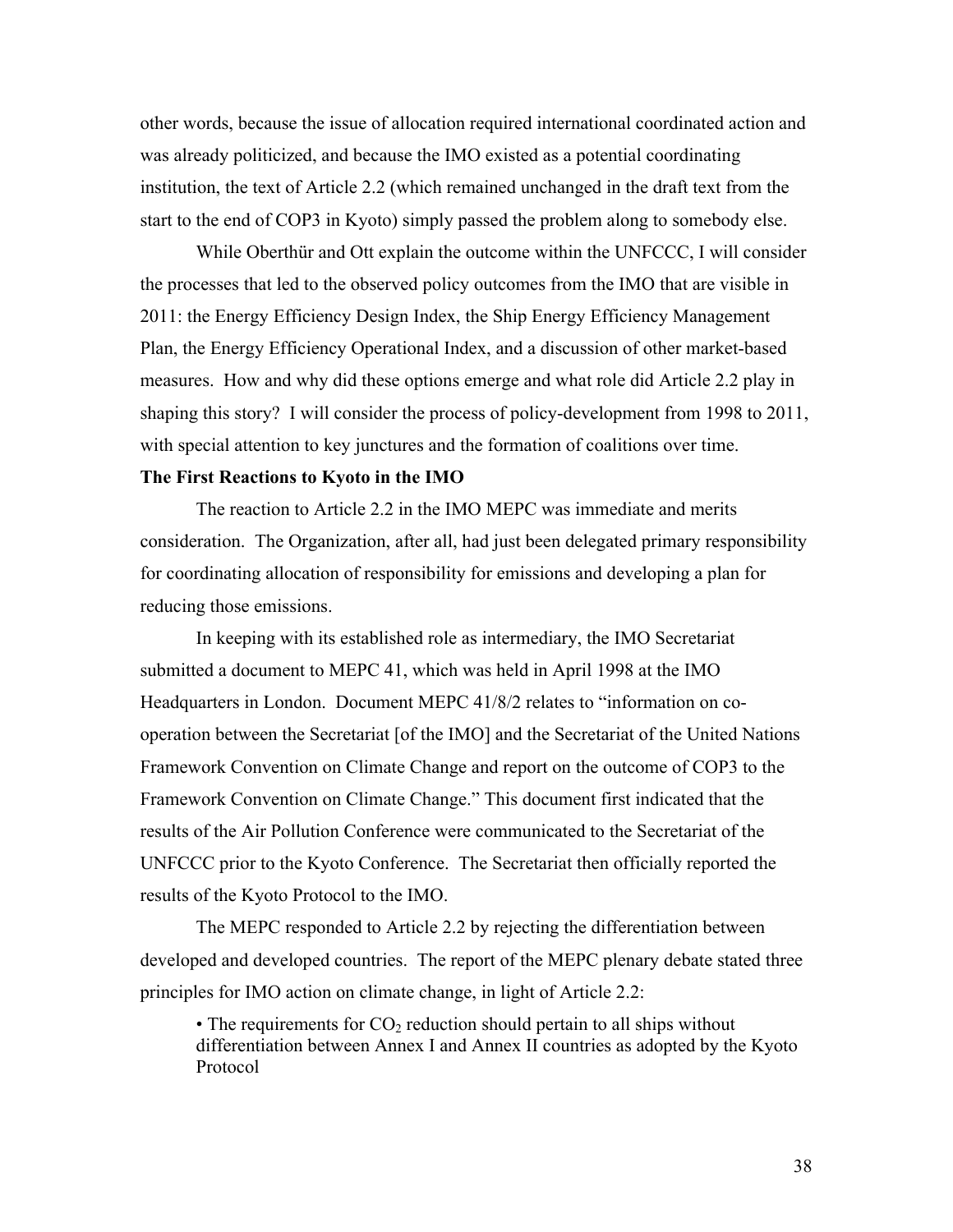• The survey of  $CO<sub>2</sub>$  emission (i.e. the GHG study) should establish a clear picture of the relevant part of the shipping industry in the total global  $CO<sub>2</sub>$  emissions; and • A strategy to reduce  $CO<sub>2</sub>$  emissions from ships should be developed, taking into account all elements involved. (MEPC 41/20)

The final decision of the MEPC was to invite Parties to MARPOL and observer organizations to "submit studies regarding  $CO<sub>2</sub>$  emissions together with proposals on technical and operational options for  $CO<sub>2</sub>$  emissions control" (MEPC 41/20).

This institutional reaction to Kyoto clearly demonstrated a deepening of the issue within the IMO. Climate change was not being raised by a single delegation (the UK or the Netherlands) as in the past, but the Secretariat of the IMO itself, which was calling upon the MEPC for action on this issue, in response to Kyoto. Furthermore, and importantly, the MEPC called upon Parties to MARPOL, rather than IMO member states, to submit information relating to air pollution, indicating a coalescence of the on-going attempts to ensure that carbon dioxide emissions were treated as "air pollution," despite the lack of the issue's inclusion in Annex VI. This precedent would be important in moving the debate forward, and was an easy step given Resolution 8 from September 1997. For the first time, the view that the principle of "equal treatment of all ships" should apply to the allocation of responsibility for carbon dioxide emissions was formally raised within the MEPC, though it was not agreed as the way forward on this issue by the MEPC.

Additionally, the points being raised in the debate had also become more substantial: Greenpeace International submitted a proposal as an observer organization, submitted a document entitled "Fossil Fuels and Climate Protection: The Carbon Logic," which points out that avoiding the dangerous impacts of climate change will require breaking the dependence of our economies on fossil fuels (MEPC 41/5/3). Germany indicated in the IMO for the first time that the shipping industry "had already contributed with a considerable reduction of  $CO<sub>2</sub>$  emissions, due to the ongoing development of ship engines over the last 20 years, which has resulted in an almost 20 percent reduction of harmful emissions ratio per ton of transported goods." (MEPC 41/20). Because the negotiations of the Kyoto Protocol had involved such contentious political decisions about how to calculate emissions and emissions reductions in different sectors, this logic appeared to be bleeding into the IMO for the first time. All of these positions would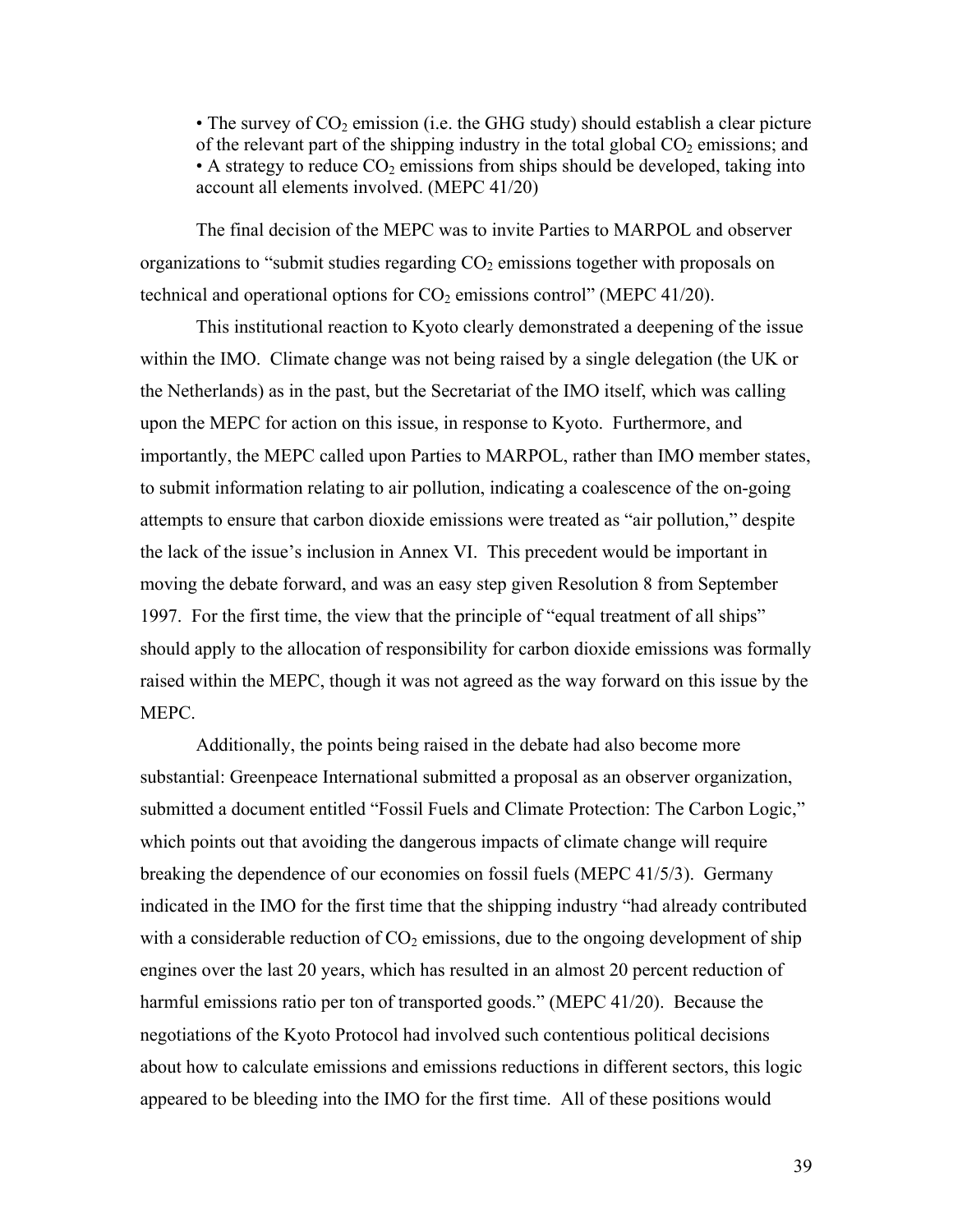continue to be elaborated and advanced over the course of the next twelve years of negotiations.

From these documents it is immediately apparent that the UNFCCC's Article 2.2 had kicked the IMO into gear. This metaphor is apt: the IMO was ready to drive forward with ideas for how to reduce emissions and the external forcing from the climate change regime was driving the process forward. The structure of the car, however, had already been built up by over six years of discussion of the issue within the IMO.

### **The Secretariat Helps Clarify the Relationships: Two Additional Details**

In preparation for the next MEPC meeting (MEPC 42 in October 1998), the Secretariat reported on its communications with the UNFCCC Secretariat. Recalling that the IMO had asked for clarification of how emissions from bunkers should be reported *from* the UNFCCC (despite of course the fact that the Kyoto Protocol essentially handed this issue off to the IMO), the Secretariat of the UNFCCC *reaffirmed* the current practice that international bunkers should be tallied on the basis of where the fuel was sold, but that these emissions should not be included in national totals. What had been an "interim" solution before the Kyoto Protocol was now regarded as a more final solution.

The Secretariat of the UNFCCC also went out of its way to correct MEPC 41, during which the view that "the requirements for  $CO<sub>2</sub>$  reduction should pertain to all ships without differentiation between Annex I and Annex II countries as adopted by the Kyoto Protocol," had been expressed. The Secretariat of the UNFCCC pointed out that under the UNFCCC, Annex II countries are also Annex I countries (they are all developed countries) and that there is no Annex II to the Kyoto Protocol, but simply "Annex I" and "non-Annex I" countries. This detail, while perhaps somewhat trivial, reflects the lack of significant institutional interaction between the delegates negotiating in the two fora.

#### **The First Coalition Emerges: A Coalition for Industry-Driven Efficiency**

The reader will recall that MEPC 41 also invited MARPOL parties to submit "studies regarding  $CO<sub>2</sub>$  emissions together with proposals on technical and operational options for  $CO_2$  emissions control" (MEPC 41/20). The delegations and observer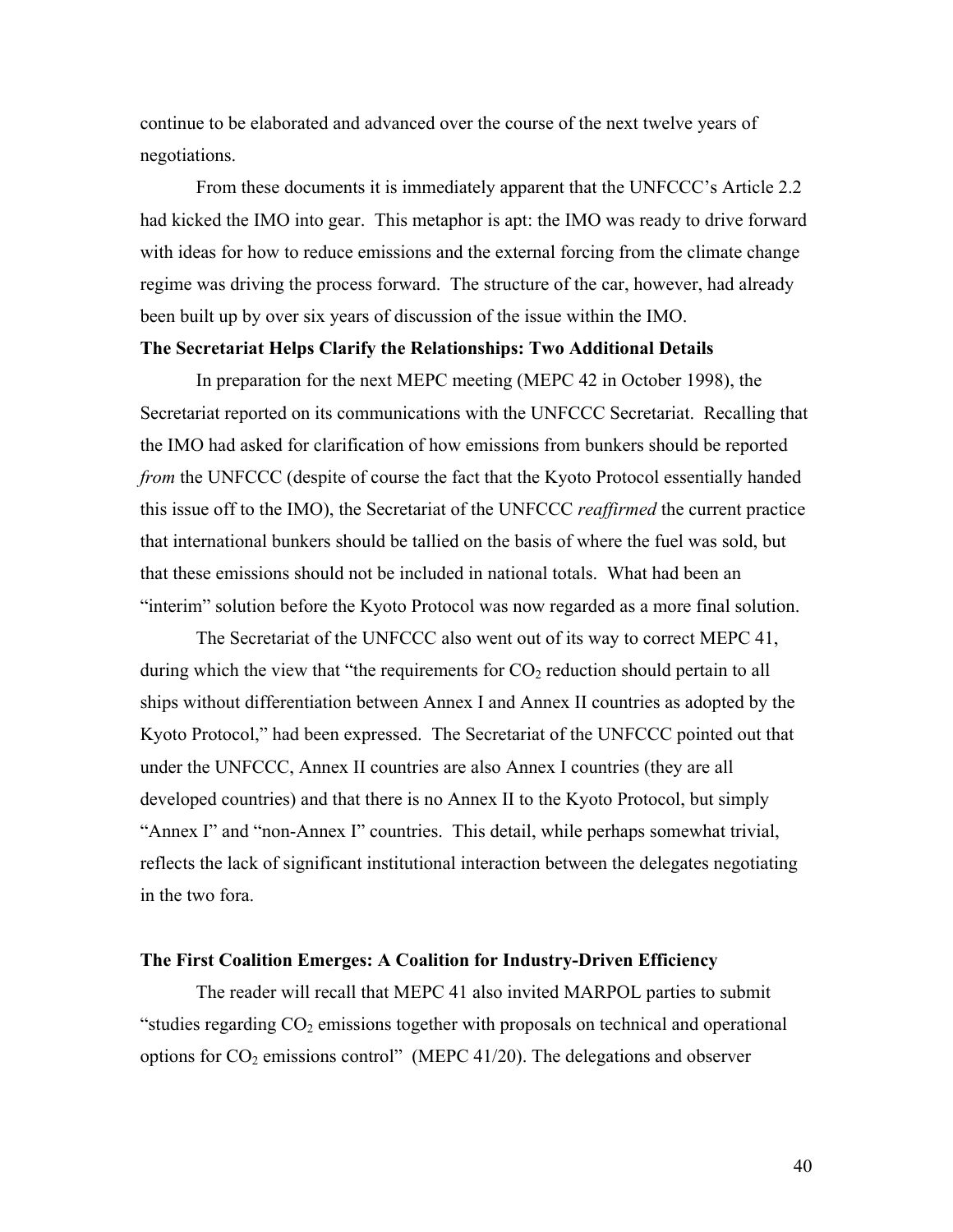organizations submitting such information were: the United States, the International Chamber of Shipping, and the Russian Federation.

The Russian Federation submitted an information document (MEPC 42/INF.28) stating that "it does not see any justification to implement urgently at the present time any restrictions on  $CO<sub>2</sub>$  emissions from ships." (MEPC 42/22).

The United States delegation submitted a report that it had commissioned from the Department of Engineering and Public Policy at Carnegie Mellon University, which concluded that shipping represented 2-3% of global carbon dioxide emissions. Furthermore, the US submitted to the IMO for the first time a detailed list of potential technical options and operational controls for limiting carbon dioxide emissions, which are broadly "1) a reduction in the amount of fuel burned, 2) fuel switching (i.e. use of alternative fuels) and 3) alternative power plant designs." Option 1 includes propeller design, reduction of drag through anti-fouling, weather routing, and slow steaming, though the delegation's submission suggests that reductions to be gained from the first options may be minimal and require study, and that slow steaming is unlikely to be able to be enforced. Options 2 and 3, they argue, would require "a long term research and development investment followed by an operational evaluation of the commercial viability" of either alternative fuels and the feasibility of alternative sources of power."

The International Chamber of Shipping for its part pointed out that shipping was relatively more efficient at moving goods than all other modes of transport, that new R&D related to ship design has generally been undertaken by engine manufacturers because reducing fuel costs is good business, and that slow steaming would not be likely to reduce overall emissions without ship-specific modifications. The ICS also highlighted that Article 2.3 of the Kyoto Protocol calls upon Parties to minimize the adverse effects of GHG reductions on international trade, in which shipping plays a central role, and that the best way to address this issue is to make it clear to the shipping industry that reductions would be cost effective if it reduced the amount of fuel being used and that this issue "must be tackled by means of framework agreements establishing emission controls on an international basis" with a global perspective, namely *without discrimination*. The ICS went to great lengths to highlight the role that the ship-building industry would play in any future efficiency improvements.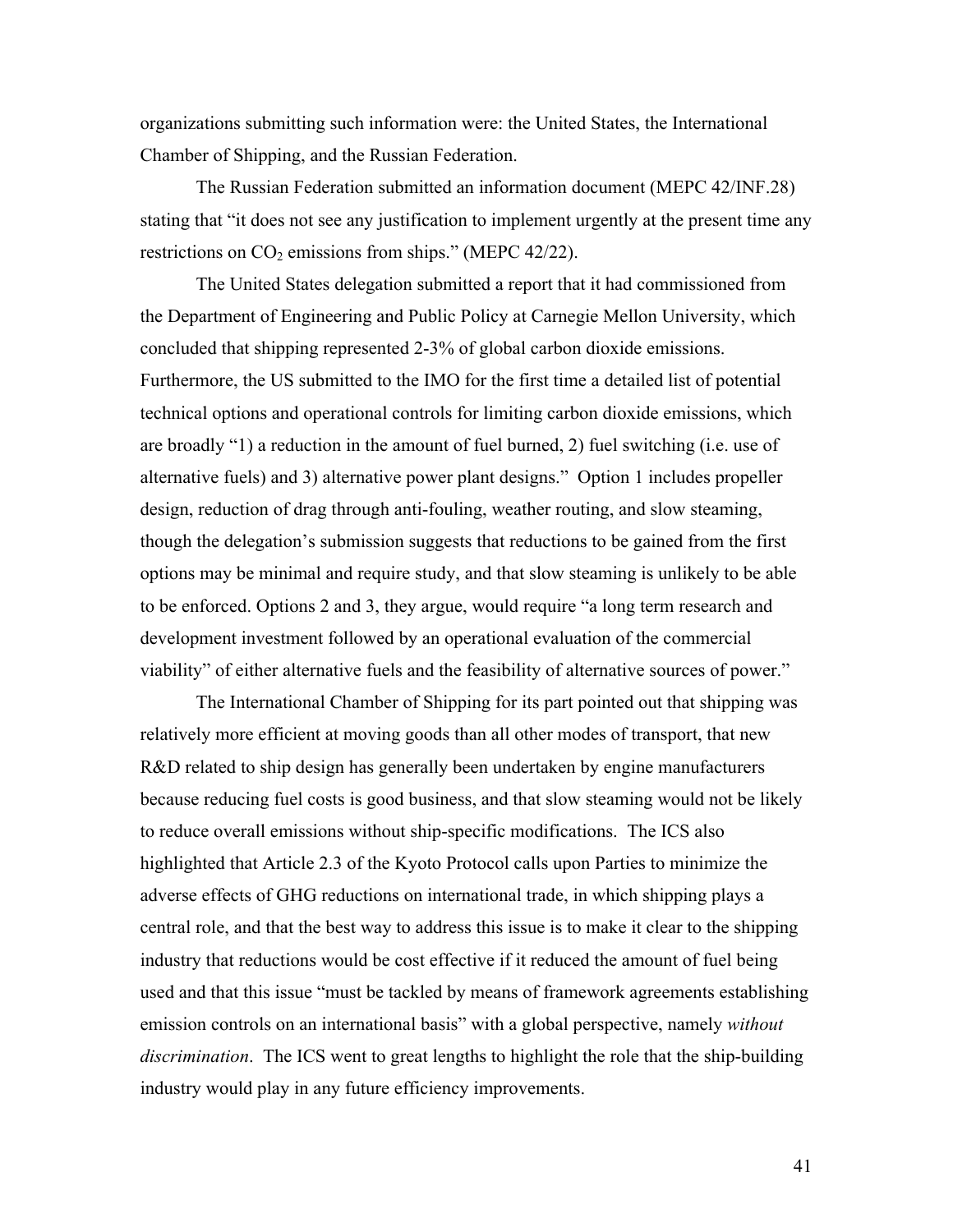The only other intervention of note came as a communication from the European Commission in document MEPC 42/INF.22, indicating that the EU was considering *all* forms of transports in its implementing legislation for Kyoto but that "no specific actions are foreseen by the European Commission and the work within IMO will be followed closely. The communication clearly states that measures on shipping should not be restricted to industrialized countries only."

What is most immediately noticeable about the debate at MEPC 42 is that the United States and the ICS observer immediately framed the entire debate. The MEPC report indicated that several delegations supported both views (United States and ICS). A coalition for incremental, industry-driven efficiency had emerged. The points raised can essentially be boiled down to the following paraphrased argument:

There may not be a major reason to go after shipping emissions because the industry is already efficient, but if we are going to do this, it has to be universal, and involve incremental improvements in energy efficiency and the design of new ships. The options for the current fleet are limited.

This argument has served as the foundational building block of the developed countryshipping industry coalition within the IMO negotiations on climate change ever since, and all of these positions, including, even, the threat of unilateral action by the European Union on shipping, were first elaborated at MEPC 42 in October 1998.

# **The First GHG Study**

The First IMO Greenhouse Gas Study, was published in 2000 and concluded that international shipping represented 1.8% of global  $CO<sub>2</sub>$  emissions in 1996. The key conclusions from the study, which was conducted by the IMO jointly with Carnegie Mellon, Det Norske Veritas, the Econ Centre for Economic Analysis, and MARINTEK were as follows: that shipping was the most efficient means of transport of goods, that technical measures for future ship designs were more feasible and practical than immediate operational measures, that market-based mechanisms might be required to incentivize any operational changes or actions, and that overall shipping was a very small percentage of overall emissions. This is very similar to the collective position expressed by MEPC 42 in 1998 (the US/ICS position), but carried the weight of objectivity.

During the plenary debate at MEPC that considered the First IMO GHG Report, the delegation Japan raised for the first time the issue of the scope of regulations, namely that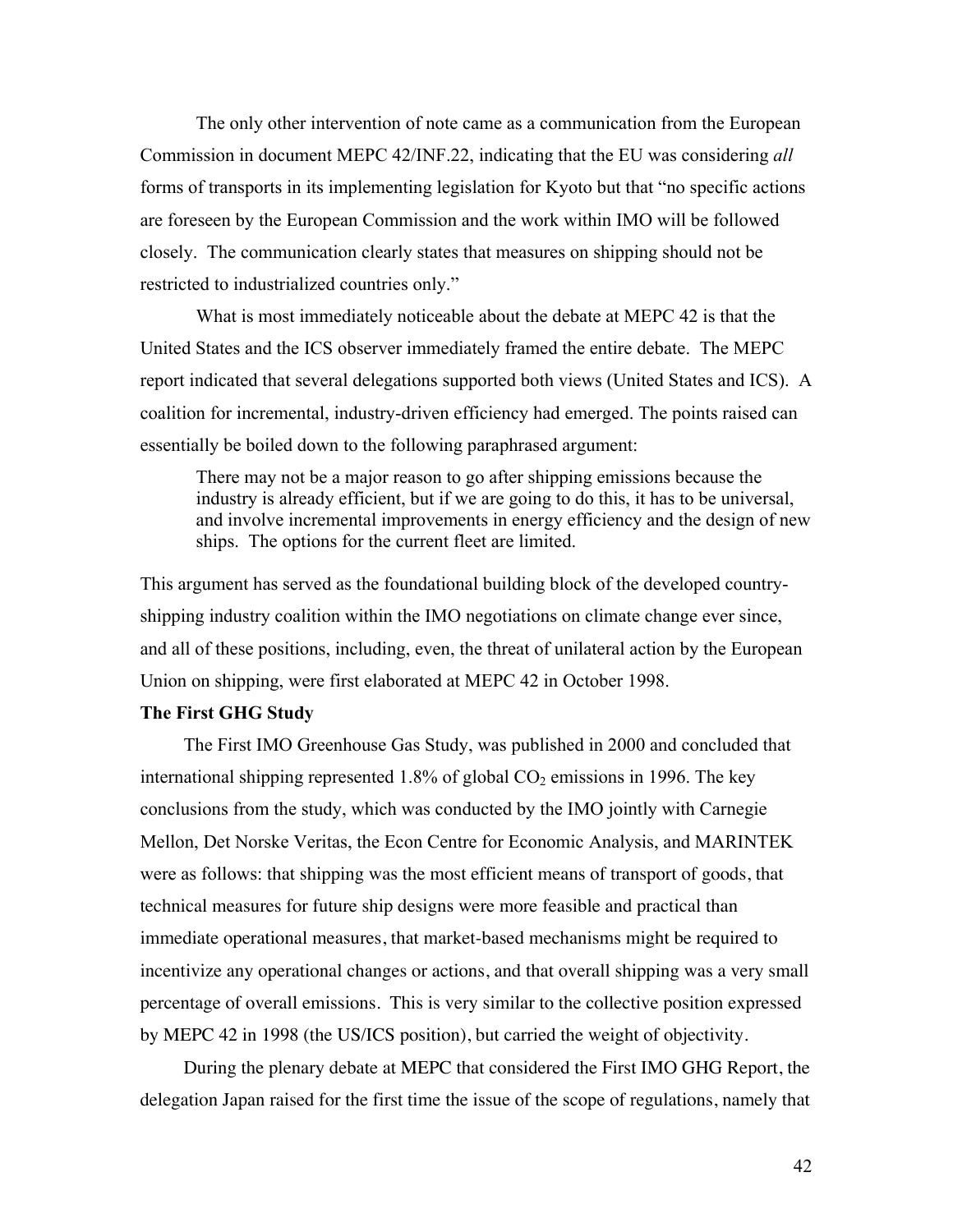within the IMO, debate had been structured around reductions in "carbon dioxide emissions" but that the IMO should really be considering "all greenhouse gas emissions not covered by the Montreal Protocol" which is the language of the Kyoto Protocol.<sup>8</sup>

The United Kingdom offered a retort to the implicit logic that shipping was a small percentage of overall emissions and that it was already efficient enough, arguing that, "it is the view of United Kingdom that shipping must contribute to the global efforts to reduce greenhouse gas emissions and that it is important that IMO should therefore take the lead in the development of an emission reduction strategy. Furthermore, it is essential to signal IMO's determination to deal with this issue to the Conference of the Parties to UNFCCC. United Kingdom believes that a statement, endorsed by the Committee, emphasising (sic) the importance that the IMO attaches to the consideration and development of strategies to limit or reduce emissions, should be included in our final report of this session." (MEPC 45/20). Again, the outside factor of the UNFCCC was seen as paramount: Japan pointed out that no timeline had been given to the IMO by the UNFCCC. Furthermore, the UK delegation noted that the conclusions of the GHG study indicated that reductions from technical measures would be outstripped by the increase in shipping, and thus all options: operational, technical, and market-based measures should be considered (Paragraph 8.19). While this viewpoint differed from that of the United States and ICS as presented in MEPC 42, it served to further coalesce debate around the three proposed courses of action outlined in the GHG Study: technical, operational, or market based measures. This terminology has continued to be used until the current time.

Most importantly, the United Kingdom flagged the issue of allocation that had been thoroughly unresolved in the GHG Study. That study had rejected the idea of including bunker emissions in national inventories, but as the United Kingdom pointed out, "The UNFCCC delegate at MEPC 44 informed the Committee that SBSTA will be considering the inclusion of international bunker emission allocations in the overall greenhouse gas inventories of Parties. It is therefore important that IMO takes a view on the question of allocation, and carefully reviews the analysis of the possible options."

The United Kingdom delegation had once again served the role of motivational

 <sup>8</sup> <sup>8</sup> At the next session of the Committee, Japan reported that it had conducted a supplementary study which found that non-CO2 GHGs represented only 3-4% of the total global warming potential of all GHG emissions from ships, with CH4 being 0.9%, N2O 0.8% and HFCs 1.1-2%. (MEPC 46/INF.33)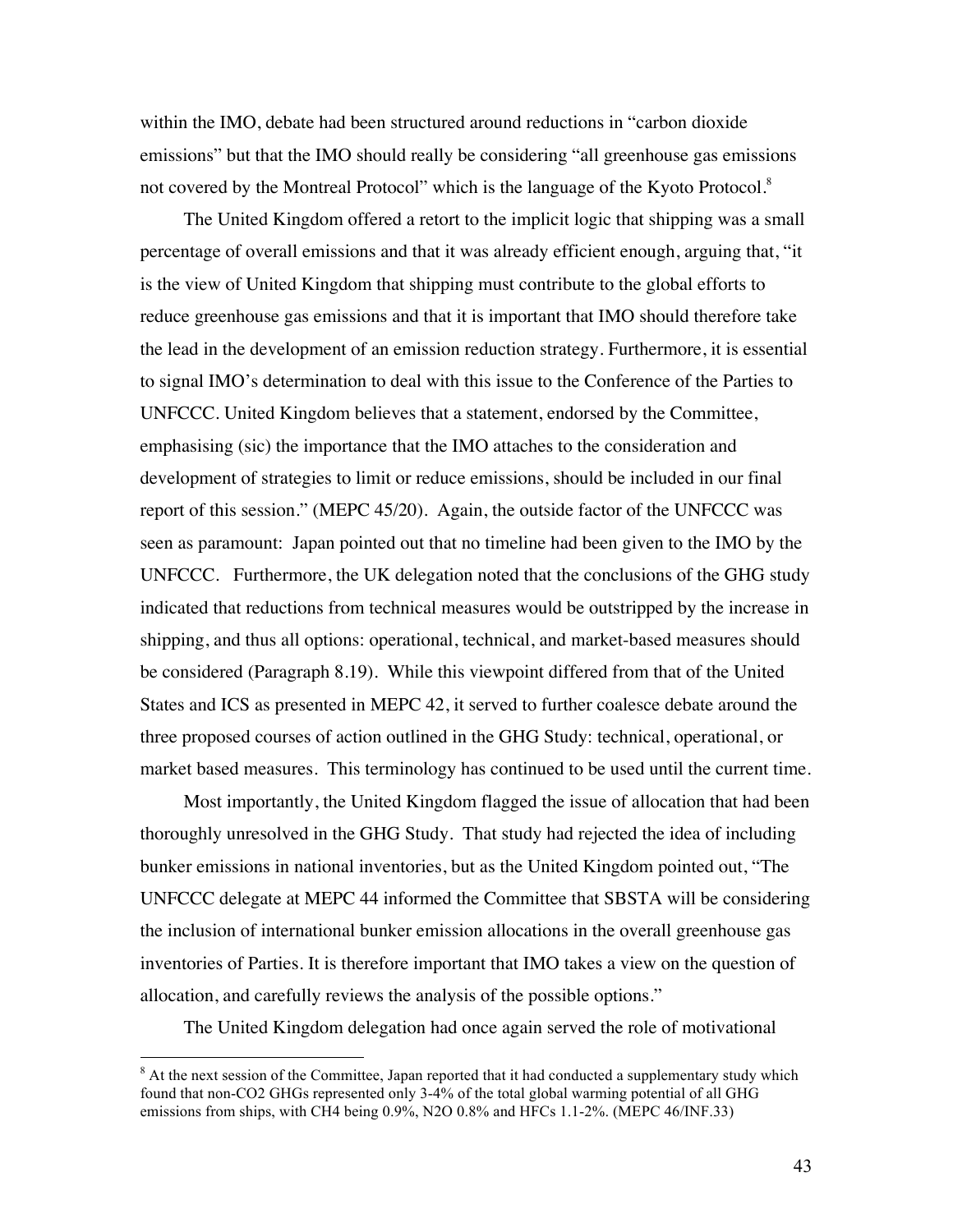champion, advancing the cause of consideration of the issue and encouraging the IMO to champion a new strategy. However, the UK had offered no substantive proposals, but merely critiques of other strategies. The MEPC agreed with the UK's views in full plenary and called upon all Members to submit proposals to facilitate work at MEPC 46 in April 2001.

### **A Second Coalition Emerges: The Coalition for Action**

At MEPC 46, a second coalition emerged which sought to avoid narrowly defining the IMO's actions in terms of its own energy efficiency and in terms of long-term, slowacting technical measures. This coalition, comprised of Japan, Norway, and the United Kingdom, advocated action on GHG emissions from shipping and advanced the view that the IMO should seek to establish an emission standard for all ships, that action was needed sooner (by 2003) rather than later, and that all measures, including operational and market-based measures should be on the table. This coalition was sufficiently strong to prompt the MEPC to draft terms of reference for a working group that would evaluate proposals, and, for the first time since 1994, re-involve an IMO Sub-Committee in the process of developing a strategy (MEPC 46/23). Importantly, the proposal to develop an emission standard, advanced by Norway, explicitly couched the proposal as "a vehicle to facilitate the requirements of the Kyoto Protocol to limit or reduce greenhouse gas emissions from ships," thus referring to the mandate in Article 2.2 of the Kyoto Protocol.

At the next MEPC session in March 2002, the Norway-UK-Japan coalition again led the charge, this time joined by urgent calls for action from Friends of the Earth International (FOEI). Norway proposed an elaboration of its "standard" proposal from MEPC 46, which would include a baseline of efficiency as a target calculated on an emissions per tonne-mile basis. Norway and the UK also stated that the strategy should focus on  $CO<sub>2</sub>$ , as the largest and most important GHG, and should be adopted by Assembly Resolution. Other delegations cautioned that this action was premature because the inter-sessional working group had not yet met (MEPC 46/23).

In the summer of 2002, the first working group to be established on the climate change issue operated as a correspondence group under the leadership of Norway. Member state and NGO participation in this group was voluntary but included Australia, Canada, China, Finland, France, Germany, Japan, the Netherlands, Norway, Korea,

44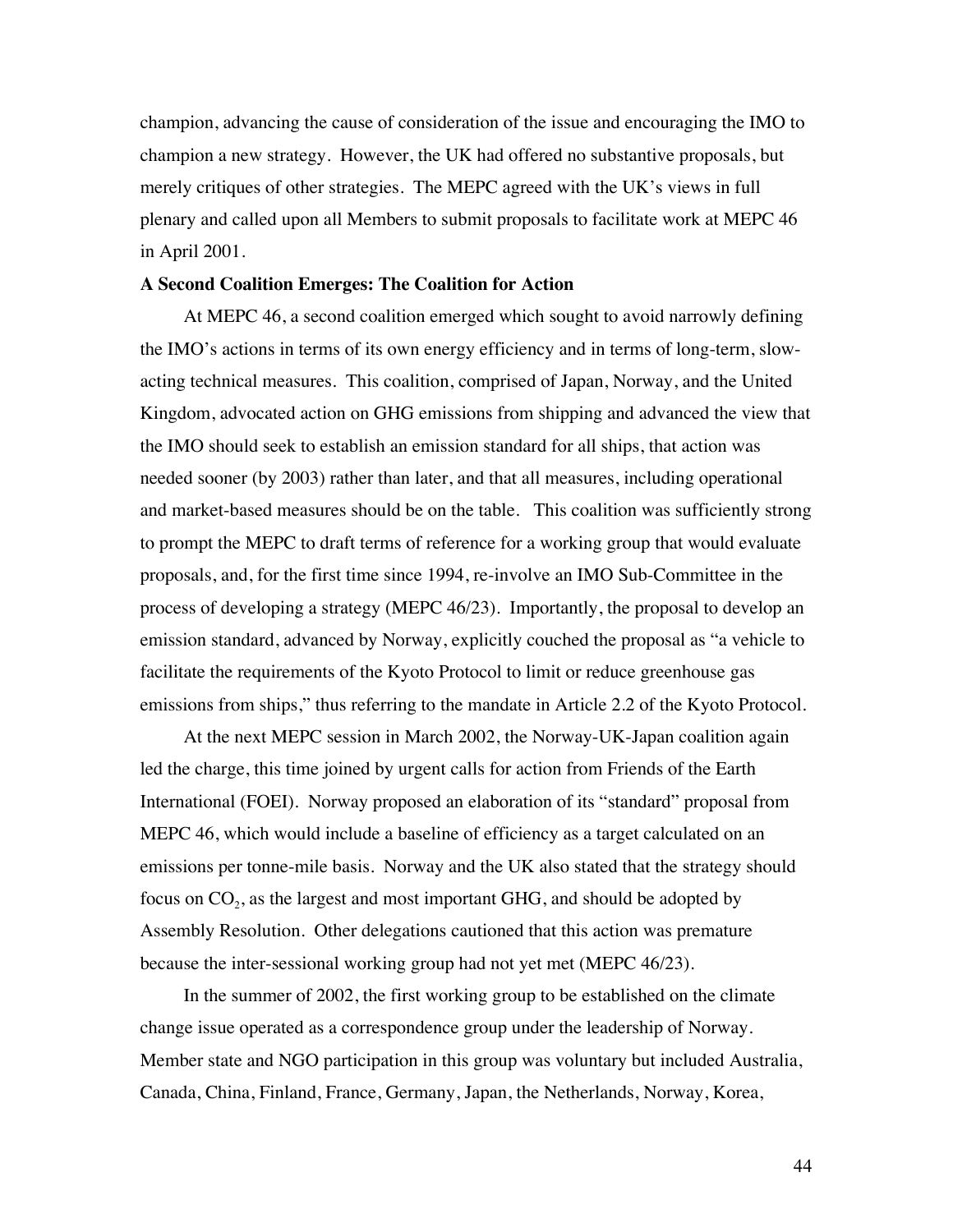Panama, Spain, Sweden, the United Kingdom, the United States, the European Commission, ICS, ICFTU (trade union confederation), INTERTANKO (oil tanker trade association), FOEI, IMarEST, and OCIMF. Thus the only developing countries to participate were China and Panama (because of its ship registry) and both industry trade groups and environmental and labor NGOs participated. The correspondence group had little enthusiasm for operational measures, but did highlight the issue of methodological allocation. Notably, neither Panama nor China offered any comments that were included in Norway's Report of the Correspondence Group, and only the non-governmental organization to submit an official comment was the ICS, which opposed operational measures and aligned itself closely with the United States on most issues. (MEPC 48/4/1).

The outcome of the correspondence group was to develop a Draft Assembly Resolution which would officially direct the "MEPC to identify and develop mechanisms needed to achieve [limitation or reduction][mitigation] of greenhouse gas emissions from shipping", including methodological aspects for allocation, and would develop a GHG emission index that could be used by ports, Governments, IMO or the UNFCCC. The proposal in 2002 also called for everyone involved to encourage voluntary measures to be adopted. (MEPC 48/4/1/Annex 1) Considering the slow movement of the issue up until 2002, the progress made by the correspondence group was noteworthy and substantial. The idea was to pass a full Assembly resolution that would chart a path toward a new IMO regulation to combat climate change, likely to be based on an environmental index.

This new resolution would thus accomplish what the 1997 Conference Resolution had not: it would officially decide that the IMO was going to reduce greenhouse gas emissions.

### **The Rise of CBDR in the IMO**

In his opening statements to MEPC 48, the Secretary-General indicated his support for what appeared to promising progress on the greenhouse gas issue, stating that "it would be helpful if a draft Assembly resolution were prepared, indicating IMO's commitment to dealing with greenhouse gas issues." (MEPC 48/21).

At that MEPC session when this draft resolution was considered, a very important intervention was made, which, for the first time, raised the question of the UNFCCC's

45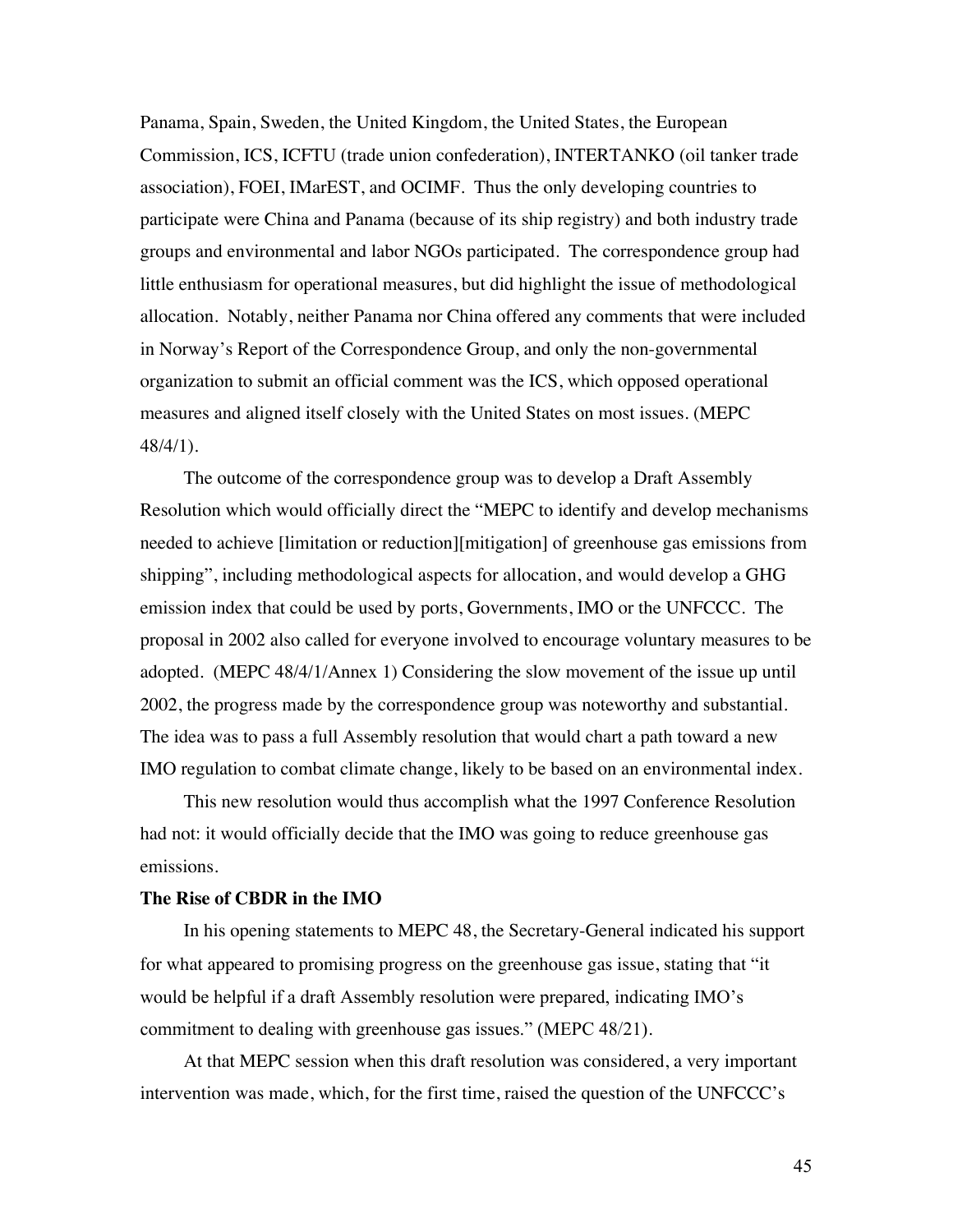principle of common, but differentiated responsibilities within the International Maritime Organization. The Chinese delegation stated that, with regard to the draft Assembly resolution,

"it was at the request of the Conference of Parties of UNFCCC that IMO is considering the greenhouse gas emission from international shipping. According to Article 2, paragraph 2 of the Kyoto Protocol, the Annex I countries of UNFCCC, i.e., the developed countries should assume full obligations to reduce and limit the greenhouse gas emission from international shipping. Therefore, the Chinese delegation believes the draft Assembly resolution on IMO policies and practices related to reduction of greenhouse gas emissions from ships should make it very clear that the limitation or reduction of emission of greenhouse gases from ships are solely the obligations for the Annex I countries of UNFCCC. The developing countries shall undertake no obligation on the limitation or reduction of emission of greenhouse gases from ships. This view was supported by other delegations." (MEPC 48/21).

Several other developing country parties supported the Chinese intervention. The draft Assembly was worked over during the MEPC session working group, but the concern over the principle of common but differentiated responsibility (CBDR) was not fully addressed. In its final report, the MEPC, "noting significant progress made in developing the draft Assembly resolution, invited Members to submit comments to the next session on the issue raised by China in order to finalize the draft Assembly resolution at MEPC 49" (MEPC 48/21). This comment from the chair reflected simultaneously the importance of what China had raised, and the belief that it could be resolved at the next MEPC session.

2002 thus represents a critical juncture: at a time when a new coalition favoring a suite of IMO-originated actions led by Norway, Japan and the United Kingdom was rapidly advancing its plans within the somewhat slow IMO regulatory process, developing countries threw a wrench in the debate. The significance of this intervention cannot be overstated.

# **The "Coalition for Action" Response to CBDR**

In a submission to MEPC 49 (July 2003), the United Kingdom gave an impassioned defense of the IMO's application of equal treatment for all ships, and attempting to refute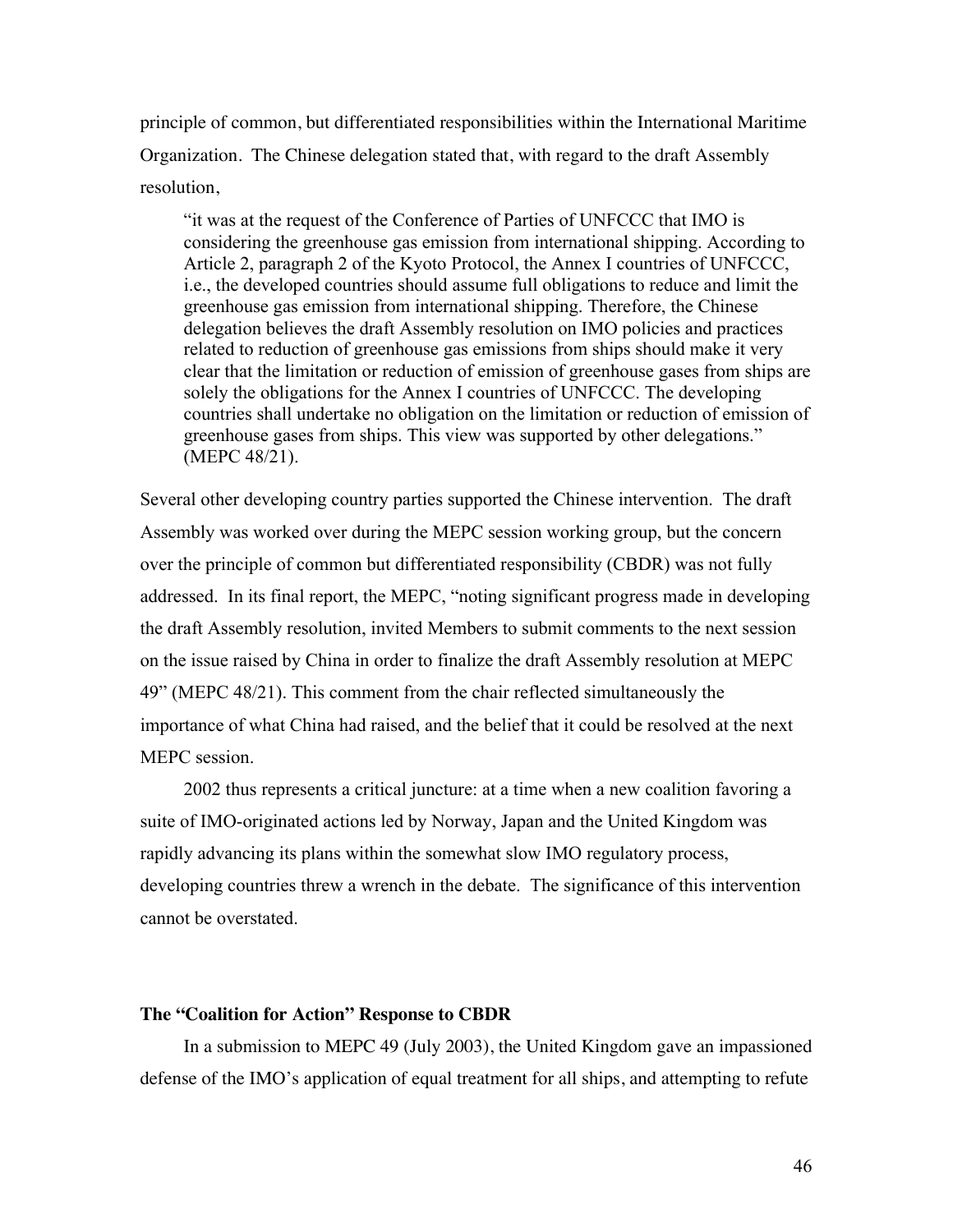China's claim that IMO actions were subservient to the Kyoto Protocol, referring to the draft resolution submitted by the Netherlands in April 1997, referring to Article 15(j) of the Convention on the IMO, and eventually concluding that:

It is submitted the IMO draft resolution on GHG emissions from ships is not simply a response to a request of the Conference to the Parties of the UNFCCC but a response to an issue that all parties to the IMO should be looking to address. Furthermore, on the basis, all international ships have to operate under the same regime and the principle of "No more favourable treatment of ships" existing under MARPOL 73/78, SOLAS 74 and other IMO Conventions, and the lack of a clear relationship between flag and economic benefits vis-a-vis international shipping, it is submitted the Assembly resolution should be binding on all Members of IMO. (MEPC 49/4/4).

In their submission, the delegation from Norway used a much more literal interpretation

of the Kyoto Protocol's language:

The part of [Article 2.2] relevant to the IMO is thus that Annex I Parties are required to pursue limitation or reduction of greenhouse gases from marine bunker fuels working through the IMO. The article does not state that Annex I Parties *shall*  reduce or limit emissions, nor does it preclude non-Annex I Parties from being covered by future measures to be decided by the IMO. Our clear understanding of this article is therefore that the responsibility of the Annex I Parties is to see to that the IMO develops an emission reduction regime, and that the IMO may decide that the regime should cover both Annex I and non-Annex I Parties. (MEPC 49/4/6).

# **Issue Resolved? The Draft Resolution Moves Forward**

Paragraph 4.9 of the MEPC 49 Report, states,

The Committee considered the views provided by United Kingdom in its submission MEPC 49/4/4 and by Norway in its submission MEPC 49/4/6 on various aspects related to the application of the draft Assembly resolution and agreed that the draft Assembly resolution on IMO Policies and Practices related to reduction of greenhouse gas emissions from ships should be based on a common policy applicable to all ships, rather than based on the provisions of Kyoto Protocol which states that the reduction of greenhouse gas emissions is under the responsibility of the Annex I countries of the Protocol (MEPC 49/22).

The Marine Environment Protection Committee approved the Draft Assembly resolution and submitted it to Assembly 23 (2003) with a view to adoption. China vehemently objected, but, because full consensus is not required in could not block the decision:

The Chinese delegation reiterated its position that the UNFCCC and its Kyoto Protocol are the fundamental international instruments on the global limitation or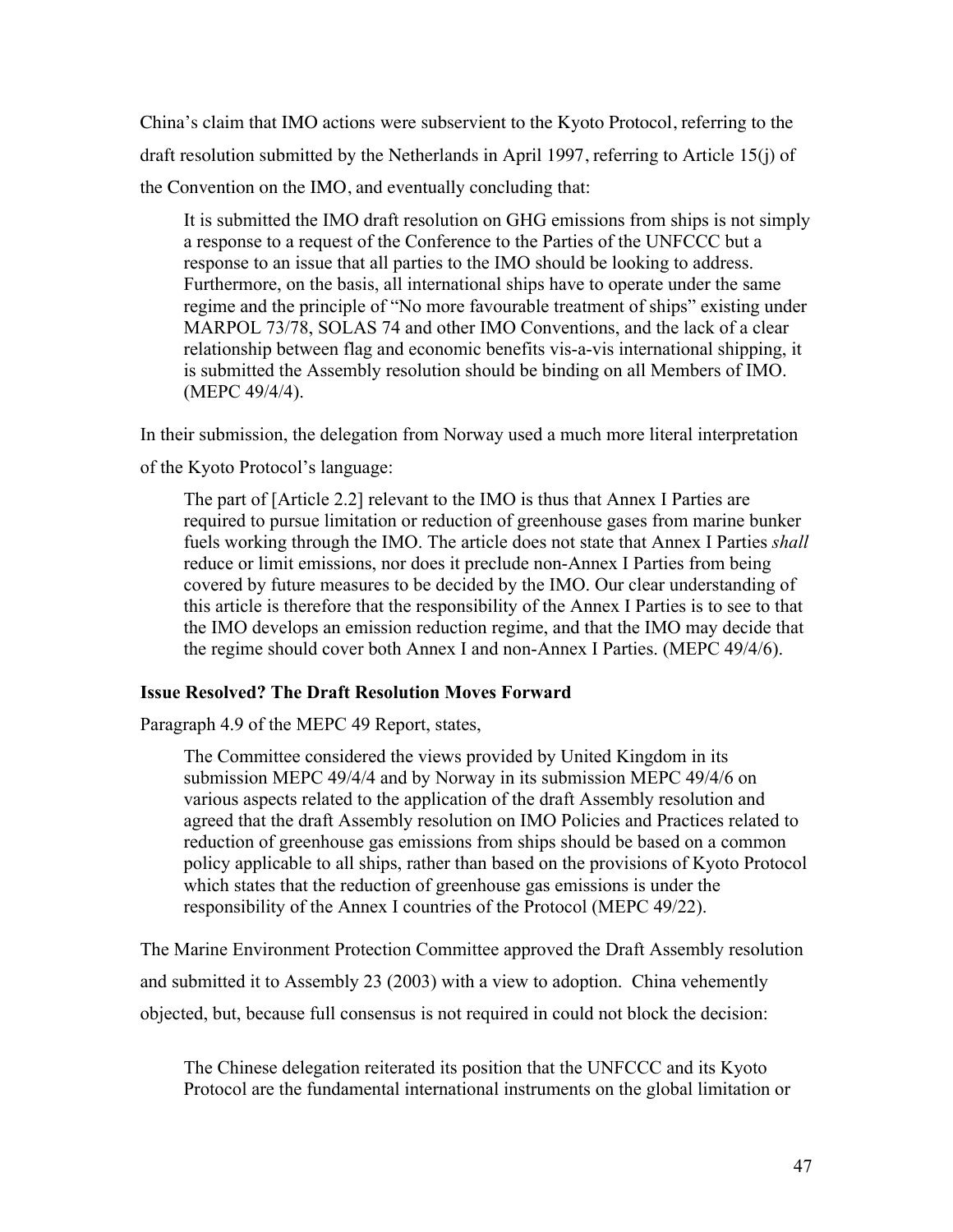reduction of emissions of greenhouse gases. These instruments have established the principle that the developed and the developing countries have common but differentiated responsibilities, and require the developed countries to take the lead in shouldering the responsibility of emission reduction. Therefore, the Chinese delegation is of the opinion that IMO's consideration on reduction of greenhouse gases emissions from ships should adhere to the framework and the fundamental principles established in UNFCCC and the Kyoto Protocol. The draft Assembly resolution on IMO's Policies and Practices related to reduction of Greenhouse Gas Emissions from ships is contradictory to the fundamental principle of UNFCCC and its Kyoto Protocol, therefore, the Chinese delegation cannot agree to MEPC's approval of this draft resolution to be submitted to the twenty-third Assembly and should be further reviewed. China further suggests that IMO should invite Conference of Parties (COP) to UNFCCC to give its opinion on this issue (MEPC 49/22).

Despite this strong statement and threat to "go get my big brother, the UNFCCC," the majority decision appeared to have resolved the issue, and the MEPC and its working groups continued to dive deeper and deeper into the technical minutiae of operationalizing a proposal for an index based standard. Norway attempted to lead its coalition forward, despite hesitancy on the part of industry and the part of developing countries. The IMO Assembly adopted Assembly Resolution A.963(23): "Resolution on IMO Policies and Practices Related to Reduction of Greenhouse Gas Emissions from Ships", which outlined the strategy crafted by the Norwegian-led correspondence groups for an initial indexing scheme that could be used for further, later, regulations, and urged the development of mechanisms to reduce GHG emissions. The cumbersome process had made progress.

### **A Two Way/Three-Way Battle Rages On**

At MEPC in 2004, it became clear that CBDR was not going to go away that easily. Despite the "victory" by the Norwegian-led coalition in advancing the Assembly Resolution, the resolution did not resolve the issue because it only laid out guidelines for an indexing approach and called for further work on developing mechanisms. The "implementation" of A.963(23) was still an open question, with industry's desire for limited and un-costly regulations primarily based on graduate industry-led efficiency improvements, the Norwegian-United Kingdom desire for more substantive operational measures, and developing country concerns over CBDR pulling in three directions rather than simply two. However, the "two-way" battle over CBDR was of primary concern, as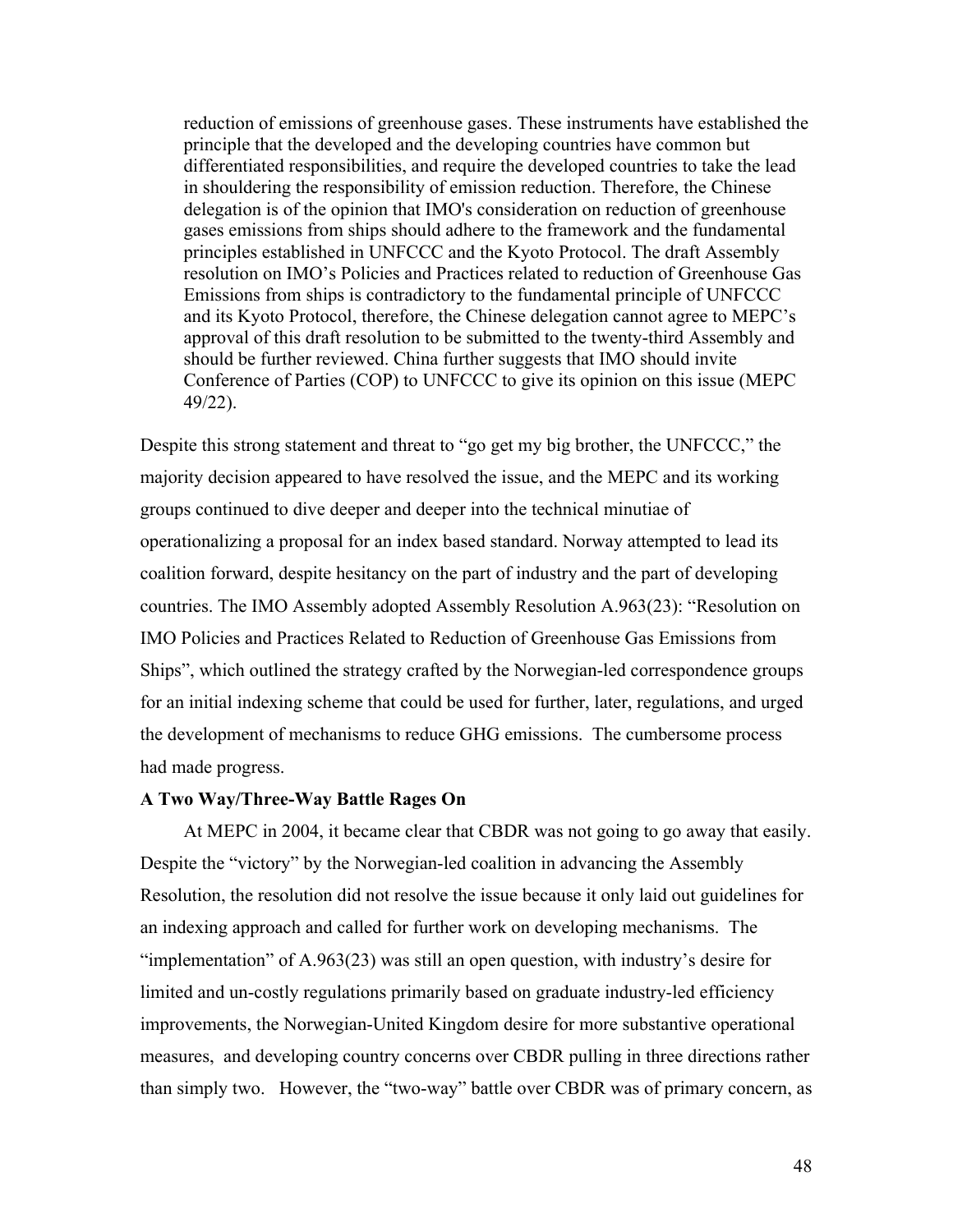implementing the new Assembly resolution in any way was not possible without it.

The debate was not only forward looking toward future regulations, but stretched backward into the historical institutional memory. The developing country parties argued that CBDR was not a principle of the Kyoto Protocol, but rather was a principle enshrined in the UNFCCC from 1992.

In considering the report of the correspondence group, the delegation of China supported by Brazil, India, Indonesia, Pakistan, Singapore (with the exception of paragraph 4.11.4) and Saudi Arabia expressed the following views, which were noted by the Committee:

the implementation of resolution A.963(23) should follow the principles and spirit of the resolution and be faithful to UNFCCC;

the Annex 1 countries of UNFCCC should take the lead in reducing greenhouse gas emissions in accordance with the principles of common but differentiated responsibilities and the transfer of technological and financial assistance from the developed countries to the developing countries agreed to at the United Nations Conference on Environment and Development (UNCED) in Rio, 1992 and embodied in the Kyoto Protocol, 1997;

technical follow-up to resolution A.963(23) can take place only on the basis of the principles stated…above;

the Working Group on Air Pollution should not consider the report of the correspondence group until the above principles are duly taken into account (MEPC 51/22).

In response to these arguments, the exasperated chair simply gave up, found the positions irreconcilable and postponed further consideration of actions to implement the Assembly Resolution until the next MEPC session (MEPC 51/22).

At the next session, Norway tried simultaneously to argue against the CBDR principle (using reference to the Montreal Protocol which includes differentiation and which the IMO has been able to accommodate as well as to the 1991 IMO considerations on Air Pollution, thus stretching back in time *further* than China had at MEPC 51), and to advance guidelines for implementing the Assembly Resolution.

Friends of the Earth, International also urged a "global approach" out of a sense that action was required *now:* "due to the international nature of the shipping industry, the best forum to effectively tackle the issue of GHG emissions from shipping adequately is the IMO. A global approach will create a level playing field for all ship operators and all flag States" (MEPC 52/4/5), while India submitted a restatement of the CBDR principle, but indicated that this did not mean that there should be no agreement, but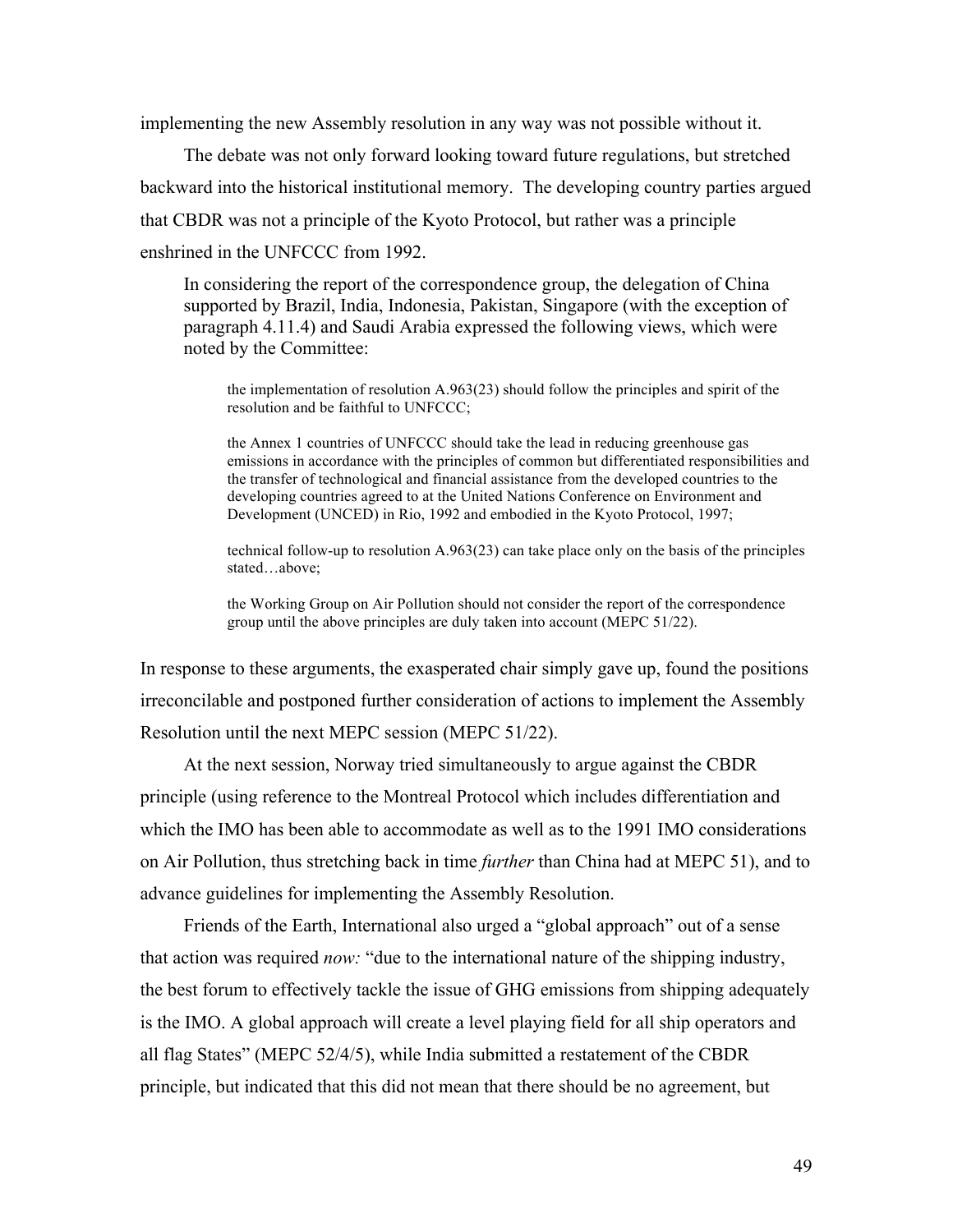simply that "the commitments of the developing countries for reduction in GHG emissions should be significantly less than that of the developed countries." (MEPC 52/4/9).

The issue of CBDR had spread like wildfire and taken over the IMO discussion of the issue. No longer did debate hinge on different options for action or different technical approaches to indexing, but on the very question of who should be responsible at all. **Ignoring the Issue: 2005-2006**

In order to by-pass this on-going blockade, the decision was made to separate "technical" matters related to proposals for reducing emissions from the "political" issues related to equal application vs. CBDR: "After consideration, the Committee agreed to consider the greenhouse gas emission issues in two steps: Step 1 should include all technical matters related to GHG limitations or reductions, and Step 2 should cover the political related issues including equal application or common but differentiated responsibilities." (MEPC 52/24). In doing so, the MEPC attempted to move forward on the consideration of the difficult and complex matters relating to what kind of indexing or implementation scheme would actually be feasible for a complex international industry from the question of *to whom* these regulations should apply.

Nonetheless, China would not let the issue drop, and refuted Norway's submitted claims on a point-by-point basis, including detailed reference comparing the Montreal Protocol to the UNFCCC. After a lengthy debate, no progress could be made to get past the by-pass on the political issue. The debate even became procedural at one point, with China and Saudi Arabia requesting two readings of the working group reports before the chairman adopted them and, once again, the MEPC report was approved by majority, not unanimously. The most significant binding conclusion of this meeting (MEPC 52 in 2005) was that "weather-routing" should not be considered as a possible reduction scheme and 'trials' of the indexing scheme would be undertaken on a voluntary basis.

The trials were conducted during 2005 and the results reported at the next meeting, where debate over CBDR was conspicuously absent. It seemed that by 2005, three years of failure to solve the "CBDR" issue within the IMO was beginning to wear on the MEPC, which was attempting to, on a voluntary and incremental basis, develop and operationalize mechanisms for indexing on a ship-type-by-ship-type basis. MEPC 53

50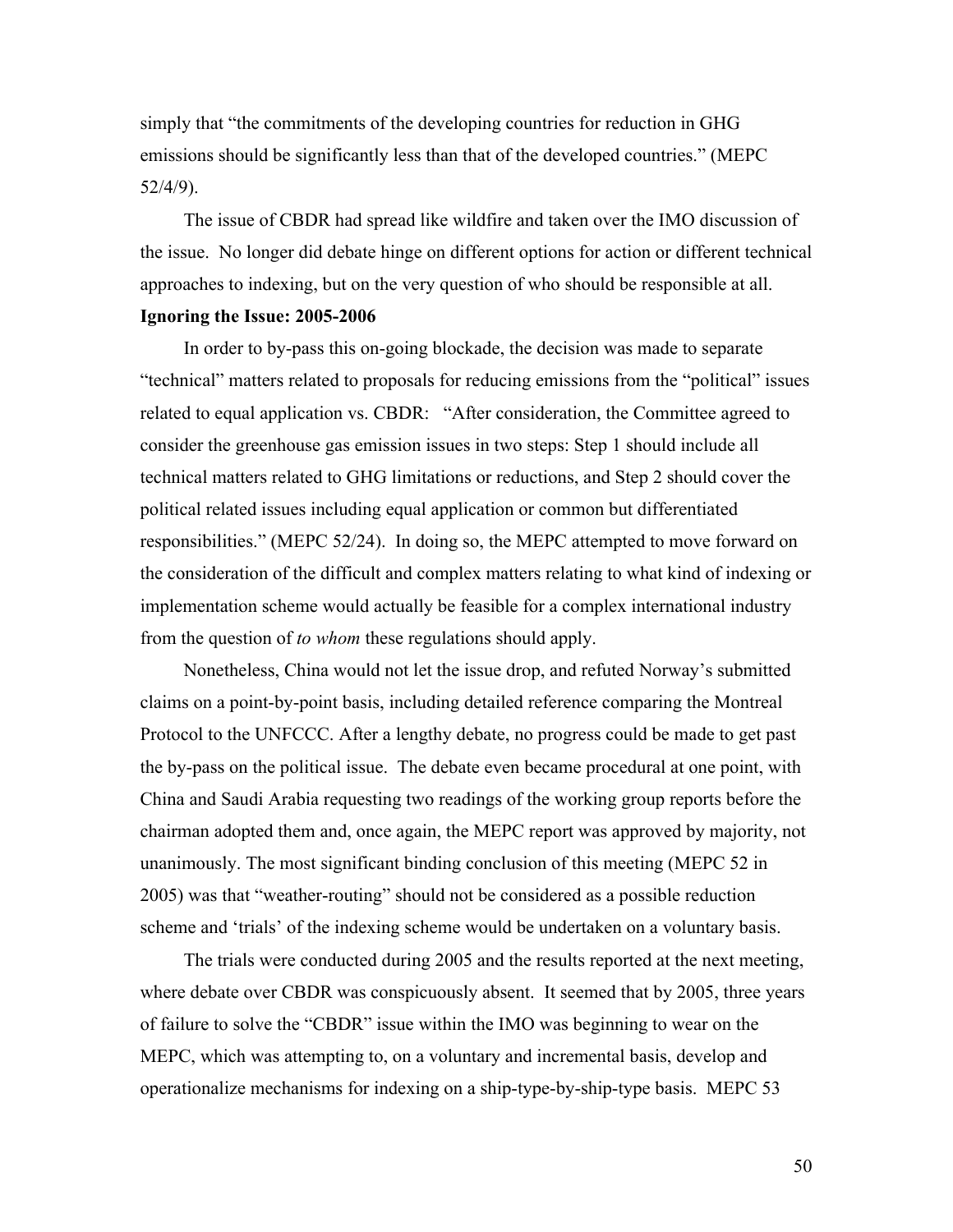approved "Interim Guidelines for Voluntary Ship  $CO<sub>2</sub>$  Emission Indexing for Use in Trials." Not the strongest regulation in the world, but perhaps it was the only step possible under the circumstances. The Guidelines provided an equation by which to calculate carbon dioxide emissions on a tonne-mile basis for each ship type as a means for comparison of energy efficiency improvements

At MEPC 54 in March 2006, the United Kingdom expanded the potential repertoire of actions to be pursued under the direction of the Assembly Resolution by introducing a proposal for an emissions trading scheme for shipping, rather than a standard based approach that had been advanced by Norway initially. Norway, also frustrated by slow action, called for giving priority to the evaluation of solutions (technical, operational, and market-based) and to revisit the work plan with a revised timetable. In response to this, a draft revised work plan was developed at this meeting, but again the issue of CBDR was conspicuously avoided.

# **The Road to the Second IMO GHG Study: The IMO's Offering to the UNFCCC and the Timeline**

The Secretariat in October 2006, reported on the results of the attempt by the UNFCCC's SBSTA to revisit guidelines for including maritime bunkers in their national inventories. The SBSTA instructed Annex I parties to the Kyoto Protocol to outline *how* they were implementing Article 2.2 of the Kyoto Protocol, but could not resolve fundamental issues relating to reporting of these emissions as part of full national inventories. The SBSTA was "divided in two" and, as the UNFCCC requires consensus as opposed to the majority required by the IMO, could not resolve this perennial issue.

In light of the failure of SBSTA to advance the 'allocation' issue, Norway proposed "that the MEPC initiates an update of the IMO Study on Greenhouse Gas Emissions from Ships. The report was issued in March 2000, and we believe that knowledge on this issue has developed substantially since then. An updated report would in our view assist the Parties to the Convention on Climate Change in improving emission inventories for maritime transport." (MEPC 55/4/15). This proposal set the IMO on a path toward a second study of greenhouse gas emissions, in an effort to use the study to advance the issue of emission inventories in hopes of using this to break the "split in two" within the SBSTA. This study would also aid the IMO in improving its own voluntary indexing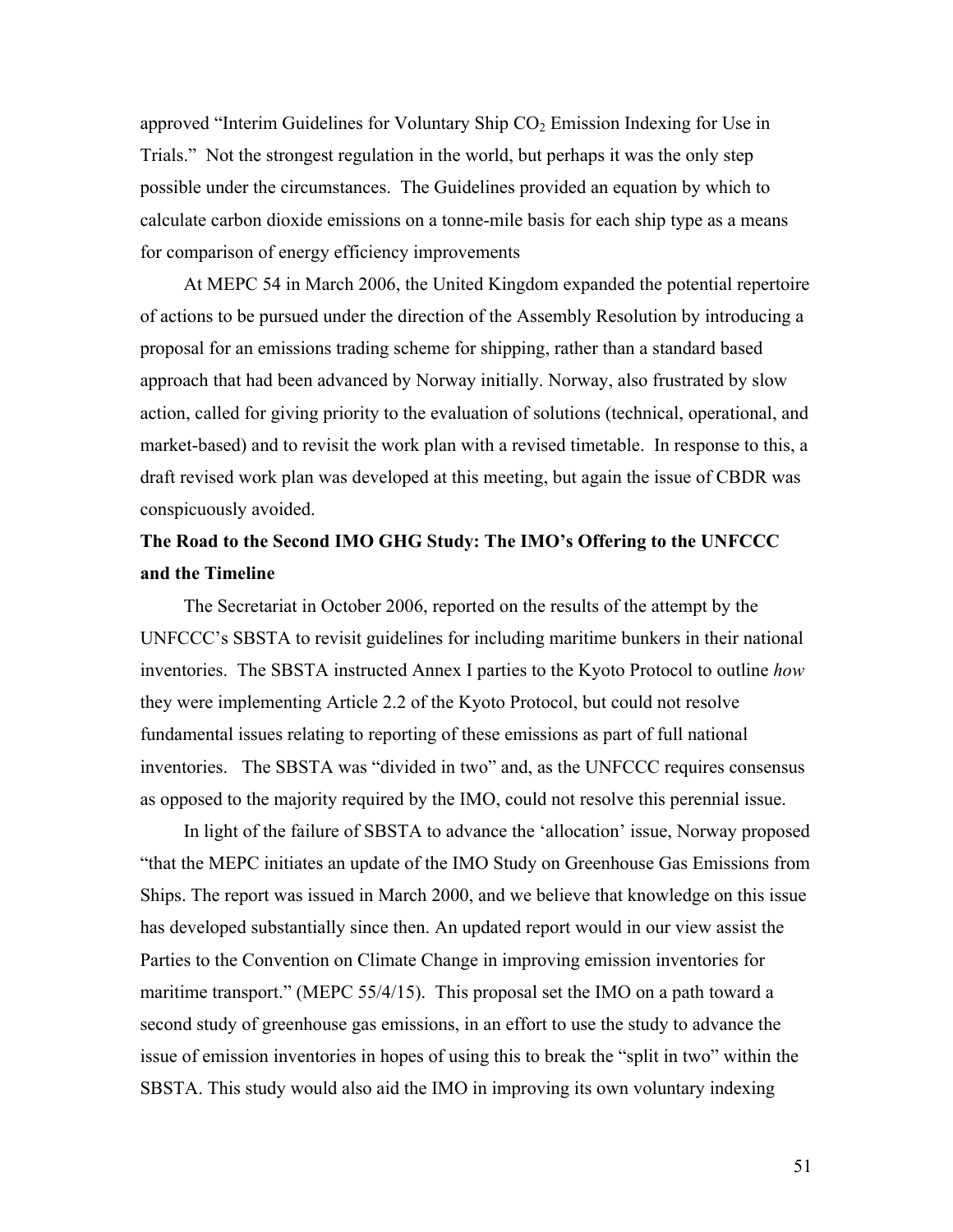scheme, and in the development of an emission baseline for  $CO<sub>2</sub>$  emission efficiency. MEPC 55 approved this timeline for action (again conspicuously avoiding CBDR), which would unfold over the next 3 years. The IMO could move forward only insofar as it only developed technical elements for baseline and index calculations and encouraged voluntary trials for their implementation.

# **2007: The Re-Invigoration of the UNFCCC Again Kicks the IMO into Gear**

The structural constraints of conflicting principles had, for five years from 2002- 2007, forced the IMO to adopt a strategy of developing voluntary index-based efficiency reporting. Anything mandatory or binding was not up for immediate consideration.

However, in early 2007, several countries and parties submitted proposals for urgently revisiting the IMO's response to GHG emissions, including Australia, Portugal, Denmark, and FOEI. Why the sudden increase in interest in moving forward more rapidly? The answer can be found in the description of the plenary debate in paragraph 4.42 in the report from MEPC 56:

In the ensuing debate, a number of delegations argued that the lack of progress by international organizations may lead countries or regional organizations to take initiatives, such as unilateral inclusion of international shipping in the European Emission Trading Scheme. Given still a greater public and political focus on GHG emissions, the time had come for IMO Member States to show their willingness to act and deal with the global challenge on GHG emissions from international shipping in a mandate of the world community. Action was required to maintain and enhance the positive environmental image of maritime transport. (MEPC 56/23).

Thus, the rising spectre of external action by the European Union was forcing the IMO to take up the issue with more urgency. The increased concern for climate change related to the forthcoming publication of the  $4<sup>th</sup>$  Assessment Report of the IPCC, as well the upcoming meeting in Bali in December 2007, which would lay a road map for a post-Kyoto second commitment period, had raised attention to the issue across the international environmental governance institutions:

A large number of delegations stressed that climate change caused by greenhouse gas emissions from burning of fossil fuel was a steadily growing concern, and that scientists had found more and more proof of connections and that no disagreement of the big picture existed among the world's leading scientists. The threat from global warming was far too serious to be ignored and the shipping industry,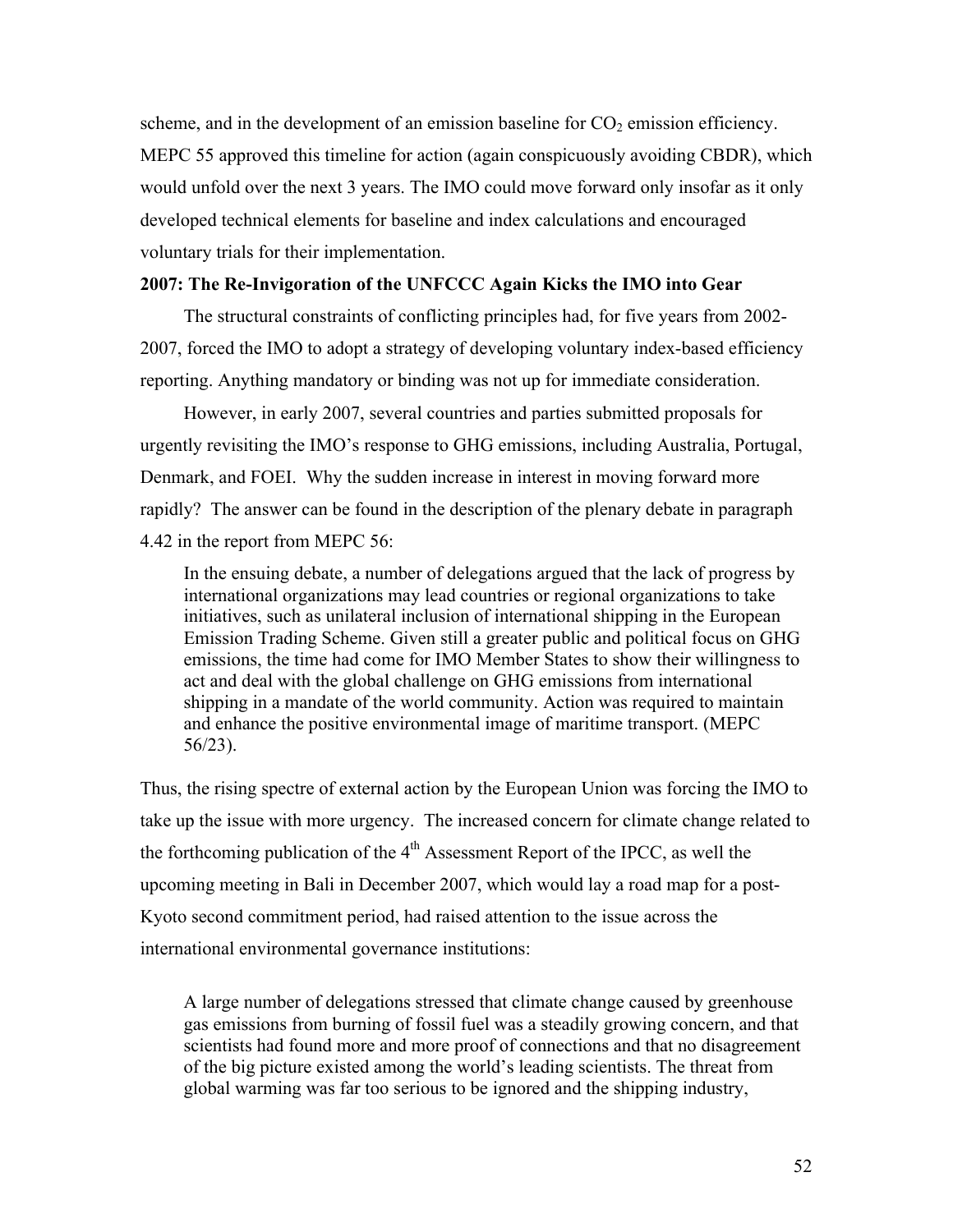although an environmentally friendly and fuel-efficient mode of transport, was still causing a part of the problem and should therefore also be responsible for a part of the solution (MEPC 56/23).

Fundamentally, the IMO united around its concern to maintain ownership of the issue:

The Committee agreed that IMO should maintain its leading position to avoid unilateral action either on a regional or national level.

Nonetheless, in the course of this revisiting of the need for action, and calls for the IMO to take ownership not just of the technical, but the full policy implications of addressing  $CO<sub>2</sub>$  emissions from climate change, discussing CBDR again was unavoidable, and it was clear that no movement on this issue had occurred during the two years in which the IMO had tiptoed around it:

Several delegations stated that CO2 emissions were governed by the UNFCCC and its Kyoto Protocol and that the guiding principle of "common but differentiated responsibilities" for developing and developed countries also should be applied in IMO's work on reduction of greenhouse gases from international shipping. Other delegations stated that for the regulation of international shipping the principle of "no more favourable treatment" should be applied and that any measure aimed at controlling emissions of GHG from international shipping should be flag neutral. The majority of those delegations who spoke maintained that IMO should follow the work plan adopted by MEPC 55. (MEPC 56/23).

For the very first time, the Chinese delegation made a formal reservation of its position, rather than simply contributing to the debate. This was intentionally designed to highlight that even technical or methodological constraints could be seen as a "responsibility," and therefore fair game for CBDR.

With regard to the issue of GHG emissions from ships, the delegation of China holds the view that the Committee shall only consider this issue from a technical and methodological perspective. Participation in discussions in this regard by the Chinese delegation shall not be interpreted that the delegation accepts that any relevant technical or methodological issue applies to non-Annex I Parties to the UNFCCC. (MEPC 56/23, 37)

Thus, in 2007, the threat of losing the issue to the EU and the UNFCCC had spurred the IMO to try to move forward again, but the entrenchment of the UNFCCC's CBDR principle as a political argument for inaction in the maritime industry as conceived by the IMO stymied these attempts. Caught between two UNFCCC-threats, from the outside and from the inside, the IMO was being effectively "squeezed" into action.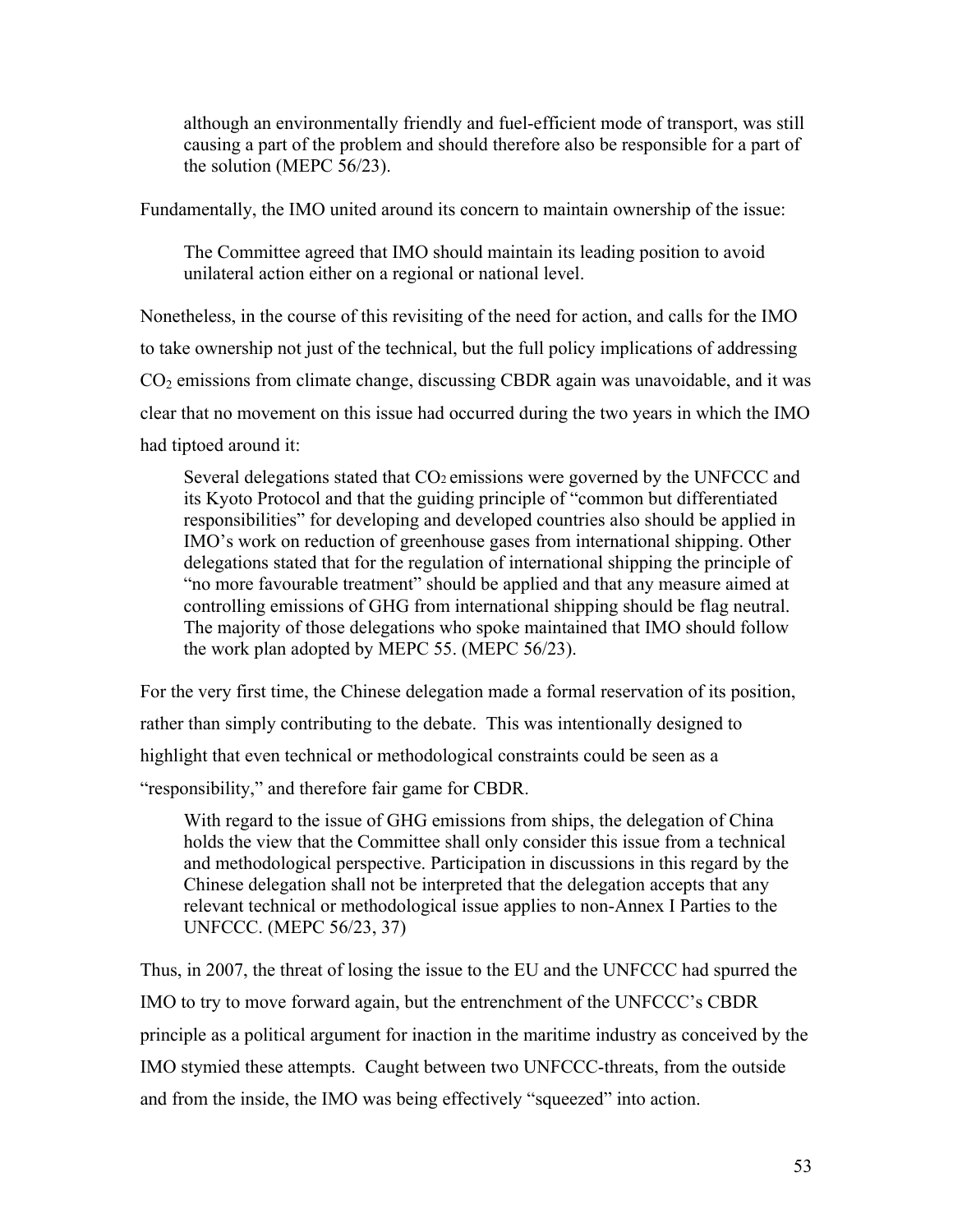### **From Bali to Copenhagen and Beyond within the IMO (2008-2009)**

From MEPC 57 in April 2008 to MEPC 61 in October 2010, interest and attention to the issue of greenhouse gas reduction by the IMO has not lagged and attention to the issue has been the centerpiece of the last five MEPC meetings, as the reinvigoration of the process in 2007 and the movement towards the Second GHG Study set in motion a chain of negotiations that have continued until the current time. Because of the wideinterest in the issue, the number of submissions to the MEPC has increased exponentially. This has benefitted debate by keeping attention and interest high, but has overwhelmed the capacity of the MEPC to achieve meaningful work within the context of the plenary debates because of the number of submissions, which has exponentially increased as shown in Figure 2.

At the start of the MEPC 57 meeting in April 2008, the Secretary General, responding to the recent action in Bali, called on the IMO essentially to follow the timeline advanced by the Bali Action Plan and to seek to conclude its actions on greenhouse gases, including agreements on the mechanisms for reduction by the end of 2009, so that these systems were ready for the conclusion of the Bali Road Map at Copenhagen. This aligned the IMO action plan timeline with the UNFCCC's.

Also in April 2008, a slew of new proposals for action were submitted, and, for the first time, these came jointly from numerous countries as well as from industry representatives. For example, Denmark, the Marshall Islands, BIMCO, ICS, INTERCARGO, INTERTANKO, and OCIMF submitted a joint proposal (MEPC 57/4/3) for a mandatory design index for new ships, which would become the basis of much of the further work on energy efficiency, and would eventually become the Energy Efficiency Design Index that is currently under consideration. Japan to use actual energy efficiency indexing from operational measures.

In addition to these technical measures, ideas for market based measures were also proposed, including a global levy on marine bunkers, submitted by Denmark. In an attempt to establish principles for the consideration of new proposals for technical operational and market-based measures, the Denmark-led coalition for action, which now had begun to include industry representatives proposed a list of 9 principles to be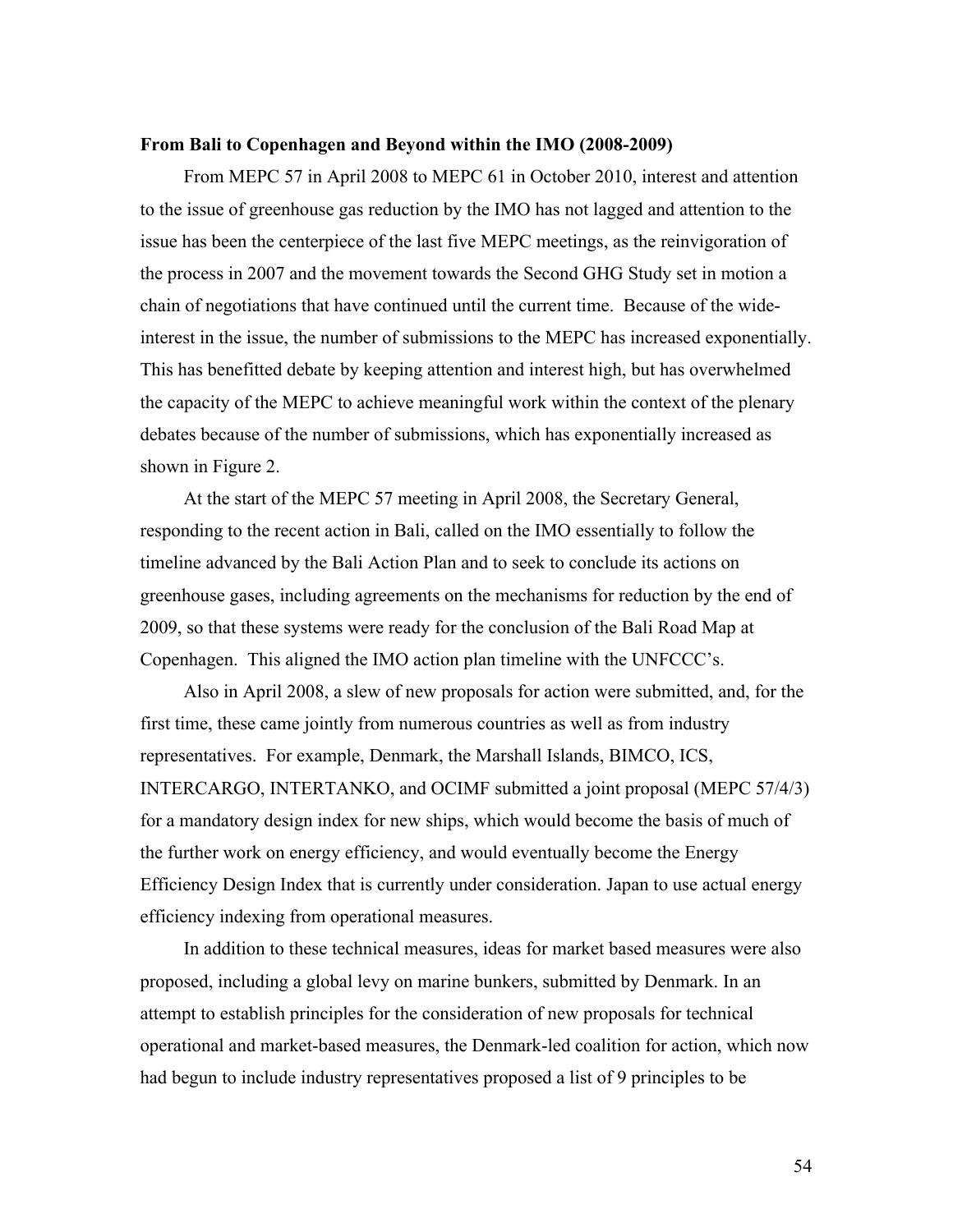followed in all IMO debates:

1. effective in contributing to the reduction of total global greenhouse gas emissions;

2. binding and equally applicable to all flag States in order to avoid evasion; 3. cost-effective;

4. able to limit, or at least, effectively minimize competitive distortion;

5. based on sustainable environmental development without penalizing global trade and growth;

6. based on a goal-based approach and not prescribe specific methods;

7. supportive of promoting and facilitating technical innovation and R&D in the entire shipping sector;

8. accommodating to leading technologies in the field of energy efficiency; and 9 practical, transparent, fraud free and easy to administer. (MEPC 57/21)

Predictably, numerous delegations rejected principle 2, and, after a failed attempt by the Chair to amend the language to simply say that it be binding to all ships rather than to all flag States (and thus assign responsibility to companies and not countries as a means to by-pass CBDR), the MEPC agreed to these principles by overwhelming majority and India and China reserved their positions.

This exchange prompted a highly unusual intervention by the Secretary General of the IMO, who argued that "he could see no conflict between the principles recommended and Article 2.2 of the Kyoto Protocol." The Secretariat thus formally sided against those delegations which sought to maintain the principle of CBDR within the IMO, breaking its traditional informational and assistance role in favor of advocacy. Also for the first time, Brazil formally reserved its position, stating its concern that "the views of developing countries were not properly considered." Mexico supported the position of Brazil in this regard. These two Latin American countries had not been active defendants of CBDR, but had become concerned that the IMO was sliding towards a position of simply operating categorically in majority-rule mode, and would ignore developing country positions routinely.

Nonetheless, the majority voting procedure of the MEPC and IMO flexed its muscles and, despite the reservations of developing countries, the MEPC went ahead with plans to structure an inter-sessional working group meeting in Oslo in Summer 2008 in order to begin to address the consideration of all the technical, operational, and marketbased measures that had been put forward.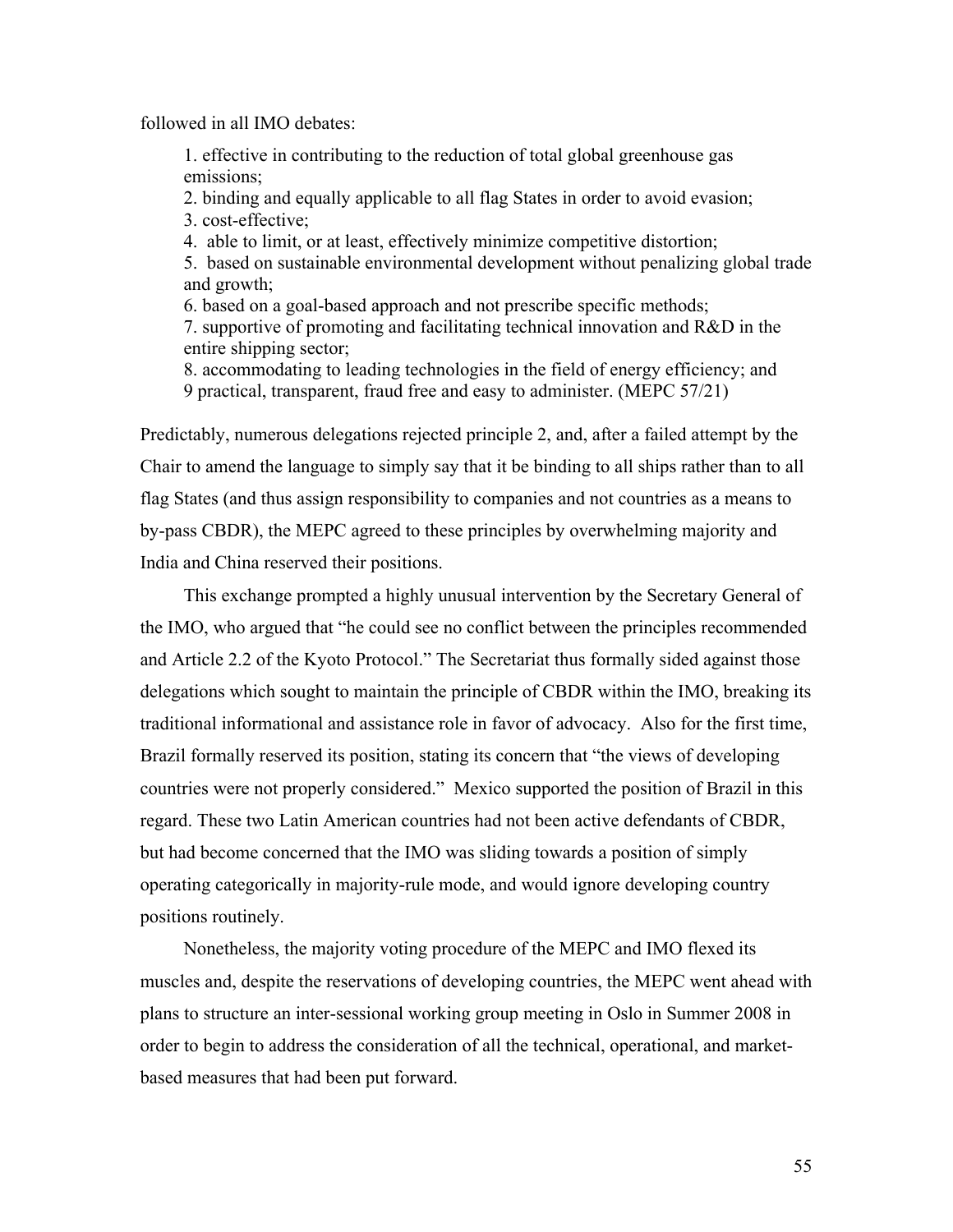### **The New Negotiating Dynamic: An Agreement to Disagree?**

This dynamic, in which developed country parties and industry groups move forward despite developing country reservations with the slow and methodical consideration of quite complex proposals has, despite the objections of Brazil and Mexico, become institutionalized. According to several IMO delegates and technical officers with whom I spoke, the pattern is now the same every time: China and India will take time at the start of plenary in the MEPC to complain about CBDR, but proposals will be assigned to the working group which will carry out its work and report back to the plenary at which point China and India will again complain about CBDR. The political impasse, based on conflicting institutional principles, has itself become institutionalized.

# **The First Intersessional Meeting of the Greenhouse Gas Working Group**

The opportunity afforded by the decision to hold full working group meetings between MEPC sessions in June 2008 and again in March 2009 allowed for a final clarification of the somewhat inchoate and confusion panoply of different proposals and considerations that had been floated over the several years leading up to this point. The terms of reference for the first inter-sessional meeting sought to separate proposals into three categories, loosely following the three initial types of reduction mechanisms, technical, operational, and market-based measures, that had been identified ten years prior in the post-Kyoto discussions in 1998. Despite numerous other proposals, and despite the introduction of CBDR into the IMO, this three-way partition had not been fundamentally altered throughout the decade of negotiations.

Technical measures meant discussions of proposals for a ship design index, that would apply to newly built ships. This would be an efficiency standard-based approach for the ship building industry. Operational measures reflected an operational indexing scheme that would allow for comparison of the energy efficiency of different ship types in their current operation and allow for demonstrable improvement. And market based measures, which had been identified in the First GHG Study and championed initially by the United Kingdom as early as 2003, referred to various proposals for global levies, emission trading schemes, or other best practices/energy-efficiency based systems that would otherwise incentivize action on emissions.

What happened at the Inter-sessional Meetings is a microcosm of the larger

56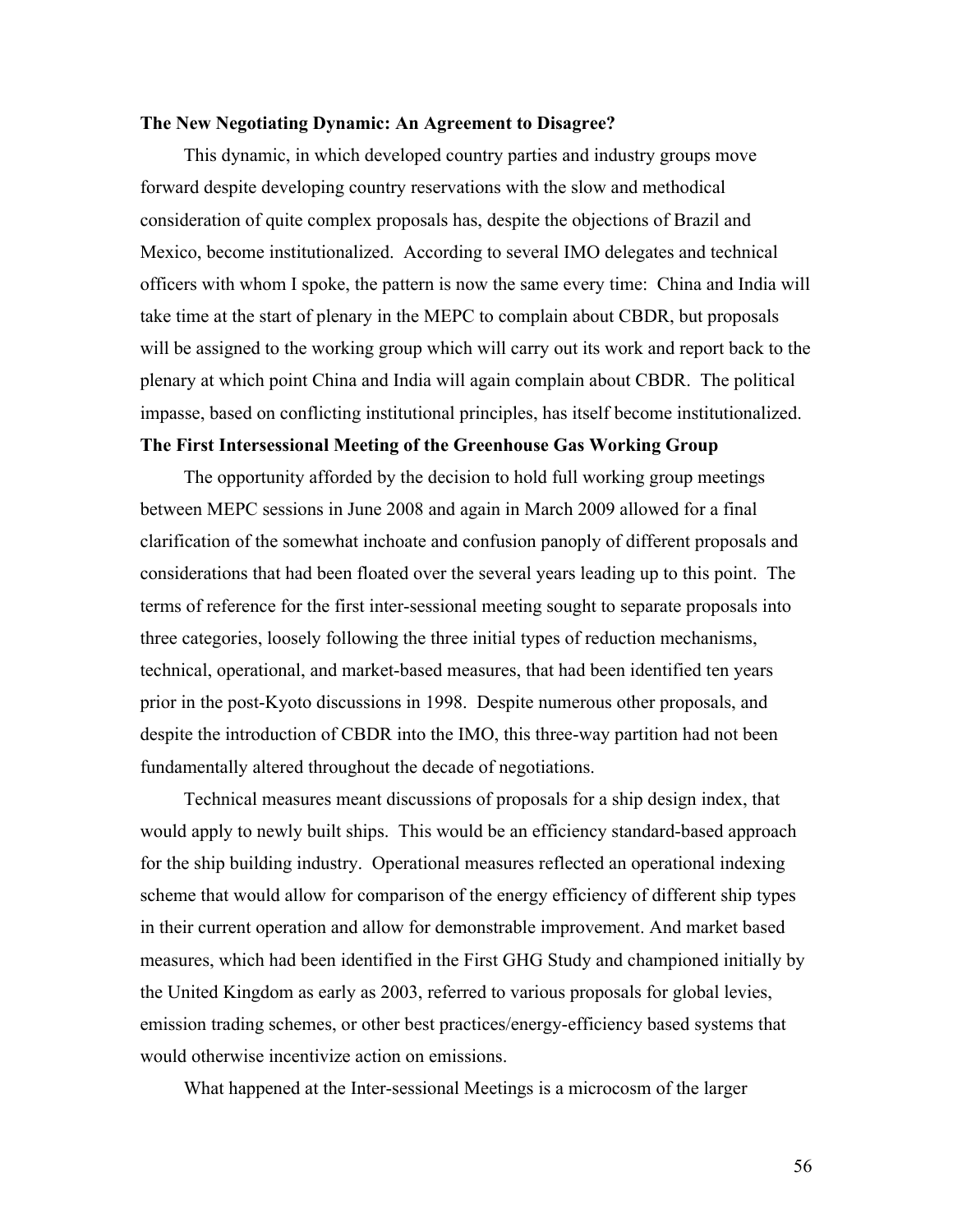MEPC's attempt in 2005 to separate the technical from the political in order to avoid stalling debate. Immediately, the question of whether the indices would be "mandatory or voluntary" was shelved, in favor of getting to work on the difficult and thorny technical questions of how to calculate a baseline efficiency level for different ship-types. Because of this, the de facto status quo decision was to opt for voluntary indices which could later be made mandatory (MEPC 58/4). Thus, while the GHG-WG-1 meeting did nothing to resolve the CBDR political issue, it laid out a path for future work: voluntary indices first.

### **Interventions on Parade**

After the inter-sessional working group meeting, negotiations in the IMO had become so contentious around the issue of greenhouse gas reductions, that the Secretary General spent his entire speech to the October 2008 MEPC meeting on the subject, and concluded that:

"we should, ultimately, come up with a regime that will contribute positively, fairly and visibly to the wider efforts of the international community to combat climate change; a regime whereby **all** IMO Members engage in effectively reducing greenhouse gas emissions from international shipping in its entirety – not a small fraction thereof – and, in doing so, make sure that the special needs of developing countries are fully and comprehensively addressed" (MEPC 58/INF.24).

Nonetheless, debate was opened first on the question of the legal form of what any new (not yet agreed upon) mandatory measures on GHG reductions should take, whether they "should be in the form of amendments to MARPOL Annex VI, a new Annex VII to MARPOL, or a new stand-alone instrument." (MEPC 58/23). Amendments to Annex VI could be done through tacit approval, not requiring agreement of a new Convention by the Parties in a new diplomatic Conference. The other options, either a MARPOL Annex VII or a new agreement would require a full new diplomatic conference. Thus, the decision on the legal form would strongly shape the required consensus of individual parties, and, ultimately, likely the content of the agreement itself.

In part because of the presumption that the debate of this question implied, the exchanges were immediately heated. What followed was a unique, highly unproductive, debate in which 39 member states and three observer organizations formally stated and recorded their positions on the question of the applicability of the common but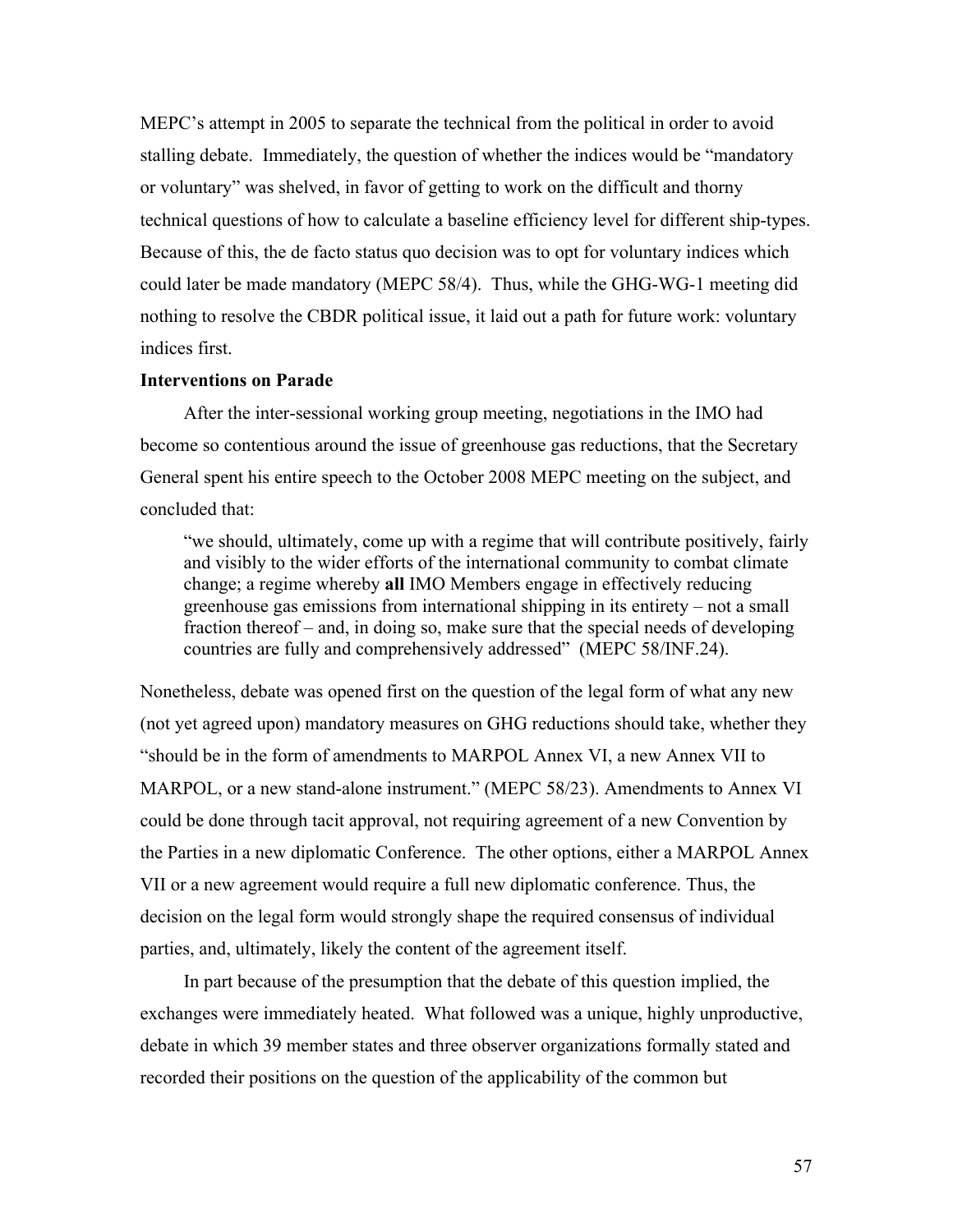differentiated responsibilities principle to the work of the IMO. $\degree$  These parades of interventions may be common in other United Nations negotiations, but had not been in the International Maritime Organization.

While this debate broke down entirely on developed vs. developing country lines, the re-emergence of the three-way coalitional split also occurred in October 2008. For the previous five years, the primary fault-line in the IMO's approach to climate change had been developed vs. developing country. Now, however, the old split between the coalition for incremental industry-led efficiency improvement and the coalition for action was reinvigorated. Greece, for example, urged regulation to be flag-neutral, but more importantly was vehemently opposed to any market-based measures that involved either capping emissions (an emissions trading scheme) or involved a levy or tax on fuel. Greece thus took the lead representing industry interest in the development regulations that enable increases in energy efficiency (and therefore cost savings) but do not hurt the shipping industry, taking the mantle from the ICS-USA-Russia coalition of the late 1990s. Greece took the position, which would be followed frequently by other countries aligned with the maritime industry, that any action that "hurt" shipping would force the transportation of goods to other modes of transport which are *less* energy efficient than shipping. (MEPC 58/23). Thus, at this juncture we see a re-emergence of the classical three-way coalitional divide within the IMO.

### **Literally Agreeing Not to Agree: Top Down Control of the Issue**

Pressure to act before COP15 in Copenhagen reached a fever pitch at MEPC 59 held at the IMO in July 2009. Over forty separate documentary submissions on greenhouse gas emissions, plus a handful of submissions from MEPC 58 that had not been considered yet because of time constraints, were included on the agenda for the meeting. The report of the meeting was over 350 pages in length.

In order to avoid the same stalemating debate as last time, the Chairman of the session, Mr. Andreas Chrysostomou of Cyprus, proposed a new way forward, which was that:

<sup>-&</sup>lt;br>9 <sup>9</sup> Interventions were made by and recorded from China, Brazil, Saudi Arabia, France, Argentina, Hong Kong, Italy, Mexico, North Korea, Greece, the United States, Singapore, South Korea, Venezuela, Peru, the Philippines, Norway, Egypt, Finland, Belgium, Ghana, Chile, Namibia, the Netherlands, Australia, Russia, Uruguay, Japan, Iran, the United Kingdom, Bolivia, the Marshall Islands, Vanuatu, New Zealand, Ecuador, Denmark, Sweden, Indonesia, Colombia, FOEI, IACS, and the WWF.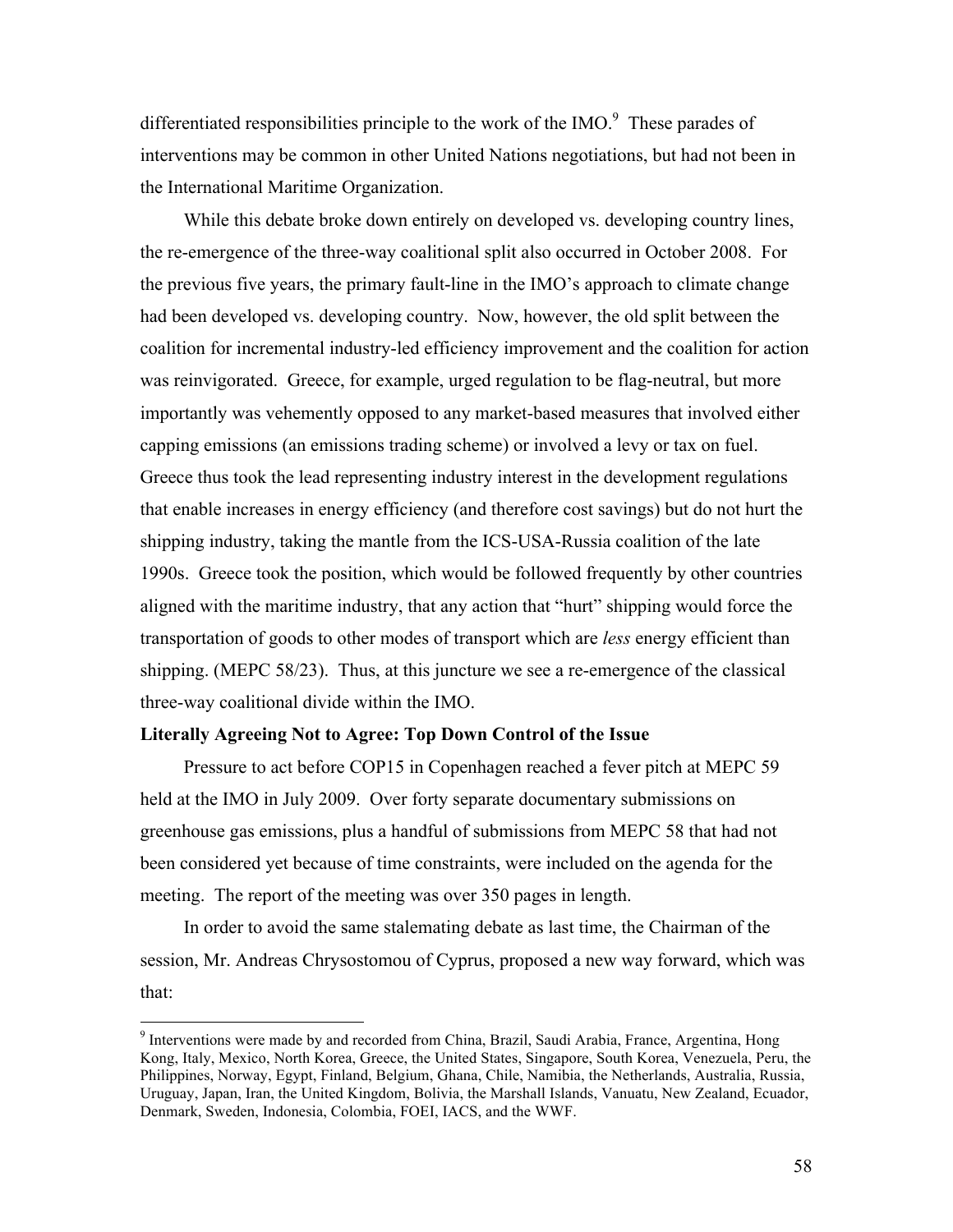- the use of the word 'agree' would not imply approval, adoption, or decision;
- interim measures for improved energy efficiency had already been agreed;
- application issues and matters related to the form of the legal instrument would not be considered at this session, but be discussed at MEPC 60; (MEPC 58/23).

In so doing, Mr. Chrysostomou sought to find a pragmatic way to advance debate without becoming bogged down in debate on the legal form of a mandatory agreement, or even in the meaning of the word "agreement." His preliminary intervention in MEPC 59, combined with Secretary-General Mitropolous' recommendation that energy efficiency measures be finalized, while market-based-measures be discussed further, and a video message from the UNFCCC Executive-Secretary Mr. Yvo de Boer, set the tone for the meeting, by explicitly suggesting a proposed way forward:

One political difficulty is that the Convention is based on the principle of common but differentiated responsibilities. Industrialised countries must lead in reducing emissions, while developing countries need support to engage in mitigation actions. The IMO, on the other hand, is based on equal treatment for all ships. Innovative thinking is needed to reconcile these principles and it can be done. For example, raising funds for adaptation and mitigation in developed and developing countries through a global cap on bunker fuels and deploying revenues from auctioning emission rights mainly in developing countries have both been mentioned as ways to reconcile the principles of the UNFCCC and the IMO. A global cap on bunker fuels would be in line with the "equal treatment" principle of the IMO. Using the obtained revenues to assist developing countries in addressing climate change would be in line with the provisions of the climate change Convention. (MEPC 59/24-Add-1)

The IMO had become so dominated by the conflict of principles that a threepronged, top-down approach from chairman, to both secretariats was required to chart a path toward any progress. The "official" institutionalized positions of both the IMO and UNFCCC Secretary's was in favor of "action" by the IMO itself. While the Secretariats did not, of course, seek to dictate what course of action this would be, they rejected continued inaction.

In response to this top-down forcing, the Committee agreed and circulated guidelines for the Energy Efficiency Design Index (EEDI) and its voluntary verification, thus taking the next step toward a mandatory EEDI as a technical measure. In operational-measure space, the Committee agreed for the voluntary use of the Energy Efficiency Operational Indicator (EEOI), which is simply a method of calculating the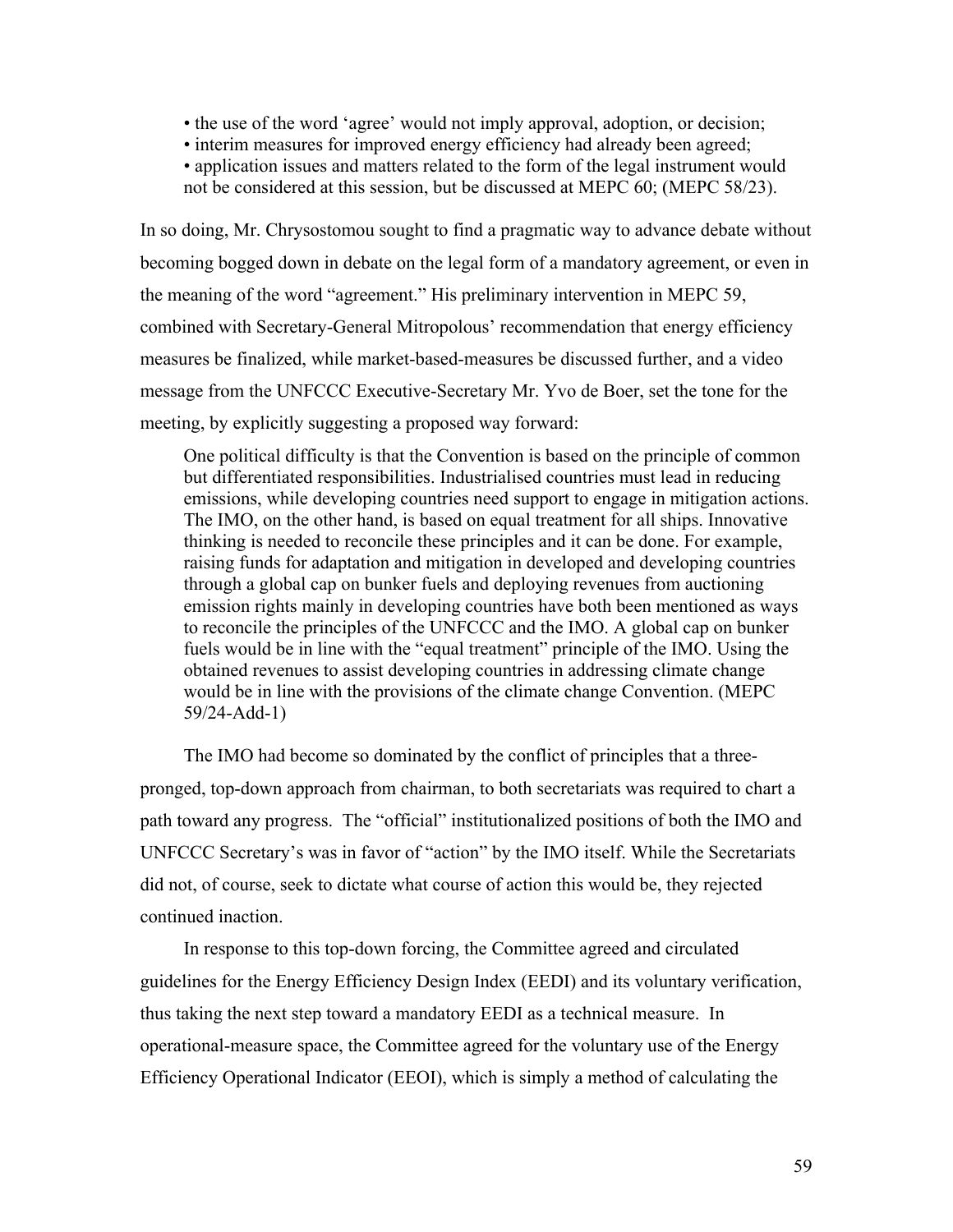emissions per tonne-mile that can be used by all ships. Also in operational terms, the Committee agreed and circulated guidelines for the development of a voluntary Ship Energy Management Plan  $(SEMP)^{10}$ , which is a document that all ships should keep that will be their guideline for the most energy efficient operation possible. Lingering issues were largely technical (aside from the elephant in the room which was making these instruments mandatory), and included concerns over how to calculate baselines of ships with non-conventional propulsion systems, and how the baseline itself for the EEDI should be calculated over time (MEPC 59/24). Thus, once again, the effective strategy for the IMO was to make progress by devising ways to dodge the issue of CBDR.

### **Bringing It to Copenhagen: The New Game of Climate Finance**

The Secretariat of the IMO was able to go to Copenhagen with a partly full basket. The intention had been (according to the Secretary-General's plans in 2008) to bring fully agreed mandatory energy efficiency instruments to the UNFCCC as a trophy of a jobwell-done. While the guidelines for these instruments had been developed, they were only voluntary and interim, yet Mr. Eivind Vagslid, the Head Technical Officer of the IMO for Chemical and Air Pollution, was able to announce to a side-event on maritime bunker fuel regulations, sponsored by the International Centre for Trade and Sustainable Development, that the IMO had developed an EEDI, an EEOI and was working to finalize these schemes to make them mandatory, at the same time as it was considering other market-based measures (International Centre for Trade and Sustainable Development Bunkers Panel, personal observation, December 15, 2009). In addition to these statements, the IMO presented its recently completed Second Greenhouse Gas Study (2009). Overall, the IMO went to great lengths to show that it was actively working on the issue: in 2008 the IMO Council decided to designate 2009's IMO theme as "Climate Change: A Challenge for IMO, too."

Despite all of this, the Copenhagen Accord (2009) made no reference to bunker fuels, nor to the IMO and no decision was reached by the UNFCCC at COP15, despite very constant references to the fact that regional unilateral action on maritime fuels by the European Union was likely if no action was seen in the IMO or the UNFCCC. Proposals

<sup>&</sup>lt;sup>10</sup> This concept had been introduced in October 2008 at MEPC 58 in several of the original proposals. The SEMP, as it was called in 2009, was later re-termed the SEEMP, the Ship Energy Efficiency Management Plan. This was a proposal advanced by Japan and thE United States in document MEPC 59/4/33.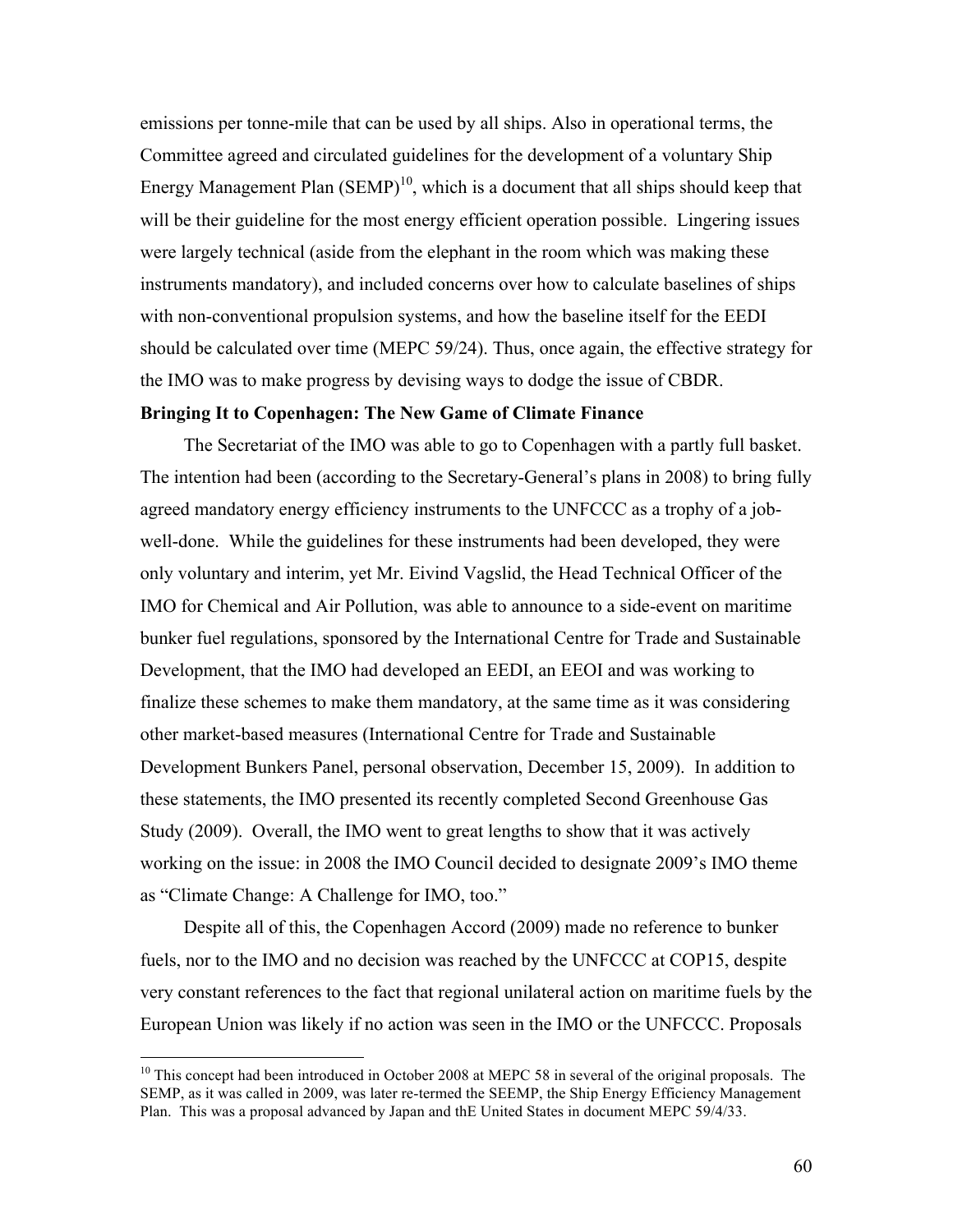for addressing bunker fuels were seen as widely contentious and no serious UNFCCCbased proposal appeared to have been tabled.

### **Making It Rain: The 2009 GHG Study and MEPC 60**

Three years in the making, the Second IMO GHG Study was released in the Fall of 2009, in time for COP15. Importantly, the study points out that GHG emissions from shipping now comprise 2.7% of global emissions (rather than 1.8% in the first study), that these emissions are predicted to increase significantly in the absence of regulation, perhaps, if other regulations are in place in other industry, rising to as much as 18% of global emissions by 2050. These statistics are now routinely cited and used as justifications for action by the NGO community (COP16 negotiations, personal observations).

Perhaps most importantly, the 2009 GHG Study, which the IMO commissioned in 2006 at the prompting of Norway, provided an objective statement that a mandatory energy-efficiency design index (EEDI) would be a cost-effective emissions reduction strategy. This point was immediately exploited at MEPC 60 in March 2010, as the MEPC sought to finalize the EEDI to make it mandatory and to ensure that it should be agreed as a tacit amendment to MARPOL Annex VI:

The Committee recalled also that it had considered the mandatory application of the EEDI as part of the debate on technical and operational measures for more than a decade and more recently, since Denmark submitted the proposal leading to the current EEDI framework and formula to MEPC 57 in document MEPC 57/4/3. Denmark had followed this up by suggesting MARPOL Annex VI to be the suitable instrument for such regulations in document GHG-WG 1/2/1. A large number of submissions to the last three sessions of the Committee, as well as to the intersessional meetings, had advocated or implied that the technical and operational measures needed to be mandatory to have any real effect and, of those, eight had specifically pointed to MARPOL Annex VI as the proper IMO instrument. (MEPC 60/22).

The rationale for using MARPOL Annex VI as the legal form was elaborated by Japan: "the MARPOL Convention has well-established and workable survey and certification provisions, and it could provide a similar legal basis for the mandatory EEDI and SEEMP requirements, and the amendments to MARPOL Annex VI would be the fastest path to implementing such requirements as mandatory measures." (MEPC 60/22).

MEPC 60 decided that the EEDI would become mandatory and would be an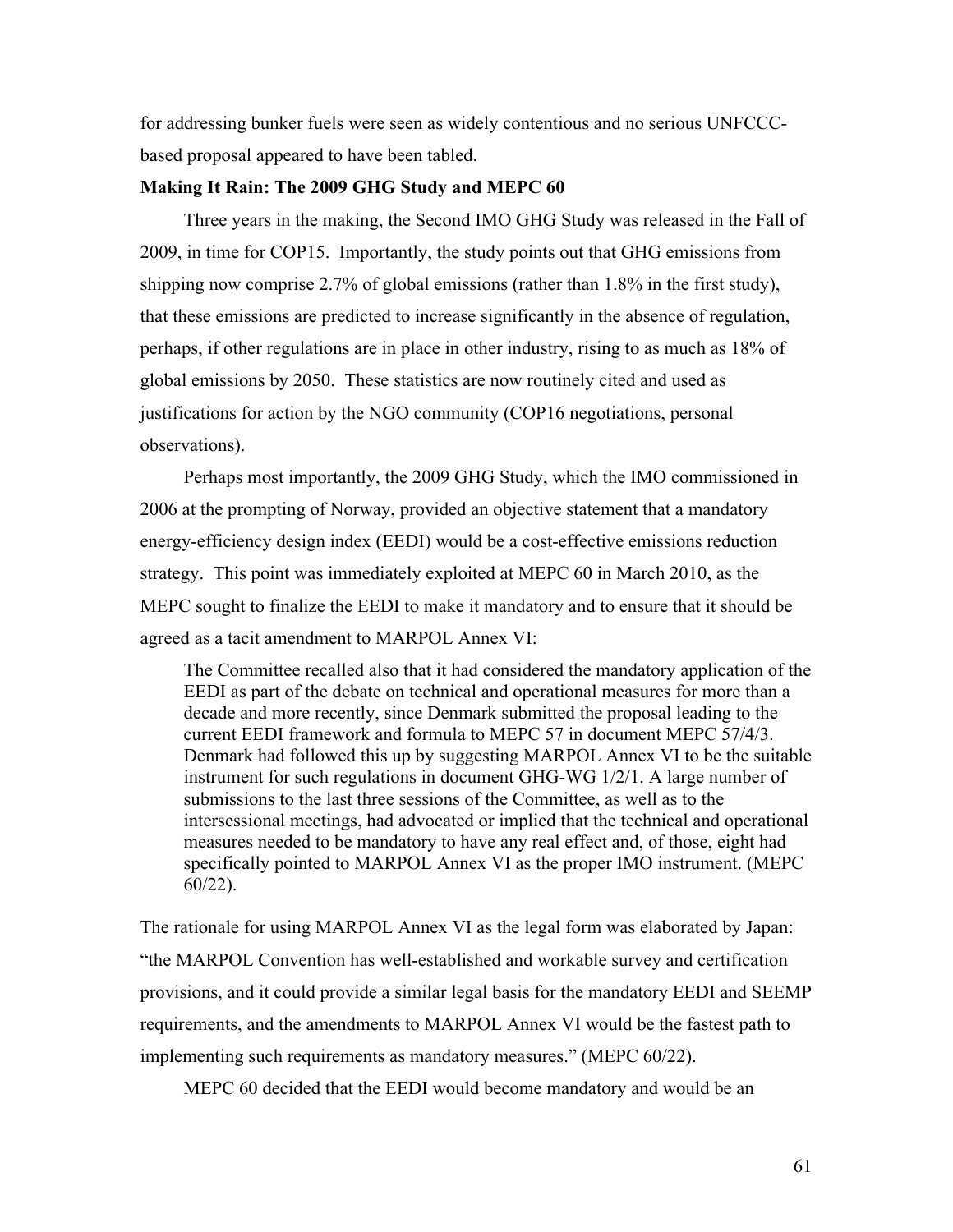amendment to MARPOL Annex VI. There was recognition that it would require technical fine-tuning to be accomplished in an inter-sessional working group during the Summer of 2010, but that a draft revision to MARPOL Annex VI would be submitted to MEPC 61 that included the EEDI and SEEMP after further work of the Working Group. Brazil, China, Cuba, India, Indonesia, Saudi Arabia, and Venezuela all reserved their positions on the inter-sessional working group and Brazil, China, India, Saudi Arabia and Venezuela reserved their positions on the plans to make the EEDI and operational energy efficiency measures mandatory (MEPC 60/22). Frustration on the part of developing countries with the process was palpable, as combinations of these countries reserved their positions at every decision. This prompted concern from several states:

A number of delegations expressed concerns that many of the conclusions reached by the working group were made by majority and not by consensus, in particular on mandatory energy efficiency measures and their possible inclusion in MARPOL Annex VI. Other delegations observed that the Committee should continue, as it always had, to make every effort to reach consensus (MEPC 60/22).

Which, in turn, prompted the Secretary-General to intervene, announcing that

"In this Organization, we dislike taking a vote. Voting is divisive and one would ask what chances of implementation have the technical standards adopted in this Organization if the decision to introduce that standard has been made on a 51 to 49% basis. Sometimes, the decision, if consensus cannot be achieved, will have to be made in accordance with the Organization's well established and well functioning Rules of Procedure, meaning that decisions are made on a majority basis, which leads to the conclusion that whatever people may think, this is a democratically based Organization." (MEPC 60/22)

In other words, the IMO was going to move forward on this issue even if that were to only be possible by majority vote. As the majority of delegations supported equal treatment for all ships, this position would rule the day.

# **A New Tactic of Resistance to IMO Action**

Because attempts at using CBDR were seeming not to be able to stop progress by

majority rule, some delegations, including South Africa advanced a view that,

"before the energy efficiency measures could be considered as mandatory requirements for all ships (irrespective of flag), the impact for developing countries should be assessed in line with the requirements of resolution A.998(25) on the need for capacity-building for the development and implementation of new, and amendments to existing, instruments." (MEPC 60/22)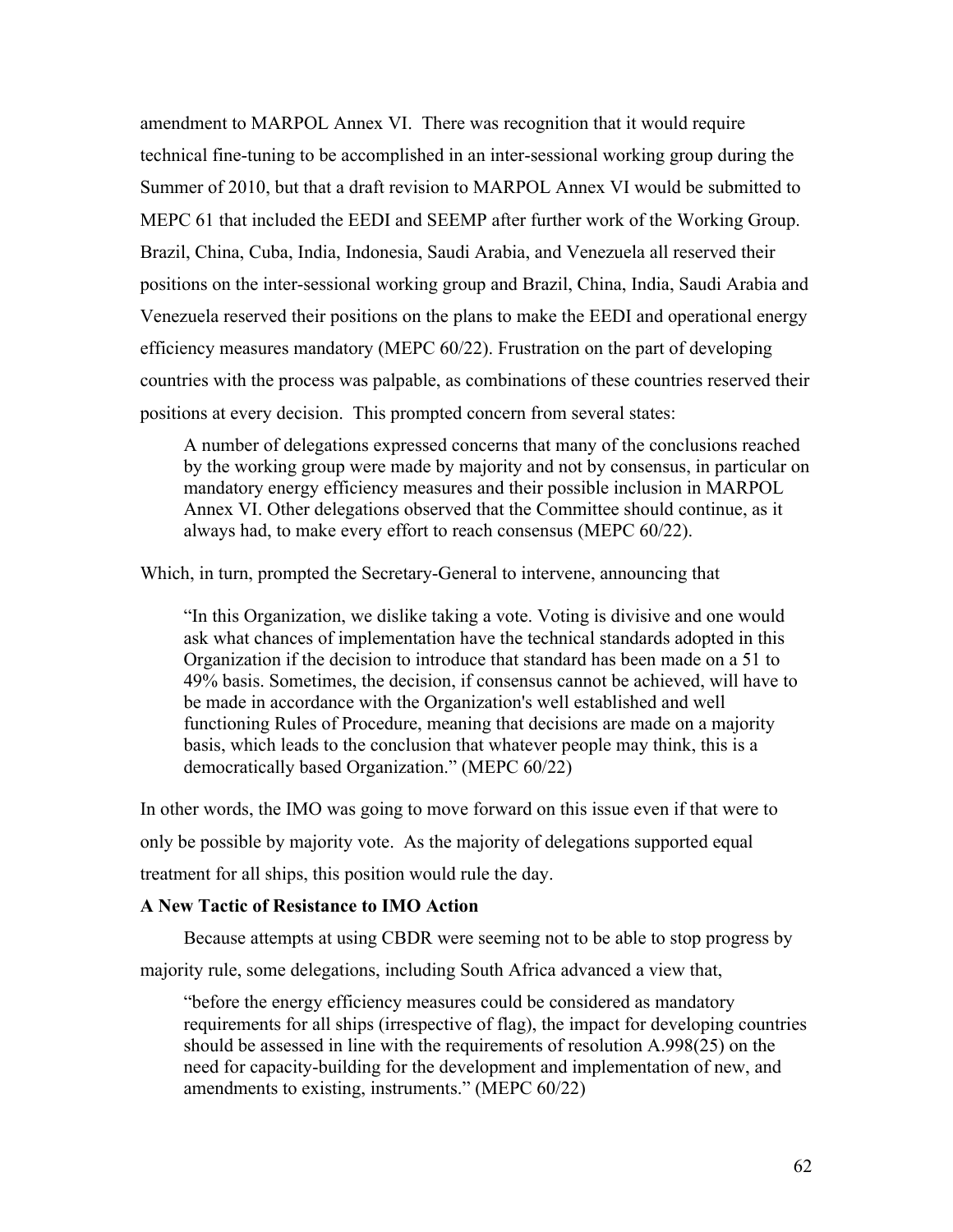This represented a new, and more resigned, objection to the progress of the IMO, namely that if CBDR won't block action, at least capacity-building needs of developing countries should be taken into account when considering mandatory energy efficiency measures.

In July 2010, the IMO convened a working group on energy efficiency measures with terms of reference to hash out the final technical details of the technical and operational measures with an eye to making them mandatory for all countries. Overall the tenor of the energy efficiency working group was much more technical, and much more relaxed than the market based measures expert group. This is not to say that the negotiations were not without their contentiousness. The case of the debate around one of the operational measures is illustrative of this, and shows the shifting nature of coalitions in IMO climate change negotiations:

An interesting coalition emerged on the subject of the mandatory nature of the Ship Energy Efficiency Management Plan (SEEMP). The terms of reference of the working group were such that the contents of the SEEMP were to be elaborated by the working group in July 2010, but discussion of the question of its mandatory or voluntary nature was not included, and the Chairman repeatedly reminded delegates that the SEEMP had already been agreed upon as mandatory for the purposes of drafting the amendments to MARPOL Annex VI and that this question was not to be revisited under the ToR of the working group. Nonetheless, Saudi Arabia, China, India, the ICS, and Greece all made interventions questioning the validity of the SEEMP's mandatory status. Thus a brief coalition emerged of developing country and industry or industry-aligned parties, as these two groups were usually in opposition over whether rules should be global in application (which industry preferred) or differentiated (which developing countries preferred). In this case, neither group wanted any regulation. I asked one negotiator from a country that is a major flag state about why the SEEMP and operational measures were so frowned upon by industry, which seemed to accept as given a new design index:

It is easy to agree to something which will affect future ships in the future rather than retrofitting or fixing current ships now. Ship-owners and therefore industry can go along with this, because it won't hurt them now, or at least not much. I agree with ICS that the SEEMP doesn't benefit the environment by having one extra degree of auditing by a flag state administration, it just creates more

63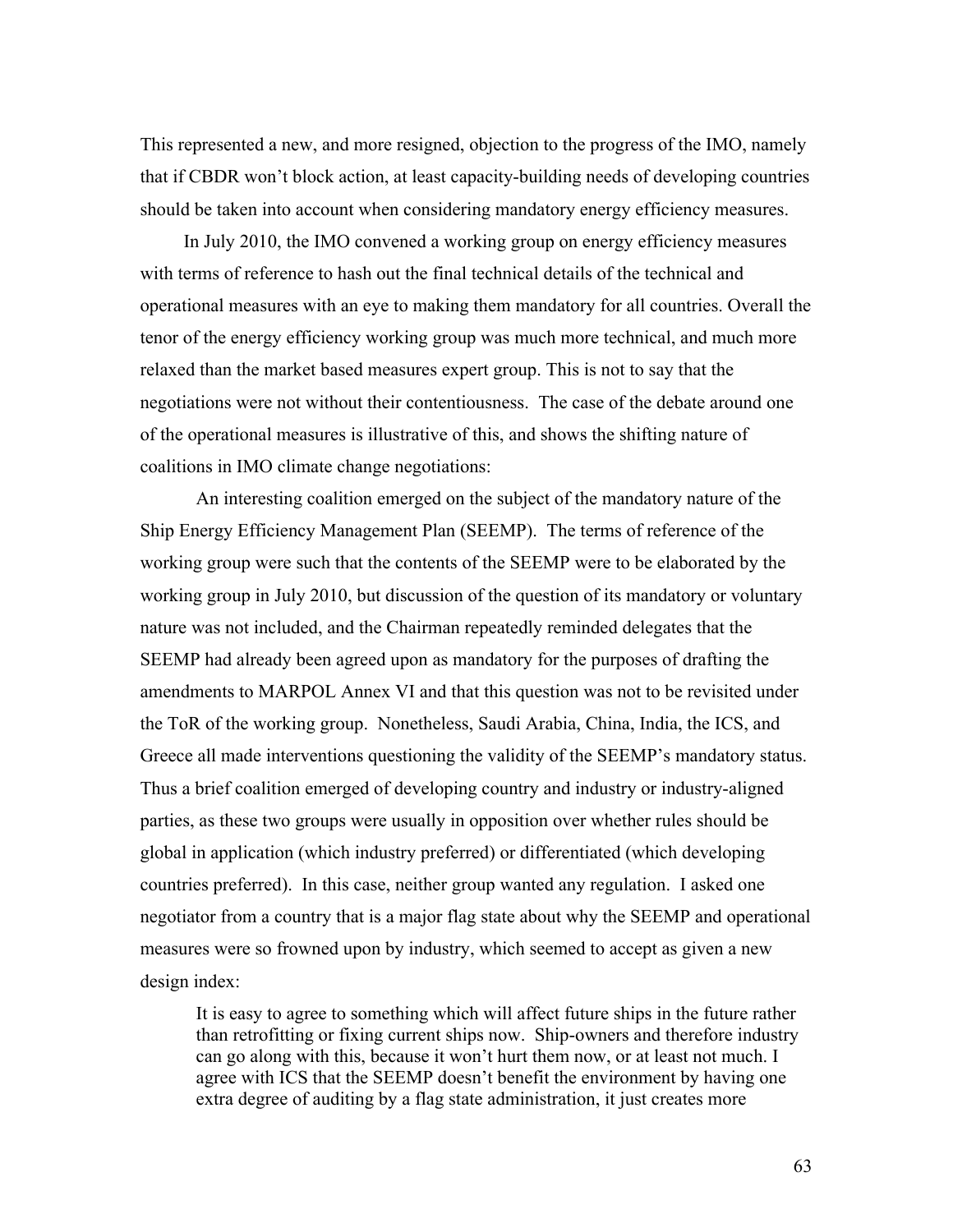paperwork. This is one of the big problems: many of these regulations simply increase the paperwork for the crew, who have less and less training. It goes like this: there is a new regulation requiring a certificate. The master will make sure the boat is in compliance so if anyone ever checks there is a stamped document, but otherwise the code sits on the shelf and no one does anything with it. Much of the crew may not know what the SEEMP or whatever means, but they know enough to be in compliance. The environment doesn't benefit at all in these circumstances.

Technical energy efficiency measures for new ships (the EEDI) were being allowed to move forward because action on climate change was necessary to keep the issue within the IMO and because this posed the most minimal burden on ship owners and operators. The SEEMP would be, as one observer referred to it, a "hollow shell," a mandate in name only, without any mandatory content or enforcement mechanism.

### **MEPC 61: A Further Breakdown**

As of this writing, the most recent meeting of the MEPC took place in October 2010. Perhaps most notably, first hand accounts of the negotiations as well as the press reports of the outcome reflected the fact that "talks on the GHG issue broke down" at MEPC 61. Frustrations with the inability to prevent actions boiled over and the CBDR issue finally cracked the IMO. The meeting ended with no solid conclusion on the question of a path forward and the wounds that were cut by the continuous reliance on majority voting cut extremely deeply. Indeed, on the question of market-based measures, the official IMO description of the outcome of the meeting appeared to take a step backward:

The Committee agreed Terms of Reference for an intersessional meeting of the Working Group on GHG Emissions from Ships, to be held in March 2011, tasking the group with providing an opinion on the compelling need and purpose of MBMs as a possible mechanism to reduce GHG emissions from international shipping and further evaluating the proposed MBMs considered by the Expert Group, including the impact of the proposed MBMs on, among others, international trade, the maritime sector of developing countries, LDCs and SIDS, as well as the corresponding environmental benefits. A report from the intersessional group will be submitted to MEPC 62 in July 2011. (IMO Press Release, October 2010).

This is not to say that nothing moved forward. The Committee did agree to get to work drafting the amendments to MARPOL Annex VI that will include the EEDI, which will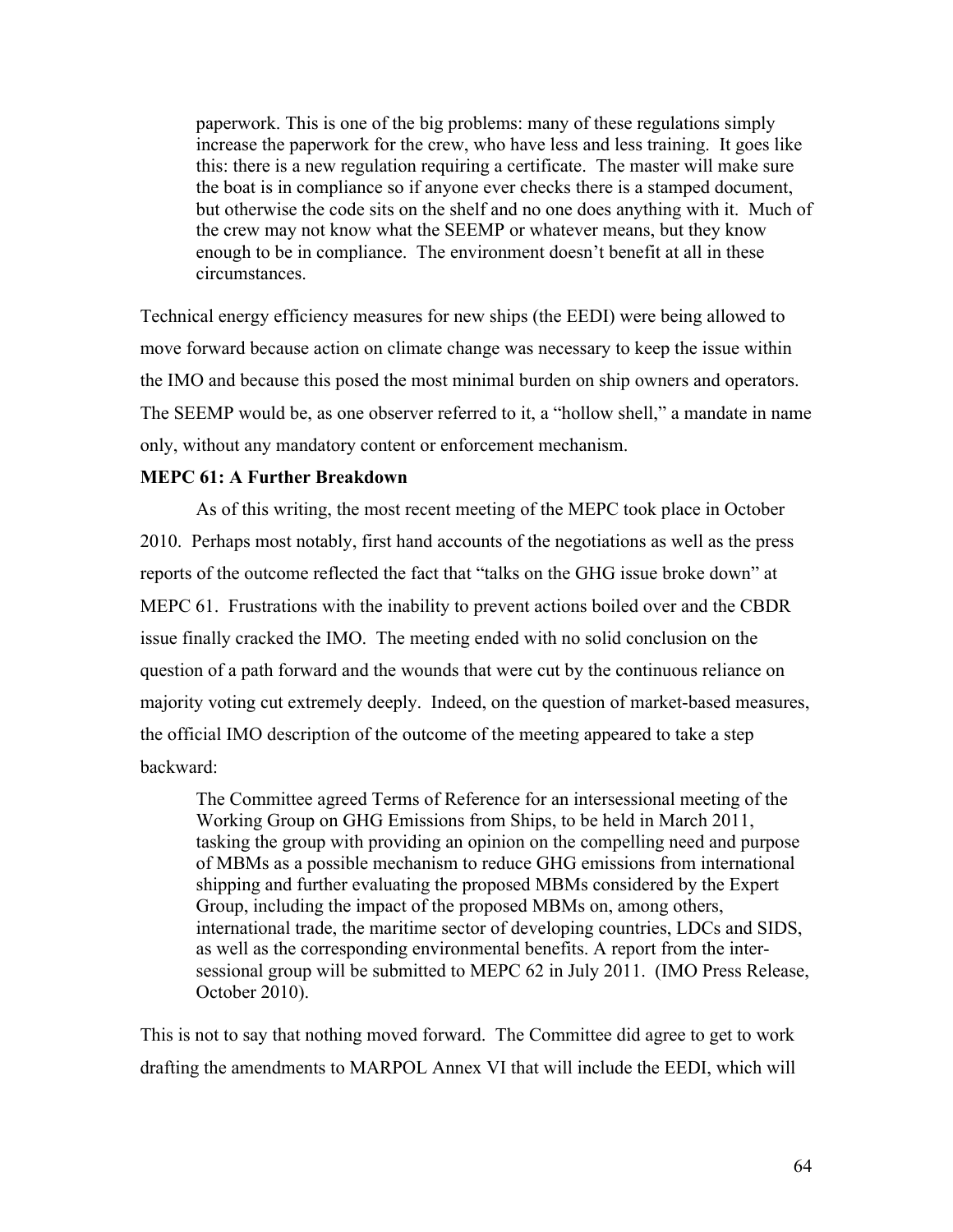establish a required energy efficiency index for new ships, as well as the "hollow" SEEMP requirement.

# **The New Role of the UNFCCC in the IMO: From Copenhagen to Cancun**

After COP15, the 'threat' of action within the UNFCCC on the bunker fuel issue appeared to dissipate somewhat. The advanced rhetoric gave way to a new era under the Copenhagen Accord, in which everything was up for reconsideration procedurally.

At the second inter-COP meeting of the Ad Hoc Working Group on Long-Term Cooperative Action of the UNFCCC in August 2010, the Cook Islands delegation submitted a text (hereafter the "Cook Islands text") which sought to use the UNFCCC to break the impasse on CBDR within the IMO by stating straightforwardly that the UNFCCC:

"*Encourages* the International Civil Aviation Organization and the International Maritime Organization to carry out their work in accordance with their respective Conventions and customary practices, taking into account applicable principles and provisions of the Framework Convention on Climate Change." (Cook Islands Text, July 28, 2010).

In order to explicitly assure that CBDR would be met, the Cook Islands text, anticipating the success of market based measures, also stated:

*Requests* the International Civil Aviation Organization and the International Maritime Organization to ensure that the majority of any revenue arising from the implementation of such policy approaches and measures shall be made available to support climate change adaptation and mitigation in developing countries, in particular small island developing states and least developed countries. (Cook Islands Text, July 28, 2010)

This text was never formally accepted. The operative verb in this paragraph "Request" is one which is difficult because of the relationship between the UNFCCC and the IMO as co-equal and not hierarchical institutions. As UNFCCC representative pointed out, the UNFCCC cannot request the IMO to do anything because the IMO is not a subsidiary body to the UNFCCC, but is a separate entity with legal standing. According to him, all the UNFCCC can do is to "invite, and invite rather nicely" the IMO to do anything at all.

# **A New Paradigm Has Coalesced at Cancun**

It is clear that the new form of international discussion of maritime bunker fuel emissions is two-fold: there is a desire to finally include these emissions into a binding instrument (what I call the "mitigation interest") and, there is a desire to develop a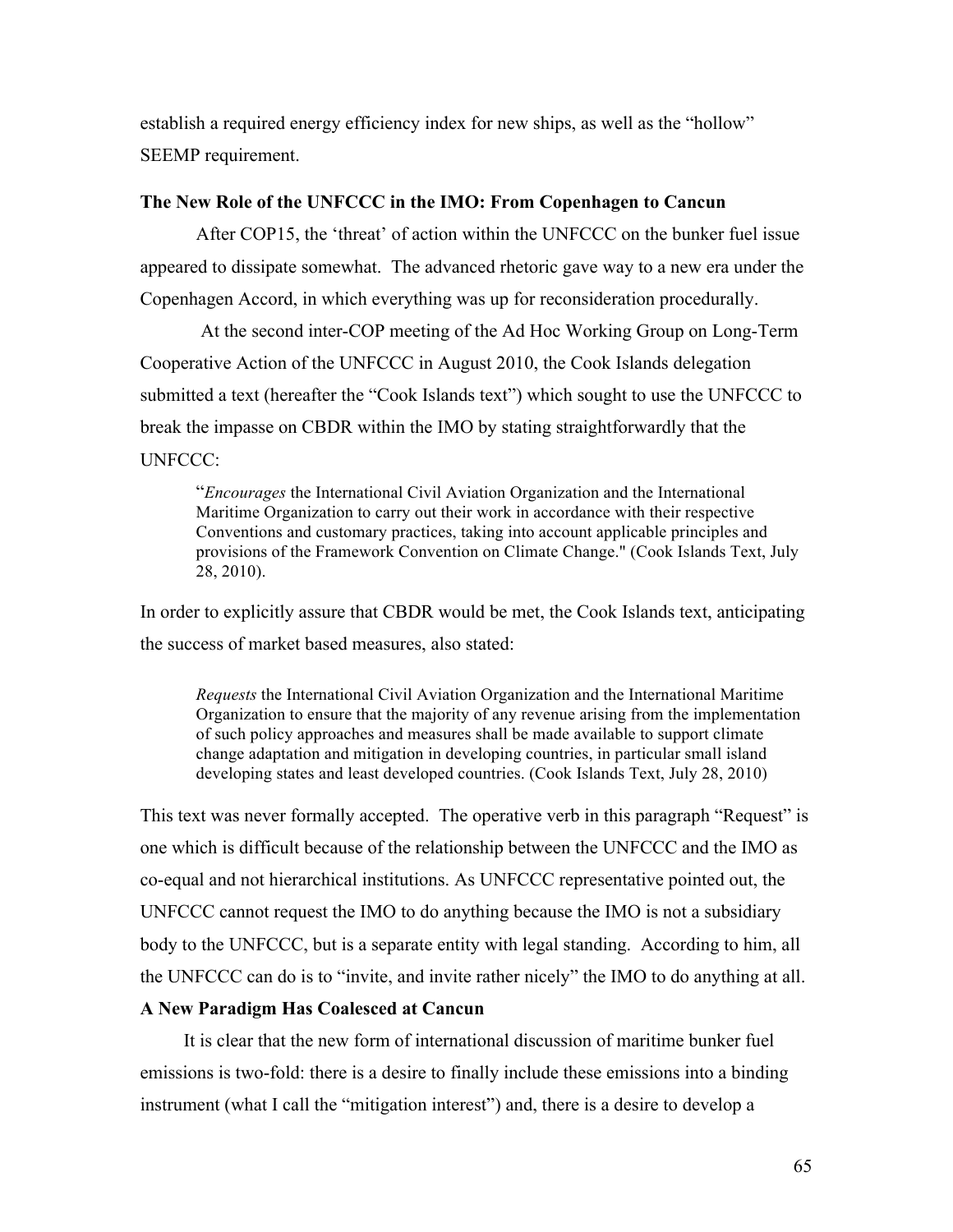mechanism that levies shipping as a potential source of steady revenue for adaptation to climate change or for a fund for climate mitigation actions (what I call the "finance interest").

A "way forward" that will allow the IMO and the UNFCCC to coordinate action on this issue but also adhere to their respective principles has been gradually charted that seeks to combine the mitigation and the finance interests. The suggestion mentioned by Secretary De Boer in his address to the MEPC in 2009: breaking the impasse on CBDR by assigning a market-based measure that would impose a levy or cap on bunker emissions and use the funds generated from this to support climate adaptation activities in developing countries, was one of the first hints of this.

A more coherent proposal for a levy-distribution scheme has been advanced by a non-governmental organization called the International Maritime Emissions Reduction System (IMERS), founded by Dr. Andre Stochniol. In the Copenhagen version of this proposal, bunker fuel emissions would be attributed on the basis of country of import (destination) and would assess a levy per ton of carbon at the carbon price of a major domestic carbon-trading scheme (Dr. Stochniol was at the time proposing the US scheme). The levy would then be redistributed directly to the governments of developing countries for use in projects designed to adapt to climate change. In 2009, the proposal in this form was intended to be adopted by the UNFCCC, separate from the IMO, but the idea got relatively modest attention. A similar market-based measure was also proposed to the IMO by the IUCN, for which Dr. Stochniol served as a representative-observer in IMO meetings in 2010.

In Cancun, NGO interests also advanced a modified version of the IMERSproposal. This time, the advocates of the "mitigation-and-finance" way forward, pitched the idea more explicitly as a way to address the issue of UNFCCC-IMO conflict of principles. Rather than a purely UNFCCC-based mechanism, the goal was for the UNFCCC to invite the IMO to develop the market-based mechanism that would apply equally to all ships, but that the UNFCCC would be handed the revenue to distribute in a differentiated manner. Advocates in Cancun specifically targeted developing country delegates in hopes that they would champion the issue and agree to accept that the IMO would be able to impose a global levy (personal observation).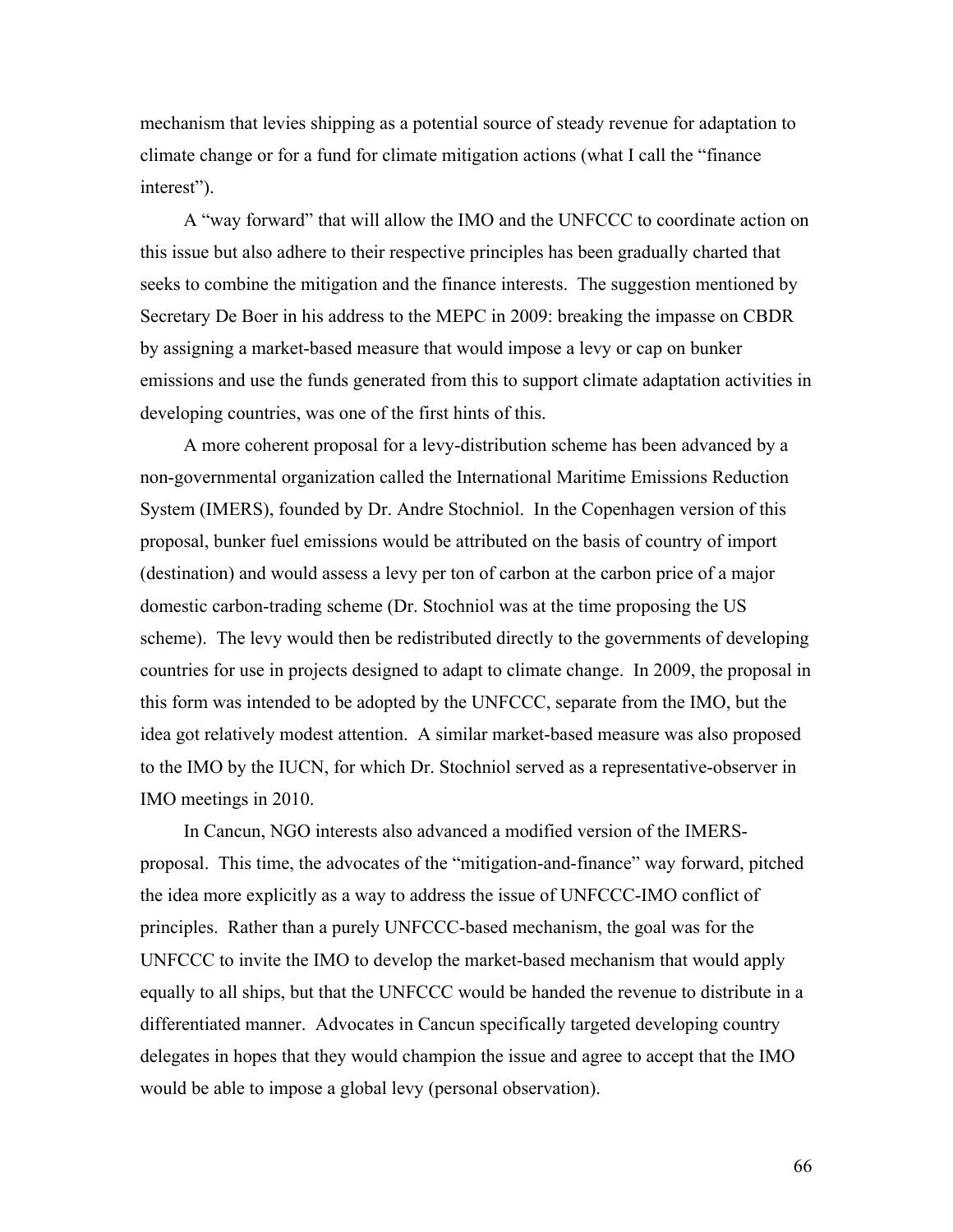This way forward certainly does not seem to be universally accepted. In particular, developed country parties have concerns over the overt focus on finance, rather than mitigation, they do not want the industry to be used as a cash cow. Some proposals were floated that would tax the global shipping industry, but would not do so on the basis of emissions, yet the revenue would still be provided to developing countries. Similarly, developing country parties remain very concerned that an IMO-based mechanism will impose undue burdens on them. As an IMO expert from a BASIC country, who was also UNFCCC delegate, described these concerns after Copenhagen:

"I think there is a great hypocrisy from the United States. They say they go to Copenhagen to reach a deal and then they stall. The only country that thinks the Copenhagen Accord is a good document is the United States, no other country thinks it represents progress of any kind. And they do not commit to cuts in emissions and there is no progress. Then we come to the IMO MEPC in March, it's just three months after the failure in Copenhagen, and all of a sudden they have this urgency to move quickly to act to get an agreement at the IMO on shipping. Where is that urgency coming from? They did not have the urgency in Copenhagen! It is hypocritical, and we know they are not doing it for reasons of climate urgency, then why are they doing it? It's because in the IMO they can get an agreement that will make developing countries pay. All of the measures proposed will make developing countries pay, and they will pay more because the payments and fees etc are related to fuel usage and it costs more to send goods to developing countries which are generally further away."

Still, as one representative from a European transportation NGO described, "Our goal is to convince developing countries that they will win and not lose from this, that if they don't go for a rebate mechanism, they won't get any money at all."

In Cancun, COP16 President Espinoza released draft text on bunker fuels at the end of the first week of negotiations. It instantiated the idea that the requirement of differentiation could be achieved by using revenues from some sort of global mechanism to support adaptation and mitigation in developing countries:

41. *Recognizes that the limitation and reduction of emissions of greenhouse gases not* controlled by the Montreal Protocol from international aviation and maritime transport should be pursued working through ICAO and IMO, respectively, setting global emission reduction targets on a scale consistent with the long-term global goal as defined in paragraph 4 above;

42. *Further recognizes that global policy frameworks should be developed without* delay by ICAO and IMO, taking into account the principles and provisions of the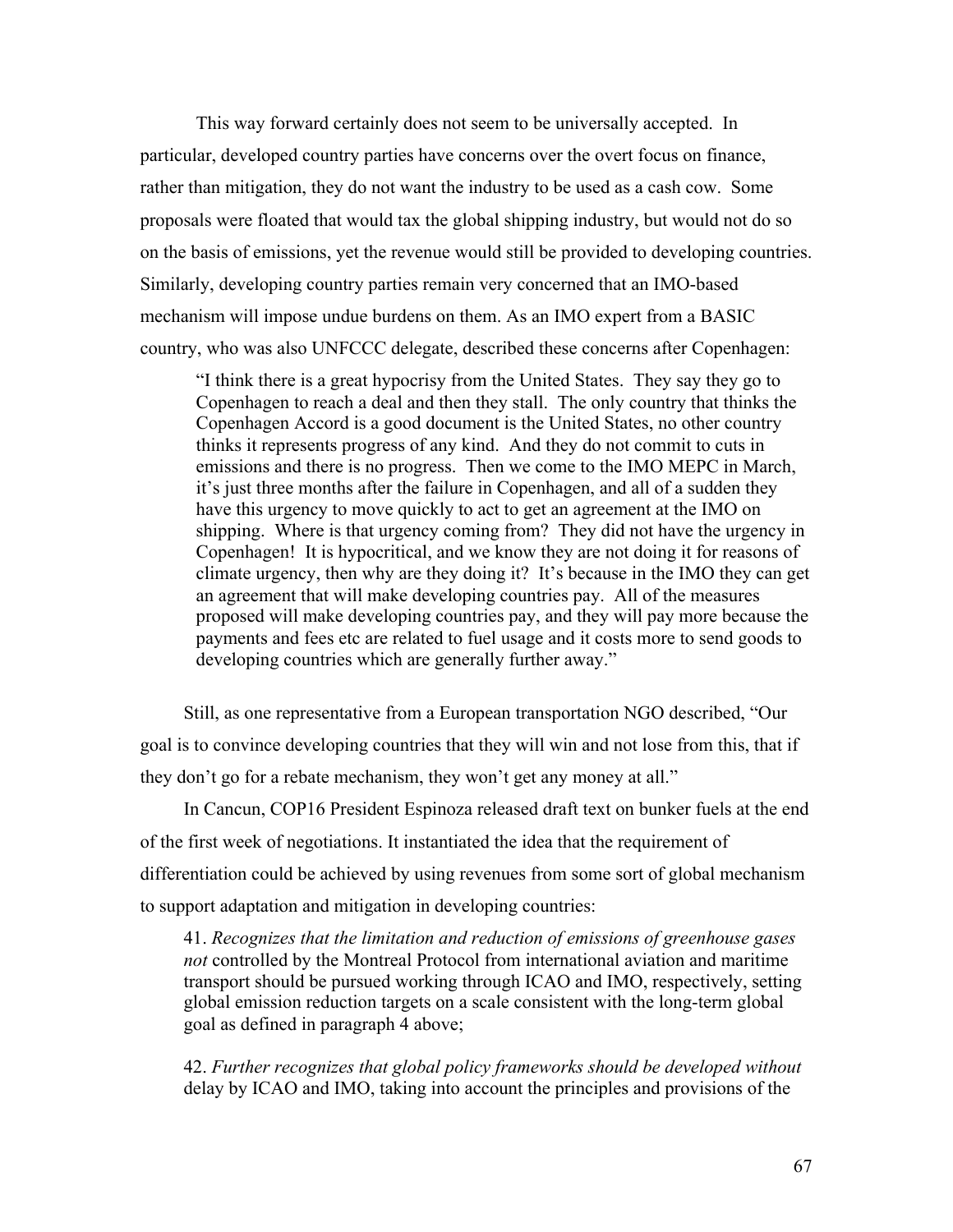Convention and in accordance with their respective principles and customary practices, provided that the implementation of such policy frameworks would not lead to competitive distortions or carbon leakage and that revenues generated would support mitigation and adaptation actions in developing countries;

43. *Invites ICAO and IMO to report to the Conference of the Parties, at its seventeenth* session, and to its subsidiary bodies, as appropriate, and at regular intervals thereafter, on their activities, policy approaches and measures relevant to paragraph 41 above.

This text, which sets out the mitigation interest in paragraph 41 and the finance interest in paragraph 42, was clearly an attempt to reconcile the competing principles of the two institutions. However, the issues surrounding finance and differentiation proved too much for progress in Cancun, and the final outcome of COP16, the Cancun Agreements contain no mention of bunker fuels or the IMO.

# **Analyzing the Results: A Process-Tracing of Claim 1**

The second claim was that the path that the IMO has charted since the Kyoto Protocol has been a result of the mixing of the institutional behavior of the IMO itself with an "incursion" of the principle of common but differentiated responsibilities, which was attached to the issue of climate change, rather than to the UNFCCC as an institution. This led the IMO to chart a slow and deliberate course that had to negotiate pressure not to act too quickly from industry, pressure to prove it was acting from the UNFCCC, and pressure to stop acting under its own principles from developing countries.

It is clear that after the Kyoto Protocol was agreed, there was an opportunity to move forward before the principle of CBDR was elaborated. This window lasted from the start of 1998 until the start of 2002. During this time, the IMO's principle response was the First GHG Study, which was itself largely a response to industry demand to have objective numbers on the "scope of the problem."

With developing countries gradually rallying around the idea that CBDR applied within the IMO, a tripartite division of interest coalitions within the IMO emerged. The result was to force a temporary alliance between those countries favoring strong(er) action (Norway, UK, Japan) and those countries favoring weaker, though global action which were aligned with industry in order to fight calls for differentiation and/or inaction from developing countries. The role of the Secretariat was clear: it favored action to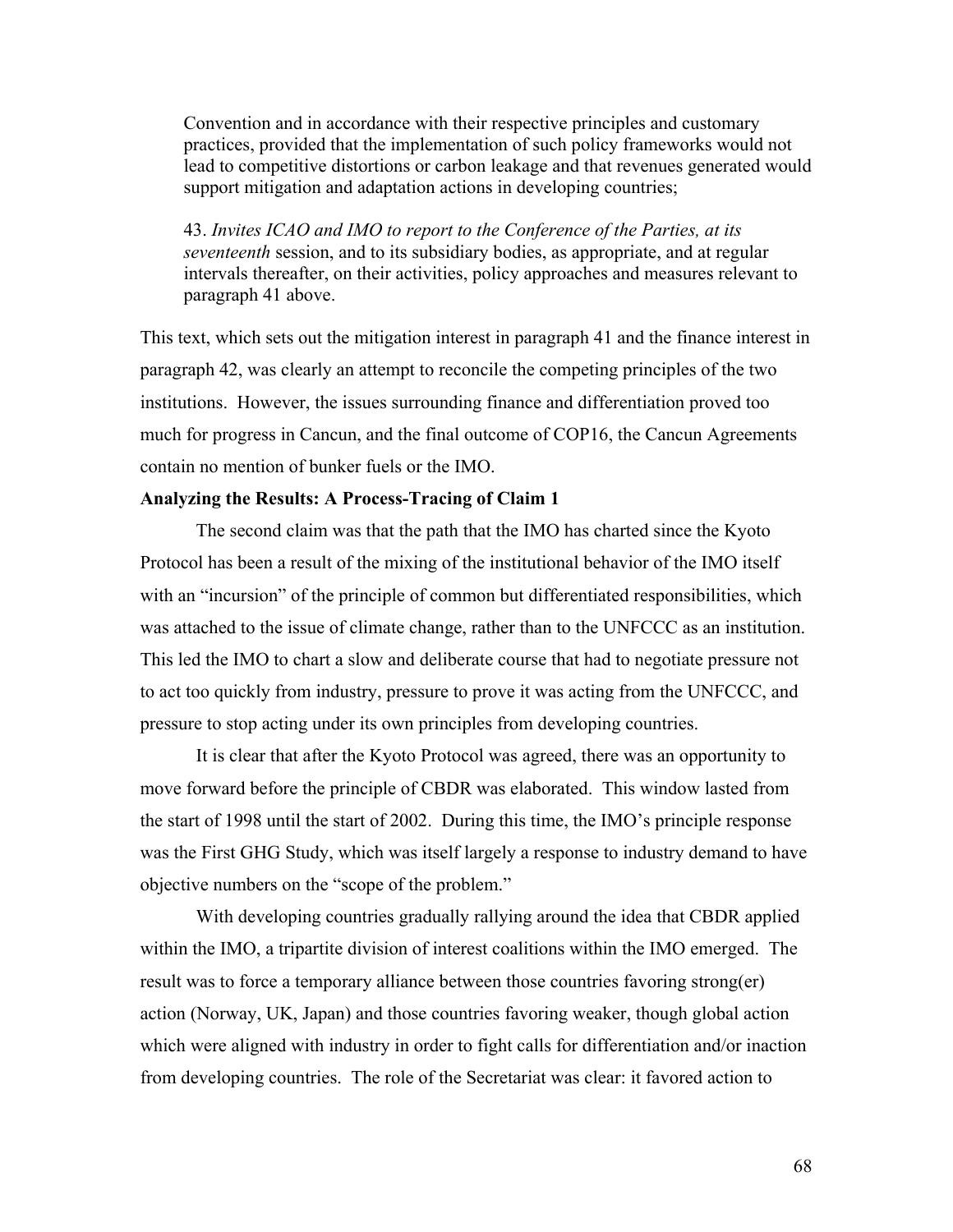maintain its own position of ownership of the issue, but did not want to dictate the specific terms of the actions to be taken. The result of this was that the Secretariat explicitly joined the "anti-developing country" coalition, abandoning its traditional ostensibly neutral role.

It is onto this landscape that we can elaborate the picture of the IMO "responding" to the issue of climate change in 2007. If international negotiations outside the IMO had not heated up in 2007, it is unlikely that the IMO would have continued to actively and seriously debate the issue. However, because interest was reinvigorated as a result of both the science of climate change becoming more clear and as a result of the attention to the issue created by the Bali conference and the road toward Copenhagen, the IMO was *catalyzed* to redouble its activities. The Secretary-General began his impassioned speeches calling for action in a clear effort to maintain institutional ownership of the issue and the issue took over MEPC meetings from 2008 until present.

However, the UNFCCC in this role was only a catalyst for action and not a dictator. The actual results in terms of policies and negotiations were a clear result of the three-way coalitions acting in different within the IMO. Furthermore, the division of the possible responses to climate change emissions into technical, operational, and marketbased measures, as identified in the first greenhouse gas study in 2000, was the result of the industry-aligned coalition's approach in 1998 and the institutional momentum of these three types of proposals. This division allowed "action" on climate change to be claimed by the IMO, when, in reality, as several delegates pointed out, little to nothing was actively being done that would make any difference to the problem of climate change. The separation of debate into these three sections served the interest of the maritime industry, which continues to hold the most powerful position within the IMO, but allowing progress on future efficiency standards without requiring progress on others.

Finally, the "external" forcing factor of the UNFCCC threat of action has clearly dissipated. Debates within the UNFCCC clearly recognize that unilateral action is not viable: the two institutions will either move forward together according to their own principles, or not move forward at all. However, the principle of CBDR has not disappeared from the IMO negotiations, but has instead become institutionalized. In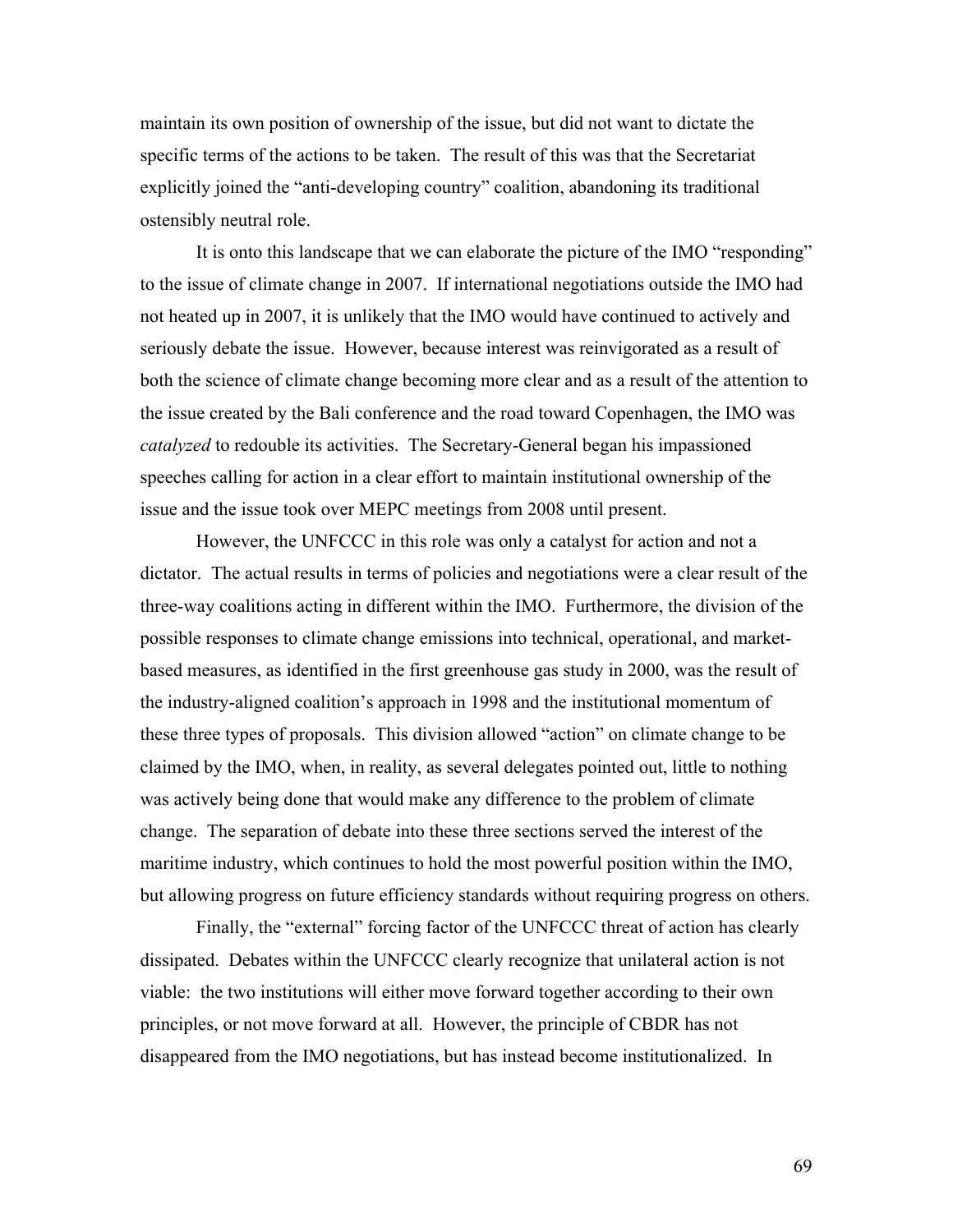effect, it has become detached from the UNFCCC altogether and is now used as a general principle by developing country parties.

The slowness of action by the IMO must be understood as a product (literally in the sense of multiplication) of the IMO's industry-oriented institutional ethos and the incursion of the principle of differentiation from the UNFCCC. This destructive tension has limited progress on reducing emissions, but has not fully stymied it, although it is clear that when industry and developing country positions overlap, as they did regarding the SEEMP requirement, no meaningful environmental regulation will take place. The recent public breakdown of talks at MEPC 61 indicates that resistance to market-based measures is strong, and the threat of an anti-regulatory coalition between industry-aligned countries and developing countries is not negligible.

### **CONCLUSIONS**

### **The Future of Bunkers Regulations**

Despite the fact that threat of unilateral action from the UNFCCC as a forcing agent in IMO is clearly waning, the UNFCCC still has a very important role to play of catalysis and it is not likely that anything beyond the EEDI will come out of the IMO without direction. The IMO has, since 1991, only acted on climate change in response to prompting. Originally, in the 1990s and early 2000s, this prompting was a threat and, as one delegate put it, "above all, the IMO wants to make sure that the shipping industry is regulated within the IMO and not from the UNFCCC." Now, however, the recognition that the two institutions must move together has lowered that threat of action, and the lack of any decision on bunkers at Copenhagen or at Cancun may take the wind out of the IMO regulatory sails. As a UNFCCC representative discussed, even UNFCCC text that simply invites the IMO to continue to report to the UNFCC has utility because it means that the MEPC is prompted to at least discuss the issue, as opposed to simply ignoring it.

The idea of overcoming the conflict of principles through a "global tax and partial rebate" style mechanism is unlikely to go away and has become stronger over the last two years, but it is far from being implemented. It is an idea that has originated within the NGO community, but, unlike other ideas such as REDD+, which started on the sidelines but were thrust into the spotlight when they were championed by country-parties, no country-champion for the rebate scheme has emerged because developing country-parties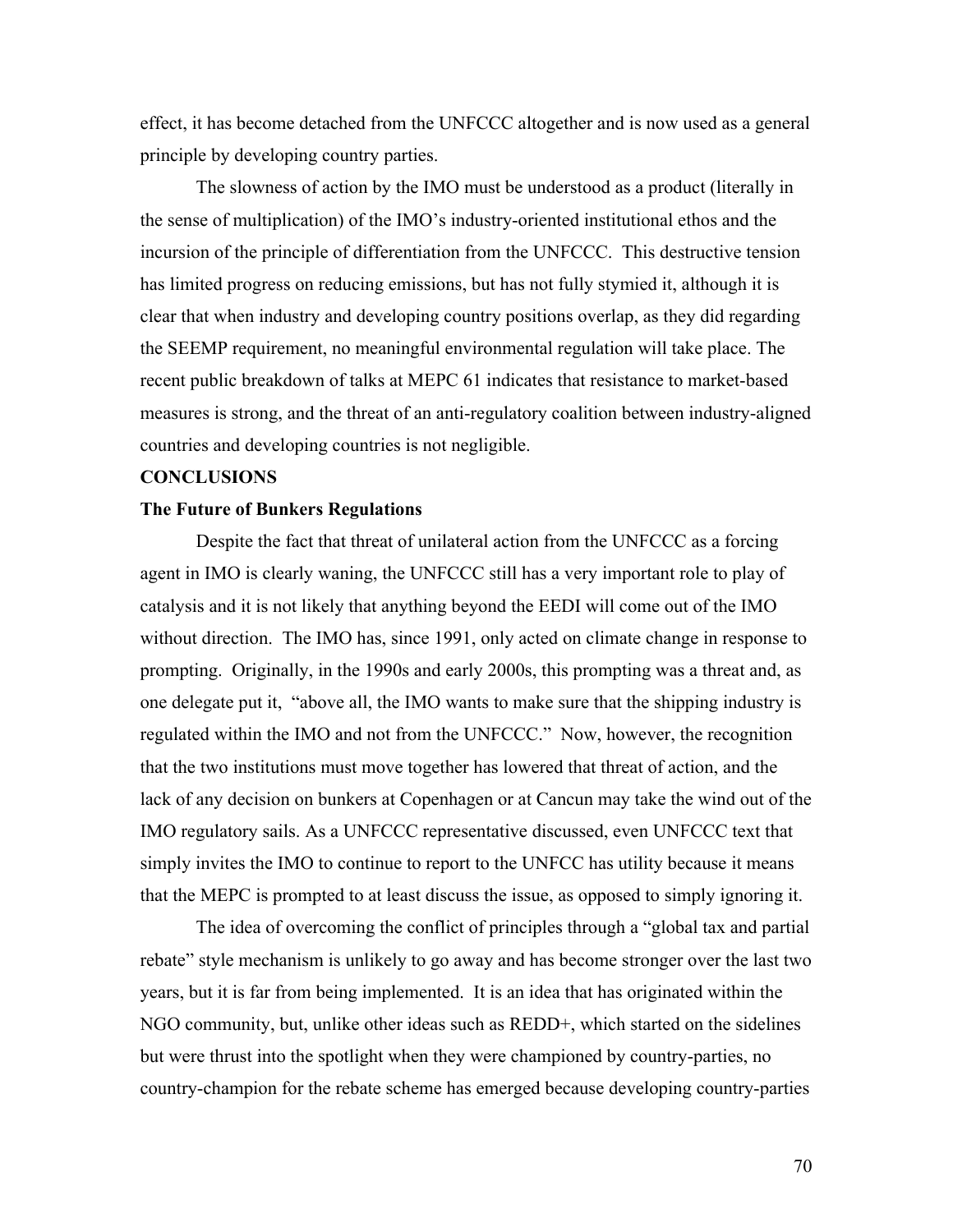are wary of a universal mechanism and developed country parties are concerned that the finance interest rather than the mitigation interest has become dominant. Until a champion emerges for such an idea, it is unlikely to go anywhere.

There is still hope for policy-progress on this issue, however. When I spoke with a UNFCCC representative while President Espinoza's text on bunkers was on the negotiating table, he said that the key provision was in Paragraph 41 of the draft text, viz. if the UNFCCC invited the IMO to figure out what its contribution to emissions reductions should be to achieve a 2°C target, then the IMO would have before it an emissions reduction target. It would not be binding, but would serve as an objective reference point for further action in the IMO. Of course, even an objective assessment of this sort would be politicized. As an IMO technical officer, pointed out in response to a question about the 2°C-target: "It is a political and not a scientific decision. For example, if you say in 2050 you want to cap global emissions at 15 gigatonnes, do we assume that the IMO is 2.7% of these emissions as it is now, or that international trade will continue to grow?" Still, a UNFCCC catalyzed, non-binding target for the IMO would likely make sure that regulatory action did not stop with the EEDI.

### **Coming to Terms with Two Decades of Inaction**

The IMO has been discussing climate change for two decades, but, as of this writing, has not finally adopted any binding instrument in response, and emissions from the sector have grown, and will likely continue to grow in the future, in the absence of regulation.

Sebastian Oberthür's analyses of institutional interaction between the IMO and the UNFCCC presents a UNFCCC-driven process: "The limited action [the IMO] has taken has mainly been driven by a threat of regulation by the climate change regime." (Oberthür 2006, 60). In this analysis, the IMO is "unenthusiastic" and all action was triggered by Article 2.2 of the Kyoto Protocol. This paper has explored more fundamental structural and institutional reasons both for institutional interaction and for inaction. The formation of the global climate change regime itself in 1992, even without a specific request to the IMO, was sufficient to catalyze initial decisions related to climate change in the IMO that formed the bedrock for the institutional response to Article 2.2. Oberthür attributes the slow action in the IMO both to the lack of an overall environmental remit,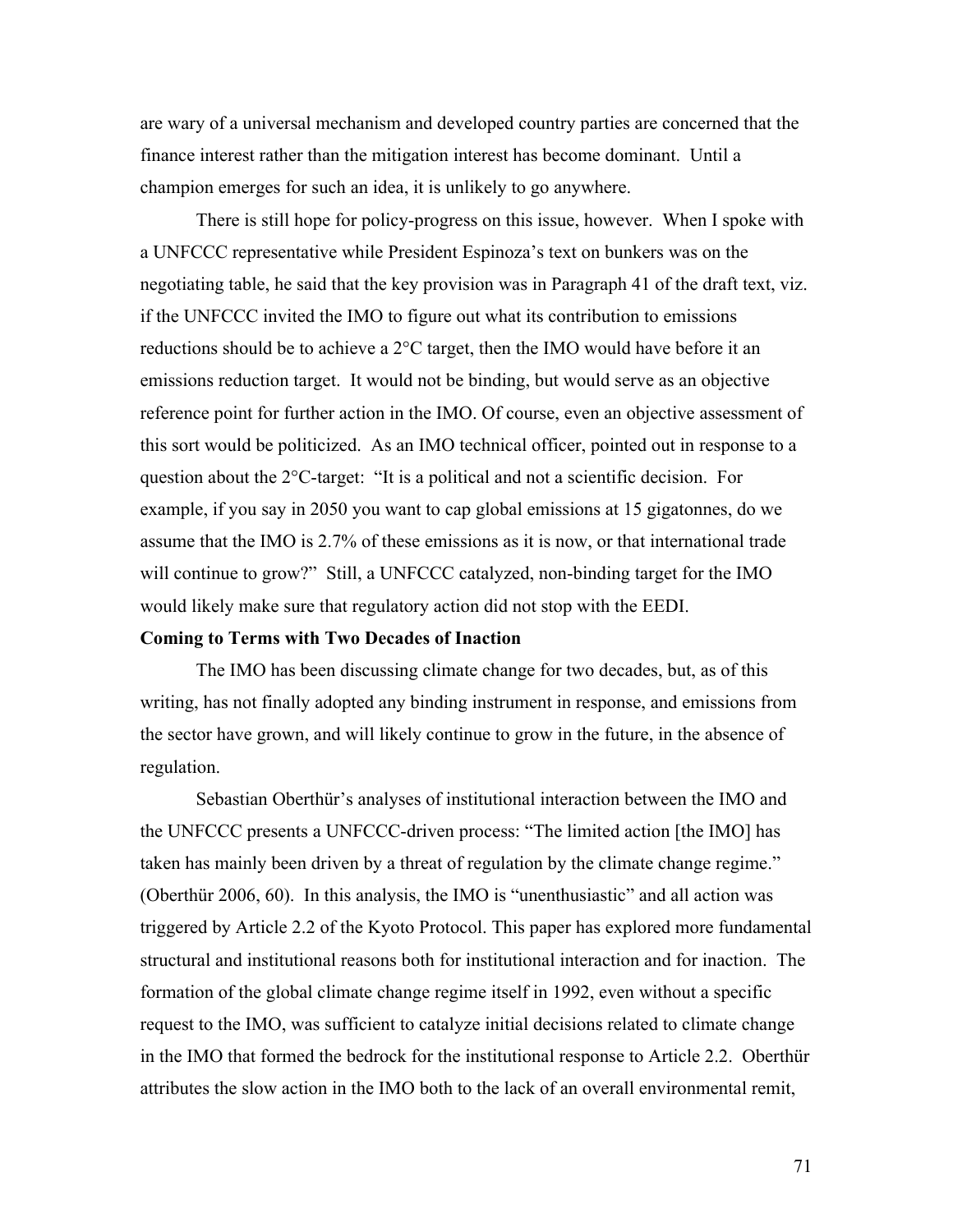and to the shipping industry's claims that shipping is part of the solution not part of the problem (Oberthûr 2006, 68). However, as time has progressed, it is clear that this argument alone is correct, but not sufficient. The IMO has continued to take largely 'symbolic' and industry-acceptable actions and has attempted to use these as justifications to other institutions for continued IMO-control of the issue. Because the principle for distribution of responsibility in the UNFCCC has been carried over by member states to a separate institution in the sphere in which they overlap, the institutions have come into conflict. The evolution of the interpenetration of the IMO and the UNFCCC, and the profound effect of the conflict of principles between the two organizations has sharply impacted the IMO's own approach to the issue within the MEPC. I do not argue that the IMO would have been progressive without CBDR, but rather claim that the additional "third coalition" formed by developing country parties starting in 2002, altered the traditional "pro-action" and "pro-inaction" coalitional dynamic within the IMO.

 In the post-Copenhagen era, where the UNFCCC is seen as more dysfunctional and an inadequate institution to address the complexities of climate change, the nature of the UNFCCC-driven process is changing toward one of catalysis as the essential function. Institutional interaction is only one part of the puzzle. As one IMO expert, bluntly put it: "the only way we are actually going to do anything about [emissions] is if it hurts in the pockets of the ship owners," and this is something that it generally has proved particularly difficult to accomplish.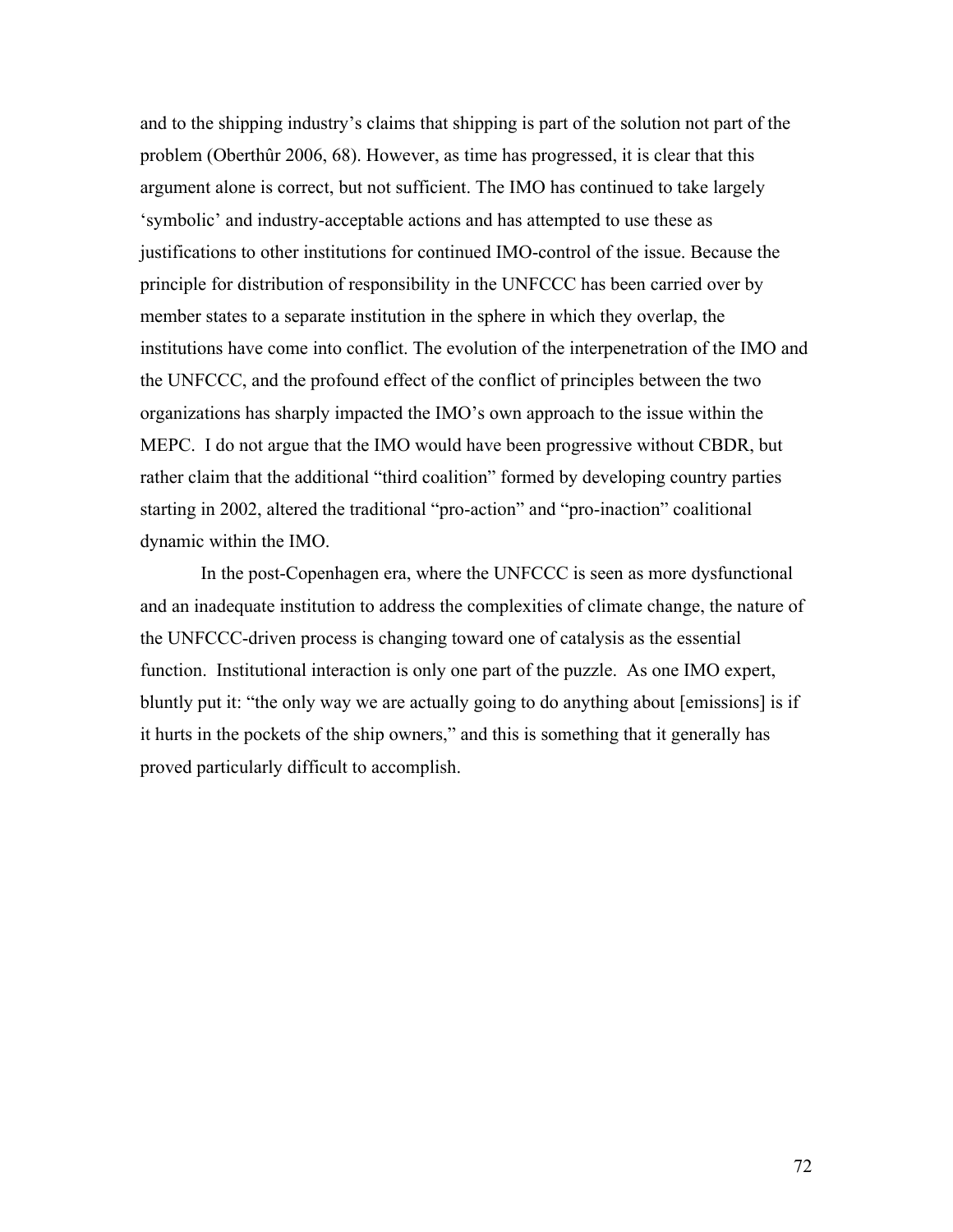# **Acknowledgments**

I would like to thank Professor Kelly Sims Gallagher for her tireless advising and JR Siegel for his inspirational comment(ary). I thank Mr. Berty Louis Nayna and Ms. Marianne Harvey at the IMO for their help arranging interviews, negotiation observations, and documentary access and Ms. Carolyne Okeijn for her notes from MEPC 61. I thank the Gordon and Betty Moore Foundation and Dr. Penny Chisholm at the Massachusetts Institute of Technology for support to attend COP15 in Copenhagen, the Hitachi Center for Technology and International Affairs and the Tufts Institute of the Environment for research fellowship support for my research attachment at the IMO and my transatlantic voyage on the MSC Flaminia, and finally the Energy Climate and Innovation Program at the Center for International Environment and Resource Policy at the Fletcher School for support to attend COP16 in Cancun.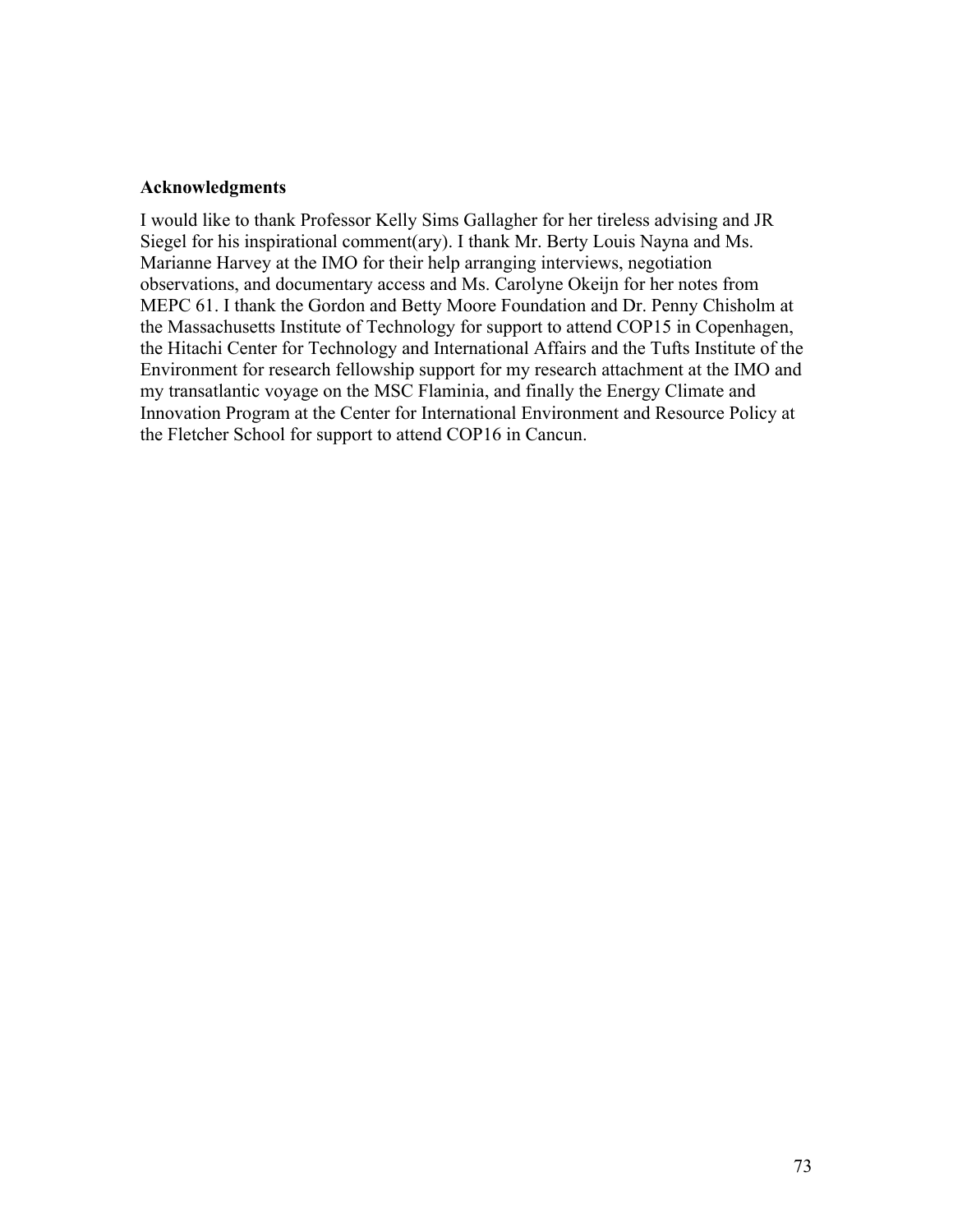# **References**

- Boardman, Robert. 2010. *Governance of Earth Systems: Science and Its Uses*. McMillan **Press**.
- Bodansky, Dan. 2010. "The Copenhagen Climate Change Conference: A Post-Mortem." *American Journal of International Law*, Vol. 104, 2010
- Bulkeley, Harriet. 2005. "Reconfiguring environmental governance: towards a politics of scales and networks." *Political Geography*. 24 (8): 875-902.
- Carrarro, Carlo and Egenhofer, Christian. 2003. *Firms, Governments, and Climate Policy*. London, UK: Edward Elgar Press
- DeSombre, Elizabeth. 2006. *Flagging Standards: Globalization and Environmental, Safety and Labor Regulations at Sea*. Cambridge: MIT Press.
- DeSombre, Elizabeth. 2006. *Global Environmental Institutions.* New York: Routledge Press.
- Dimitrov, Radoslav. 2006. *Science and International Environmental Policy: Regimes and Nonregimes in Global Governance.* Boulder, CO: Rowman and Littlefield.
- Chatterjee, Pratap and Matthias Finger. 1994. *The Earth Brokers: Power, Politics, and World Development*. New York: Routledge Press.
- The Copenhagen Diagnosis, 2009: Updating the world on the Latest Climate Science. I. Allison, N. L. Bindoff, R.A. Bindschadler, P.M. Cox, N. de Noblet, M.H. England, J.E. Francis, N. Gruber, A.M. Haywood, D.J. Karoly, G. Kaser, C. Le Quéré, T.M. Lenton, M.E. Mann, B.I. McNeil, A.J. Pitman, S. Rahmstorf, E. Rignot, H.J. Schellnhuber, S.H. Schneider, S.C. Sherwood, R.C.J. Somerville, K.Steffen, E.J. Steig, M. Visbeck, A.J. Weaver. The University of New South Wales Climate Change Research Centre (CCRC), Sydney, Australia.
- Ecchia, Giulio and Marco Mariotti. 1998. "Coalition formation in international environmental agreements and the role of institutions." *European Economic Review*. 42: 573-582.
- Farber, Tim. 1992. *Eco-Pragmatism: Making Sensible Environmental Decisions in an Uncertain World.* Chicago: University of Chicago Press.
- Ferrell, JK. 2005. "Controlling flags of convenience: One measures to stop overfishing of collapsing fish stocks." *Environmental Law*. 35(2):323-390.
- George, Alexander L. and Andrew Bennett. 2005. *Case Studies and Theory Development in the Social Sciences*. Cambridge, MA and London, England: MIT Press.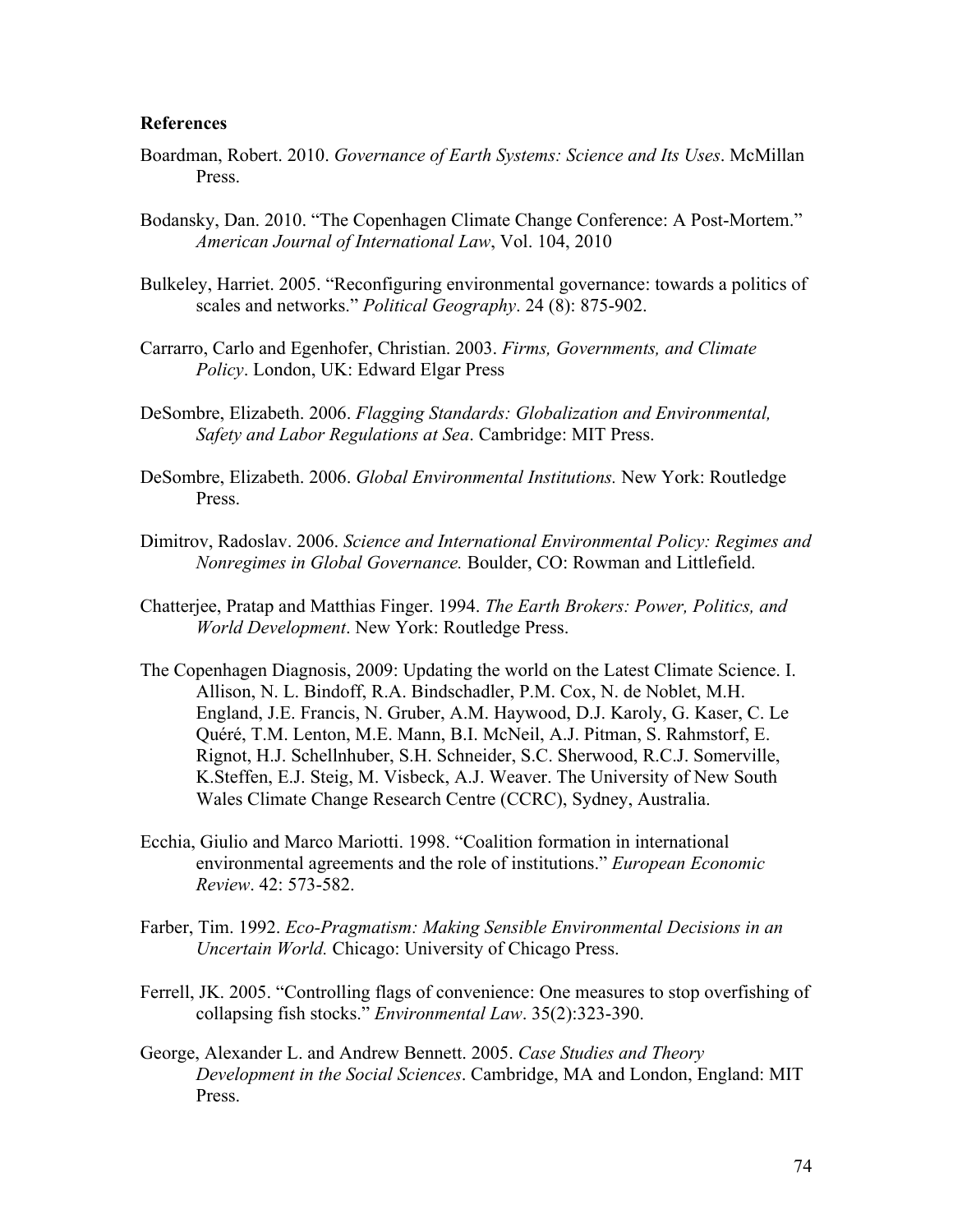- IMO. 2000. *Study of Greenhouse Gas Emissions from Ships*. London: International Maritime Organization.
- IMO. 2003. Resolution A.963(23) adopted on December 5, 2003: IMO Policies and Practices Related to the Reduction of Greenhouse Gas Emissions from Ships. IMO Doc. A/23/Res.963. London: International Maritime Organization.
- IMO. 2009. *IMO Second Greenhouse Gas Study 2009*. London: International Maritime Organization.
- International Centre for Trade and Development. "Bunker Fuels: On Course or in the Air?" Roundtable Discussion at Copenhagen Trade and Climate Change Day, December 16, 2009. Copenhagen, Denmark.
- IPCC. 2007. Climate Change 2007: The Physical Science Basis. Cambridge, UK: Cambridge University Press.
- Keller, Ann C. 2009. *Science in Environmental Policy: The Politics of Objective Advice.* Cambridge, MA: MIT Press.
- Keohane, Robert and Lisa Martin. 1995. "The Promise of Institutionalist Theory." *International Security* 20(1), Summer 1995, 39-51.
- Knowles, Richard, Jon Shaw, and Iain Docherty. Eds. 2009. *Transport Geographies: Mobilities, Flows and Spaces*. Blackwell Publishing.
- Krasner, Stephen. 1983. *International Regimes*. Ithaca, NY: Cornell University Press.
- Krishnamurthy, M., Carder, DK., Thompson, G., and M. Gautam. 2007. "Cost of lower NOx emissions: Increased CO2 emissions from heavy-duty diesel engines." *Atmospheric Environment*. 41(3): 666-675.
- *Kyoto Protocol to the United Nations Framework Convention on Climate Change*. New York: United Nations. 1997.
- Litfin, Karen, ed. 1998. *The Greening of Sovereignty in World Politics*. Cambridge, MA: MIT Press.
- Lovbrand, Eva and Johannes Stripple. 2006. "The climate as political space: on the territorialisation of the global carbon cycle." *Review of International Studies*. 32: 217-235.
- Notteboom, Theo and Bert Vernimmen. 2009. "The effect of high fuel costs on liner service configuration in container shipping." *Journal of Transport Geography*. 17 (5): 325-337.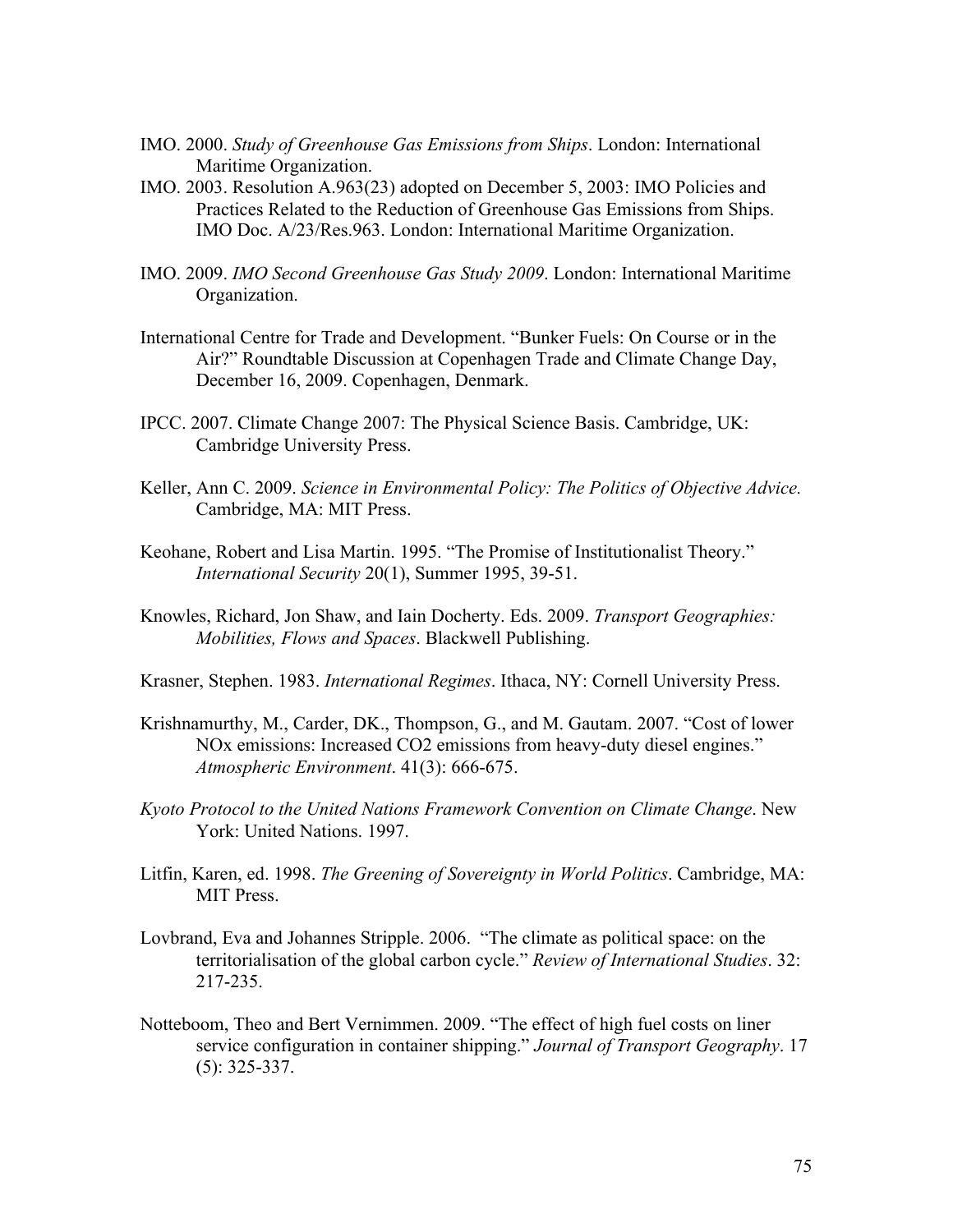- Oberthür, Sebastian. 2003. "Institutional interaction to address greenhouse gas emissions from transport: ICAO, IMO, and the Kyoto Protocol," *Climate Policy*. 3(3): 191 205.
- Oberthür, Sebastian. 2006. "The Climate Change Regime: Interactions with ICAO, IMO and the EU Burden Sharing Agreement," Chapter 3 in Oberthür and Gehring, eds. *Institutional Interaction in Global Environmental Governance: Synergy and Conflict Among International and EU Policies*. Cambridge, MA: MIT Press.
- Oberthür, Sebastian and Thomas Gehring. 2006. "Conceptual Foundations of Institutional Interactions," Chapter 2 in Oberthür and Gehring, eds. *Institutional Interaction in Global Environmental Governance: Synergy and Conflict Among International and EU Policies*. Cambridge, MA: MIT Press.
- Oberthür, Sebastian and Hermann Ott. 1999. *The Kyoto Protocol: International Climate Policy for the 21st Century*. New York: Springer Press.
- Pettenger, Mary E. (ed.) 2007. *The Social Construction of Climate Change*: *Power, Knowledge, Norms, Discourses.* Burlington, VT: Ashgate Publishing Company.
- Stopford, Martin. *Maritime Economics, 2nd Edition.* New York: Routledge. 1997.
- Susskind, Lawrence. 1994. *Environmental Diplomacy: Negotiating More Effective Environmental Agreements.* Oxford, UK: Oxford University Press.
- *United Nations Framework Convention on Climate Change*. New York: United Nations. 1992.
- Wang, Haifeng. 2010. *Economic Costs for the Compliance of Non-Annex-I Countries for CO2 Reduction from International Shipping.* Working Paper. Newark, DE: College of Earth, Marine and Environment. (January 16, 2010)
- Young, Oran R. 1996. Institutional Linkages in International Society: Polar Perspectives. *Global Governance* 2 (1): 1-24.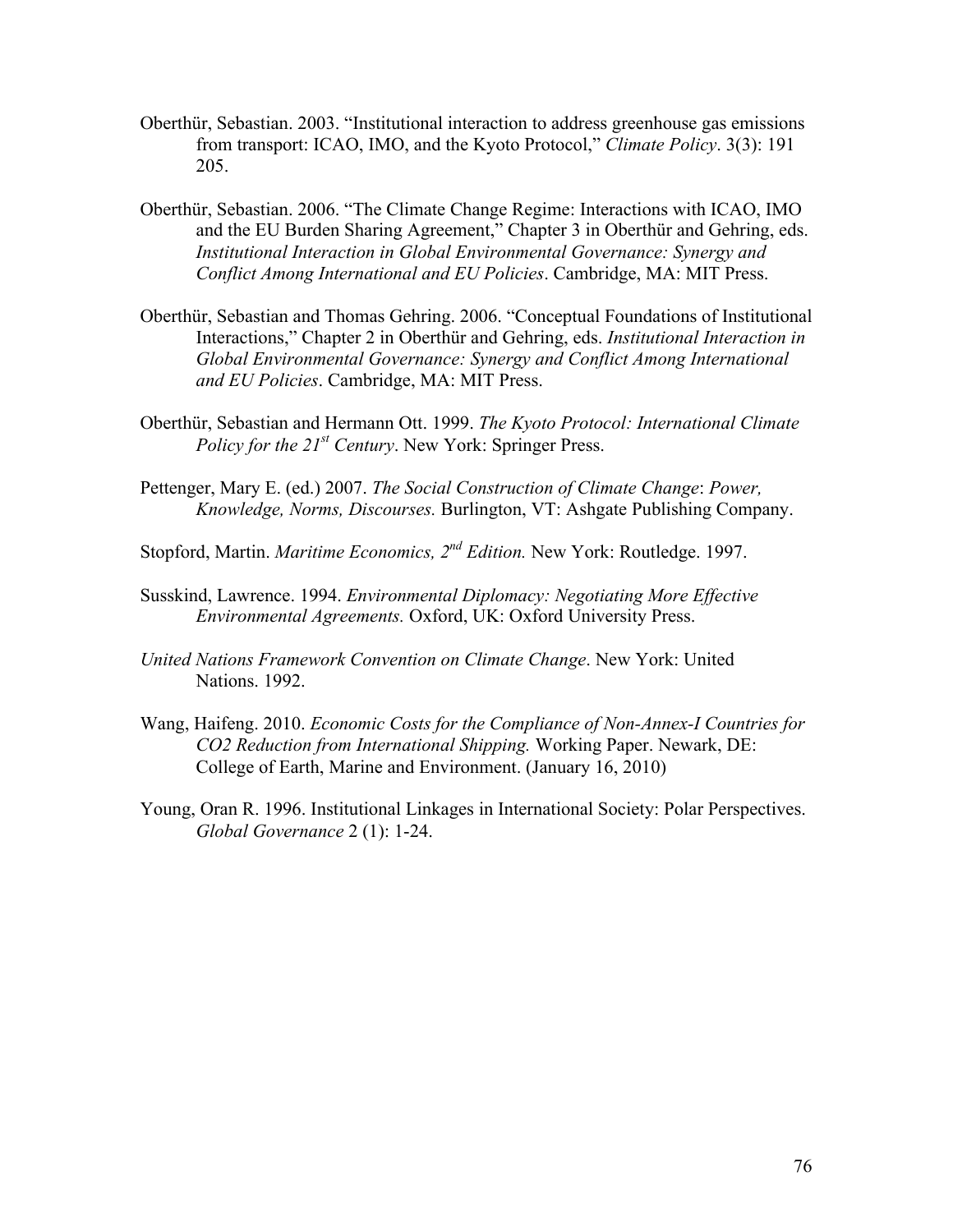# **List of International Maritime Organization Documents Cited**

All references listed below are available at the Maritime Knowledge Centre, IMO Headquarters, 4 Albert Embankment, London, UK. These documents are freely available to visitors at the IMO, but are not generally available elsewhere, except to member states. For each document, the citation is simply listed as the committee or sub-committee abbreviation, the number of that meeting, and the document number.

## **Marine Environment Protection Committee**

MEPC 32/12 MEPC 32/12/3 MEPC 33/20 MEPC 34/3/2 MEPC 35/21 MEPC 37/1 MEPC 38/1 MEPC 39/6/6 MEPC 41/5/3 MEPC 41/8/2 MEPC 41/20 MEPC 42/INF.28 MEPC 42.INF.22 MEPC 42/22 MEPC 45/20 MEPC 46/23 MEPC 48/4/1 MEPC 48/21 MEPC 49/4/4 MEPC 49/4/6 MEPC 49/22 MEPC 51/22 MEPC 52/4/5 MEPC 52/4/9 MEPC 52/24 MEPC 55/4/15 MEPC 56/23 MEPC 57/4/3 MEPC 57/21 MEPC 58/4 MEPC 58/INF.24 MEPC 58/23 MEPC 59/24 MEPC 60/22

### **Bulk Chemicals Sub-Committee**

BCH 21/14 BCH 22/INF.34 BCH 22/7/15 BCH 23/13 BCH 24/INF.7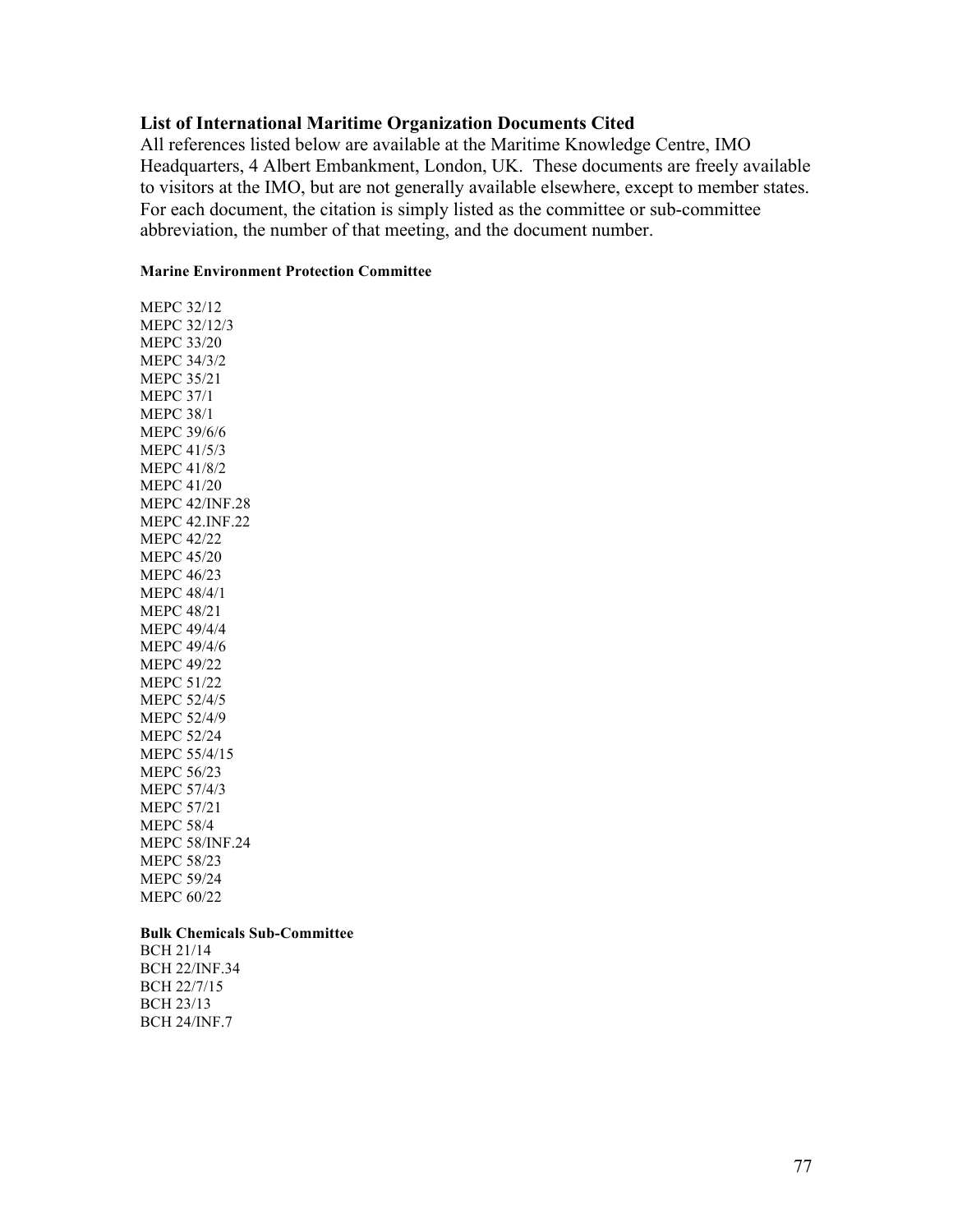

**Figure 1. Timeline** This is a timeline of the interactions between the UNFCCC and the IMO. The purple lightning bolts show the UNFCCC, the Kyoto Protocol, the Bali Action Plan and the Copenhagen Accord. The green squares show the IMO Resolution 8 at the 1997 Conference, the 2003 Assembly Decision, and the 2009-10 Decisions to make the EEDI Mandatory. The red squares show the two IMO GHG Studies. The blue circles show periods of intensive deliberation within the IMO over the issue of greenhouse gas reductions. Note that major IMO decisions and key deliberations in 1992, 1997 and in 2009 directly preceded actions by the UNFCCC that were anticipated by the IMO. Note also how the Bali Action Plan reinvigorated debate within the IMO.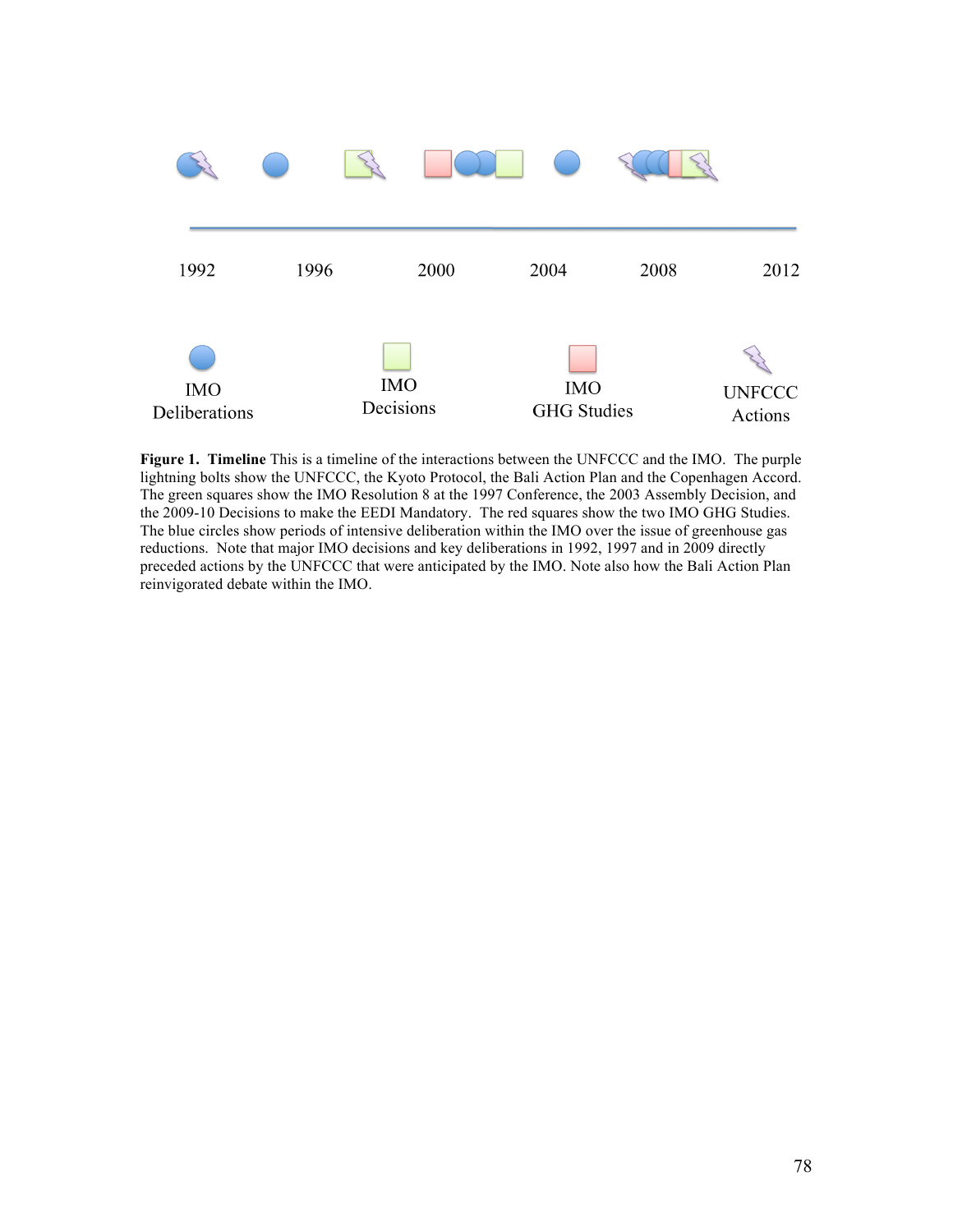

**Figure 2.** The number of climate change or greenhouse gas related submissions by IMO member states and observer organizations to the MEPC over the last decade. Note the nearly exponential increase in submissions starting in 2007 as a result of the Bali Action Plan and the anticipated "road to Copenhagen."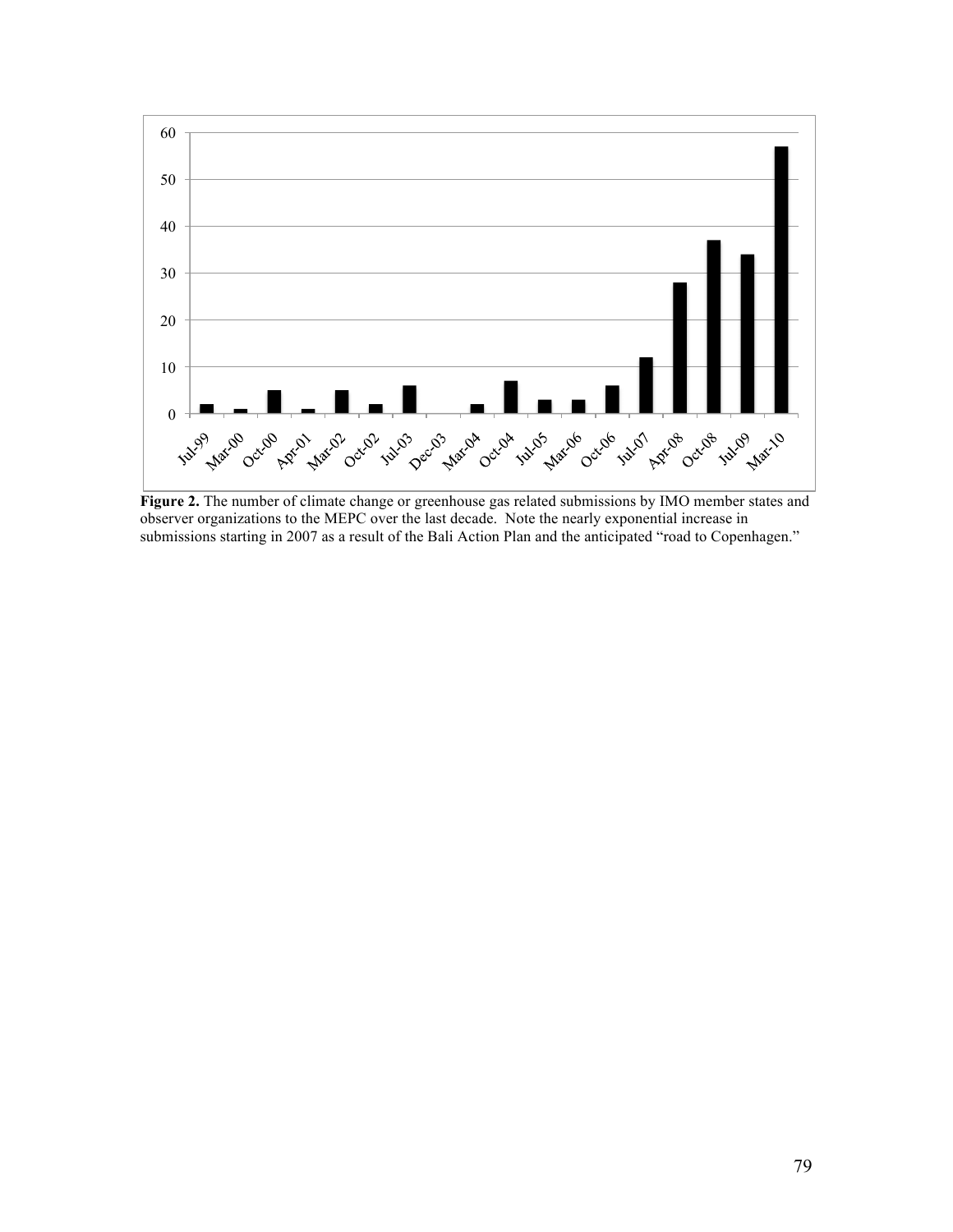#### **Appendix: Text of Draft Conference Resolution Submitted by Netherlands**

## **ANNEX DRAFT CONFERENCE RESOLUTION**

#### CO<sub>2</sub> emissions

## **THE CONFERENCE,**

**RECALLING article 16(3) of the International Convention for the Protection of Pollution from ships, 1973, as modified by the Protocol of 1978 relating thereto (MARPOL 73/78),**

**ALSO RECALLING resolution A.719(17) adopted on 6 November 1991 by the Assembly of the International Maritime Organization concerning the prevention of air pollution from ships,**

**HAVING ADOPTED the Protocol of 1997 to amend the International Convention for the Prevention of Pollution from Ships, 1973, as modified by the Protocol of 1978 relating thereto (MARPOL 73/78),**

RECOGNIZING that CO<sub>2</sub> emissions, being greenhouse gases, have an adverse effect on the **environment,**

**RECOGNIZING FURTHER that the new Annex VI on Prevention of Air Pollution from**  ships does not cover CO<sub>2</sub> emissions from ships,

**NOTING that parties to the United Nations Framework Convention on Climate Change (UNFCCC) have recognized the adverse effects of greenhouse gases to the atmosphere and that international emissions originating from international shipping and aviation, form a substantial part of the total emissions world-wide,**

**NOTHING FURTHER that the UNFCCC has recognized that the climate system should be protected for the benefit of present and future generations of mankind and that the global nature of climate change calls for the widest possible co-operation by all countries world-wide. The UNFCCC obliges parties to anticipate, prevent or minimize the causes of climate change and mitigate its adverse effects. In order to achieve this, parties should take measures and policies that are cost effective and comprise all economic sectors.**

**RECOMMENDS that CO<sub>2</sub> emissions from ships are addressed by the international responsible regulatory body for shipping, i.e., the International Maritime Organization,**

**INVITES the Organization to exchange information on the issue of emissions with the Secretary-General of the UNFCCC,**

**INVITES FURTHER the Organization in co-operation with the UNFCCC, to establish a joint expert group where experts on emissions are encouraged to explore the possibilities of**  controlling CO<sub>2</sub> emissions and look into the cost effectiveness of possible measures which would be **brought to the attention of the Marine Environment Protection Committee in order to take action as deemed appropriate,**

**URGES Member States to participate in forming such a joint expert group and to bring proposals for that purpose forward to the Committee and the Conference of the Parties to the UNFCCC.**